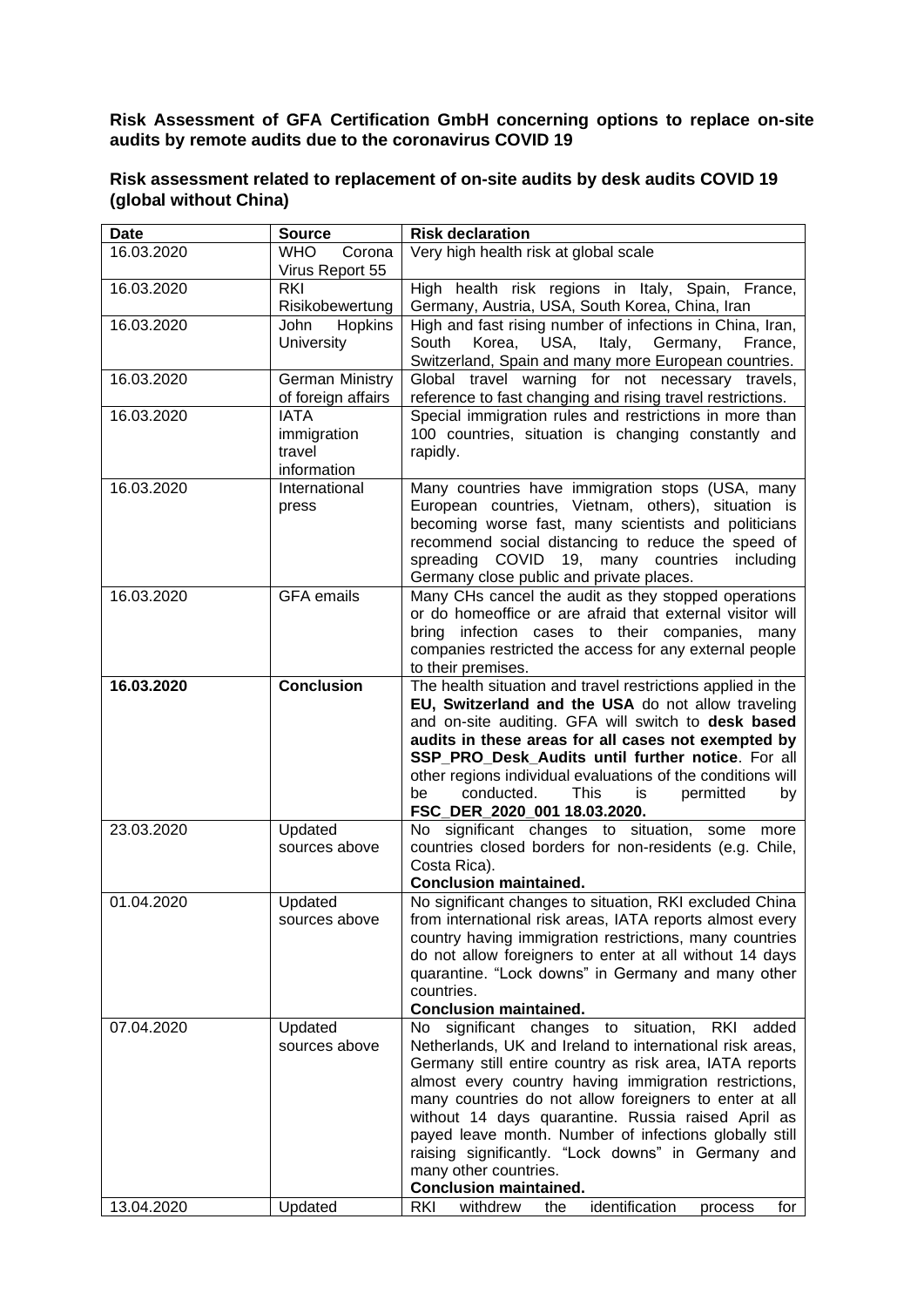|            | sources above            | international/national risk areas on 10.04.2020 as there<br>is global risk due to the fact that more than 200<br>countries are affected, the risk of becoming infected is<br>at global scale, IATA reports almost every country<br>having immigration restrictions, many countries do not<br>allow foreigners to enter at all without 14 days<br>quarantine. Number of infections globally still raising<br>significantly. "Lock downs" in Germany and many other<br>countries.<br><b>Conclusion maintained.</b>                                                                                                                                                                                                                                                                                                                                                               |
|------------|--------------------------|--------------------------------------------------------------------------------------------------------------------------------------------------------------------------------------------------------------------------------------------------------------------------------------------------------------------------------------------------------------------------------------------------------------------------------------------------------------------------------------------------------------------------------------------------------------------------------------------------------------------------------------------------------------------------------------------------------------------------------------------------------------------------------------------------------------------------------------------------------------------------------|
| 19.04.2020 | Updated<br>sources above | RKI changed documentation to Situation Report where<br>the risk for German population is considered to be high<br>to very high and international risk areas are no longer<br>differentiated as there is currently a global risk for<br>acquiring COVID19. WHO still calls very high risk at<br>global level. IATA travel restriction report unchanged.<br>Number of infections globally still raising significantly.<br>German Auswärtiges Amt still calls out a global travel<br>security warning referring to unpredictable<br>und<br>constantly changing situations.<br><b>Conclusion maintained.</b>                                                                                                                                                                                                                                                                       |
| 27.04.2020 | Updated<br>sources above | RKI judges the risk for German population is considered<br>to be high to very high and international risk areas are<br>no longer differentiated as there is currently a global risk<br>for acquiring COVID19. WHO still calls very high risk at<br>global level. IATA travel restriction report unchanged.<br>Number of infections globally still raising significantly.<br>German Auswärtiges Amt still calls out a global travel<br>security warning referring to<br>unpredictable<br>und<br>"Lock downs"<br>constantly changing situations.<br>in.<br>Germany and many other countries.<br><b>Conclusion maintained.</b>                                                                                                                                                                                                                                                    |
| 04.05.2020 | Updated<br>sources above | RKI judges the risk for German population is considered<br>to be high to very high and international risk areas are<br>no longer differentiated as there is currently a global risk<br>for acquiring COVID19. WHO daily situation reports still<br>show global emergency situation which is not under<br>control. IATA travel restriction report unchanged. John<br>Hopkins Institute Dashboard shows that number of<br>infections globally still raising significantly. German<br>Auswärtiges Amt still calls out a global travel security<br>warning referring to unpredictable und constantly<br>changing situations which was already extended to Mid<br>of June 2020. "Lock downs" in Germany and many<br>other countries.<br><b>Conclusion maintained.</b>                                                                                                               |
| 11.05.2020 | Updated<br>sources above | RKI judges the risk for German population is considered<br>to be high to very high and international risk areas are<br>no longer differentiated as there is currently a global risk<br>for acquiring COVID19. WHO daily situation reports still<br>show global emergency situation which is not under<br>control. IATA travel restriction report unchanged. John<br>Hopkins Institute Dashboard shows that number of<br>infections globally still raising significantly. German<br>Auswärtiges Amt still calls out a global travel security<br>warning referring to unpredictable und constantly<br>changing situations which was already extended to Mid<br>of June 2020. "Lock downs" in Germany and many<br>other countries however slight ease in requirements<br>visible in some countries (France, Spain, Germany,)<br>but unclear how spreading of corona virus will be |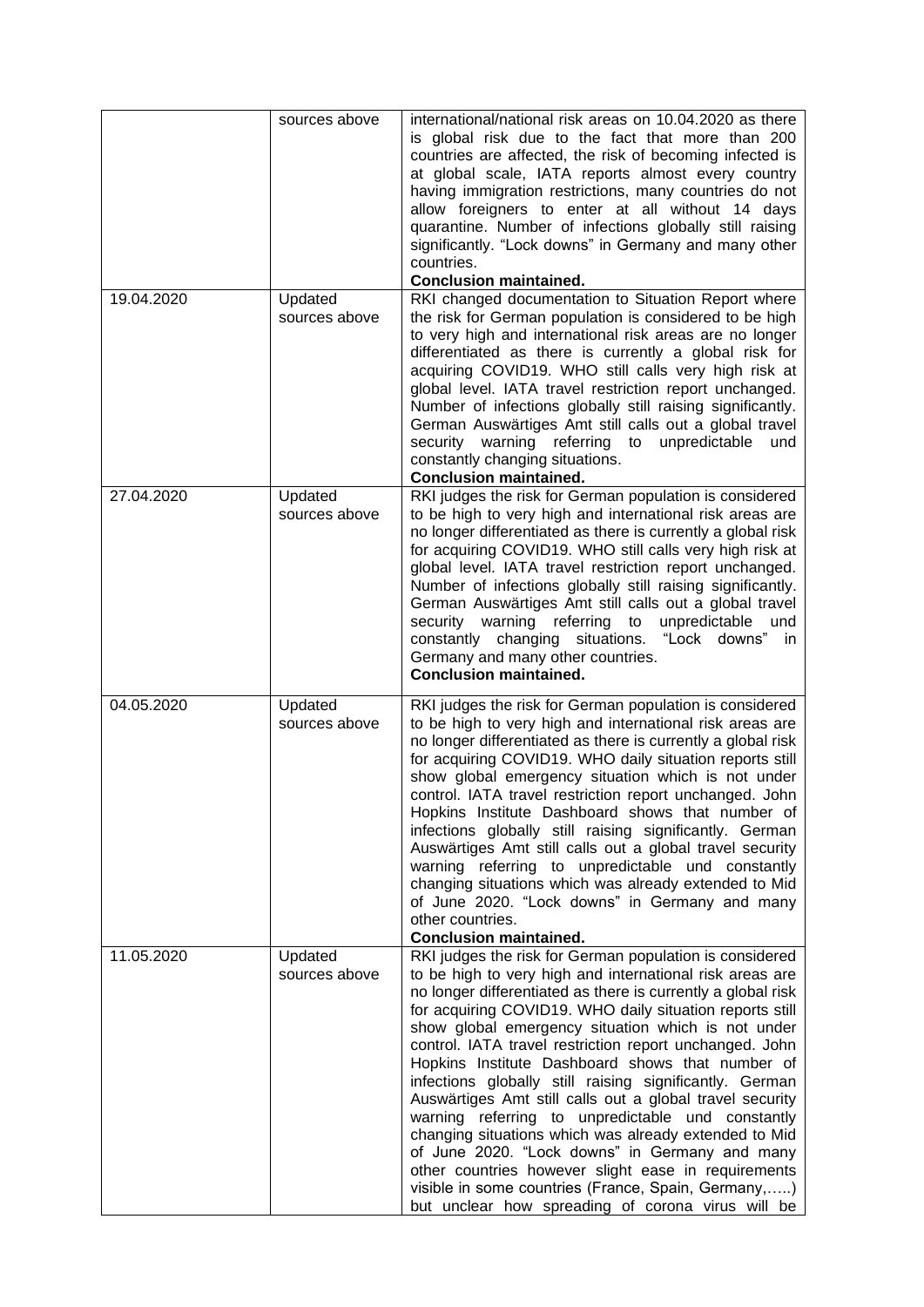|            |                          | impacted.                                                                                                                                                                                                                                                                                                                                                                                                                                                                                                                                                                                                                                                                                                                                                                                                                                                                                                                                                                                                                                                                                                                                                                                                                                                                                                                                                                                                                                                                                                                                                                                                                                                                                                                                                                                       |
|------------|--------------------------|-------------------------------------------------------------------------------------------------------------------------------------------------------------------------------------------------------------------------------------------------------------------------------------------------------------------------------------------------------------------------------------------------------------------------------------------------------------------------------------------------------------------------------------------------------------------------------------------------------------------------------------------------------------------------------------------------------------------------------------------------------------------------------------------------------------------------------------------------------------------------------------------------------------------------------------------------------------------------------------------------------------------------------------------------------------------------------------------------------------------------------------------------------------------------------------------------------------------------------------------------------------------------------------------------------------------------------------------------------------------------------------------------------------------------------------------------------------------------------------------------------------------------------------------------------------------------------------------------------------------------------------------------------------------------------------------------------------------------------------------------------------------------------------------------|
|            |                          | <b>Conclusion maintained.</b>                                                                                                                                                                                                                                                                                                                                                                                                                                                                                                                                                                                                                                                                                                                                                                                                                                                                                                                                                                                                                                                                                                                                                                                                                                                                                                                                                                                                                                                                                                                                                                                                                                                                                                                                                                   |
| 19.05.2020 | Updated<br>sources above | RKI despite decreasing infection and death rates in<br>Germany still judges the risk for German population as<br>considered to be high to very high (for risk groups) and<br>recommends to minimize contacts in private and<br>professional life as much as possible. WHO still reports<br>strong increase in infections and death globally, several<br>trials of treatments against COVID19 are tested but not<br>proven to be effective, new IATA interactive map show<br>that almost all countries worldwide have either totally<br>restrictive or partially restrictive travel restrictions which<br>may change quickly, John Hopkins Institute Dashboard<br>shows that number of infections globally still raising<br>significantly. German Auswärtiges Amt still calls out a<br>global travel security warning referring to unpredictable<br>und constantly changing situations which was already<br>extended to Mid of June 2020. "Lock downs" in<br>Germany and many other countries however slight ease<br>in requirements visible in some countries (France,<br>Spain, Germany,) but unclear how spreading of<br>corona virus will be impacted.<br><b>Conclusion maintained.</b>                                                                                                                                                                                                                                                                                                                                                                                                                                                                                                                                                                                                      |
| 25.05.2020 | Updated<br>sources above | RKI despite decreasing infection and death rates in<br>Germany still judges the risk for German population as<br>considered to be high to very high (for risk groups) and<br>recommends to minimize contacts in private and<br>professional life as much as possible. Restaurants may<br>open again in Germany under strict hygiene rules. WHO<br>still reports strong increase in infections and death<br>globally, several trials of treatments against COVID19<br>are tested but not proven to be effective, new IATA<br>interactive map show that almost all countries<br>worldwide have either totally restrictive or partially<br>restrictive travel restrictions which may change quickly,<br>John Hopkins Institute Dashboard shows that number of<br>infections globally still raising significantly. Situation in<br>Germany improves in comparison to many other<br>European countries, USA still huge increase in infection<br>and death rates. German Auswärtiges Amt still calls out<br>global travel security warning<br>referring to<br>а<br>unpredictable und constantly changing situations which<br>was already extended to Mid of June 2020. Social<br>distancing rules in Germany and many other countries<br>however slight ease in requirements visible in some<br>countries (France, Spain, Germany,) but unclear<br>how spreading of corona virus will be impacted.<br>Restaurants may open again in Germany under strict<br>hygiene rules. Individual outbreaks due to restaurant<br>visits or church gatherings.<br>General conclusion from 16.03.20 maintained. In<br>case of mutual agreements between Certificate<br>Holders and GFA Auditors, on-site audits may be<br>conducted in Germany under strict adherence to the<br>current hygiene and behavior rules. |
| 02.06.2020 | Updated                  | RKI: "At the global and the national level, the situation is                                                                                                                                                                                                                                                                                                                                                                                                                                                                                                                                                                                                                                                                                                                                                                                                                                                                                                                                                                                                                                                                                                                                                                                                                                                                                                                                                                                                                                                                                                                                                                                                                                                                                                                                    |
|            | sources above            | very dynamic and must be taken seriously. The number<br>of newly reported cases is decreasing. The RKI<br>currently assesses the risk to the health of the German<br>population overall as high and as very high for risk<br>groups." WHO still reports strong increase in infections                                                                                                                                                                                                                                                                                                                                                                                                                                                                                                                                                                                                                                                                                                                                                                                                                                                                                                                                                                                                                                                                                                                                                                                                                                                                                                                                                                                                                                                                                                           |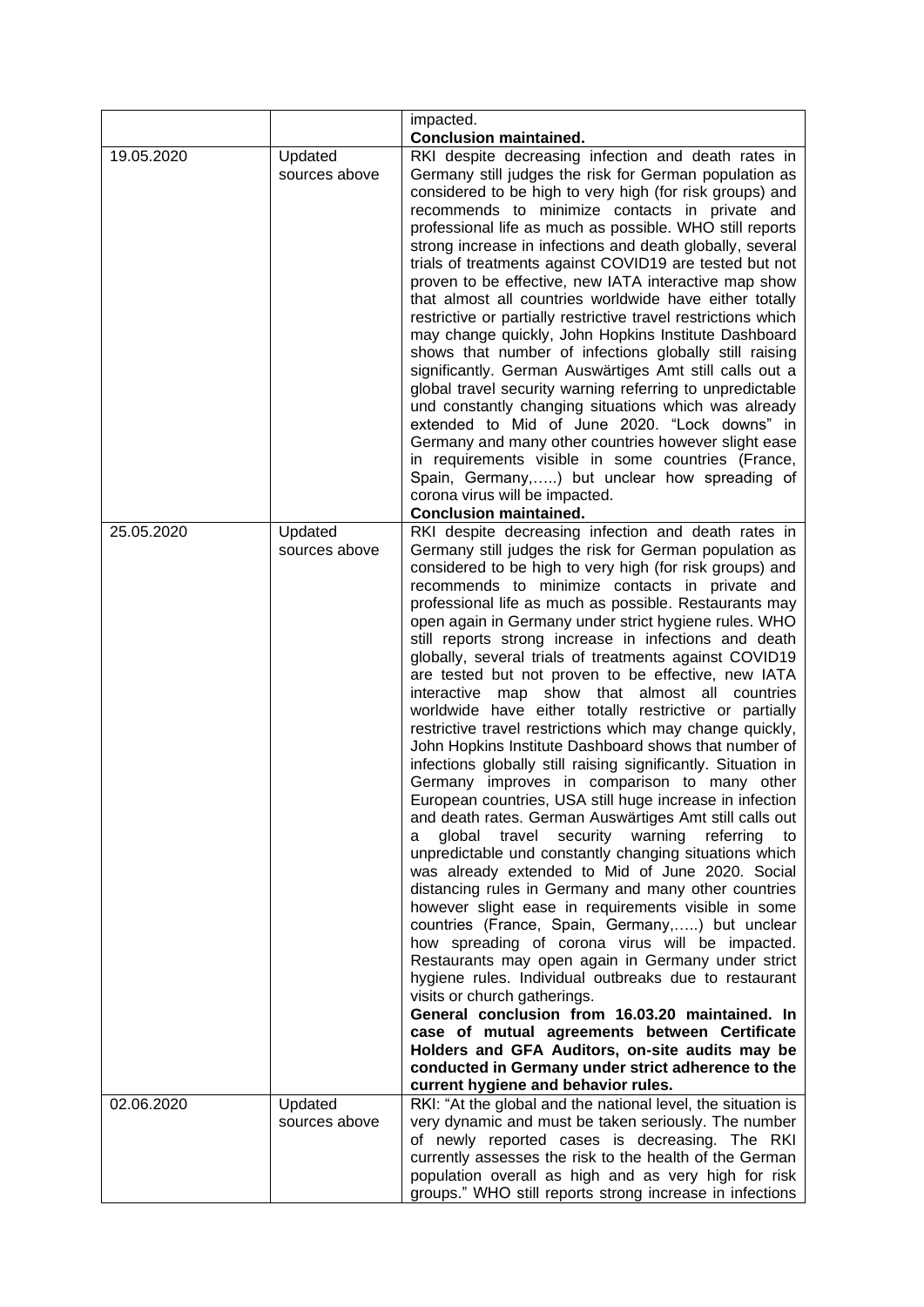|            |                          | and death globally. IATA interactive map show that<br>almost all countries worldwide have either totally<br>restrictive or partially restrictive travel restrictions which<br>may change quickly. John Hopkins Institute Dashboard<br>shows that number of infections globally still raising<br>significantly. Situation in Germany improves in<br>comparison to many other European countries, USA still<br>huge increase in infection and death rates. German<br>Auswärtiges Amt still calls out a global travel security<br>warning referring to unpredictable und constantly<br>changing situations which was already extended to Mid<br>of June 2020. Social distancing rules in Germany and<br>countries<br>however<br>other<br>slight<br>ease<br>many<br>in.<br>requirements visible in some countries (France, Spain,<br>Germany,) but unclear how spreading of corona<br>virus will be impacted. Restaurants may open again in<br>Germany under<br>strict hygiene<br>rules.<br>Individual<br>outbreaks due to restaurant visits or church gatherings.<br>General conclusion from 16.03.20 maintained. In<br>case of mutual agreements between Certificate<br>Holders and GFA Auditors, on-site audits may be<br>conducted in Germany under strict adherence to the                                                                                                                                                                                                                                                                                                                                                                                                                                                                                                                                                                                                                                                                     |
|------------|--------------------------|-------------------------------------------------------------------------------------------------------------------------------------------------------------------------------------------------------------------------------------------------------------------------------------------------------------------------------------------------------------------------------------------------------------------------------------------------------------------------------------------------------------------------------------------------------------------------------------------------------------------------------------------------------------------------------------------------------------------------------------------------------------------------------------------------------------------------------------------------------------------------------------------------------------------------------------------------------------------------------------------------------------------------------------------------------------------------------------------------------------------------------------------------------------------------------------------------------------------------------------------------------------------------------------------------------------------------------------------------------------------------------------------------------------------------------------------------------------------------------------------------------------------------------------------------------------------------------------------------------------------------------------------------------------------------------------------------------------------------------------------------------------------------------------------------------------------------------------------------------------------------------------------------------------------------------------------------|
|            |                          | current hygiene and behavior rules.                                                                                                                                                                                                                                                                                                                                                                                                                                                                                                                                                                                                                                                                                                                                                                                                                                                                                                                                                                                                                                                                                                                                                                                                                                                                                                                                                                                                                                                                                                                                                                                                                                                                                                                                                                                                                                                                                                             |
| 08.06.2020 | Updated<br>sources above | RKI: "At the global and the national level, the situation is<br>very dynamic and must be taken seriously. The number<br>of newly reported cases is decreasing. The RKI<br>currently assesses the risk to the health of the German<br>population overall as high and as very high for risk<br>groups." RKI reports larger individual outbreaks in 4<br>cities. Rules of social distancing still apply in Germany,<br>but infection cases re decreasing despite of lifting of<br>some measures. WHO still reports strong increase in<br>infections and death globally. GFA key markets apart<br>from China still belong to areas with medium to very<br>strong infection rates, IATA interactive map show that<br>almost all countries worldwide have either totally<br>restrictive or partially restrictive travel restrictions which<br>may change quickly. John Hopkins Institute Dashboard<br>shows that number of infections globally still raising<br>significantly. Situation in Germany improves in<br>comparison to many other European countries, USA still<br>huge increase in infection and death rates. German<br>Auswärtiges Amt still calls out a global travel security<br>warning referring to unpredictable und constantly<br>changing situations which was already extended to Mid<br>of June 2020. Plans announced to lift travel warning<br>within EU from 15.06.2020. Social distancing rules in<br>Germany and many other countries however slight ease<br>in requirements visible in some countries (France,<br>Spain, Germany,) but unclear how spreading of<br>corona virus will be impacted. Restaurants may open<br>again in Germany under strict hygiene rules.<br>General conclusion from 16.03.20 maintained. In<br>case of mutual agreements between Certificate<br>Holders and GFA Auditors, on-site audits may be<br>conducted in Germany and other European<br>countries under strict adherence to the current |
|            |                          | hygiene and behavior rules.                                                                                                                                                                                                                                                                                                                                                                                                                                                                                                                                                                                                                                                                                                                                                                                                                                                                                                                                                                                                                                                                                                                                                                                                                                                                                                                                                                                                                                                                                                                                                                                                                                                                                                                                                                                                                                                                                                                     |
| 15.06.2020 | Updated<br>sources above | RKI: "At the global and the national level, the situation is<br>very dynamic and must be taken seriously. The number<br>of newly reported cases is decreasing. The RKI                                                                                                                                                                                                                                                                                                                                                                                                                                                                                                                                                                                                                                                                                                                                                                                                                                                                                                                                                                                                                                                                                                                                                                                                                                                                                                                                                                                                                                                                                                                                                                                                                                                                                                                                                                          |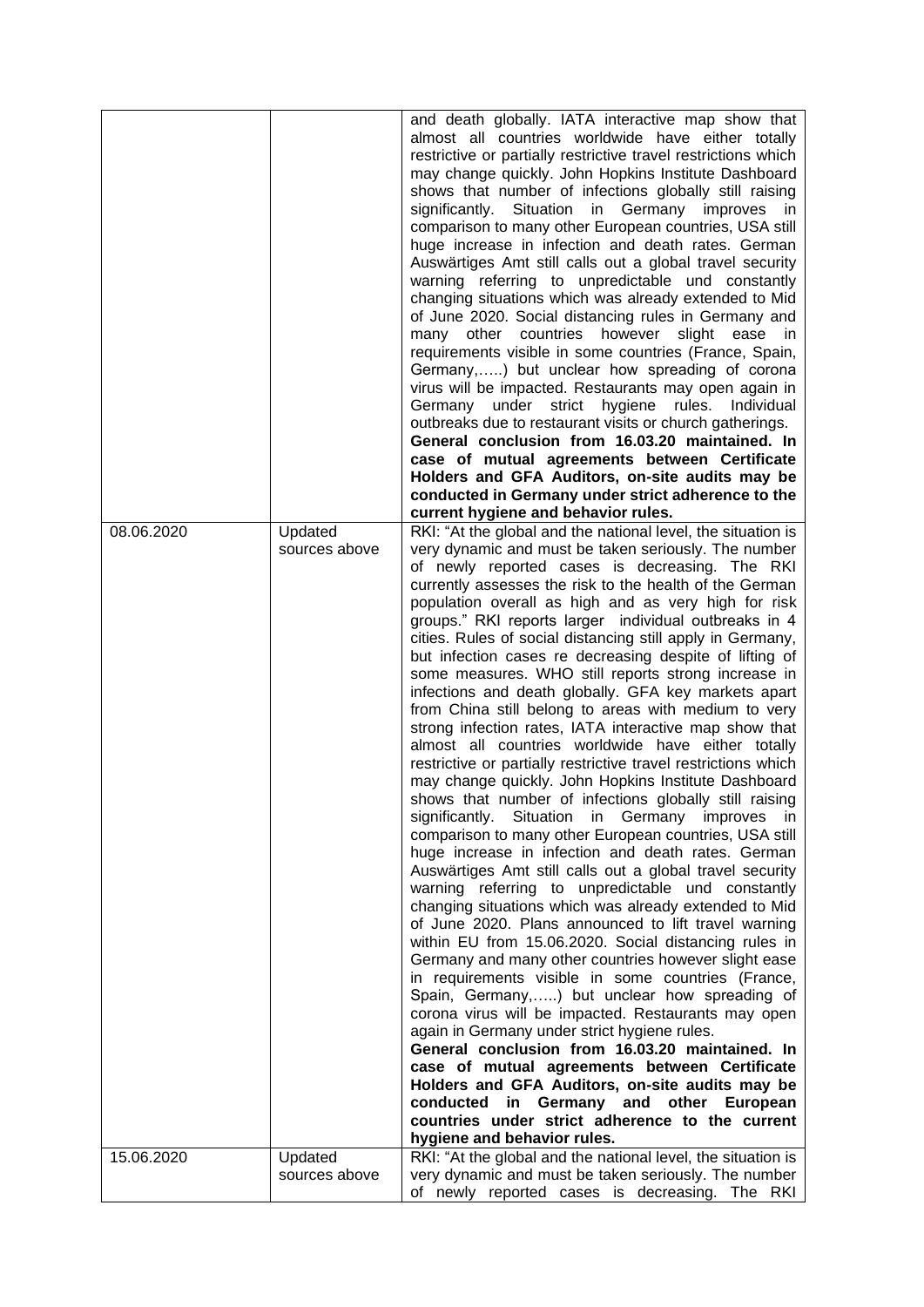|            |                          | currently assesses the risk to the health of the German<br>population overall as high and as very high for risk<br>groups." RKI reports larger individual outbreaks in                                                                                                                                                                                                                                                                          |
|------------|--------------------------|-------------------------------------------------------------------------------------------------------------------------------------------------------------------------------------------------------------------------------------------------------------------------------------------------------------------------------------------------------------------------------------------------------------------------------------------------|
|            |                          | several states, including meat processing plants,<br>logistics companies, seasonal harvesting workers,<br>religious events and family gatherings. Rules of social<br>distancing still apply in Germany, but infection cases<br>decreasing despite of lifting of some measures. WHO<br>still reports strong increase in infections and death                                                                                                     |
|            |                          | globally. GFA key markets apart from China still belong<br>to areas with medium to very strong infection rates,<br>WHO and media report new Coronavirus outbreak on a<br>market in Beijing, IATA interactive map show that<br>almost all countries worldwide have either totally                                                                                                                                                                |
|            |                          | restrictive or partially restrictive travel restrictions which<br>may change quickly. John Hopkins Institute Dashboard<br>shows that number of infections globally still raising<br>significantly. Situation in Germany and other European<br>countries improves, USA, Brazil, Russia, India, UK are                                                                                                                                            |
|            |                          | heavily impacted, many Latinamerican countries are<br>heavily impacted, German Auswaertiges Amt lifts travel<br>warning for some European countries (excluding Spain,<br>Skandinavian Countries, UK/Ireland but extends travel<br>warning for all other countries until 31.08.2020, Social                                                                                                                                                      |
|            |                          | distancing rules in Germany and many other countries<br>however slight ease in requirements visible in some<br>countries (France, Spain, Germany,) but unclear<br>how spreading of corona virus will be impacted.<br>Restaurants may open again in Germany under strict                                                                                                                                                                         |
|            |                          | hygiene rules.<br>General conclusion from 16.03.20 maintained. In<br>case of mutual agreements between Certificate                                                                                                                                                                                                                                                                                                                              |
|            |                          | Holders and GFA Auditors, on-site audits may be<br>conducted in Germany and other European<br>countries under strict adherence to the current<br>hygiene and behavior rules.                                                                                                                                                                                                                                                                    |
| 23.06.2020 | Updated<br>sources above | RKI: Situation unchanged. WHO: Situation unchanged.<br>IATA: Situation unchanged. John Hopkins University:<br>Situation unchanged. German Auswaertiges Amt:<br>Situation unchanged. Still social distancing rule in<br>Germany and other countries applicable. New individual<br>outbreaks reported in press media and by RKI (e.g.<br>Meat Processing Plant Tönnies with more than 1.500<br>new cases).                                        |
|            |                          | General conclusion from 16.03.20 maintained. In<br>case of mutual agreements between Certificate<br>Holders and GFA Auditors, on-site audits may be<br>in Germany and other European<br>conducted<br>countries under strict adherence to the current<br>hygiene and behavior rules.                                                                                                                                                             |
| 30.06.2020 | Updated<br>sources above | RKI: Situation unchanged. WHO: Situation unchanged.<br>IATA: Situation unchanged. John Hopkins University:<br>unchanged. German Auswaertiges Amt:<br>Situation<br>Situation unchanged. Still social distancing rule in<br>Germany and other countries applicable. New individual<br>outbreaks reported in press media and by RKI (e.g.<br>refugee camps, nurseries, meat processing plants).<br>General conclusion from 16.03.20 maintained. In |
|            |                          | case of mutual agreements between Certificate<br>Holders and GFA Auditors, on-site audits may be<br>conducted in Germany and other European                                                                                                                                                                                                                                                                                                     |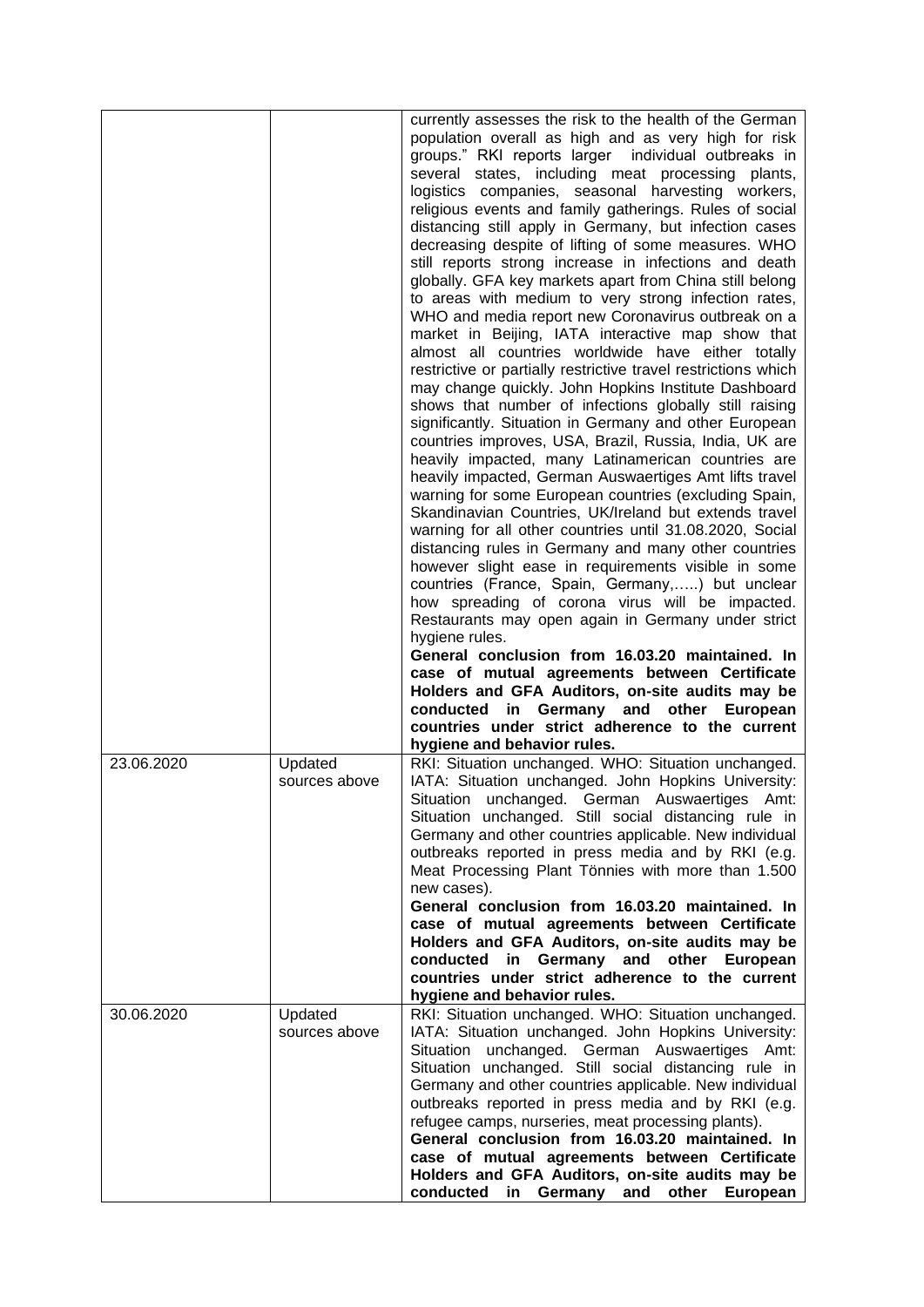|            |                          | countries under strict adherence to the current<br>hygiene and behavior rules.                                                                                                                                                                                                                                                                                                                                                                                                                                                                                                                                                                                                                                                                                                                                                                                                                                                                                                                                                                                        |
|------------|--------------------------|-----------------------------------------------------------------------------------------------------------------------------------------------------------------------------------------------------------------------------------------------------------------------------------------------------------------------------------------------------------------------------------------------------------------------------------------------------------------------------------------------------------------------------------------------------------------------------------------------------------------------------------------------------------------------------------------------------------------------------------------------------------------------------------------------------------------------------------------------------------------------------------------------------------------------------------------------------------------------------------------------------------------------------------------------------------------------|
| 07.07.2020 | Updated<br>sources above | RKI: Situation unchanged. WHO: Situation unchanged.<br>IATA: Situation unchanged. John Hopkins University:<br>Situation unchanged. German Auswaertiges Amt:<br>Situation unchanged. Still social distancing rule in<br>Germany and other countries applicable. New individual<br>outbreaks reported in press media and by RKI (e.g.<br>refugee camps, meat processing plants).<br>General conclusion from 16.03.20 maintained. In<br>case of mutual agreements between Certificate<br>Holders and GFA Auditors, on-site audits may be<br>conducted<br>in Germany and other<br>European<br>countries under strict adherence to the current<br>hygiene and behavior rules.                                                                                                                                                                                                                                                                                                                                                                                              |
| 10.07.2020 | Updated<br>sources above | RKI: Situation unchanged. WHO: Situation unchanged.<br>IATA: Situation unchanged. John Hopkins University:<br>unchanged. German Auswaertiges Amt:<br>Situation<br>Situation unchanged. Still social distancing rule in<br>Germany and other countries applicable. New individual<br>outbreaks reported in press media and by RKI (e.g.<br>refugee camps, meat processing plants).<br>General conclusion from 16.03.20 maintained. In<br>case of mutual agreements between Certificate<br>Holders and GFA Auditors, on-site audits may be<br>conducted<br>in Germany and other European<br>countries under strict adherence to the current<br>hygiene and behavior rules.                                                                                                                                                                                                                                                                                                                                                                                              |
| 21.07.2020 | Updated<br>sources above | RKI: Situation unchanged. WHO: Situation unchanged.<br>IATA: Situation unchanged. John Hopkins University:<br>Situation<br>unchanged. German Auswaertiges Amt:<br>Situation unchanged. Still social distancing rule in<br>Germany and other countries applicable. New individual<br>outbreaks reported in press media and by RKI (e.g.<br>refugee camps, meat processing plants).<br>General conclusion from 16.03.20 maintained. In<br>case of mutual agreements between Certificate<br>Holders and GFA Auditors, on-site audits may be<br>conducted in Germany and other European<br>countries under strict adherence to the current<br>hygiene and behavior rules.                                                                                                                                                                                                                                                                                                                                                                                                 |
| 27.07.2020 | Updated<br>sources above | RKI: Situation unchanged, but situation may even get<br>worse since stated: "In the past few weeks, the number<br>of districts that have not submitted any COVID-19 cases<br>over a period of 7 days has decreased continuously. In<br>parallel, the COVID-19 incidence has risen in many<br>federal states. This situation is worrying." WHO:<br>Situation unchanged. IATA: Situation unchanged. John<br>Hopkins University: Situation unchanged. German<br>Auswaertiges Amt: Situation unchanged. Still social<br>distancing rule in Germany and other countries<br>applicable. New individual outbreaks reported in press<br>media and by RKI (e.g. refugee camps, meat<br>processing plants). General rise of infection cases in<br>Germany and other European countries e.g. Spain)<br>reported. Media discussion about coming of second<br>infection wave.<br>General conclusion from 16.03.20 maintained. In<br>case of mutual agreements between Certificate<br>Holders and GFA Auditors, on-site audits may be<br>conducted in Germany and other<br>European |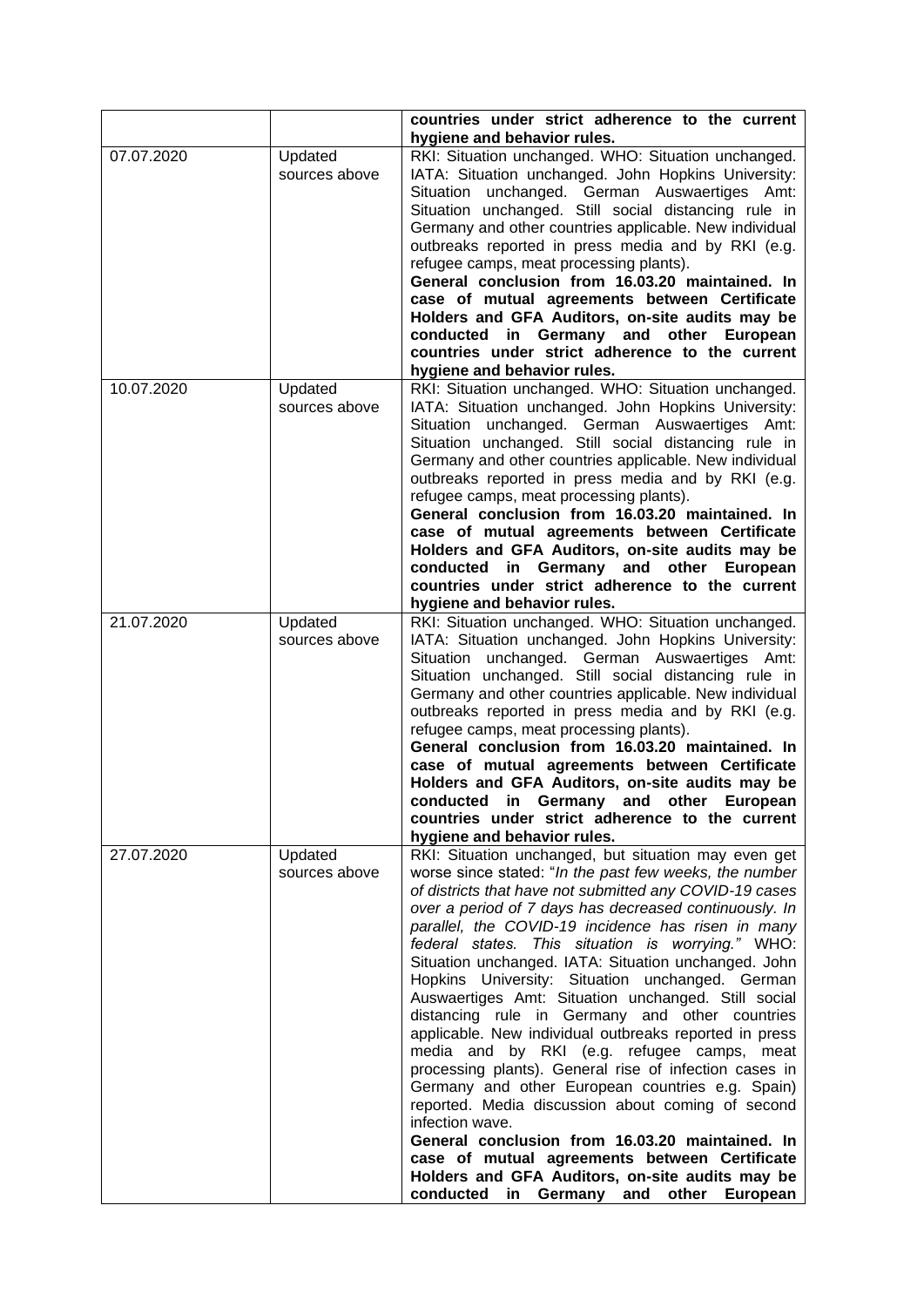|            |               | countries under strict adherence to the current<br>hygiene and behavior rules.                              |
|------------|---------------|-------------------------------------------------------------------------------------------------------------|
| 03.08.2020 | Updated       | RKI: "An increase in COVID-19 case numbers since last                                                       |
|            | sources above | week occurred in many of the federal states.                                                                |
|            |               | Nationwide, there are many smaller case outbreaks in                                                        |
|            |               | different administrative districts in various settings, such                                                |
|            |               | as larger family events, leisure activities, occupational                                                   |
|            |               | settings, but also in community and health facilities. In                                                   |
|            |               | addition, COVID-19 cases are increasingly being                                                             |
|            |               | identified among people returning from travel abroad.                                                       |
|            |               | The number of new cases reported daily has been                                                             |
|            |               | increasing since last week. This development is very                                                        |
|            |               | concerning and will continue to be monitored very                                                           |
|            |               | closely by the RKI. A further worsening of the situation                                                    |
|            |               | must be avoided. This will only succeed if the entire                                                       |
|            |               | population continues to be committed to decreasing                                                          |
|            |               | transmission, e.g. by consistently observing rules of                                                       |
|            |               | distance and hygiene - also in outdoor settings -, by                                                       |
|            |               | airing indoor areas and, where necessary, wearing a                                                         |
|            |               | community or face mask correctly.". WHO: Situation                                                          |
|            |               | unchanged. IATA: Situation unchanged. John Hopkins                                                          |
|            |               | University: Situation unchanged. German Auswärtiges                                                         |
|            |               | Amt: Travel warnings for all countries outside of the EU                                                    |
|            |               | + some countries inside EU showing more than 50 new<br>infections per 100.000 capita in last 7 days, travel |
|            |               | warnings and restrictions may change quickly and are                                                        |
|            |               | effective without prior warnings. Press media: General                                                      |
|            |               | rise of infection cases in Germany and other European                                                       |
|            |               | countries e.g. Spain) reported. Media discussion about                                                      |
|            |               | coming of second infection wave.                                                                            |
|            |               | General conclusion from 16.03.20 maintained. In                                                             |
|            |               | case of mutual agreements between Certificate                                                               |
|            |               | Holders and GFA Auditors, on-site audits may be                                                             |
|            |               | conducted in Germany and other<br>European                                                                  |
|            |               | countries under strict adherence to the current                                                             |
|            |               | hygiene and behavior rules.                                                                                 |
| 07.08.2020 | Updated       | RKI: Situation unchanged. WHO: Situation unchanged.                                                         |
|            | sources above | IATA: Situation unchanged. John Hopkins University:                                                         |
|            |               | Situation unchanged. German Auswaertiges Amt:                                                               |
|            |               | Situation unchanged. Still social distancing rule in                                                        |
|            |               | Germany and other countries applicable. New individual                                                      |
|            |               | outbreaks reported in press media and by RKI (e.g.                                                          |
|            |               | refugee camps, meat processing plants).                                                                     |
|            |               | General conclusion from 16.03.20 maintained. In                                                             |
|            |               | case of mutual agreements between Certificate                                                               |
|            |               | Holders and GFA Auditors, on-site audits may be<br>in Germany and other European<br>conducted               |
|            |               | countries under strict adherence to the current                                                             |
|            |               | hygiene and behavior rules.                                                                                 |
| 24.08.2020 | Updated       | RKI: Situation is becoming worse and health risk is still                                                   |
|            | sources above | considered high to very high, increasing number of                                                          |
|            |               | infections, especially under younger generations and                                                        |
|            |               | travelers is reported. WHO: Changed from daily                                                              |
|            |               | situation reports to weekly situation reports. Last report                                                  |
|            |               | from 16.08.2020. Increases in infection rates reported                                                      |
|            |               | for many European, American and Asian countries.                                                            |
|            |               | IATA: Still totally restrictive and partially restrictive travel                                            |
|            |               | rules in place for almost all countries in the world. John                                                  |
|            |               | Hopkins University: Situation unchanged. German                                                             |
|            |               | Auswärtiges Amt: Still travel warning active for all                                                        |
|            |               | countries outside Europe, inside Europe active travel                                                       |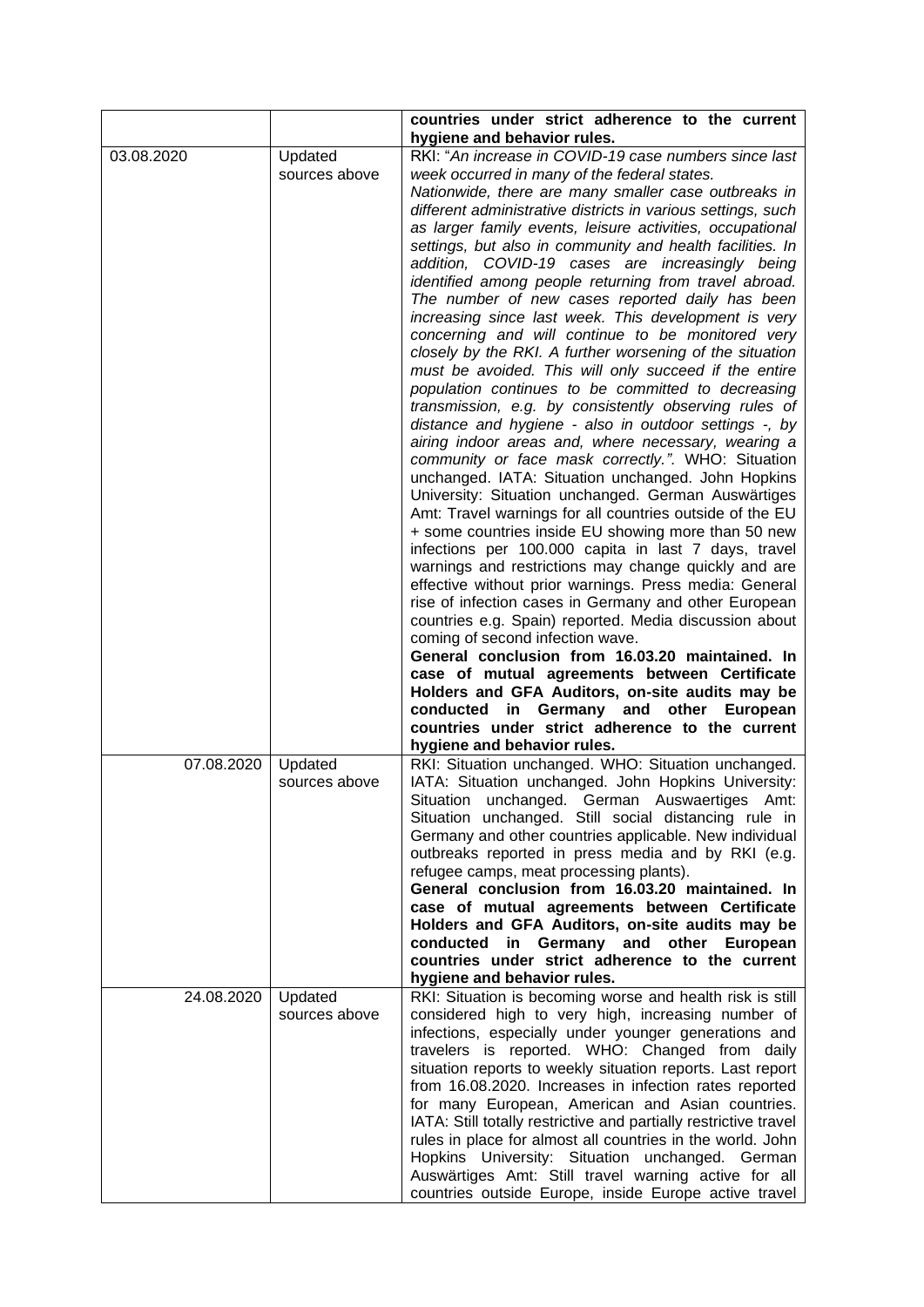|                          |                                     | warnings for countries with higher infection rate of 50<br>cases per 100.000 capita in 7 days (currently in Spain,<br>Belgium, Croatia, Rumania, Bulgaria). Press Headlines:<br>Increasing infection rates in many regions/countries,<br>some countries expect vaccination to be ready in Q1<br>2021, no tested vaccination available, yet.<br>General conclusion from 16.03.20 maintained. In<br>case of mutual agreements between Certificate<br>Holders and GFA Auditors, on-site audits may be<br>in Germany and other<br>European<br>conducted<br>countries under strict adherence to the current<br>hygiene and behavior rules.                                                                                                                                                                                                                           |
|--------------------------|-------------------------------------|-----------------------------------------------------------------------------------------------------------------------------------------------------------------------------------------------------------------------------------------------------------------------------------------------------------------------------------------------------------------------------------------------------------------------------------------------------------------------------------------------------------------------------------------------------------------------------------------------------------------------------------------------------------------------------------------------------------------------------------------------------------------------------------------------------------------------------------------------------------------|
| 31.08.2020<br>08.09.2020 | Updated<br>sources above<br>Updated | RKI: Situation unchanged. WHO: Situation unchanged.<br>IATA: Situation unchanged. John Hopkins University:<br>Situation unchanged. German Auswärtiges Amt: Travel<br>warning for countries outside Europe extended until<br>15.09.2020. Press Headlines: Situation unchanged.<br>General conclusion from 16.03.20 maintained. In<br>case of mutual agreements between Certificate<br>Holders and GFA Auditors, on-site audits may be<br>conducted in Germany and other<br>European<br>countries under strict adherence to the current<br>hygiene and behavior rules.<br>RKI: Situation unchanged. WHO: Situation unchanged.                                                                                                                                                                                                                                     |
|                          | sources above                       | IATA: Situation unchanged. John Hopkins University:<br>Situation unchanged. German Auswärtiges Amt: Travel<br>warning for countries outside Europe extended until<br>15.09.2020. Press Headlines: Situation unchanged.<br>General conclusion from 16.03.20 maintained. In<br>case of mutual agreements between Certificate<br>Holders and GFA Auditors, on-site audits may be<br>conducted in Germany and other European<br>countries under strict adherence to the current<br>hygiene and behavior rules.                                                                                                                                                                                                                                                                                                                                                      |
| 11.09.2020               | Updated<br>sources above            | RKI: Situation unchanged. WHO: Situation unchanged.<br>IATA: Situation unchanged. John Hopkins University:<br>Situation unchanged. German Auswärtiges Amt: Travel<br>warning for countries outside Europe extended until<br>15.09.2020. Press Headlines: Situation unchanged.<br>General conclusion from 16.03.20 maintained. In<br>case of mutual agreements between Certificate<br>Holders and GFA Auditors, on-site audits may be<br>conducted in Germany and other European<br>countries under strict adherence to the current<br>hygiene and behavior rules.                                                                                                                                                                                                                                                                                               |
| 22.09.2020               | Updated<br>sources above            | RKI: Situation unchanged. WHO: Situation unchanged.<br>IATA: Situation unchanged. John Hopkins University:<br>Situation unchanged. German Auswärtiges Amt: Travel<br>warning for all countries outside Europe extended until<br>30.09.2020, inside Europe active travel warnings for<br>countries with higher infection rate of 50 cases per<br>100.000 capita in 7 days (currently for Regions in<br>France, Spain, Belgium, Croatia, Bulgaria, Romania,<br>Republic, Austria,<br>Czech<br>Hungary,<br>Netherlands,<br>Switzerland). Press Headlines: Situation unchanged.<br>General conclusion from 16.03.20 maintained. In<br>case of mutual agreements between Certificate<br>Holders and GFA Auditors, on-site audits may be<br>conducted in Germany and other European<br>countries under strict adherence to the current<br>hygiene and behavior rules. |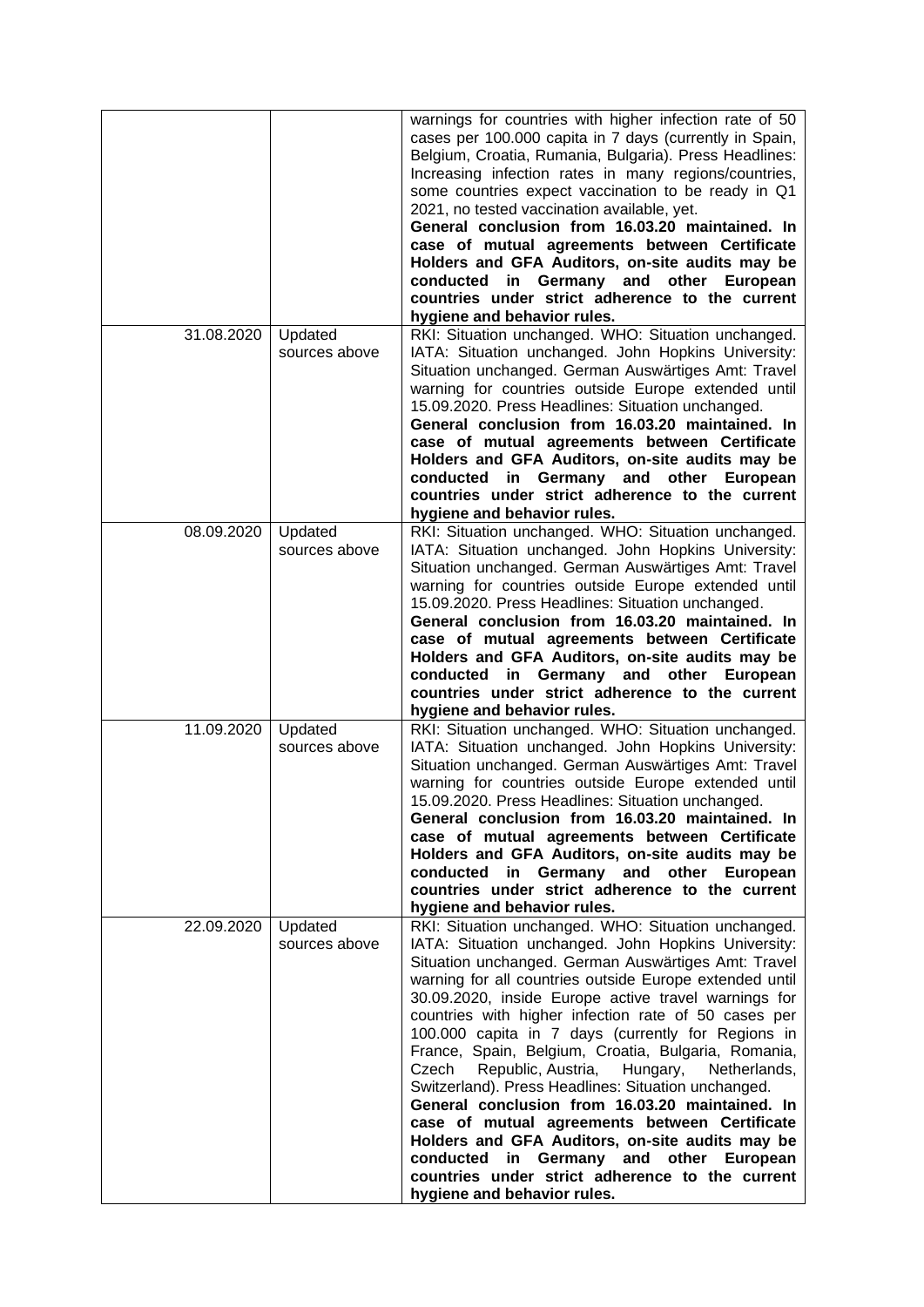| 28.09.2020 | Updated                  | RKI: Situation unchanged. WHO: Situation unchanged,                                                          |
|------------|--------------------------|--------------------------------------------------------------------------------------------------------------|
|            | sources above            | published 21.09.20.<br>report<br>IATA:<br><b>Situation</b><br>last                                           |
|            |                          | unchanged.<br><b>Hopkins</b><br>Situation<br>John<br>University:                                             |
|            |                          | unchanged.<br>German Auswärtiges<br>Amt:<br>Situation                                                        |
|            |                          | unchanged. Press Headlines: Situation unchanged.                                                             |
|            |                          | General conclusion from 16.03.20 maintained. In                                                              |
|            |                          |                                                                                                              |
|            |                          | case of mutual agreements between Certificate                                                                |
|            |                          | Holders and GFA Auditors, on-site audits may be                                                              |
|            |                          | conducted in Germany and other European                                                                      |
|            |                          | countries under strict adherence to the current                                                              |
|            |                          | hygiene and behavior rules.                                                                                  |
| 05.10.2020 | Updated                  | RKI: Further increase worldwide and in Germany, Risk                                                         |
|            | sources above            | still high to very high for the population. WHO: Still                                                       |
|            |                          | worldwide,<br>increasing<br>worldmap<br>cases<br>showing                                                     |
|            |                          | infection cases per country show all countries where                                                         |
|            |                          | GFA is active having significant number of cases (apart                                                      |
|            |                          | from China currently), last report published 27.09.2020,                                                     |
|            |                          | IATA: Still all countries where GFA is active with totally                                                   |
|            |                          | restrictive or partly restrictive travel restrictions. John                                                  |
|            |                          | Hopkins University: Still strongly increasing infection                                                      |
|            |                          | rates globally. German Auswärtiges Amt: Expiration of                                                        |
|            |                          | global travel restrictions for countries outside of Europe,                                                  |
|            |                          | but specific risk assessments for all countries (>50 per                                                     |
|            |                          | 100.000) and listing of risk areas, almost all countries                                                     |
|            |                          | are listed. Press headlines: Situation unchanged, many                                                       |
|            |                          | corona hotspots worldwide, political debates about new                                                       |
|            |                          | corona lock downs initiated.                                                                                 |
|            |                          | General conclusion from 16.03.20 maintained. In                                                              |
|            |                          | case of mutual agreements between Certificate                                                                |
|            |                          | Holders and GFA Auditors, on-site audits may be                                                              |
|            |                          | conducted in Germany and other European                                                                      |
|            |                          | countries under strict adherence to the current                                                              |
|            |                          |                                                                                                              |
|            |                          | hygiene and behavior rules.                                                                                  |
| 12.10.2020 | Updated                  | RKI: Further increase worldwide and in Germany, Risk                                                         |
|            | sources above            | still high to very high for the population. WHO: Still                                                       |
|            |                          | increasing cases worldwide, worldmap<br>showing                                                              |
|            |                          | infection cases per country show all countries where                                                         |
|            |                          | GFA is active having significant number of cases (apart                                                      |
|            |                          | from China currently), last report published 05.10.20                                                        |
|            |                          | IATA: Still all countries where GFA is active with totally                                                   |
|            |                          | restrictive or partly restrictive travel restrictions. John                                                  |
|            |                          | Hopkins University: Still strongly increasing infection                                                      |
|            |                          | rates globally. Majority of currently active cases in                                                        |
|            |                          | Europe, India and the Americas, German Auswärtiges                                                           |
|            |                          | Amt: Travelwarning for countries showing more than 50                                                        |
|            |                          | per 100.000 in 7 days and for countries with restrictive                                                     |
|            |                          | or partly restrictive immigration requirements (compare                                                      |
|            |                          | IATA). Press headlines: Situation unchanged, many                                                            |
|            |                          | corona hotspots worldwide, political debates about new                                                       |
|            |                          | corona lock downs ongoing, Many German states                                                                |
|            |                          | decided prohibition to host travelers from inner German                                                      |
|            |                          | risk areas without 2 negative corona tests.                                                                  |
|            |                          | General conclusion from 16.03.20 maintained. In                                                              |
|            |                          | case of mutual agreements between Certificate                                                                |
|            |                          |                                                                                                              |
|            |                          | Holders and GFA Auditors, on-site audits may be<br>conducted in Germany and other<br>European                |
|            |                          | countries under strict adherence to the current                                                              |
|            |                          |                                                                                                              |
| 19.10.2020 |                          | hygiene and behavior rules.                                                                                  |
|            | Updated<br>sources above | RKI: Further increase worldwide and in Germany, risk<br>still high to very high. WHO: Still increasing cases |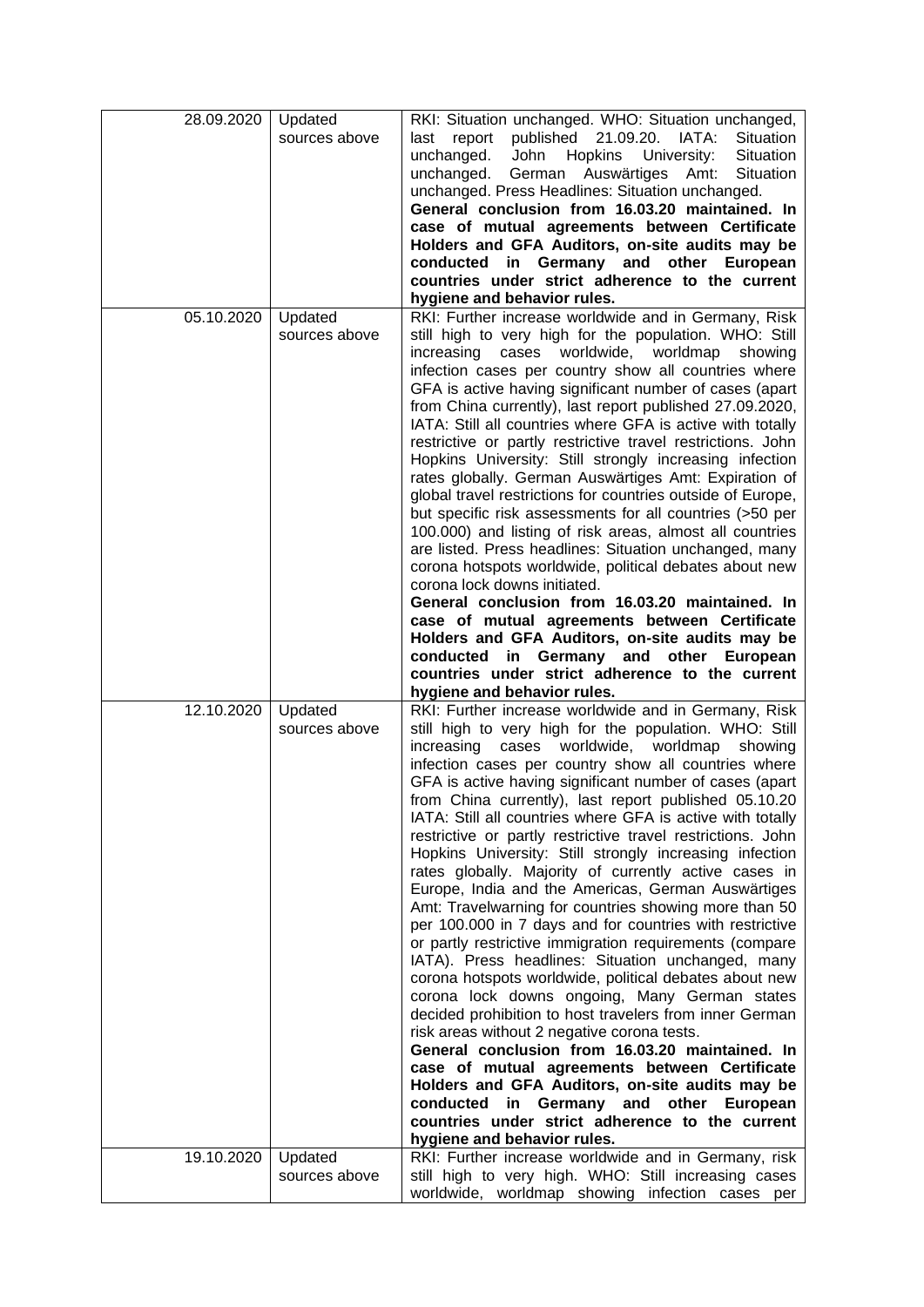|            |                          | country show all countries where GFA is active having<br>significant number of cases (apart from China<br>currently), last report published 12.10.20). IATA: Still all<br>countries where GFA is active with totally restrictive or<br>partly restrictive travel restrictions. John Hopkins<br>University: Still strongly increasing infection rates<br>globally. Majority of currently active cases in Europe,<br>India and the Americas. German Auswärtiges Amt:<br>Travelwarning for countries showing more than 50 per<br>100.000 in 7 days and for countries with restrictive or<br>partly restrictive immigration requirements (compare<br>IATA). Press Headlines: Situation unchanged, many<br>corona hotspots worldwide, political debates about and<br>implementation of new corona lock downs, German |
|------------|--------------------------|-----------------------------------------------------------------------------------------------------------------------------------------------------------------------------------------------------------------------------------------------------------------------------------------------------------------------------------------------------------------------------------------------------------------------------------------------------------------------------------------------------------------------------------------------------------------------------------------------------------------------------------------------------------------------------------------------------------------------------------------------------------------------------------------------------------------|
|            |                          | Bundeskanzler Angela Merkel calls to stay at home.<br>General conclusion from 16.03.20 maintained. In<br>case of mutual agreements between Certificate                                                                                                                                                                                                                                                                                                                                                                                                                                                                                                                                                                                                                                                          |
|            |                          | Holders and GFA Auditors, on-site audits may be                                                                                                                                                                                                                                                                                                                                                                                                                                                                                                                                                                                                                                                                                                                                                                 |
|            |                          | conducted in Germany and other European                                                                                                                                                                                                                                                                                                                                                                                                                                                                                                                                                                                                                                                                                                                                                                         |
|            |                          | countries under strict adherence to the current                                                                                                                                                                                                                                                                                                                                                                                                                                                                                                                                                                                                                                                                                                                                                                 |
| 26.10.2020 | Updated                  | hygiene and behavior rules.<br>RKI: Further increase worldwide and in Germany, risk                                                                                                                                                                                                                                                                                                                                                                                                                                                                                                                                                                                                                                                                                                                             |
|            | sources above            | still high to very high. WHO: Strong increase in<br>infections and death rates in Europe (+25%, +29%),<br>declines in infection rates in the Americas but incidents<br>of new infections remains high, worldmap showing<br>infection cases per country show all countries where<br>GFA is active having significant number of cases (apart<br>from China currently), last report published 20.10.20);<br>IATA: Still all countries where GFA is active with totally                                                                                                                                                                                                                                                                                                                                             |
|            |                          | restrictive or partly restrictive travel restrictions. John<br>Hopkins University: Still strongly increasing infection<br>rates globally. Majority of currently active cases in<br>Europe, India and the Americas. German Auswärtiges<br>Amt: Travelwarning for countries showing more than 50<br>per 100.000 in 7 days and for countries with restrictive<br>or partly restrictive immigration requirements (compare<br>designated risk areas and IATA). Press Headlines:<br>Situation unchanged, many corona hotspots worldwide,<br>political debates about and implementation of new<br>corona lock downs, German Bundeskanzler Angela<br>Merkel calls to stay at home.<br>General conclusion from 16.03.20 maintained. In                                                                                   |
|            |                          | case of mutual agreements between Certificate                                                                                                                                                                                                                                                                                                                                                                                                                                                                                                                                                                                                                                                                                                                                                                   |
|            |                          | Holders and GFA Auditors, on-site audits may be                                                                                                                                                                                                                                                                                                                                                                                                                                                                                                                                                                                                                                                                                                                                                                 |
|            |                          | conducted in Germany and other European<br>countries under strict adherence to the current                                                                                                                                                                                                                                                                                                                                                                                                                                                                                                                                                                                                                                                                                                                      |
|            |                          | hygiene and behavior rules.                                                                                                                                                                                                                                                                                                                                                                                                                                                                                                                                                                                                                                                                                                                                                                                     |
| 02.11.2020 | Updated<br>sources above | RKI: Further increase worldwide and in Germany, risk<br>still high to very high. WHO: Strong increase in<br>infections and death rates in Europe (+33%, +35%),<br>some increases in the Americas, Africa, Eastern<br>Europe, slight declines in South-East Asia, worldmap<br>showing infection cases per country show all countries<br>where GFA is active having significant number of cases<br>(apart from China currently), last report published<br>27.10.20). IATA: Still all countries where GFA is active<br>with totally restrictive or partly restrictive travel<br>restrictions. John Hopkins University: Still strongly<br>increasing infection rates globally. Majority of currently<br>active cases in Europe, India and the Americas.                                                             |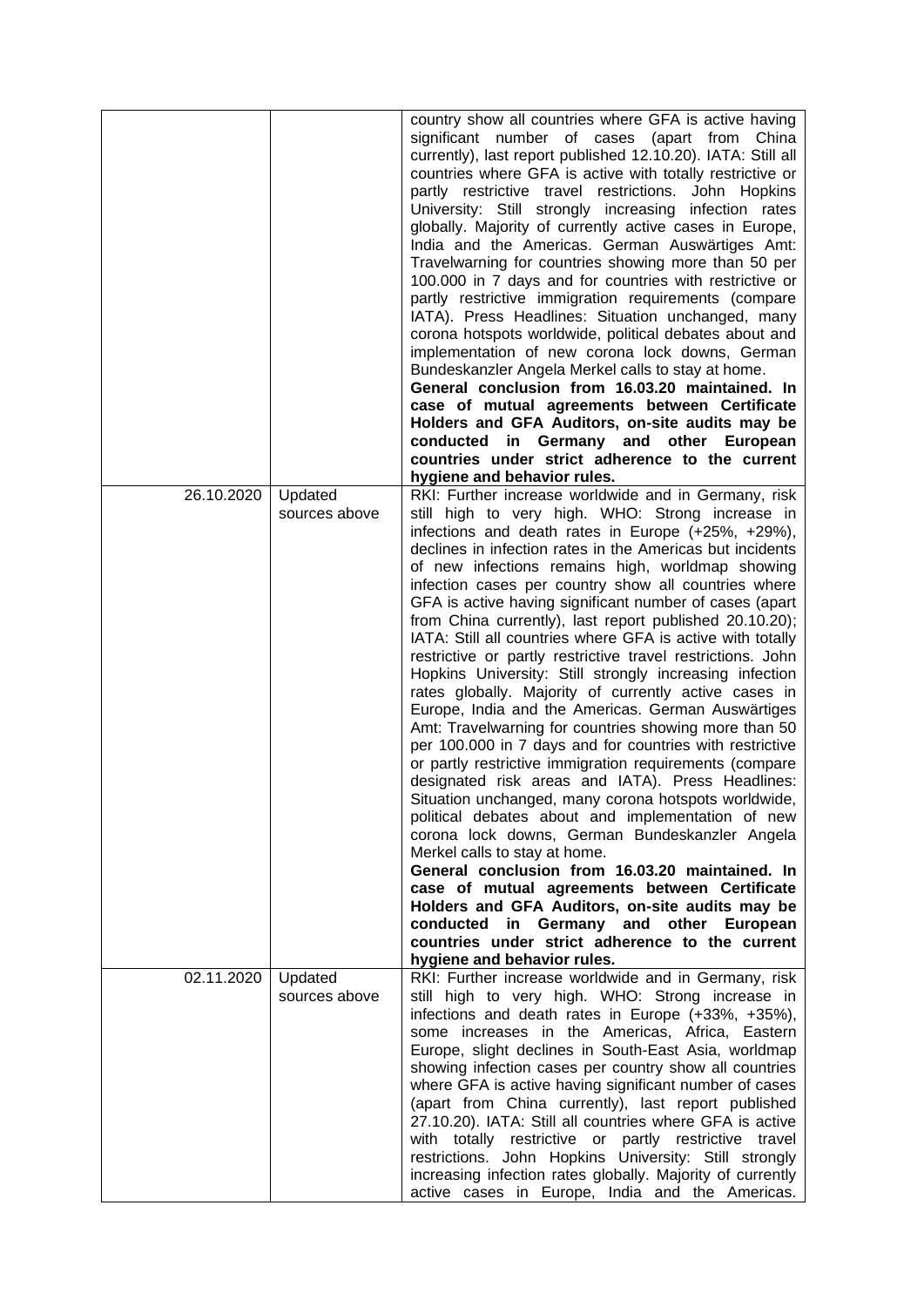|            |                          | German Auswärtiges Amt: Travelwarning for countries<br>showing more than 50 per 100.000 in 7 days and for<br>countries with restrictive or partly restrictive immigration<br>requirements (compare designated risk areas and<br>IATA). Press Headlines: Situation unchanged, many<br>corona hotspots worldwide, political debates about and<br>implementation of new corona lock downs, e.g.<br>Germany, German Bundeskanzler Angela Merkel calls<br>to stay at home.<br>General conclusion from 16.03.20 maintained. In<br>case of mutual agreements between Certificate<br>Holders and GFA Auditors, on-site audits may be<br>conducted<br>Germany and other<br>in<br>European<br>countries under strict adherence to the current<br>hygiene and behavior rules.                                                                                                                                                                                                                                                                                                                                                                                                                                                                                                                                                                                                                                                                                                                                                                                            |
|------------|--------------------------|---------------------------------------------------------------------------------------------------------------------------------------------------------------------------------------------------------------------------------------------------------------------------------------------------------------------------------------------------------------------------------------------------------------------------------------------------------------------------------------------------------------------------------------------------------------------------------------------------------------------------------------------------------------------------------------------------------------------------------------------------------------------------------------------------------------------------------------------------------------------------------------------------------------------------------------------------------------------------------------------------------------------------------------------------------------------------------------------------------------------------------------------------------------------------------------------------------------------------------------------------------------------------------------------------------------------------------------------------------------------------------------------------------------------------------------------------------------------------------------------------------------------------------------------------------------|
| 09.11.2020 | Updated<br>sources above | RKI: Further increase worldwide and in Germany, risk<br>still high to very high. WHO: Strong increase in<br>infections and death rates in Europe (+22%, +46%),<br>some increases in the Americas, Africa, Eastern<br>Europe, slight declines in South-East Asia, worldmap<br>showing infection cases per country show all countries<br>where GFA is active having significant number of cases<br>(apart from China currently), last report published<br>03.11.20). IATA: Still all countries where GFA is active<br>with totally restrictive or partly restrictive travel<br>restrictions. John Hopkins University: Still strongly<br>increasing infection rates globally. Majority of currently<br>active cases in Europe, India and the Americas.<br>German Auswärtiges Amt: Travelwarning for countries<br>showing more than 50 per 100.000 in 7 days and for<br>countries with restrictive or partly restrictive immigration<br>requirements (compare designated risk areas and<br>IATA). Press Headlines: Situation is becoming worse in<br>many countries due to upcoming winter scenarios,<br>almost all countries in the world are high risk countries<br>>50 per 100.000, first high intensity medical care<br>institutions are overcrowded by COVID19 patients.<br>General conclusion from 16.03.20 maintained. In<br>case of mutual agreements between Certificate<br>Holders and GFA Auditors, on-site audits may be<br>conducted in Germany and other European<br>countries under strict adherence to the current<br>hygiene and behavior rules. |
| 16.11.2020 | Updated<br>sources above | RKI: Further increase worldwide and in Germany, risk<br>still high to very high. WHO: Strong increase in<br>infections and death rates in Europe (+11%, +44%),<br>some increases in the Americas, Africa, Eastern<br>Europe, South East Asia, worldmap showing infection<br>cases per country show all countries where GFA is<br>active having significant number of cases (apart from<br>China currently), last report published 10.11.20). IATA:<br>Still all countries where GFA is active with totally<br>restrictive or partly restrictive travel restrictions. John<br>Hopkins University: Still strongly increasing infection<br>rates globally. Majority of currently active cases in<br>Europe, India and the Americas. German Auswärtiges<br>Amt: Travelwarning for countries showing more than 50<br>per 100.000 in 7 days and for countries with restrictive<br>or partly restrictive immigration requirements (compare<br>designated risk areas and IATA). Press Headlines:<br>Overall globally increasing infection numbers, political                                                                                                                                                                                                                                                                                                                                                                                                                                                                                                          |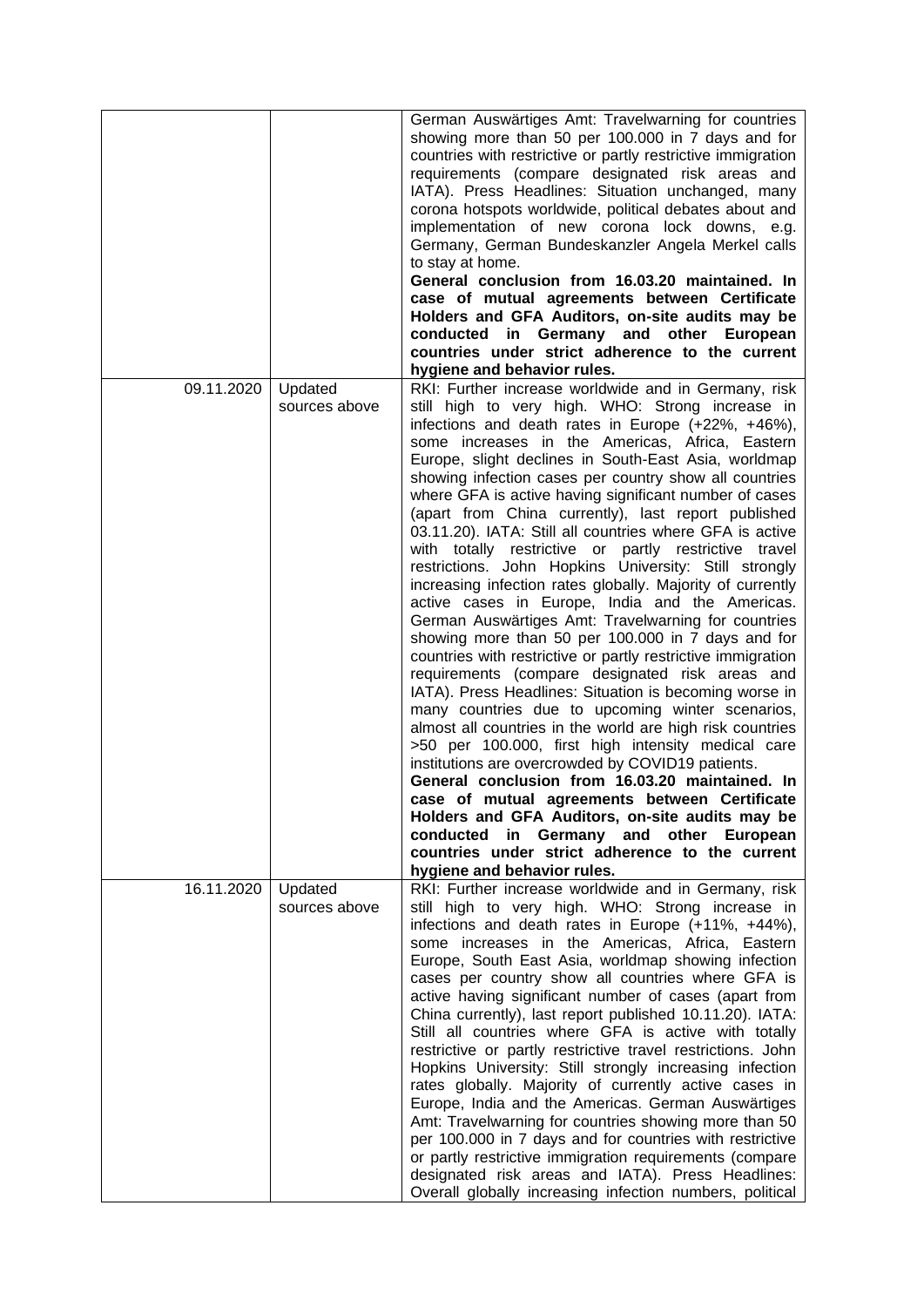|            |               | debates about increasing local lockdown measures in          |
|------------|---------------|--------------------------------------------------------------|
|            |               | some countries,<br>how to<br>deal with<br>schools /          |
|            |               | kindergardens, one promising vaccination developed in        |
|            |               | Germany but not endorsed yet, however experts                |
|            |               | consider it to take until 2021 until sufficient people are   |
|            |               |                                                              |
|            |               | vaccinated.                                                  |
|            |               | General conclusion from 16.03.20 maintained. In              |
|            |               | case of mutual agreements between Certificate                |
|            |               | Holders and GFA Auditors, on-site audits may be              |
|            |               | conducted in Germany and other European                      |
|            |               | countries under strict adherence to the current              |
|            |               | hygiene and behavior rules.                                  |
| 23.11.2020 | Updated       | RKI: Further increase worldwide and in Germany, risk         |
|            | sources above | still high to very high. WHO: "The number of new cases       |
|            |               | being reported globally continues to rise (Figure 1), with   |
|            |               | almost 4 million new cases in the past week (9-15            |
|            |               | November) alone. The number of new deaths globally           |
|            |               | has also grown by 11%, with almost 60 000 new deaths         |
|            |               | reported, of which 81% were in Europe and the                |
|            |               | Americas (Table 1). Although the European Region             |
|            |               | continues to report the highest number of new cases          |
|            |               | globally (46%), it has seen a 10% fall in the past week      |
|            |               | following the strengthening of public health and social      |
|            |               | measures across the region. However, the number of           |
|            |               | new deaths in Europe has increased substantially with        |
|            |               | over 29 000 new deaths reported in the past week. The        |
|            |               | Region of the Americas reported a sharp upward trend,        |
|            |               | with a 41% increase in new cases in the past week. The       |
|            |               | Eastern Mediterranean, African and Western Pacific           |
|            |               | Regions also reported increases in the number of new         |
|            |               | cases. The South-East Asia Region, on the other hand,        |
|            |               | reported a decline in the number of new cases and new        |
|            |               | deaths.";<br>worldmap showing infection cases per            |
|            |               | country show all countries where GFA is active having        |
|            |               | significant number of cases (apart from China                |
|            |               |                                                              |
|            |               | currently), last report published 17.11.20). IATA: Still all |
|            |               | countries where GFA is active with totally restrictive or    |
|            |               | partly restrictive travel restrictions. John Hopkins         |
|            |               | University: Still strongly increasing infection rates        |
|            |               | globally. Majority of currently active cases in Europe,      |
|            |               | India and the Americas. German Auswärtiges Amt:              |
|            |               | Travelwarning for countries showing more than 50 per         |
|            |               | 100.000 in 7 days and for countries with restrictive or      |
|            |               | partly restrictive immigration requirements (compare         |
|            |               | designated risk areas and IATA). Press Headlines:            |
|            |               | Overall globally increasing infection numbers, political     |
|            |               | debates about increasing / extendning local lockdown         |
|            |               | measures in some countries, several promising                |
|            |               | vaccination developed not endorsed yet, however              |
|            |               | experts consider it to take mid/end 2021 until sufficient    |
|            |               | people are vaccinated.                                       |
|            |               | General conclusion from 16.03.20 maintained. In              |
|            |               | case of mutual agreements between Certificate                |
|            |               | Holders and GFA Auditors, on-site audits may be              |
|            |               | conducted in Germany and other European                      |
|            |               | countries under strict adherence to the current              |
|            |               | hygiene and behavior rules.                                  |
| 30.11.2020 | Updated       | RKI: Further increase worldwide and in Germany, risk         |
|            | sources above | still high to very high. WHO: "This past week, the global    |
|            |               | acceleration in case incidence has slowed down, with         |
|            |               |                                                              |
|            |               | around 4 million new cases reported; however, death          |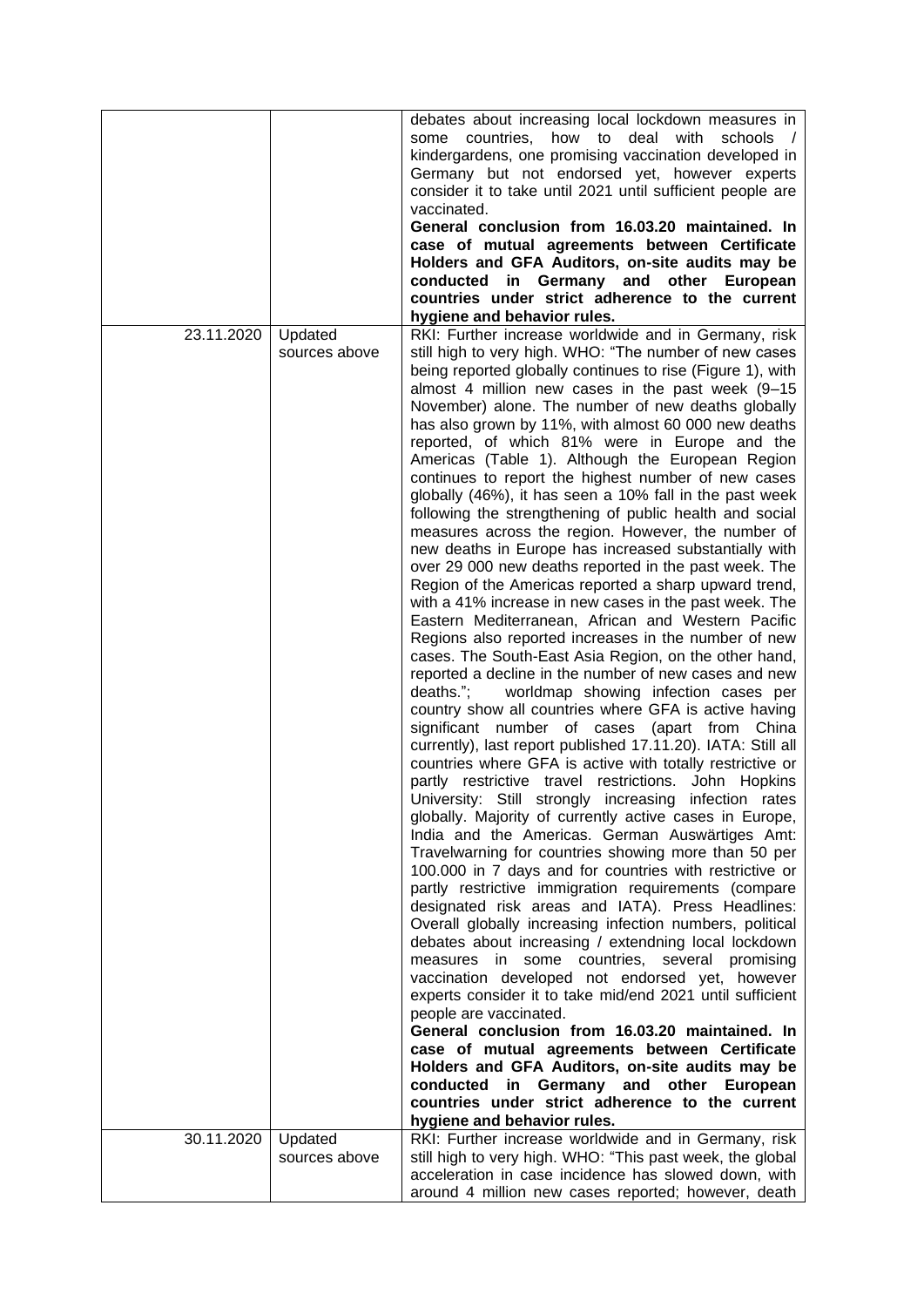|            |                          | rates continue to increase with over 67 000 new deaths<br>reported (Figure 1). The European and South East Asia<br>Regions continued downward trends in weekly cases;<br>however, the European Region remains the largest<br>contributor to new cases and new deaths in the past 7<br>days. The Region of the Americas reported increases in<br>both new cases and new deaths and the Region<br>continues to account for the greatest proportion of<br>cumulative cases and deaths. While cases numbers<br>remain relatively low, the African Region reported the<br>highest increase in new cases (15%) and deaths (30%)<br>this week. The Eastern Mediterranean and Western<br>Pacific regions also reported an increase in new cases<br>and deaths this week.As of 22 November there have<br>been over 57.8 million cases and 1.3 million deaths<br>reported globally since the start of the pandemic."<br>worldmap showing infection cases per country show all<br>countries where GFA is active having very high<br>numbers of cases (apart from China currently), last<br>report published 24.11.20). IATA: Still all countries<br>where GFA is active with totally restrictive or partly<br>restrictive travel restrictions. John Hopkins University:<br>Still strongly increasing infection rates globally. Majority<br>of currently active cases in Europe, India and the<br>Americas. German Auswärtiges Amt: Travelwarning for<br>countries showing more than 50 per 100.000 in 7 days<br>and for countries with restrictive or partly restrictive<br>immigration requirements (compare designated risk<br>areas and IATA). Press Headlines: Overall globally<br>increasing infection numbers, political debates about<br>increasing / extennding local lockdown measures in<br>several<br>some<br>countries,<br>promising<br>vaccination<br>developed not endorsed yet, however experts consider<br>it to take mid/end 2021 until sufficient people are<br>vaccinated.<br>General conclusion from 16.03.20 maintained. In<br>case of mutual agreements between Certificate<br>Holders and GFA Auditors, on-site audits may be |
|------------|--------------------------|-------------------------------------------------------------------------------------------------------------------------------------------------------------------------------------------------------------------------------------------------------------------------------------------------------------------------------------------------------------------------------------------------------------------------------------------------------------------------------------------------------------------------------------------------------------------------------------------------------------------------------------------------------------------------------------------------------------------------------------------------------------------------------------------------------------------------------------------------------------------------------------------------------------------------------------------------------------------------------------------------------------------------------------------------------------------------------------------------------------------------------------------------------------------------------------------------------------------------------------------------------------------------------------------------------------------------------------------------------------------------------------------------------------------------------------------------------------------------------------------------------------------------------------------------------------------------------------------------------------------------------------------------------------------------------------------------------------------------------------------------------------------------------------------------------------------------------------------------------------------------------------------------------------------------------------------------------------------------------------------------------------------------------------------------------------------------------------------------------------------------------------------|
|            |                          | conducted in Germanv and other European<br>countries under strict adherence to the current                                                                                                                                                                                                                                                                                                                                                                                                                                                                                                                                                                                                                                                                                                                                                                                                                                                                                                                                                                                                                                                                                                                                                                                                                                                                                                                                                                                                                                                                                                                                                                                                                                                                                                                                                                                                                                                                                                                                                                                                                                                |
|            |                          | hygiene and behavior rules.                                                                                                                                                                                                                                                                                                                                                                                                                                                                                                                                                                                                                                                                                                                                                                                                                                                                                                                                                                                                                                                                                                                                                                                                                                                                                                                                                                                                                                                                                                                                                                                                                                                                                                                                                                                                                                                                                                                                                                                                                                                                                                               |
| 07.12.2020 | Updated<br>sources above | RKI: Further increase worldwide and in Germany, risk<br>still high to very high. WHO: Similar situation like last<br>week, worldmap showing infection cases per country<br>show all countries where GFA is active having very high<br>numbers of cases apart from China currently (last report<br>published 01.12.20). IATA: Still all countries where GFA<br>is active with totally restrictive or partly restrictive travel<br>restrictions. John Hopkins University: Still strongly<br>increasing infection rates globally. Majority of currently<br>active cases in Europe, India and the Americas.<br>German Auswärtiges Amt: Travelwarning for countries<br>showing more than 50 per 100.000 in 7 days and for<br>countries with restrictive or partly restrictive immigration<br>requirements (compare designated risk areas and<br>IATA). Press Headlines: Overall globally increasing<br>infection numbers, political debates about increasing /<br>extending local lockdown measures in many countries,<br>political debates about loosening<br>lockdown<br>for<br>Christmas and new year or not, several promising<br>vaccination developed but not endorsed yet,                                                                                                                                                                                                                                                                                                                                                                                                                                                                                                                                                                                                                                                                                                                                                                                                                                                                                                                                                              |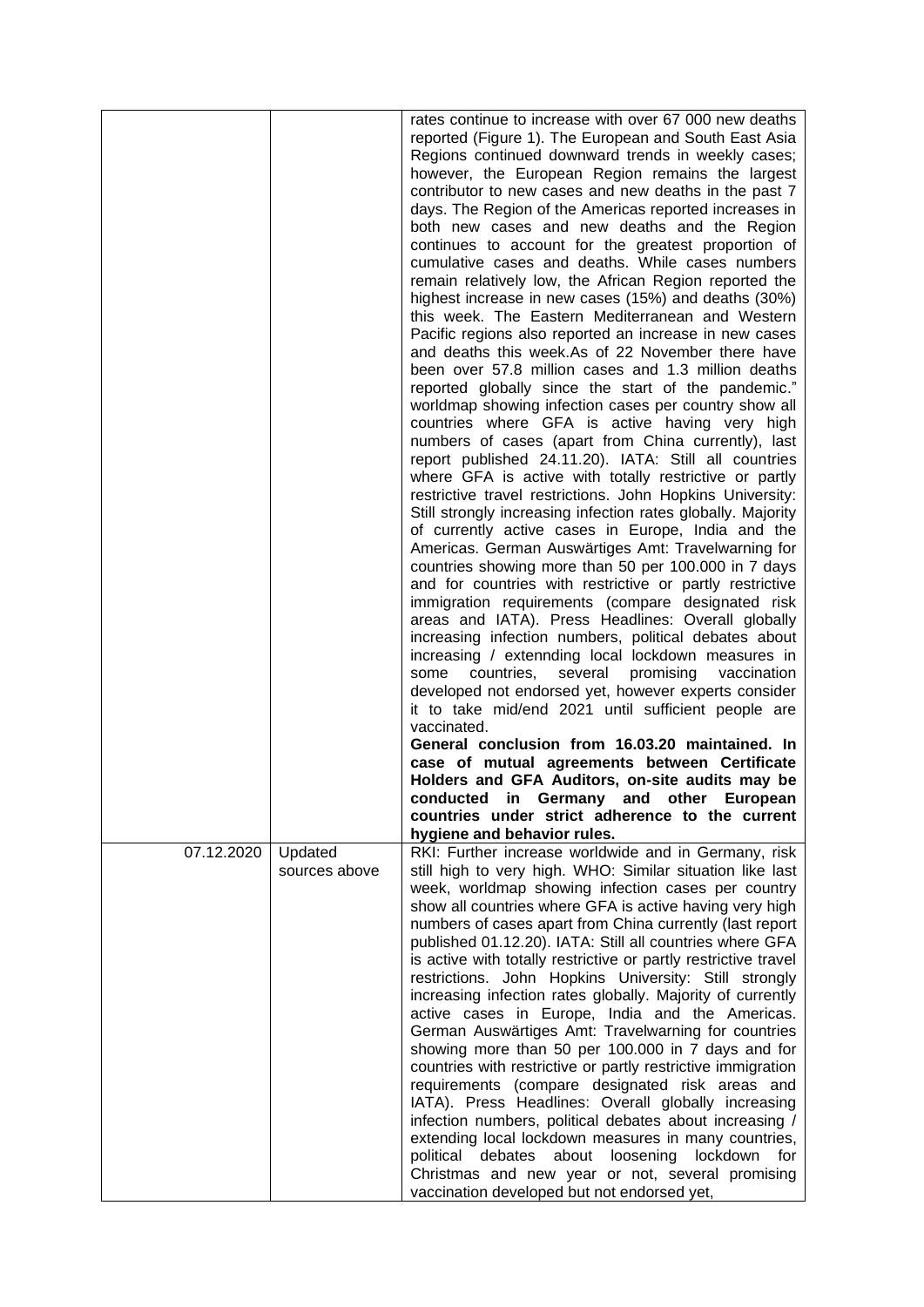|            |                          | General conclusion from 16.03.20 maintained. In<br>case of mutual agreements between Certificate<br>Holders and GFA Auditors, on-site audits may be<br>conducted in Germany and other European<br>countries under strict adherence to the current<br>hygiene and behavior rules.                                                                                                                                                                                                                                                                                                                                                                                                                                                                                                                                                                                                                                                                                                                                                                                                                                                                                                                                                                                                                                                                                                                                                                                                                                                                             |
|------------|--------------------------|--------------------------------------------------------------------------------------------------------------------------------------------------------------------------------------------------------------------------------------------------------------------------------------------------------------------------------------------------------------------------------------------------------------------------------------------------------------------------------------------------------------------------------------------------------------------------------------------------------------------------------------------------------------------------------------------------------------------------------------------------------------------------------------------------------------------------------------------------------------------------------------------------------------------------------------------------------------------------------------------------------------------------------------------------------------------------------------------------------------------------------------------------------------------------------------------------------------------------------------------------------------------------------------------------------------------------------------------------------------------------------------------------------------------------------------------------------------------------------------------------------------------------------------------------------------|
| 14.12.2020 | Updated<br>sources above | RKI: Further sharp increase worldwide and in Germany,<br>risk assessment was updated to "RKI now judges the<br>level of danger to the health of the general population<br>as very high" very high". WHO: Similar situation like last<br>week, worldmap showing infection cases per country<br>show all countries where GFA is active having very high<br>numbers of cases apart from China currently (last report<br>published 08.12.20). IATA: Still all countries where GFA<br>is active with totally restrictive or partly restrictive travel<br>restrictions. John Hopkins University: Still strongly<br>increasing infection rates globally. Majority of currently<br>active cases in Europe, India and the Americas.<br>German Auswärtiges Amt: Travelwarning for countries<br>showing more than 50 per 100.000 in 7 days and for<br>countries with restrictive or partly restrictive immigration<br>requirements (compare designated risk areas and<br>IATA). Press Headlines: Overall globally increasing<br>infection numbers, political debates about increasing /<br>extending local lockdown measures in many countries,<br>announcement of hard lockdown in Germany until<br>10.01.2021, first 3 Mio vaccination doses supplied in<br>USA.<br>General conclusion from 16.03.20 maintained. In<br>case of mutual agreements between Certificate                                                                                                                                                                                                  |
|            |                          | Holders and GFA Auditors, on-site audits may be<br>conducted in Germany and other European<br>countries under strict adherence to the current<br>hygiene and behavior rules.                                                                                                                                                                                                                                                                                                                                                                                                                                                                                                                                                                                                                                                                                                                                                                                                                                                                                                                                                                                                                                                                                                                                                                                                                                                                                                                                                                                 |
| 21.12.2020 | Updated<br>sources above | RKI: Further sharp increase worldwide and in Germany,<br>"RKI now judges the level of danger to the health of the<br>general population as very high". WHO: "in the past<br>week the number of new COVID-19 cases and deaths<br>continued to rise with 70 million cumulative cases and<br>1.6 million deaths globally since the start of the<br>pandemic. The Regions of the Americas and Europe<br>continue to shoulder the burden of the pandemic,<br>accounting for 85% of new cases and 86% of new<br>deaths globally.", worldmap showing infection cases<br>per country show all countries where GFA is active<br>having very high numbers of cases apart from China<br>currently (last report published 13.12.20). IATA: Still all<br>countries where GFA is active with totally restrictive or<br>partly restrictive travel restrictions. John Hopkins<br>University: Still strongly increasing infection rates<br>globally. Majority of currently active cases in Europe,<br>India and the Americas. German Auswärtiges Amt:<br>Travelwarning for countries showing more than 50 per<br>100.000 in 7 days and for countries with restrictive or<br>partly restrictive immigration requirements (compare<br>designated risk areas and IATA). Press Headlines: Still<br>strongly increasing figures, new coronavirus mutation<br>seems to be far more infectious than others, still<br>lockdowns in many countries, also through Christmas<br>and new year. Vaccination programs started in some<br>countries, endorsement process in Germany shall be |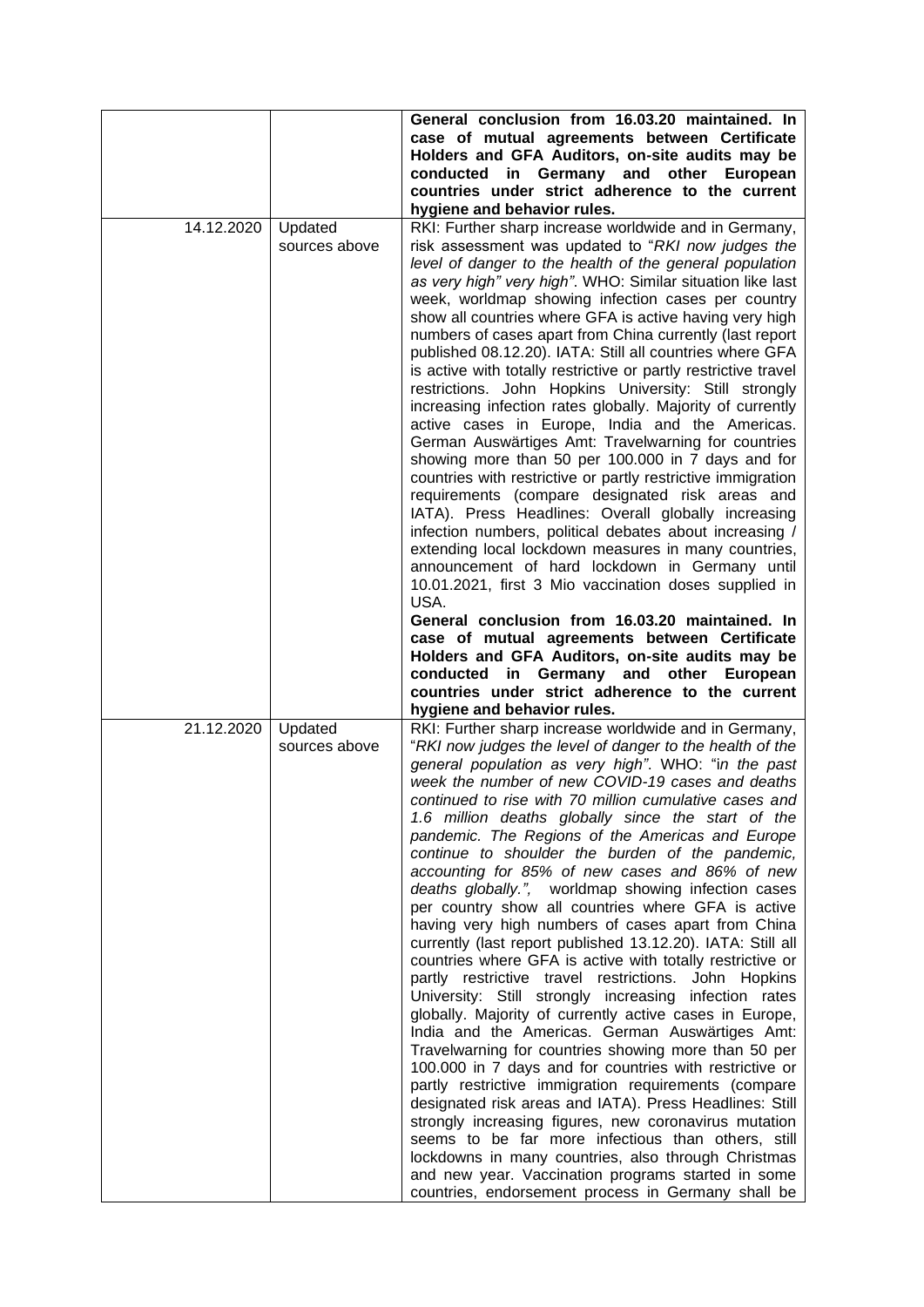|            |               | finalized today.                                                                                                                                    |
|------------|---------------|-----------------------------------------------------------------------------------------------------------------------------------------------------|
|            |               | General conclusion from 16.03.20 maintained. In<br>case of mutual agreements between Certificate<br>Holders and GFA Auditors, on-site audits may be |
|            |               | conducted in Germany and other European                                                                                                             |
|            |               | countries under strict adherence to the current                                                                                                     |
|            |               | hygiene and behavior rules.                                                                                                                         |
| 28.12.2020 | Updated       | RKI: Further sharp increase worldwide and persistently                                                                                              |
|            | sources above | high cases in Germany, new virus type determined with                                                                                               |
|            |               | unknown attributes, "RKI now judges the level of danger                                                                                             |
|            |               | to the health of the general population as very high".                                                                                              |
|            |               | WHO: "New COVID-19 cases and deaths continued to                                                                                                    |
|            |               | increase during the past week, by 6% and 4%                                                                                                         |
|            |               | respectively (Figure 1, Table 1). The Region of the                                                                                                 |
|            |               | Americas again accounted for the greatest proportion,                                                                                               |
|            |               | reporting over 2.3 million new cases (half of the global                                                                                            |
|            |               | cumulative), while the European Region reported the                                                                                                 |
|            |               | highest number of new deaths (36 286; 46%) in the past                                                                                              |
|            |               | week. The African Region accounted for the greatest                                                                                                 |
|            |               | relative increase in new cases (27%) and deaths (34%)                                                                                               |
|            |               | compared to the previous week. Increasing trends were                                                                                               |
|            |               | also observed in the Western Pacific Region, while the                                                                                              |
|            |               | South-East Asia and Eastern Mediterranean Regions                                                                                                   |
|            |               | were the only two that reported a decrease in both                                                                                                  |
|            |               | cases and deaths.", worldmap showing infection cases                                                                                                |
|            |               | per country show all countries where GFA is active                                                                                                  |
|            |               | having very high numbers of cases apart from China                                                                                                  |
|            |               | currently (last report published 22.12.20). IATA: Still all                                                                                         |
|            |               | countries where GFA is active with totally restrictive or                                                                                           |
|            |               | partly restrictive travel restrictions. John Hopkins                                                                                                |
|            |               | University: Still strongly increasing infection rates                                                                                               |
|            |               | globally. Majority of currently active cases in Europe,                                                                                             |
|            |               | India and the Americas. German Auswärtiges Amt:                                                                                                     |
|            |               | Travelwarning for countries showing more than 50 per                                                                                                |
|            |               | 100.000 in 7 days and for countries with restrictive or                                                                                             |
|            |               | partly restrictive immigration requirements (compare                                                                                                |
|            |               | designated risk areas and IATA). Press Headlines: Still                                                                                             |
|            |               | increase in figures, vaccination programs started in                                                                                                |
|            |               | some countries, some infrastructural problems, some                                                                                                 |
|            |               | countries endorse additional financial corona rescue                                                                                                |
|            |               | funds for 2021, lock downs in many countries are                                                                                                    |
|            |               | estimated to extend until March 2021.                                                                                                               |
|            |               | General conclusion from 16.03.20 maintained. In                                                                                                     |
|            |               | case of mutual agreements between Certificate                                                                                                       |
|            |               | Holders and GFA Auditors, on-site audits may be                                                                                                     |
|            |               | conducted in Germany and other European                                                                                                             |
|            |               | countries under strict adherence to the current                                                                                                     |
|            |               | hygiene and behavior rules.                                                                                                                         |
| 05.01.2021 | Updated       | RKI: Further sharp increase worldwide and persistently                                                                                              |
|            | sources above | high cases in Germany, new type of virus with unknown                                                                                               |
|            |               | consequences, "RKI now judges the level of danger to                                                                                                |
|            |               | the health of the general population as very high".                                                                                                 |
|            |               | WHO: "Globally in the past week, over 4 million new                                                                                                 |
|            |               | cases were reported. Although this is a 12% decrease                                                                                                |
|            |               | compared to the previous week, this and other short-                                                                                                |
|            |               | term trends in data should be interpreted with caution                                                                                              |
|            |               | over the end-of-year holiday season, as numbers may                                                                                                 |
|            |               | be influenced by presentation, testing and reporting                                                                                                |
|            |               | delays. New deaths decreased by 8% to 72 730 (Figure                                                                                                |
|            |               | 1, Table 1). The Region of the Americas accounts for                                                                                                |
|            |               | 48% of all new cases and 42% of all new deaths                                                                                                      |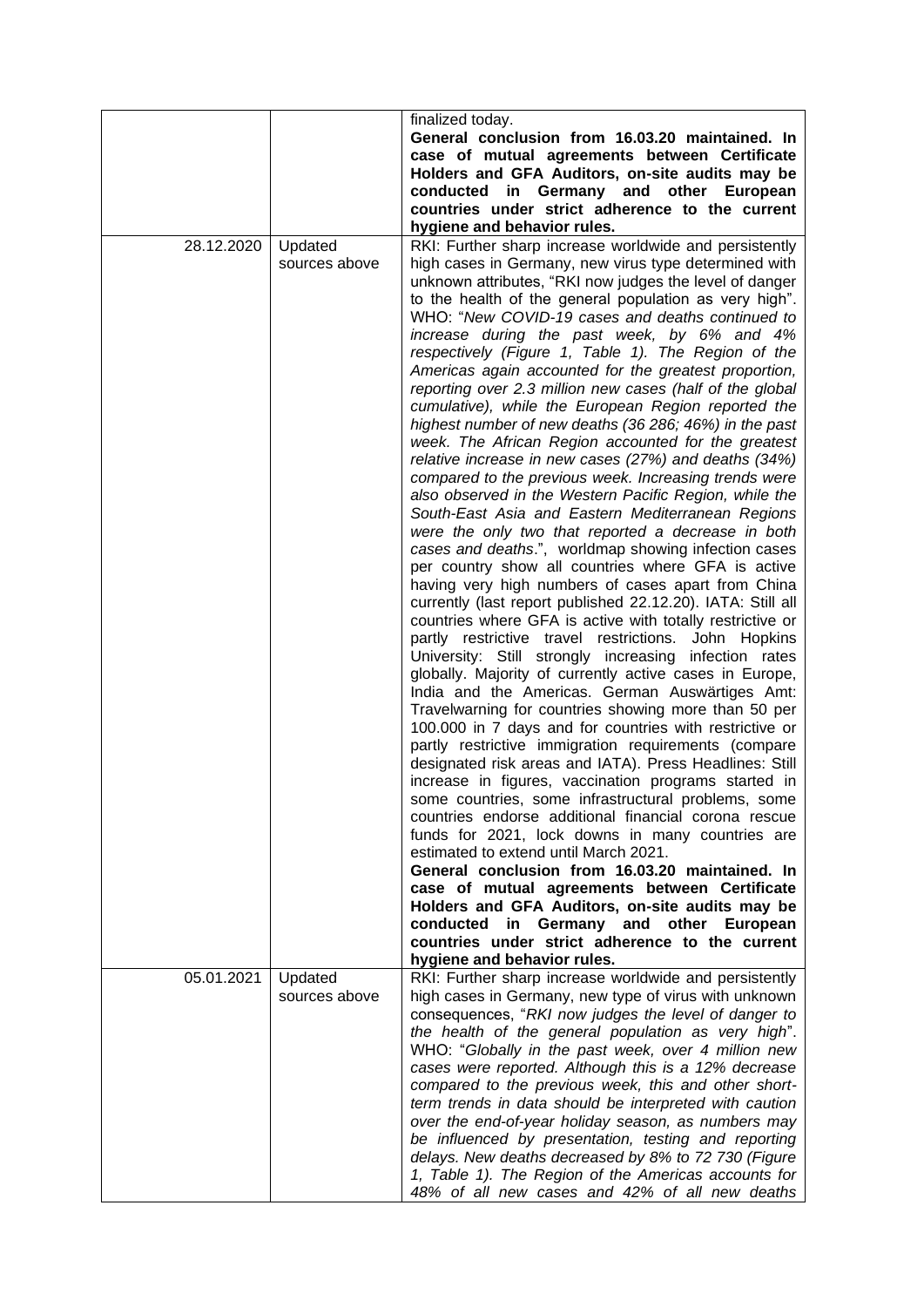|            |               | globally. While new cases and deaths remained high in                                                           |
|------------|---------------|-----------------------------------------------------------------------------------------------------------------|
|            |               | the European Region, which accounted for 37% and<br>42% respectively, both decreased compared to the            |
|            |               | previous week. New cases and deaths declined in                                                                 |
|            |               | South-East Asia and Eastern Mediterranean regions. In                                                           |
|            |               | the African Region, while both new cases and deaths                                                             |
|            |               | remained low compared to other regions, there was a                                                             |
|            |               | 20% increase in new cases and 37% in new deaths. In                                                             |
|            |               | the Western Pacific Region, new cases increased by                                                              |
|            |               | 13% and new deaths increased by 4%.", worldmap                                                                  |
|            |               | showing infection cases per country show all countries<br>where GFA is active having very high numbers of cases |
|            |               | apart from China currently (last report published                                                               |
|            |               | 29.12.20). IATA: Still all countries where GFA is active                                                        |
|            |               | with totally restrictive or partly restrictive travel                                                           |
|            |               | restrictions. John Hopkins University: Still strongly                                                           |
|            |               | increasing infection rates globally. Majority of currently                                                      |
|            |               | active cases in Europe, India and the Americas.                                                                 |
|            |               | German Auswärtiges Amt: Travelwarning for countries<br>showing more than 50 per 100.000 in 7 days and for       |
|            |               | countries with restrictive or partly restrictive immigration                                                    |
|            |               | requirements (compare designated risk areas and                                                                 |
|            |               | IATA). Press Headlines: Vaccination programs started                                                            |
|            |               | in many countries, infection numbers still increasing,                                                          |
|            |               | many countries with lockdown and discussions about                                                              |
|            |               | more strict measures.<br>General conclusion from 16.03.20 maintained. In                                        |
|            |               | case of mutual agreements between Certificate                                                                   |
|            |               | Holders and GFA Auditors, on-site audits may be                                                                 |
|            |               | conducted in Germany and other European                                                                         |
|            |               |                                                                                                                 |
|            |               | countries under strict adherence to the current                                                                 |
|            |               | hygiene and behavior rules.                                                                                     |
| 12.01.2021 | Updated       | RKI: Further sharp increase worldwide and in Germany,                                                           |
|            | sources above | new type of virus with unknown consequences, "RKI                                                               |
|            |               | now judges the level of danger to the health of the<br>general population as very high". WHO: "For the third    |
|            |               | week in a row over 4 million new cases were reported                                                            |
|            |               | globally, although this week saw a slight decrease                                                              |
|            |               | compared to the previous week. However, this and                                                                |
|            |               | other short-term trends in data should be interpreted                                                           |
|            |               | with caution owing to the end-of-year holiday season,                                                           |
|            |               | as numbers may be influenced by presentation, testing<br>and reporting delays. The decrease seen last week in   |
|            |               | new deaths has been reversed with deaths rising by 3%                                                           |
|            |               | to 76 000 (Figure 1, Table 1). The Region of the                                                                |
|            |               | Americas accounted for 47% of all new cases and 42%                                                             |
|            |               | of all new deaths globally in the past week. New cases                                                          |
|            |               | and deaths remained high in the European Region,                                                                |
|            |               | which accounted for 38% and 43% respectively,                                                                   |
|            |               | showing a slight decrease in new cases and a slight<br>increase in new deaths. New cases and deaths             |
|            |               | continue to decline in the South-East Asia and Eastern                                                          |
|            |               | Mediterranean regions. In the African Region, while                                                             |
|            |               | both new cases and deaths remain low in absolute                                                                |
|            |               | numbers, for the fourth week in a row, the Region is                                                            |
|            |               | reporting the largest percentage increase globally in                                                           |
|            |               | weekly reported case numbers and this week there was<br>a further 13% increase in new cases and 28% increase    |
|            |               | in new deaths. In the Western Pacific Region, new                                                               |
|            |               | cases remained comparable to the previous week, but<br>new deaths rose by 10%. As we welcome the New            |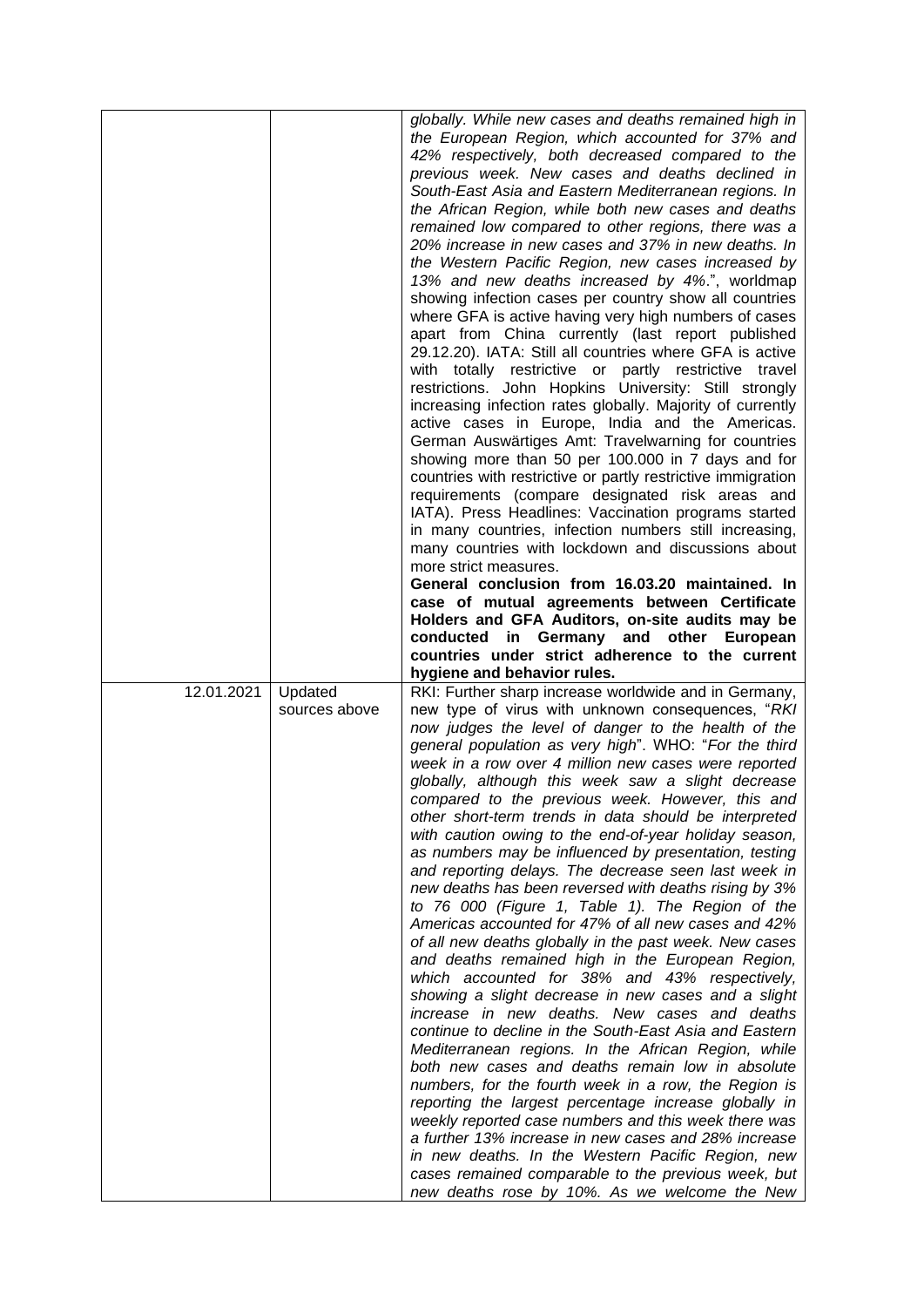|            |               | Year, and look eagerly towards COVID-19 vaccination       |
|------------|---------------|-----------------------------------------------------------|
|            |               | campaigns worldwide, the current epidemiological          |
|            |               | situation with near record numbers of new cases and       |
|            |               | deaths, makes it imperative to continue to adhere to      |
|            |               | safety measures to prevent further transmission and       |
|            |               | loss of life.", worldmap showing infection cases per      |
|            |               | country show all countries where GFA is active having     |
|            |               | very high numbers of cases apart from China currently     |
|            |               |                                                           |
|            |               | (last report published 05.01.2021). IATA: Still all       |
|            |               | countries where GFA is active with totally restrictive or |
|            |               | partly restrictive travel restrictions. John Hopkins      |
|            |               | University: Still strongly increasing infection rates     |
|            |               | globally. Majority of currently active cases in Europe,   |
|            |               | India and the Americas. German Auswärtiges Amt:           |
|            |               | Travelwarning for countries showing more than 50 per      |
|            |               | 100.000 in 7 days and for countries with restrictive or   |
|            |               |                                                           |
|            |               | partly restrictive immigration requirements (compare      |
|            |               | designated risk areas and IATA). Press Headlines: High    |
|            |               | rates in<br>some countries, especially UK,<br>death       |
|            |               | vaccination<br>ongoing<br>but not without<br>programs     |
|            |               | disturbances, enough vaccination doeses expected by       |
|            |               | April 2021, German Chancellor Merkel expects more         |
|            |               | hard weeks in shutdown, corona mutations seem to          |
|            |               | cause re-infections and problems, poiticians make         |
|            |               |                                                           |
|            |               | pressure to economy to allow more homeoffice as           |
|            |               | preventive measure against spread of COVID19.             |
|            |               | General conclusion from 16.03.20 maintained. In           |
|            |               | case of mutual agreements between Certificate             |
|            |               | Holders and GFA Auditors, on-site audits may be           |
|            |               | conducted in Germany and other European                   |
|            |               |                                                           |
|            |               |                                                           |
|            |               | countries under strict adherence to the current           |
|            |               | hygiene and behavior rules.                               |
| 19.01.2021 | Updated       | RKI: "In view of persistently high case numbers, the RKI  |
|            | sources above | currently assesses the threat to the health of the        |
|            |               | general population to be very high." WHO: "Following      |
|            |               | two weeks of low reporting, likely due to the year-end    |
|            |               | holiday period, the overall upward trend seen in earlier  |
|            |               | weeks has resumed, with just under 5 million new cases    |
|            |               | reported last week globally. The number of new deaths     |
|            |               | has also shown a similar trend, with over 85 000          |
|            |               |                                                           |
|            |               | reported last week, an 11% increase (Figure 1, Table      |
|            |               | 1). All regions apart from South-East Asia showed an      |
|            |               | increase in new cases, with the Western Pacific, Africa   |
|            |               | and the Americas reporting increases of over 30%. The     |
|            |               | Region of the Americas accounted for 51% of all new       |
|            |               | cases and 45% of all new deaths globally in the past      |
|            |               | week. The European Region had a lower increase in         |
|            |               | new cases (10%), however still accounts for over a third  |
|            |               | of new cases globally. In South-East Asia, the decline in |
|            |               | new cases and new deaths seen since the end of            |
|            |               |                                                           |
|            |               | November 2020 continues. Although the Eastern             |
|            |               | Mediterranean Region is showing an 11% increase in        |
|            |               | new cases, new deaths have fallen by 9%, continuing a     |
|            |               | downward trend since a peak in mid-November. The          |
|            |               | African Region reported 175 000 new cases and 4300        |
|            |               | new deaths, an increase of over 30% in new cases and      |
|            |               | new deaths, far exceeding previous peaks in July 2020.    |
|            |               | The Western Pacific also reported an increase of more     |
|            |               | than 30% in new cases, while the number of new            |
|            |               | deaths also rose by 14%", worldmap showing infection      |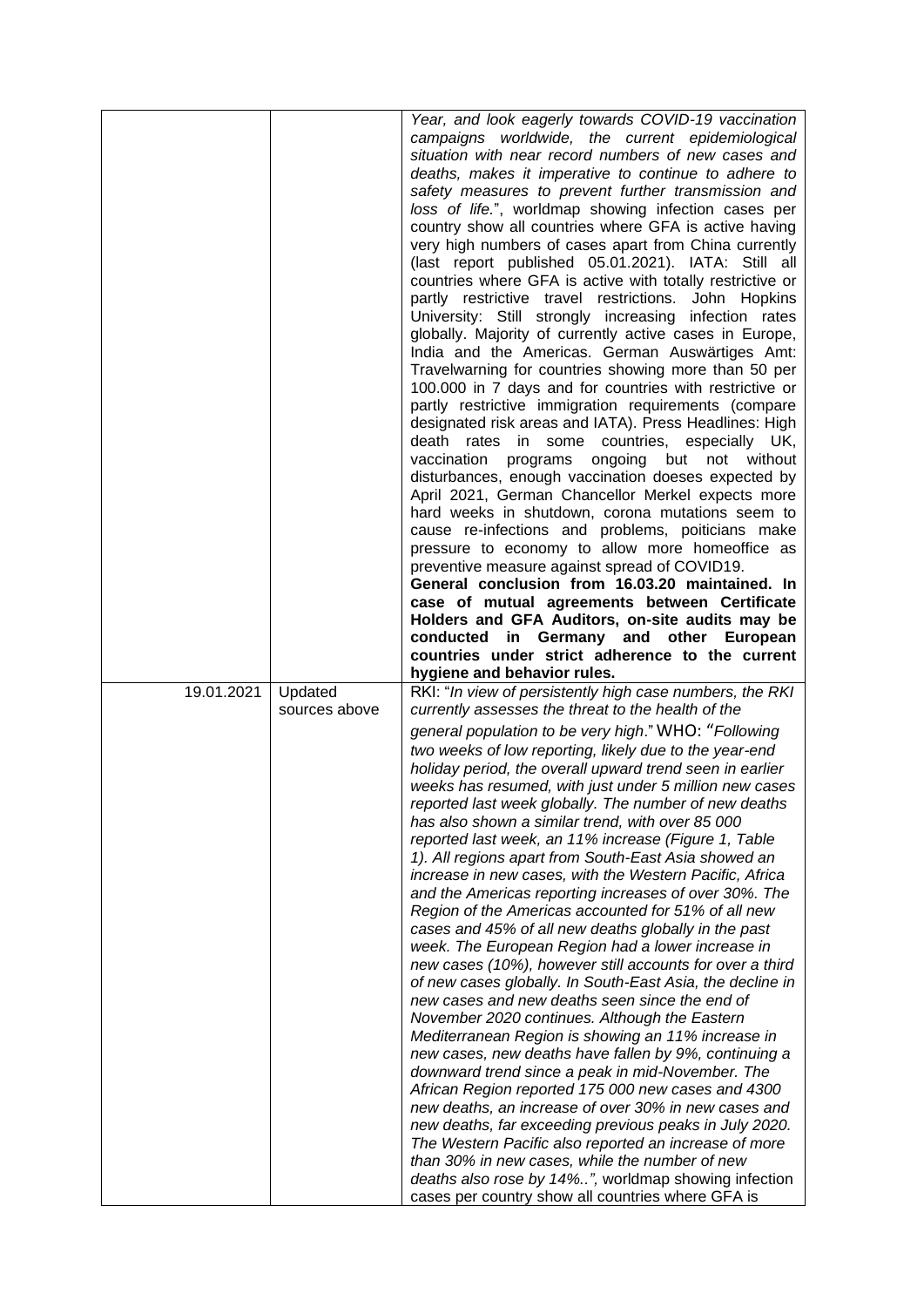|            |               | active having very high numbers of cases apart from<br>China currently (last report published 12.01.2021).<br>IATA: Still all countries where GFA is active with totally<br>restrictive or partly restrictive travel restrictions. John<br>Hopkins University: Still strongly increasing infection<br>rates globally. Majority of currently active cases in<br>Europe, India and the Americas. German Auswärtiges<br>Amt: Travelwarning for countries showing more than 50<br>per 100.000 in 7 days and for countries with restrictive<br>or partly restrictive immigration requirements (compare<br>designated risk areas and IATA). Press Headlines: |
|------------|---------------|--------------------------------------------------------------------------------------------------------------------------------------------------------------------------------------------------------------------------------------------------------------------------------------------------------------------------------------------------------------------------------------------------------------------------------------------------------------------------------------------------------------------------------------------------------------------------------------------------------------------------------------------------------|
|            |               | Lockdown in Germany extended until 14.02.2021,<br>vaccination programs ongoing but delays, political<br>debates around obligatory homeoffice, curfews,                                                                                                                                                                                                                                                                                                                                                                                                                                                                                                 |
|            |               | obligatory medical masks, etc. ongoing.<br>General conclusion from 16.03.20 maintained. In<br>case of mutual agreements between Certificate                                                                                                                                                                                                                                                                                                                                                                                                                                                                                                            |
|            |               | Holders and GFA Auditors, on-site audits may be<br>in Germany and other<br>conducted<br>European<br>countries under strict adherence to the current<br>hygiene and behavior rules.                                                                                                                                                                                                                                                                                                                                                                                                                                                                     |
| 27.01.2021 | Updated       | RKI: "In view of persistently high case numbers, the RKI                                                                                                                                                                                                                                                                                                                                                                                                                                                                                                                                                                                               |
|            | sources above | currently assesses the threat to the health of the                                                                                                                                                                                                                                                                                                                                                                                                                                                                                                                                                                                                     |
|            |               | general population to be very high." WHO: "Globally,<br>4.7 million new cases were reported in the past week, a                                                                                                                                                                                                                                                                                                                                                                                                                                                                                                                                        |
|            |               | decline of 6% from last week (Figure 1). At the same                                                                                                                                                                                                                                                                                                                                                                                                                                                                                                                                                                                                   |
|            |               | time, the number of new deaths has climbed to a record                                                                                                                                                                                                                                                                                                                                                                                                                                                                                                                                                                                                 |
|            |               | high at 93 000, a 9% increase from last week. Over 2<br>million people have now lost their lives to COVID-19.                                                                                                                                                                                                                                                                                                                                                                                                                                                                                                                                          |
|            |               | The Americas, Europe, and South-East Asia regions                                                                                                                                                                                                                                                                                                                                                                                                                                                                                                                                                                                                      |
|            |               | showed declines in new cases, with Europe showing a                                                                                                                                                                                                                                                                                                                                                                                                                                                                                                                                                                                                    |
|            |               | 15% decline and the Americas and South-East Asia<br>regions showing more moderate declines of 2% and 1%                                                                                                                                                                                                                                                                                                                                                                                                                                                                                                                                                |
|            |               | respectively (Table 1). On the other hand, the Eastern                                                                                                                                                                                                                                                                                                                                                                                                                                                                                                                                                                                                 |
|            |               | Mediterranean, African, and Western Pacific regions                                                                                                                                                                                                                                                                                                                                                                                                                                                                                                                                                                                                    |
|            |               | reported increases in new cases, with the Western                                                                                                                                                                                                                                                                                                                                                                                                                                                                                                                                                                                                      |
|            |               | Pacific showing the largest increase (14%). All regions<br>reported increases in new deaths; case incidence                                                                                                                                                                                                                                                                                                                                                                                                                                                                                                                                            |
|            |               | continues to be one of the primary drivers of mortality -                                                                                                                                                                                                                                                                                                                                                                                                                                                                                                                                                                                              |
|            |               | where increases in the number of COVID-19 related                                                                                                                                                                                                                                                                                                                                                                                                                                                                                                                                                                                                      |
|            |               | hospitalizations and deaths follow large numbers of<br>cases after a short time lag.", worldmap showing                                                                                                                                                                                                                                                                                                                                                                                                                                                                                                                                                |
|            |               | infection cases per country show all countries where                                                                                                                                                                                                                                                                                                                                                                                                                                                                                                                                                                                                   |
|            |               | GFA is active having very high numbers of cases apart                                                                                                                                                                                                                                                                                                                                                                                                                                                                                                                                                                                                  |
|            |               | from China currently (last report published 19.01.2021).<br>IATA: Still all countries where GFA is active with totally                                                                                                                                                                                                                                                                                                                                                                                                                                                                                                                                 |
|            |               | restrictive or partly restrictive travel restrictions. John                                                                                                                                                                                                                                                                                                                                                                                                                                                                                                                                                                                            |
|            |               | Hopkins University: Still strongly increasing infection                                                                                                                                                                                                                                                                                                                                                                                                                                                                                                                                                                                                |
|            |               | rates globally. Majority of currently active cases in<br>Europe, India and the Americas. German Auswärtiges                                                                                                                                                                                                                                                                                                                                                                                                                                                                                                                                            |
|            |               | Amt: Travelwarning for countries showing more than 50                                                                                                                                                                                                                                                                                                                                                                                                                                                                                                                                                                                                  |
|            |               | per 100.000 in 7 days and for countries with restrictive                                                                                                                                                                                                                                                                                                                                                                                                                                                                                                                                                                                               |
|            |               | or partly restrictive immigration requirements (compare<br>designated risk areas and IATA). New categories "areas                                                                                                                                                                                                                                                                                                                                                                                                                                                                                                                                      |
|            |               | of variant of concern" and "high incidence areas" have                                                                                                                                                                                                                                                                                                                                                                                                                                                                                                                                                                                                 |
|            |               | been added: Press Headlines: Political debates about                                                                                                                                                                                                                                                                                                                                                                                                                                                                                                                                                                                                   |
|            |               | fair distribution of vaccines, discussion about corona<br>mutations, high death rates, Homeoffice                                                                                                                                                                                                                                                                                                                                                                                                                                                                                                                                                      |
|            |               | General conclusion from 16.03.20 maintained. In                                                                                                                                                                                                                                                                                                                                                                                                                                                                                                                                                                                                        |
|            |               | case of mutual agreements between Certificate                                                                                                                                                                                                                                                                                                                                                                                                                                                                                                                                                                                                          |
|            |               | Holders and GFA Auditors, on-site audits may be                                                                                                                                                                                                                                                                                                                                                                                                                                                                                                                                                                                                        |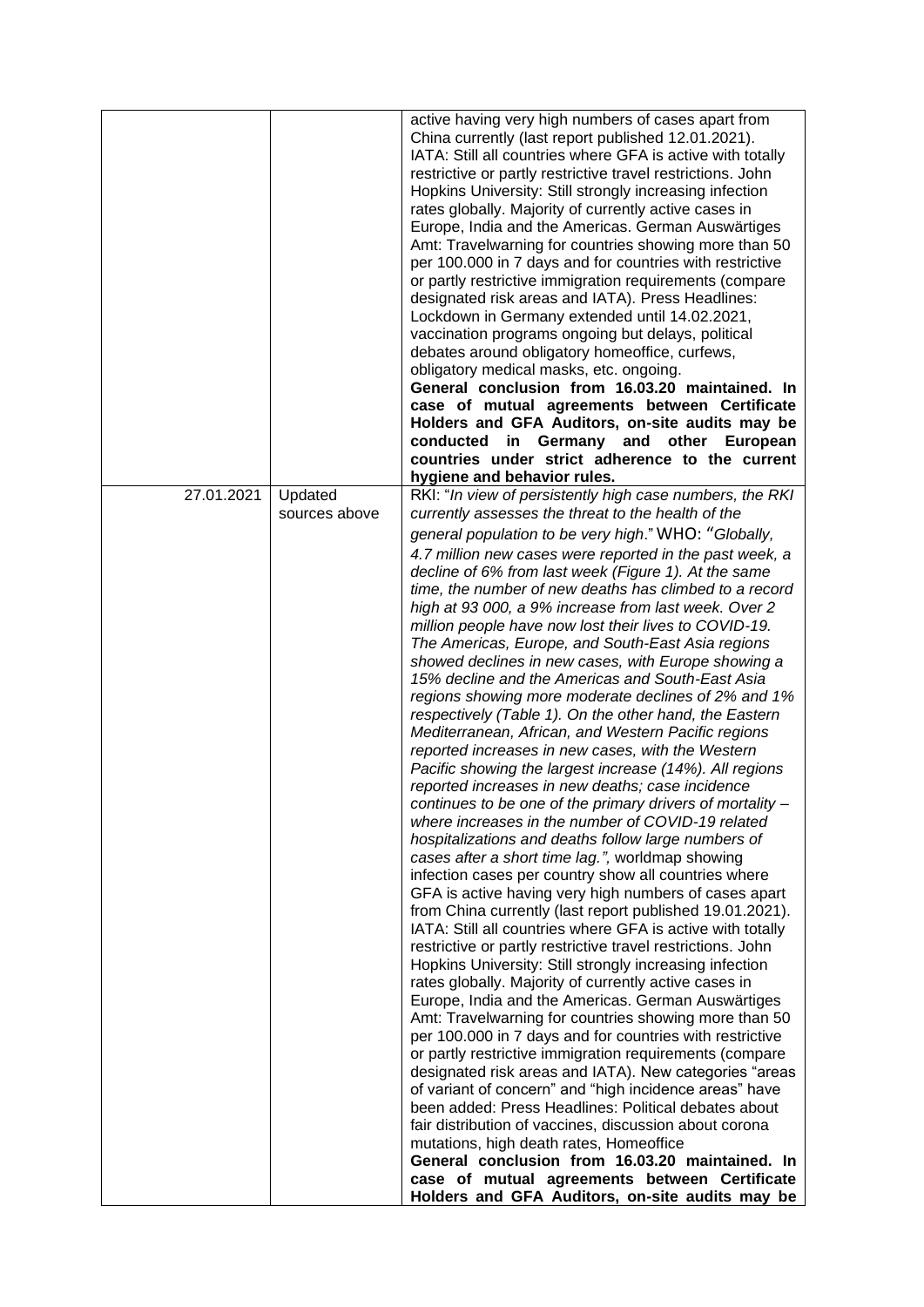|            |               | conducted<br>in Germany and other European                                                          |
|------------|---------------|-----------------------------------------------------------------------------------------------------|
|            |               | countries under strict adherence to the current                                                     |
|            |               | hygiene and behavior rules.                                                                         |
| 01.02.2021 | Updated       | RKI: "In view of persistently high case numbers, the RKI                                            |
|            | sources above | currently assesses the threat to the health of the                                                  |
|            |               | general population to be very high." WHO: "Globally,                                                |
|            |               | 4.1 million new cases were reported in the past week, a                                             |
|            |               | decline of 15% from the previous week and the second                                                |
|            |               | week of decline after global case incidence peaked in                                               |
|            |               | the first week of January 2021 (Figure 1). This                                                     |
|            |               | downward trend is largely attributed to relative                                                    |
|            |               | reductions in case incidence in several countries that                                              |
|            |               | have contributed the highest numbers in recent months,                                              |
|            |               | but hides continued upward trends in other countries in                                             |
|            |               | the same regions. The ongoing and prolonged high                                                    |
|            |               | rates of new infections continues to strain health                                                  |
|            |               | systems in many countries around the world. All regions                                             |
|            |               | reported a decline in new cases except the Western                                                  |
|            |               | Pacific Region which reported a similar incidence to last                                           |
|            |               | week (Table 1). The largest decrease in new cases was                                               |
|            |               | reported in the European Region (by 20%) followed by                                                |
|            |               | the African Region (decrease of 16%). The Americas                                                  |
|            |               | and Europe reported 86% of all new cases globally in                                                |
|            |               | the past week.                                                                                      |
|            |               | During the same period, around 96 000 deaths have                                                   |
|            |               | been reported - a similar number reported as last week.                                             |
|            |               | The Americas and Eastern Mediterranean region                                                       |
|            |               | reported an increase in new deaths by 4% and 3%                                                     |
|            |               | respectively, whereas Europe, South-East Asia and                                                   |
|            |               | Western Pacific regions showed a decrease in new                                                    |
|            |               | deaths compared to last week. No change in new                                                      |
|            |               | deaths was seen for the African region.", worldmap                                                  |
|            |               | showing infection cases per country show all countries                                              |
|            |               | where GFA is active having very high numbers of cases                                               |
|            |               | apart from China currently (last report published                                                   |
|            |               | 27.01.2021). IATA: Still all countries where GFA is                                                 |
|            |               | active with totally restrictive or partly restrictive travel                                        |
|            |               | restrictions. John Hopkins University: Still strongly                                               |
|            |               | increasing infection rates globally. Majority of currently                                          |
|            |               | active cases in Europe, India and the Americas.                                                     |
|            |               | German Auswärtiges Amt: Travelwarning for countries                                                 |
|            |               | showing more than 50 per 100.000 in 7 days and for                                                  |
|            |               | countries with restrictive or partly restrictive immigration                                        |
|            |               | requirements (compare designated risk areas and                                                     |
|            |               | IATA). New categories "areas of variant of concern" and                                             |
|            |               | "high incidence areas" have been added: Press                                                       |
|            |               | Headlines: Debates around the low number of vaccines                                                |
|            |               | produced, unfair sharing of vaccines between regions or                                             |
|            |               | countries, decreasing infection rates due to social                                                 |
|            |               | distancing measures, short labor in Germany increased                                               |
|            |               | by 20% in January.                                                                                  |
|            |               | General conclusion from 16.03.20 maintained. In                                                     |
|            |               | case of mutual agreements between Certificate                                                       |
|            |               | Holders and GFA Auditors, on-site audits may be                                                     |
|            |               | conducted<br>Germany and other<br>European<br>in<br>countries under strict adherence to the current |
|            |               | hygiene and behavior rules.                                                                         |
| 08.02.2021 | Updated       | RKI: "In view of persistently high case numbers, the RKI                                            |
|            | sources above | currently assesses the threat to the health of the                                                  |
|            |               |                                                                                                     |
|            |               | general population to be very high." WHO: "Globally,                                                |
|            |               | 3.7 million new cases were reported last week, a 13%                                                |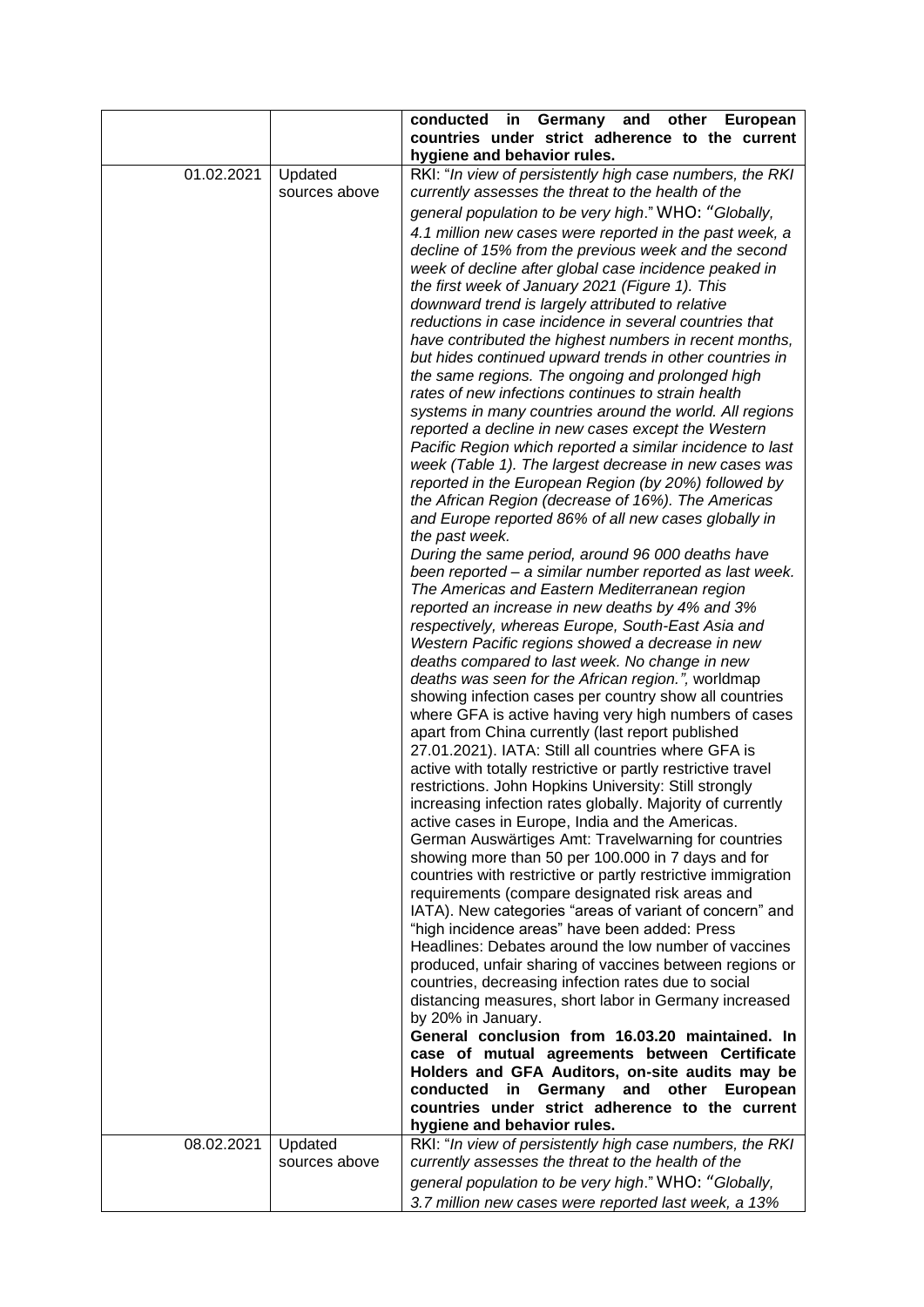|            |                          | decline as compared to the previous week, and the third<br>consecutive week showing a decline in cases. There<br>were 96 000 new deaths, and a 1% decline as<br>compared to the previous week, (Figure 1). This brings<br>the total number of cases to over 102 million and the<br>total number of deaths to 2.2 million from 222 countries<br>and territories. Last week, all WHO regions, except<br>South-East Asia reported a decline in new cases (Table<br>1). Although new deaths declined globally by 1%, they<br>rose in the Western Pacific (21%), Eastern<br>Mediterranean (9%), and the Americas (4%).<br>Saturday 30 January 2021 marked one year since WHO<br>declared COVID-19 a Public Health Emergency of<br>International Concern. At that time, there were 9826<br>cases in 20 countries, and 213 deaths in one country<br>(all of which were in China).<br>In the past week, the five countries reporting the highest<br>number of new cases continue to be the United States<br>of America (1 072 287 cases, a 15% decrease), Brazil<br>(364 593 cases, a 1% increase), the United Kingdom of<br>Great Britain and Northern Ireland (178 629 cases, a<br>31% decrease), France (141 092 cases, a 2% increase)<br>and the Russian Federation (131 039 cases, a 13%<br>decrease).", worldmap showing infection cases per<br>country show all countries where GFA is active having<br>very high numbers of cases apart from China currently<br>(last report published 02.02.2021). IATA: Still all<br>countries where GFA is active with totally restrictive or<br>partly restrictive travel restrictions. John Hopkins<br>University: Still strongly increasing infection rates<br>globally. Majority of currently active cases in Europe,<br>India and the Americas. German Auswärtiges Amt:<br>Travelwarning for countries showing more than 50 per<br>100.000 in 7 days and for countries with restrictive or<br>partly restrictive immigration requirements (compare<br>designated risk areas and IATA). New categories "areas<br>of variant of concern" and "high incidence areas" have<br>been added: Press Headlines: Discussions and debates<br>about progress of vaccination programs and opening up<br>lockdowns.<br>General conclusion from 16.03.20 maintained. In<br>case of mutual agreements between Certificate<br>Holders and GFA Auditors, on-site audits may be<br>conducted in Germany and other European<br>countries under strict adherence to the current |
|------------|--------------------------|----------------------------------------------------------------------------------------------------------------------------------------------------------------------------------------------------------------------------------------------------------------------------------------------------------------------------------------------------------------------------------------------------------------------------------------------------------------------------------------------------------------------------------------------------------------------------------------------------------------------------------------------------------------------------------------------------------------------------------------------------------------------------------------------------------------------------------------------------------------------------------------------------------------------------------------------------------------------------------------------------------------------------------------------------------------------------------------------------------------------------------------------------------------------------------------------------------------------------------------------------------------------------------------------------------------------------------------------------------------------------------------------------------------------------------------------------------------------------------------------------------------------------------------------------------------------------------------------------------------------------------------------------------------------------------------------------------------------------------------------------------------------------------------------------------------------------------------------------------------------------------------------------------------------------------------------------------------------------------------------------------------------------------------------------------------------------------------------------------------------------------------------------------------------------------------------------------------------------------------------------------------------------------------------------------------------------------------------------------------------------------------------------------------------------------------------------------------------------------------------------|
| 15.02.2021 | Updated<br>sources above | hygiene and behavior rules.<br>RKI: "In view of persistently high case numbers, the RKI<br>currently assesses the threat to the health of the<br>general population to be very high." WHO: "                                                                                                                                                                                                                                                                                                                                                                                                                                                                                                                                                                                                                                                                                                                                                                                                                                                                                                                                                                                                                                                                                                                                                                                                                                                                                                                                                                                                                                                                                                                                                                                                                                                                                                                                                                                                                                                                                                                                                                                                                                                                                                                                                                                                                                                                                                       |
|            |                          | For the fourth week in a row, the number of global new<br>cases reported fell, with 3.1 million new cases last<br>week, a 17% decline compared to the previous week<br>(Figure 1). This is the lowest figure since the week of 26<br>October (15 weeks ago). Although there are still many<br>countries with increasing numbers of cases, at the<br>global level, this is encouraging. The number of new<br>deaths reported also fell for a second week in a row,<br>with 88 000 new deaths reported last week, a 10%<br>decline as compared to the previous week. All WHO<br>regions reported a decline in new cases, with five out of<br>six regions reporting more than 10% decreases (Table                                                                                                                                                                                                                                                                                                                                                                                                                                                                                                                                                                                                                                                                                                                                                                                                                                                                                                                                                                                                                                                                                                                                                                                                                                                                                                                                                                                                                                                                                                                                                                                                                                                                                                                                                                                                    |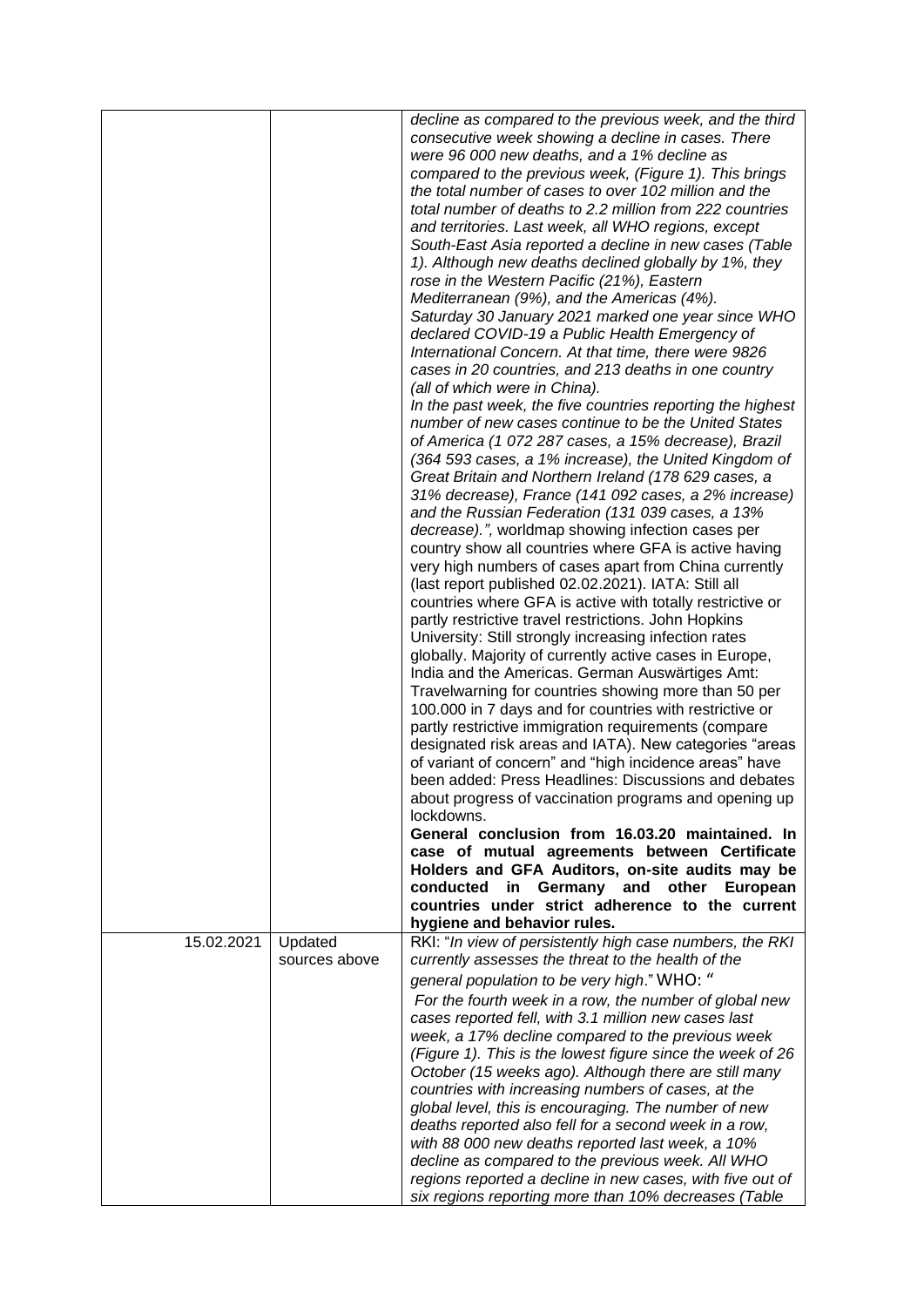|            |               | 1). Europe and the Region of the Americas saw the                                                 |
|------------|---------------|---------------------------------------------------------------------------------------------------|
|            |               | greatest drops in absolute numbers, with together                                                 |
|            |               | nearly 0.5 million fewer new cases reported last week                                             |
|            |               | (153 000 and 320 000 fewer new cases reported,                                                    |
|            |               | respectively). New deaths also declined in all regions                                            |
|            |               | except the Western Pacific, where mortality rates                                                 |
|            |               | remained similar to the previous week.", worldmap                                                 |
|            |               | showing infection cases per country show all countries                                            |
|            |               | where GFA is active having very high numbers of cases                                             |
|            |               | apart from China currently (last report published                                                 |
|            |               | 09.02.2021). IATA: Still all countries where GFA is                                               |
|            |               | active with totally restrictive or partly restrictive travel                                      |
|            |               | restrictions. John Hopkins University: Still strongly                                             |
|            |               | increasing infection rates globally. Majority of currently                                        |
|            |               | active cases in Europe, India and the Americas.                                                   |
|            |               | German Auswärtiges Amt: Travelwarning for countries                                               |
|            |               | showing more than 50 per 100.000 in 7 days and for                                                |
|            |               | countries with restrictive or partly restrictive immigration                                      |
|            |               | requirements (compare designated risk areas and                                                   |
|            |               | IATA). New categories "areas of variant of concern" and                                           |
|            |               | "high incidence areas" have been added: Press                                                     |
|            |               | Headlines: Discussions and debates about progress of                                              |
|            |               | vaccination programs and opening up lockdowns.                                                    |
|            |               | General conclusion from 16.03.20 maintained. In                                                   |
|            |               | case of mutual agreements between Certificate                                                     |
|            |               | Holders and GFA Auditors, on-site audits may be                                                   |
|            |               | conducted in Germany and other European                                                           |
|            |               | countries under strict adherence to the current                                                   |
|            |               | hygiene and behavior rules.                                                                       |
| 22.02.2021 | Updated       | RKI: "In view of persistently high case numbers, the RKI                                          |
|            | sources above | currently assesses the threat to the health of the                                                |
|            |               |                                                                                                   |
|            |               | general population to be very high." WHO: "The                                                    |
|            |               | number of global new cases reported has continued to                                              |
|            |               | fall, with 2.7 million new cases last week, a 16% decline                                         |
|            |               | over 500 000 fewer new cases compared to the                                                      |
|            |               | previous week (Figure 1). The number of new deaths                                                |
|            |               | reported also fell, with 81 000 new deaths reported last                                          |
|            |               | week, a 10% decline as compared to the previous                                                   |
|            |               | week. A total of five out of six WHO regions reported a                                           |
|            |               | double-digit percentage decline in new cases (Table 1),                                           |
|            |               | with only the Eastern Mediterranean Region showing a                                              |
|            |               | 7% rise. Europe and the Americas continue to see the                                              |
|            |               | greatest drops in absolute numbers of cases.                                                      |
|            |               | Meanwhile, the number of new deaths declined in all                                               |
|            |               | regions.", worldmap showing infection cases per                                                   |
|            |               | country show all countries where GFA is active having                                             |
|            |               | very high numbers of cases apart from China currently                                             |
|            |               | (last report published 16.02.2021). IATA: Still all                                               |
|            |               | countries where GFA is active with totally restrictive or                                         |
|            |               | partly restrictive travel restrictions. John Hopkins                                              |
|            |               | University: Still strongly increasing infection rates                                             |
|            |               | globally, however a declining trend is indicated. Majority                                        |
|            |               | of currently active cases in Europe, India and the                                                |
|            |               | Americas. German Auswärtiges Amt: Travelwarning for                                               |
|            |               | countries showing more than 50 per 100.000 in 7 days                                              |
|            |               | and for countries with restrictive or partly restrictive                                          |
|            |               | immigration requirements (compare designated risk                                                 |
|            |               | areas and IATA). New categories "areas of variant of                                              |
|            |               | concern" and "high incidence areas" have been added:                                              |
|            |               | Press Headlines: Discussions and debates about<br>progress of vaccination programs and opening up |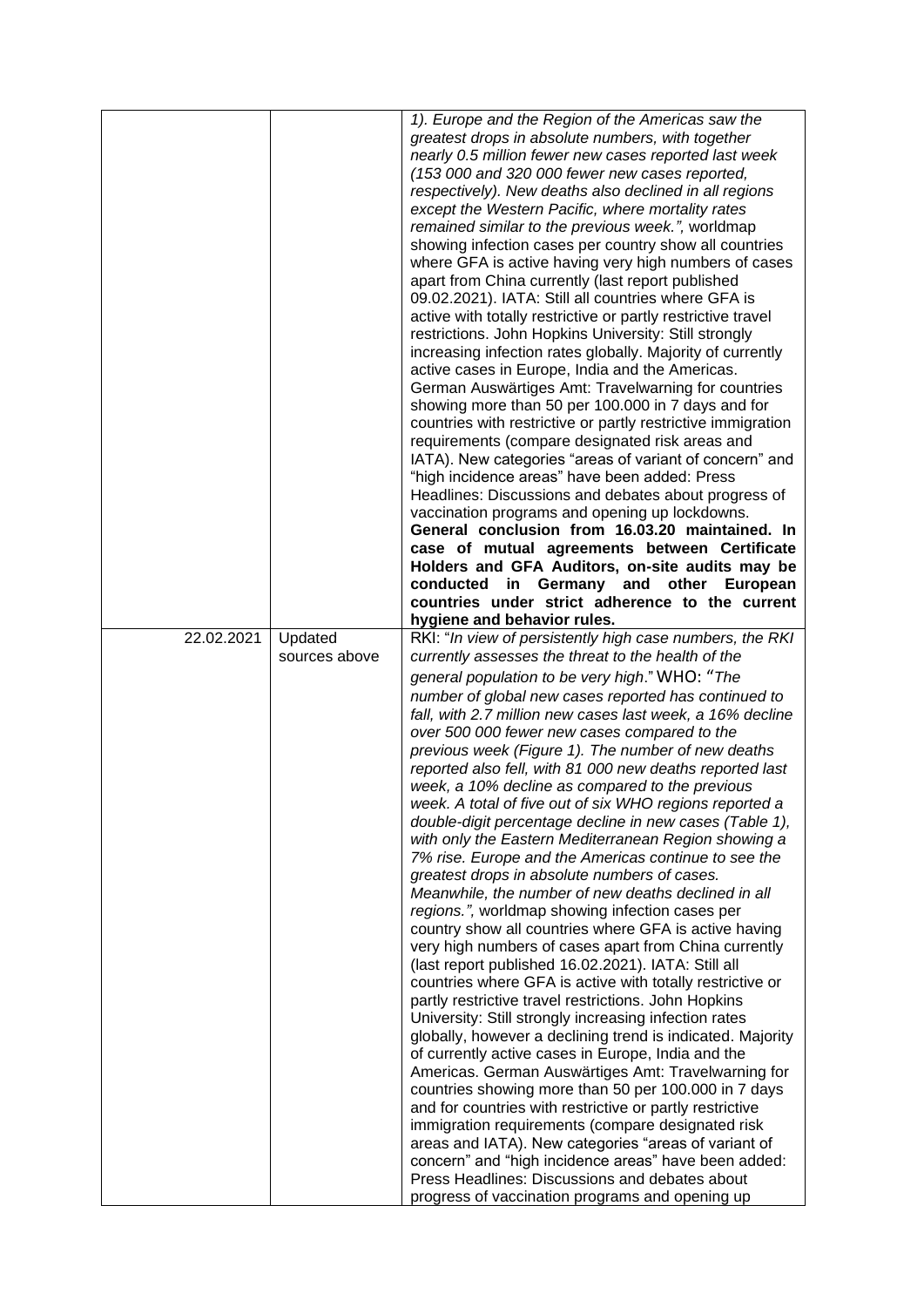|            |                          | lockdowns. Schools and Kitas in Germany and UK start<br>to open again, decline of infection rates in Germany<br>stopped. |
|------------|--------------------------|--------------------------------------------------------------------------------------------------------------------------|
|            |                          | General conclusion from 16.03.20 maintained. In                                                                          |
|            |                          | case of mutual agreements between Certificate                                                                            |
|            |                          | Holders and GFA Auditors, on-site audits may be                                                                          |
|            |                          | conducted in Germany and other European                                                                                  |
|            |                          | countries under strict adherence to the current                                                                          |
| 01.03.2021 | Updated                  | hygiene and behavior rules.<br>RKI: "In view of persistently high case numbers, the RKI                                  |
|            | sources above            | currently assesses the threat to the health of the                                                                       |
|            |                          | general population to be very high." WHO: "The                                                                           |
|            |                          | number of global new cases reported continues to fall                                                                    |
|            |                          | for the sixth consecutive week, with 2.4 million new                                                                     |
|            |                          | cases last week, a 11% decline compared to the                                                                           |
|            |                          | previous week (Figure 1). The number of new deaths<br>also continued to fall for the past three weeks, with              |
|            |                          | nearly 66 000 new deaths reported last week, a 20%                                                                       |
|            |                          | decline as compared to the previous week. A total of                                                                     |
|            |                          | four out of six WHO regions reported declines in new                                                                     |
|            |                          | cases (Table 1), with only South-East Asia and the                                                                       |
|            |                          | Eastern Mediterranean regions showing a small 2% and<br>7% increase, respectively. The Americas continue to              |
|            |                          | see the greatest drops in absolute numbers of cases.                                                                     |
|            |                          | Meanwhile, the number of new deaths declined in all                                                                      |
|            |                          | regions apart from the Western Pacific (6% increase).",                                                                  |
|            |                          | worldmap showing infection cases per country show all                                                                    |
|            |                          | countries where GFA is active having very high<br>numbers of cases apart from China currently (last report               |
|            |                          | published 23.02.2021). IATA: Still all countries where                                                                   |
|            |                          | GFA is active with totally restrictive or partly restrictive                                                             |
|            |                          | travel restrictions. John Hopkins University: Still strongly                                                             |
|            |                          | increasing infection rates globally, however a declining                                                                 |
|            |                          | trend is indicated. Majority of currently active cases in<br>Europe, India and the Americas. German Auswärtiges          |
|            |                          | Amt: Travelwarning for countries showing more than 50                                                                    |
|            |                          | per 100.000 in 7 days and for countries with restrictive                                                                 |
|            |                          | or partly restrictive immigration requirements (compare                                                                  |
|            |                          | designated risk areas and IATA). New categories "areas<br>of variant of concern" and "high incidence areas" have         |
|            |                          | been added: Press Headlines: Discussions and debates                                                                     |
|            |                          | about progress of vaccination programs, slight increase                                                                  |
|            |                          | in infection rates in Germany again, discussions about                                                                   |
|            |                          | third wave coming due to new mutant virus.                                                                               |
|            |                          | General conclusion from 16.03.20 maintained. In<br>case of mutual agreements between Certificate                         |
|            |                          | Holders and GFA Auditors, on-site audits may be                                                                          |
|            |                          | conducted<br>in Germany and other European                                                                               |
|            |                          | countries under strict adherence to the current                                                                          |
|            |                          | hygiene and behavior rules.                                                                                              |
| 08.03.2021 | Updated<br>sources above | RKI: "In view of persistently high case numbers, the RKI<br>currently assesses the threat to the health of the           |
|            |                          | general population to be very high." WHO: "Over 2.6                                                                      |
|            |                          | million new cases were reported last week, a 7%                                                                          |
|            |                          | increase compared to the previous week, following six                                                                    |
|            |                          | consecutive weeks of declining numbers (Figure 1). The                                                                   |
|            |                          | global case increase was driven by increases in the                                                                      |
|            |                          | Eastern Mediterranean (14%), South-East Asia (9%),<br>Europe (9%) and the Americas (6%). Possible reasons                |
|            |                          | for this increase include the continued spread of more                                                                   |
|            |                          | transmissible variants of concern (VOCs), relaxation of                                                                  |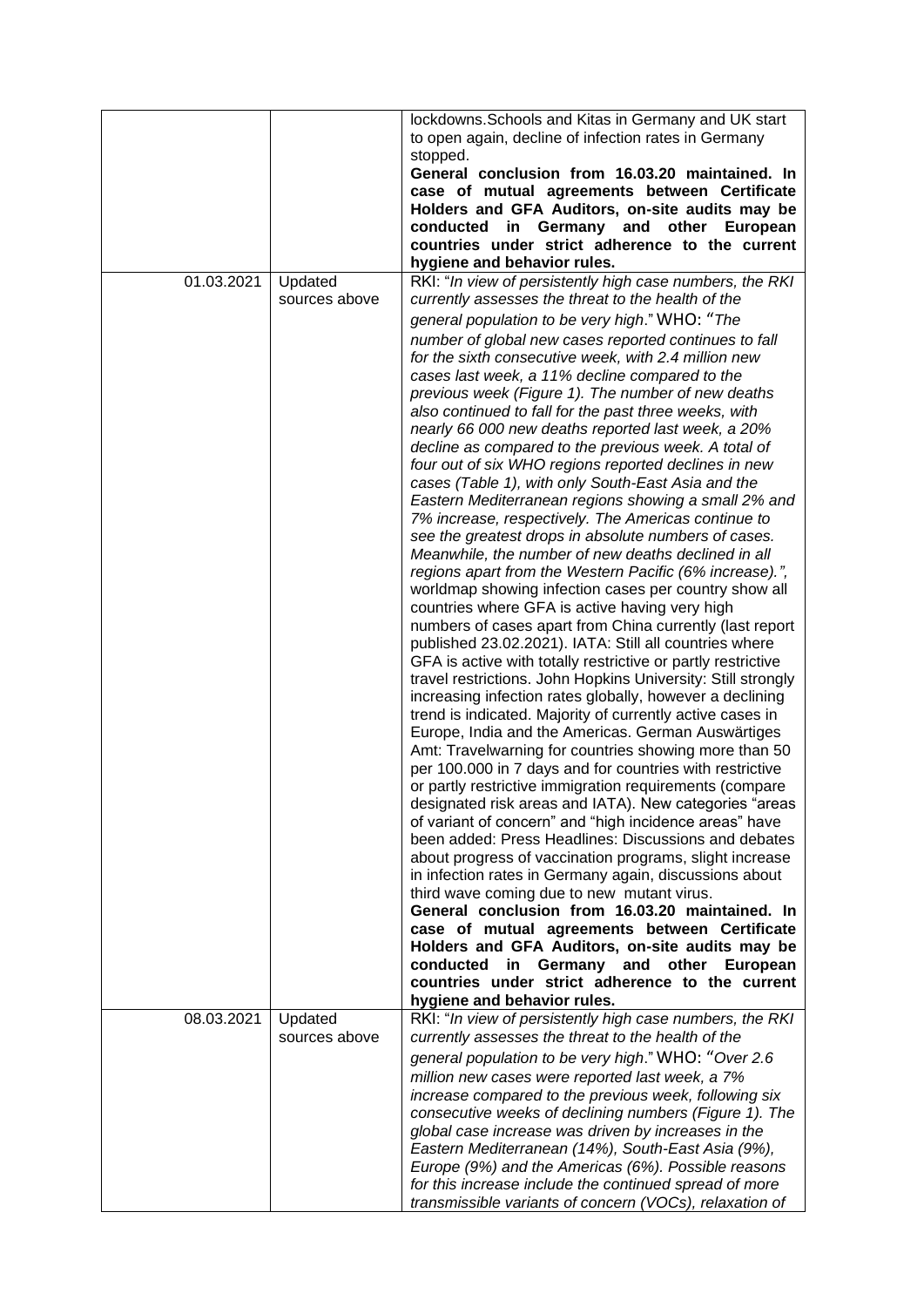|            |                          | public health and social measures (PHSM) and fatigue<br>around adhering to PSHM measures. Basic public<br>health measures remain the foundation of the response.<br>For public health authorities, that means testing, contact<br>tracing, isolation, supported quarantine and quality care.<br>For individuals, it means avoiding crowds, physical<br>distancing, hand hygiene, masks and ventilation.<br>Furthermore, immunity conferred by vaccination takes<br>weeks at the individual level, and it may take longer to<br>observe impacts at the population-level.", worldmap<br>showing infection cases per country show all countries<br>where GFA is active having high to very high numbers<br>of cases apart from China currently (last report<br>published 02.03.2021). IATA: Still all countries where<br>GFA is active with totally restrictive or partly restrictive<br>travel restrictions. John Hopkins University: Still strongly<br>increasing infection rates globally, however a declining<br>trend is indicated. Majority of currently highest incidence<br>rates in Europe, Russia, India and the Americas.<br>German Auswärtiges Amt: Travelwarning for countries<br>showing more than 50 per 100.000 in 7 days and for<br>countries with restrictive or partly restrictive immigration<br>requirements (compare designated risk areas and<br>IATA). New categories "areas of variant of concern" and<br>"high incidence areas" have been added: Press<br>Headlines: Discussions and debates about progress of<br>vaccination programs, signals for increasing infection<br>rates but declining death rates, discussions about third<br>wave coming due to new mutant virus.<br>General conclusion from 16.03.20 maintained. In<br>case of mutual agreements between Certificate<br>Holders and GFA Auditors, on-site audits may be<br>conducted in Germany and other<br>European<br>countries under strict adherence to the current |
|------------|--------------------------|-------------------------------------------------------------------------------------------------------------------------------------------------------------------------------------------------------------------------------------------------------------------------------------------------------------------------------------------------------------------------------------------------------------------------------------------------------------------------------------------------------------------------------------------------------------------------------------------------------------------------------------------------------------------------------------------------------------------------------------------------------------------------------------------------------------------------------------------------------------------------------------------------------------------------------------------------------------------------------------------------------------------------------------------------------------------------------------------------------------------------------------------------------------------------------------------------------------------------------------------------------------------------------------------------------------------------------------------------------------------------------------------------------------------------------------------------------------------------------------------------------------------------------------------------------------------------------------------------------------------------------------------------------------------------------------------------------------------------------------------------------------------------------------------------------------------------------------------------------------------------------------------------------------------------------------------------------------|
| 15.03.2021 | Updated<br>sources above | RKI: "In view of persistently high case numbers, the RKI<br>currently assesses the threat to the health of the<br>general population to be very high." WHO: "Over 2.7<br>million new cases were reported last week, a 2%<br>increase compared to the previous week (Figure 1). The<br>global case increase was driven by increases in the<br>Eastern Mediterranean (10%), African Region (10%),<br>and Europe (4%), while small declines were seen in the<br>Americas (-2%), South-East Asia (-2%) and Western<br>Pacific regions (-6%). Globally, around half of countries<br>are seeing declines while the other half are<br>experiencing increasing numbers of new cases. Global<br>new deaths continued the downward trend observed<br>since early February 2021, declining a further 6%<br>compared to last week. Death rates declined in all<br>regions except in the Eastern Mediterannean, where                                                                                                                                                                                                                                                                                                                                                                                                                                                                                                                                                                                                                                                                                                                                                                                                                                                                                                                                                                                                                                                    |
|            |                          | new deaths reported rose by 9%. The Americas and<br>Europe account for around 80% of new cases and new<br>deaths reported globally.", worldmap showing infection<br>cases per country show all countries where GFA is<br>active having high to very high numbers of cases apart<br>from China currently (last report published 09.03.2021).<br>IATA: Still all countries where GFA is active with totally<br>restrictive or partly restrictive travel restrictions. John<br>Hopkins University: Still strongly increasing infection<br>rates globally, however a declining trend is indicated.                                                                                                                                                                                                                                                                                                                                                                                                                                                                                                                                                                                                                                                                                                                                                                                                                                                                                                                                                                                                                                                                                                                                                                                                                                                                                                                                                              |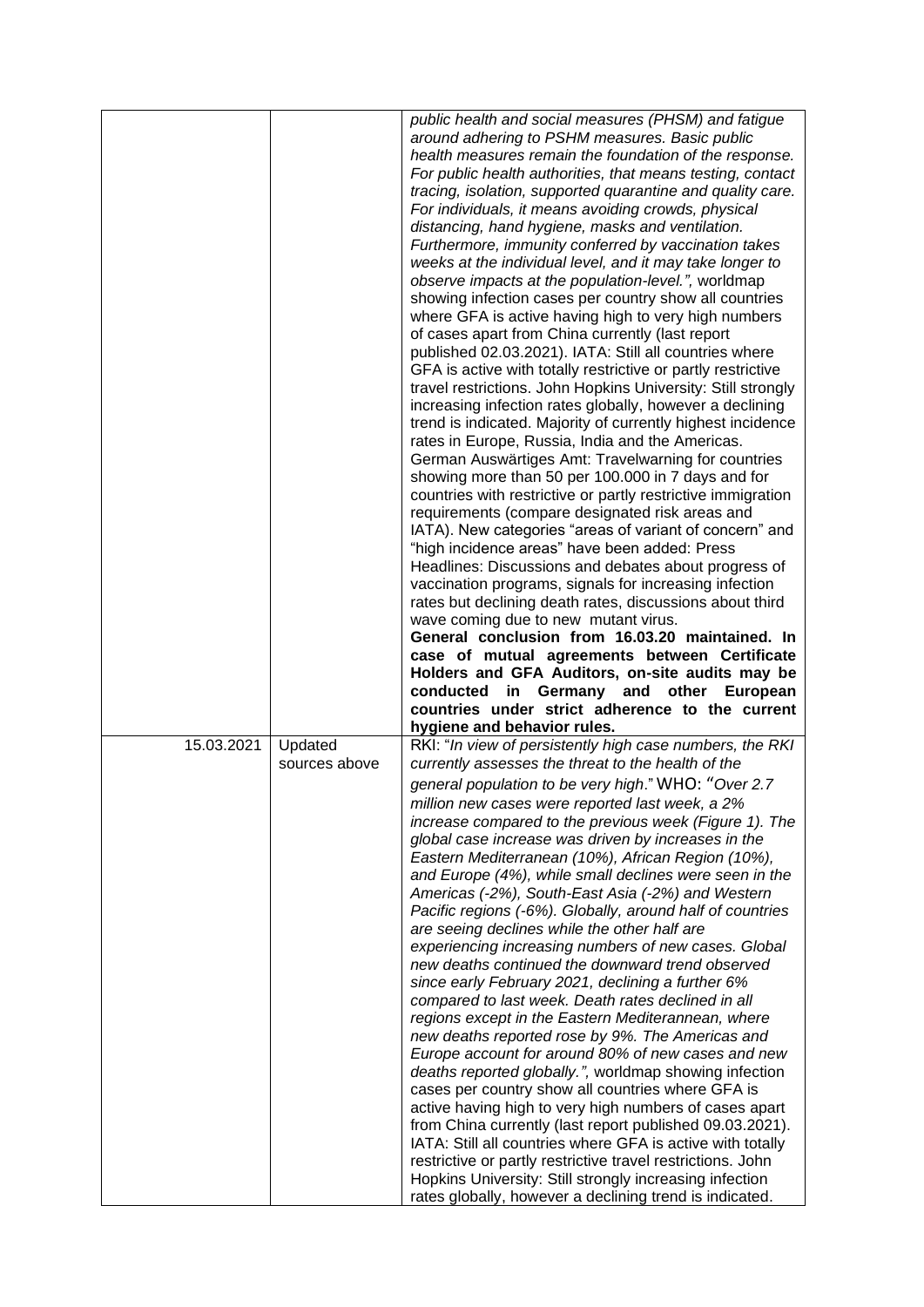| Majority of currently highest incidence rates in Europe,<br>Russia, India and the Americas. German Auswärtiges<br>Amt: Travelwarning for countries showing more than 50<br>per 100.000 in 7 days and for countries with restrictive<br>or partly restrictive immigration requirements (compare |          |
|------------------------------------------------------------------------------------------------------------------------------------------------------------------------------------------------------------------------------------------------------------------------------------------------|----------|
| designated risk areas and IATA). New categories "areas<br>of variant of concern" and "high incidence areas" have                                                                                                                                                                               |          |
| been added: Press Headlines: Discussions and debates                                                                                                                                                                                                                                           |          |
| about progress of vaccination programs, again<br>increasing incident rates, discussions about third wave                                                                                                                                                                                       |          |
| coming due to new mutant virus, new lockdowns being                                                                                                                                                                                                                                            |          |
| discussed in several countries.                                                                                                                                                                                                                                                                |          |
| General conclusion from 16.03.20 maintained. In                                                                                                                                                                                                                                                |          |
| case of mutual agreements between Certificate<br>Holders and GFA Auditors, on-site audits may be                                                                                                                                                                                               |          |
| conducted in Germany and other                                                                                                                                                                                                                                                                 | European |
| countries under strict adherence to the current                                                                                                                                                                                                                                                |          |
| hygiene and behavior rules.                                                                                                                                                                                                                                                                    |          |
| 22.03.2021<br>Updated<br>RKI: "In view of persistently high case numbers, the RKI<br>currently assesses the threat to the health of the<br>sources above                                                                                                                                       |          |
| general population to be very high." WHO: "New cases                                                                                                                                                                                                                                           |          |
| continue to rise globally, increasing by 10% in the past                                                                                                                                                                                                                                       |          |
| week to over 3 million new reported cases (Table 1).                                                                                                                                                                                                                                           |          |
| The number of new cases peaked in early January<br>2021 when there were just under 5 million cases                                                                                                                                                                                             |          |
| reported in one week. New cases then declined to just                                                                                                                                                                                                                                          |          |
| under 2.5 million cases by the week commencing 15                                                                                                                                                                                                                                              |          |
| February. However, for the past three weeks new cases                                                                                                                                                                                                                                          |          |
| have increased. This week, the Americas and Europe<br>continue to account for over 80% of new cases and new                                                                                                                                                                                    |          |
| deaths, with rises in new cases seen in all regions apart                                                                                                                                                                                                                                      |          |
| from Africa, where incidence rates decreased by 4%.<br>New deaths on the other hand continue to decline and                                                                                                                                                                                    |          |
| are now under 60 000, since peaking in the week                                                                                                                                                                                                                                                |          |
| commencing 18 January (when there were over 95 000                                                                                                                                                                                                                                             |          |
| new deaths in the week). The last time when there were                                                                                                                                                                                                                                         |          |
| fewer than 60 000 new weekly deaths was four months<br>ago, in the week commencing 9 November. This week,                                                                                                                                                                                      |          |
| although new deaths declined globally, they rose in two                                                                                                                                                                                                                                        |          |
| WHO regions; the Eastern Mediterranean (by 3%) and                                                                                                                                                                                                                                             |          |
| the Western Pacific (by 14%).", worldmap showing                                                                                                                                                                                                                                               |          |
| infection cases per country show all countries where<br>GFA is active having high to very high numbers of                                                                                                                                                                                      |          |
| cases apart from China currently (last report published<br>16.03.2021). IATA: Still all countries where GFA is                                                                                                                                                                                 |          |
| active with totally restrictive or partly restrictive travel                                                                                                                                                                                                                                   |          |
| restrictions. John Hopkins University: Still strongly                                                                                                                                                                                                                                          |          |
| increasing infection rates globally, the declining trand<br>from past weeks changed to increasing trend. Majority                                                                                                                                                                              |          |
| of currently highest incidence rates in Europe, Russia,                                                                                                                                                                                                                                        |          |
| India and the Americas. German Auswärtiges Amt:                                                                                                                                                                                                                                                |          |
| Travelwarning for countries showing more than 50 per                                                                                                                                                                                                                                           |          |
| 100.000 in 7 days and for countries with restrictive or<br>partly restrictive immigration requirements (compare                                                                                                                                                                                |          |
| designated risk areas and IATA). New categories "areas                                                                                                                                                                                                                                         |          |
| of variant of concern" and "high incidence areas" have                                                                                                                                                                                                                                         |          |
| been added: Press Headlines: Discussions and debates                                                                                                                                                                                                                                           |          |
| about progress of vaccination programs, again                                                                                                                                                                                                                                                  |          |
| increasing incident rates, discussions about third wave<br>coming due to new mutant virus, new lockdowns being                                                                                                                                                                                 |          |
|                                                                                                                                                                                                                                                                                                |          |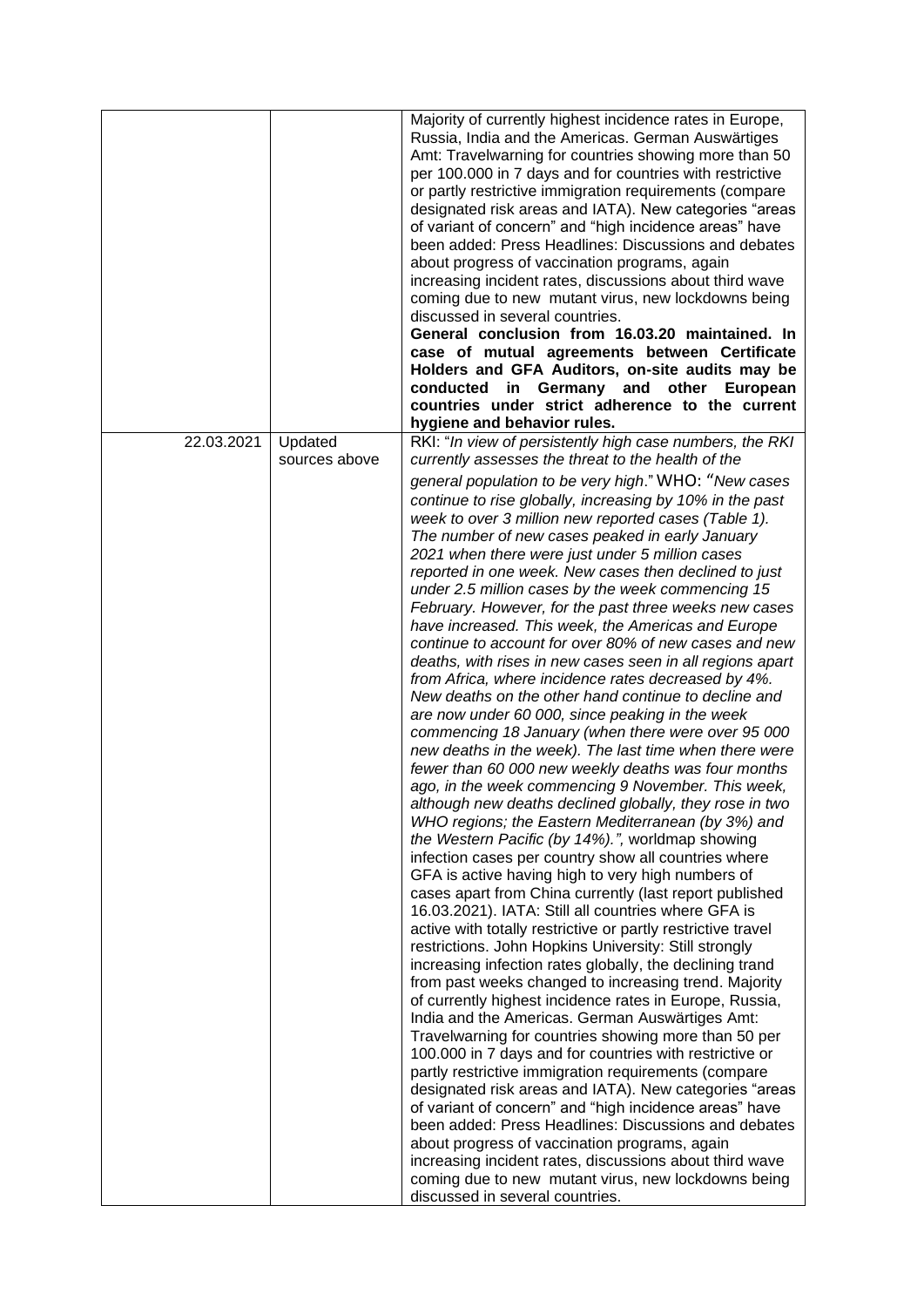|            |                          | General conclusion from 16.03.20 maintained. In<br>case of mutual agreements between Certificate<br>Holders and GFA Auditors, on-site audits may be<br>conducted in Germany and other European<br>countries under strict adherence to the current<br>hygiene and behavior rules.                                                                                                                                                                                                                                                                                                                                                                                                                                                                                                                                                                                                                                                                                                                                                                                                                                                                                                                                                                                                                                                                                                                                                                                                                                                                                                                                                                                                                                                                                                                                                                                                                                                                                                                                                      |
|------------|--------------------------|---------------------------------------------------------------------------------------------------------------------------------------------------------------------------------------------------------------------------------------------------------------------------------------------------------------------------------------------------------------------------------------------------------------------------------------------------------------------------------------------------------------------------------------------------------------------------------------------------------------------------------------------------------------------------------------------------------------------------------------------------------------------------------------------------------------------------------------------------------------------------------------------------------------------------------------------------------------------------------------------------------------------------------------------------------------------------------------------------------------------------------------------------------------------------------------------------------------------------------------------------------------------------------------------------------------------------------------------------------------------------------------------------------------------------------------------------------------------------------------------------------------------------------------------------------------------------------------------------------------------------------------------------------------------------------------------------------------------------------------------------------------------------------------------------------------------------------------------------------------------------------------------------------------------------------------------------------------------------------------------------------------------------------------|
| 29.03.2021 | Updated<br>sources above | RKI: "The number of infections is increasing<br>significantly, the RKI currently assesses the threat to<br>the health of the general population to be very high."                                                                                                                                                                                                                                                                                                                                                                                                                                                                                                                                                                                                                                                                                                                                                                                                                                                                                                                                                                                                                                                                                                                                                                                                                                                                                                                                                                                                                                                                                                                                                                                                                                                                                                                                                                                                                                                                     |
|            |                          | WHO: "Globally, COVID-19 confirmed cases continued                                                                                                                                                                                                                                                                                                                                                                                                                                                                                                                                                                                                                                                                                                                                                                                                                                                                                                                                                                                                                                                                                                                                                                                                                                                                                                                                                                                                                                                                                                                                                                                                                                                                                                                                                                                                                                                                                                                                                                                    |
|            |                          | to rise for a fourth consecutive week, with just under 3.3<br>million new cases reported in the last week (Figure 1).<br>At the same time, the number of new deaths reported<br>plateaued after a six week decrease, with just over 60<br>000 new deaths reported. Marked increases in the<br>number of new cases were reported from the South-<br>East Asia, Western Pacific, European and Eastern<br>Mediterranean regions, all of which have been on an<br>upward trajectory in recent weeks. Case incidence in<br>the African Region and the Region of the Americas has<br>remained stable in recent weeks, notwithstanding<br>concerning trends observed in some countries within<br>these regions. The European Region and the Region of<br>the Americas continue to account for nearly 80% of all<br>the cases and deaths. The only WHO region to report a<br>decline in new deaths this week was the Western<br>Pacific where deaths fell by nearly a third, compared to<br>the previous week.", worldmap showing infection cases<br>per country show all countries where GFA is active<br>having high to very high numbers of cases apart from<br>China currently (last report published 23.03.2021).<br>IATA: Still all countries where GFA is active with totally<br>restrictive or partly restrictive travel restrictions. John<br>Hopkins University: Still strongly increasing infection<br>rates globally. Majority of currently highest incidence<br>rates in Europe, Russia, India and the Americas.<br>German Auswärtiges Amt: Travelwarning for countries<br>showing more than 50 per 100.000 in 7 days and for<br>countries with restrictive or partly restrictive immigration<br>requirements (compare designated risk areas and<br>IATA). New categories "areas of variant of concern" and<br>"high incidence areas" have been added: Press<br>Headlines: Discussions and debates about progress of<br>vaccination programs, again increasing incident rates,<br>discussions about third wave coming due to new |
|            |                          | mutant virus, new lockdowns being discussed in several<br>countries.                                                                                                                                                                                                                                                                                                                                                                                                                                                                                                                                                                                                                                                                                                                                                                                                                                                                                                                                                                                                                                                                                                                                                                                                                                                                                                                                                                                                                                                                                                                                                                                                                                                                                                                                                                                                                                                                                                                                                                  |
|            |                          | General conclusion from 16.03.20 maintained. In                                                                                                                                                                                                                                                                                                                                                                                                                                                                                                                                                                                                                                                                                                                                                                                                                                                                                                                                                                                                                                                                                                                                                                                                                                                                                                                                                                                                                                                                                                                                                                                                                                                                                                                                                                                                                                                                                                                                                                                       |
|            |                          | case of mutual agreements between Certificate<br>Holders and GFA Auditors, on-site audits may be                                                                                                                                                                                                                                                                                                                                                                                                                                                                                                                                                                                                                                                                                                                                                                                                                                                                                                                                                                                                                                                                                                                                                                                                                                                                                                                                                                                                                                                                                                                                                                                                                                                                                                                                                                                                                                                                                                                                      |
|            |                          | conducted in Germany and other European<br>countries under strict adherence to the current<br>hygiene and behavior rules.                                                                                                                                                                                                                                                                                                                                                                                                                                                                                                                                                                                                                                                                                                                                                                                                                                                                                                                                                                                                                                                                                                                                                                                                                                                                                                                                                                                                                                                                                                                                                                                                                                                                                                                                                                                                                                                                                                             |
| 12.04.2021 | Updated<br>sources above | RKI: "The number of infections is increasing<br>significantly, the RKI currently assesses the threat to                                                                                                                                                                                                                                                                                                                                                                                                                                                                                                                                                                                                                                                                                                                                                                                                                                                                                                                                                                                                                                                                                                                                                                                                                                                                                                                                                                                                                                                                                                                                                                                                                                                                                                                                                                                                                                                                                                                               |
|            |                          | the health of the general population to be very high."<br>WHO: "Globally, new COVID-19 cases rose for a sixth                                                                                                                                                                                                                                                                                                                                                                                                                                                                                                                                                                                                                                                                                                                                                                                                                                                                                                                                                                                                                                                                                                                                                                                                                                                                                                                                                                                                                                                                                                                                                                                                                                                                                                                                                                                                                                                                                                                         |
|            |                          | consecutive week, with over 4 million new cases                                                                                                                                                                                                                                                                                                                                                                                                                                                                                                                                                                                                                                                                                                                                                                                                                                                                                                                                                                                                                                                                                                                                                                                                                                                                                                                                                                                                                                                                                                                                                                                                                                                                                                                                                                                                                                                                                                                                                                                       |
|            |                          | reported in the last week (Figure 1). The number of new<br>deaths also increased by 11% compared to last week,                                                                                                                                                                                                                                                                                                                                                                                                                                                                                                                                                                                                                                                                                                                                                                                                                                                                                                                                                                                                                                                                                                                                                                                                                                                                                                                                                                                                                                                                                                                                                                                                                                                                                                                                                                                                                                                                                                                        |
|            |                          | with over 71 000 new deaths reported. The largest                                                                                                                                                                                                                                                                                                                                                                                                                                                                                                                                                                                                                                                                                                                                                                                                                                                                                                                                                                                                                                                                                                                                                                                                                                                                                                                                                                                                                                                                                                                                                                                                                                                                                                                                                                                                                                                                                                                                                                                     |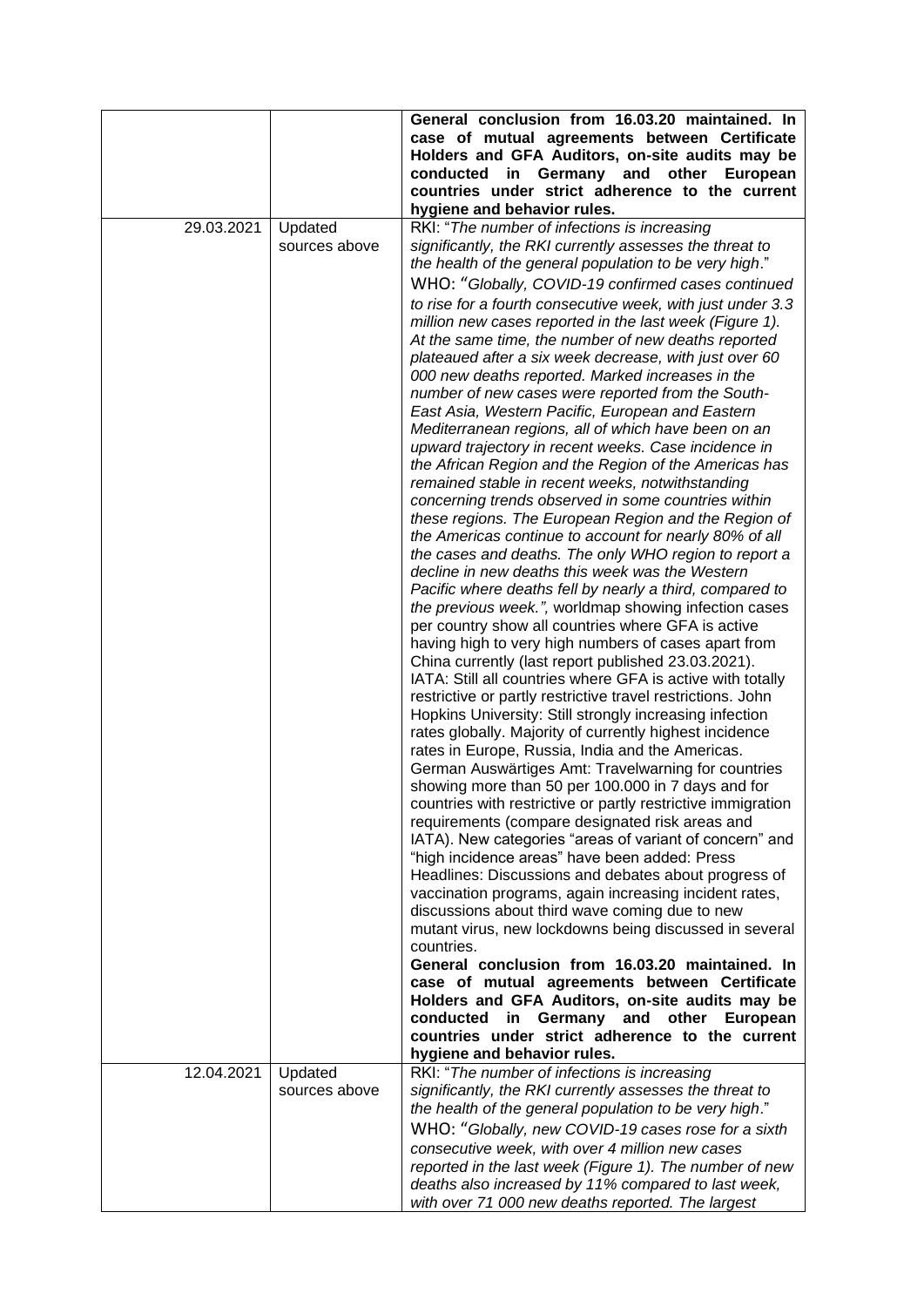|            |                          | increases in case incidence were observed in the<br>South-East Asia (most notably in India) and the<br>Western Pacific regions (Table 1). All regions, except<br>for the African Region, reported increases in the<br>number of deaths, with the largest increase of 46% from<br>the South-East Asia Region.", worldmap showing<br>infection cases per country show most countries where<br>GFA is active having high to very high numbers of<br>cases apart from China currently (last report published<br>06.04.2021). IATA: Still all countries where GFA is<br>active with totally restrictive or partly restrictive travel<br>restrictions. John Hopkins University: Still strongly<br>increasing infection rates globally. Majority of currently<br>highest incidence rates in Europe, Russia, India and the<br>Americas. German Auswärtiges Amt: Travelwarning for<br>countries showing more than 50 per 100.000 in 7 days<br>and for countries with restrictive or partly restrictive<br>immigration requirements (compare designated risk<br>areas and IATA). New categories "areas of variant of<br>concern" and "high incidence areas" have been added:<br>Press Headlines: Discussions and debates about<br>progress of vaccination programs, again increasing<br>incident rates, discussions about third wave coming due<br>to new mutant virus, new lockdowns being discussed in<br>several countries.<br>General conclusion from 16.03.20 maintained. In<br>case of mutual agreements between Certificate<br>Holders and GFA Auditors, on-site audits may be<br>conducted in Germany and other European<br>countries under strict adherence to the current<br>hygiene and behavior rules.                                            |
|------------|--------------------------|-----------------------------------------------------------------------------------------------------------------------------------------------------------------------------------------------------------------------------------------------------------------------------------------------------------------------------------------------------------------------------------------------------------------------------------------------------------------------------------------------------------------------------------------------------------------------------------------------------------------------------------------------------------------------------------------------------------------------------------------------------------------------------------------------------------------------------------------------------------------------------------------------------------------------------------------------------------------------------------------------------------------------------------------------------------------------------------------------------------------------------------------------------------------------------------------------------------------------------------------------------------------------------------------------------------------------------------------------------------------------------------------------------------------------------------------------------------------------------------------------------------------------------------------------------------------------------------------------------------------------------------------------------------------------------------------------------------------------------------------------------|
| 19.04.2021 | Updated<br>sources above | RKI: "The number of infections is increasing<br>significantly, the RKI currently assesses the threat to<br>the health of the general population to be very high."<br>WHO: "Globally, new COVID-19 cases rose for a<br>seventh consecutive week, with over 4.5 million new<br>cases reported in the last week (Figure 1). The number<br>of new deaths increased for the fourth consecutive<br>week, increasing by 7% compared to last week, with<br>over 76 000 new deaths reported. The largest increases<br>in case incidence were observed in the South-East Asia<br>(most notably in India) and the Eastern Mediterranean<br>regions (Table 1). All regions, except for the African<br>Region and the Americas, reported increases in the<br>number of deaths, with the largest increase of 189%<br>from the Western Pacific Region (largely driven by a<br>steep increase in new deaths in the Philippines)<br>followed by 47% in South-East Asia", worldmap<br>showing infection cases per country show most<br>countries where GFA is active having high to very high<br>numbers of cases apart from China currently (last report<br>published 13.04.2021). IATA: Still all countries where<br>GFA is active with totally restrictive or partly restrictive<br>travel restrictions. John Hopkins University: Still strongly<br>increasing infection rates globally. Majority of currently<br>highest incidence rates in Europe, Russia, India and the<br>Americas. German Auswärtiges Amt: Travelwarning for<br>countries showing more than 50 per 100.000 in 7 days<br>and for countries with restrictive or partly restrictive<br>immigration requirements (compare designated risk<br>areas and IATA). New categories "areas of variant of |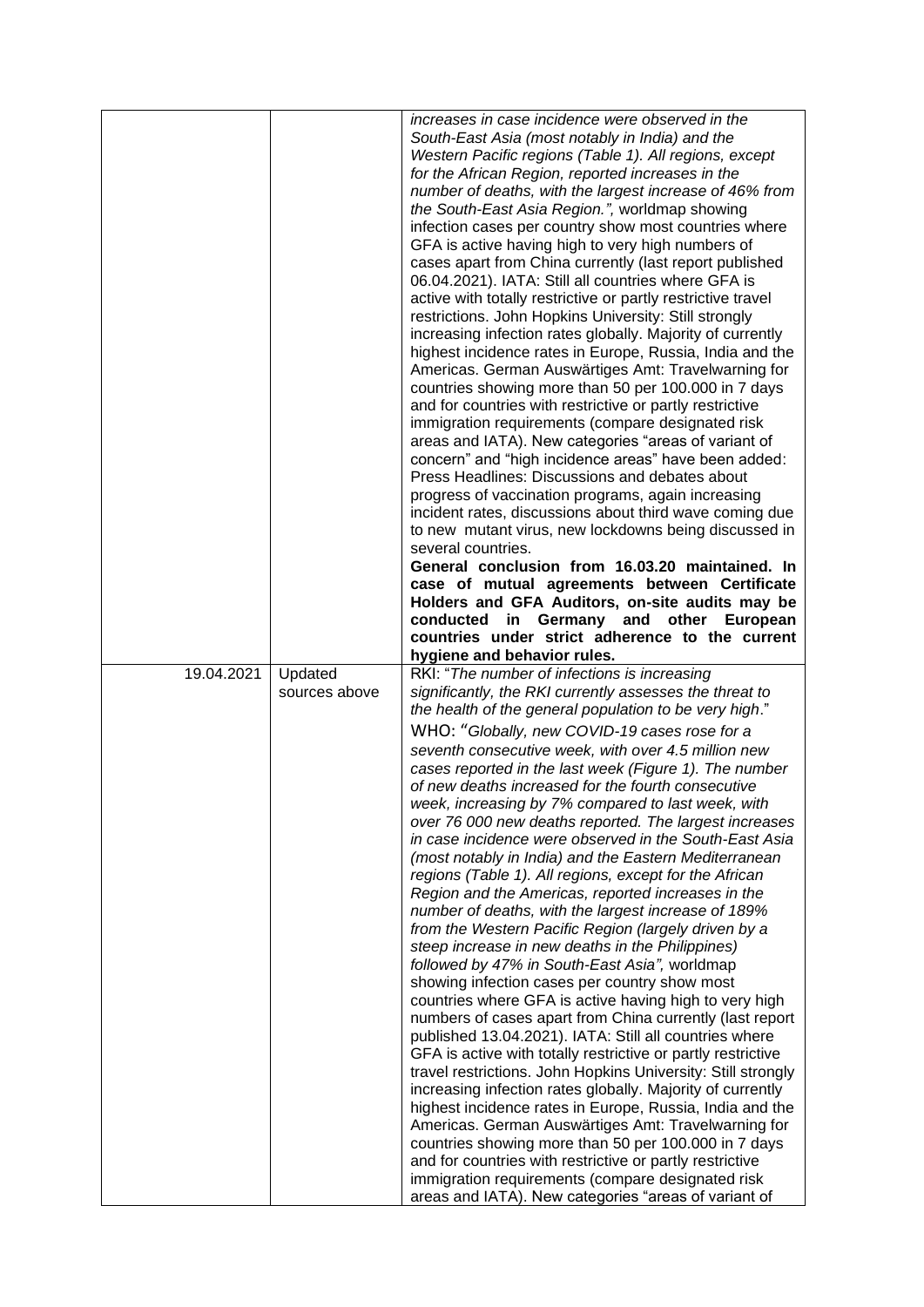|            |                          | concern" and "high incidence areas" have been added:<br>Press Headlines: Discussions and debates about<br>progress of vaccination programs, again increasing<br>incident rates, discussions about third wave coming due<br>to new mutant virus, new lockdowns being discussed in<br>several countries.<br>General conclusion from 16.03.20 maintained. In<br>case of mutual agreements between Certificate<br>Holders and GFA Auditors, on-site audits may be<br>conducted in Germany and other European<br>countries under strict adherence to the current<br>hygiene and behavior rules.                                                                                                                                                                                                                                                                                                                                                                                                                                                                                                                                                                                                                                                                                                                                                                                                                                                                                                                                                                                                                                                                                                                                                                                                                                                                                                                                                                                                                                                                                                           |
|------------|--------------------------|------------------------------------------------------------------------------------------------------------------------------------------------------------------------------------------------------------------------------------------------------------------------------------------------------------------------------------------------------------------------------------------------------------------------------------------------------------------------------------------------------------------------------------------------------------------------------------------------------------------------------------------------------------------------------------------------------------------------------------------------------------------------------------------------------------------------------------------------------------------------------------------------------------------------------------------------------------------------------------------------------------------------------------------------------------------------------------------------------------------------------------------------------------------------------------------------------------------------------------------------------------------------------------------------------------------------------------------------------------------------------------------------------------------------------------------------------------------------------------------------------------------------------------------------------------------------------------------------------------------------------------------------------------------------------------------------------------------------------------------------------------------------------------------------------------------------------------------------------------------------------------------------------------------------------------------------------------------------------------------------------------------------------------------------------------------------------------------------------|
| 26.04.2021 | Updated<br>sources above | RKI: "The number of infections is increasing<br>significantly, the RKI currently assesses the threat to<br>the health of the general population to be very high."<br>WHO: "Globally, new COVID-19 cases increased for<br>the eighth consecutive week, with more than 5.2 million<br>new cases reported in the last week - surpassing the<br>previous peak in early January 2021 (Figure 1). The<br>number of new deaths increased for the fifth<br>consecutive week, an 8% increase as compared to the<br>previous with over 83 000 new deaths reported. Last<br>week the reported cumulative COVID-19 death toll<br>surpassed 3 million lives; the pace of deaths is<br>accelerating, it took nine months to reach 1 million<br>deaths, another four to surpass 2 million, and just three<br>to reach 3 million deaths.", worldmap showing infection<br>cases per country show most countries where GFA is<br>active having high to very high numbers of cases apart<br>from China currently (last report published 18.04.2021).<br>IATA: Still all countries where GFA is active with totally<br>restrictive or partly restrictive travel restrictions. John<br>Hopkins University: Still strongly increasing infection<br>rates globally. Majority of currently highest incidence<br>rates in Europe, Russia, India and the Americas.<br>German Auswärtiges Amt: Travelwarning for countries<br>showing more than 50 per 100.000 in 7 days and for<br>countries with restrictive or partly restrictive immigration<br>requirements (compare designated risk areas and<br>IATA). New categories "areas of variant of concern" and<br>"high incidence areas" have been added: Press<br>Headlines: Discussions and debates about progress of<br>vaccination programs, special rights for vaccinated<br>people, again increasing incident rates,<br>General conclusion from 16.03.20 maintained. In<br>case of mutual agreements between Certificate<br>Holders and GFA Auditors, on-site audits may be<br>conducted in Germany and other European<br>countries under strict adherence to the current |
| 03.05.2021 | Updated<br>sources above | hygiene and behavior rules.<br>RKI: "The number of infections is increasing<br>significantly, the RKI currently assesses the threat to<br>the health of the general population to be very high."<br>WHO: "Globally, new COVID-19 cases increased for<br>the ninth consecutive week, with nearly 5.7 million new<br>cases reported in the last week - surpassing previous<br>peaks (Figure 1). The number of new deaths increased<br>for the sixth consecutive week, with over 87 000 new<br>deaths reported. This week, all regions are reporting<br>decreases in case incidence apart from the South-East<br>Asia and Western Pacific regions. For the third                                                                                                                                                                                                                                                                                                                                                                                                                                                                                                                                                                                                                                                                                                                                                                                                                                                                                                                                                                                                                                                                                                                                                                                                                                                                                                                                                                                                                                        |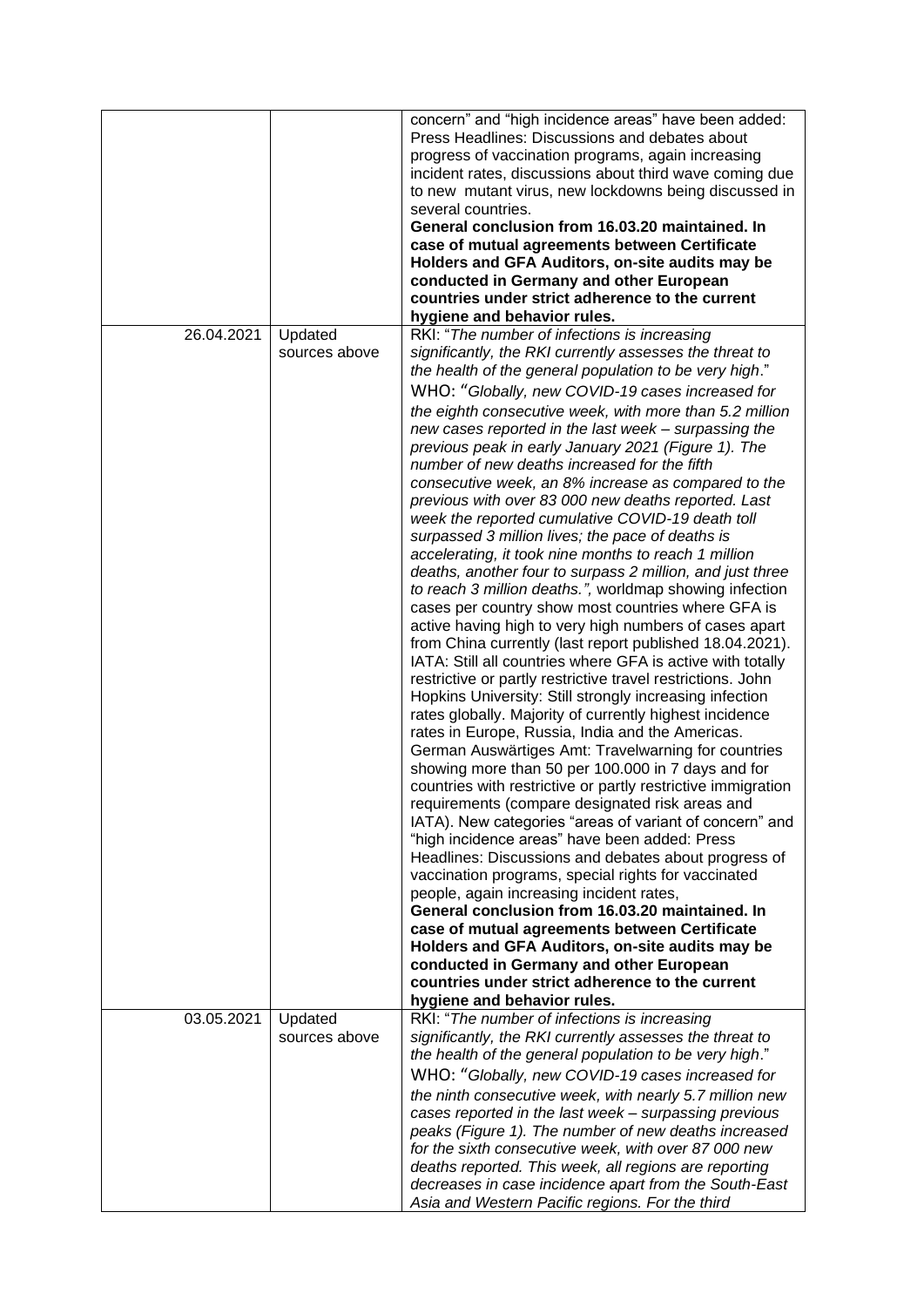|            |                          | consecutive week, the South-East Asia region reported<br>the highest relative increases in both case and death<br>incidences (Table 1). While a number of countries in the<br>region are reporting upward trends, India accounts for<br>the vast majority of cases from this regional trend and<br>38% of global cases reported in the past week.<br>Similarly, all but two regions, South-East Asia and<br>Eastern Mediterranean, reported declines in new deaths<br>this week.", worldmap showing infection cases per<br>country show most countries where GFA is active<br>having high to very high numbers of cases apart from<br>China currently (last report published 25.04.2021).<br>IATA: Still all countries where GFA is active with totally<br>restrictive or partly restrictive travel restrictions. John<br>Hopkins University: Still strongly increasing infection<br>rates globally. Majority of currently highest incidence<br>rates in Europe, Russia, India and the Americas.<br>German Auswärtiges Amt: Travelwarning for countries<br>showing more than 50 per 100.000 in 7 days and for<br>countries with restrictive or partly restrictive immigration<br>requirements (compare designated risk areas and<br>IATA). New categories "areas of variant of concern" and<br>"high incidence areas" have been added: Press<br>Headlines: Discussions and debates about progress of<br>vaccination programs, special rights for vaccinated<br>people, again increasing incident rates,<br>General conclusion from 16.03.20 maintained. In<br>case of mutual agreements between Certificate<br>Holders and GFA Auditors, on-site audits may be<br>conducted in Germany and other European<br>countries under strict adherence to the current<br>hygiene and behavior rules. |
|------------|--------------------------|---------------------------------------------------------------------------------------------------------------------------------------------------------------------------------------------------------------------------------------------------------------------------------------------------------------------------------------------------------------------------------------------------------------------------------------------------------------------------------------------------------------------------------------------------------------------------------------------------------------------------------------------------------------------------------------------------------------------------------------------------------------------------------------------------------------------------------------------------------------------------------------------------------------------------------------------------------------------------------------------------------------------------------------------------------------------------------------------------------------------------------------------------------------------------------------------------------------------------------------------------------------------------------------------------------------------------------------------------------------------------------------------------------------------------------------------------------------------------------------------------------------------------------------------------------------------------------------------------------------------------------------------------------------------------------------------------------------------------------------------------------------------------------------------|
| 10.05.2021 | Updated<br>sources above | RKI: "The number of infections is increasing<br>significantly, the RKI currently assesses the threat to<br>the health of the general population to be very high."<br>WHO: "For the second successive week, the number of<br>COVID-19 cases globally remains at the highest levels<br>since the beginning of the pandemic with over 5.7<br>million new weekly cases, following nine consecutive<br>weeks of increases (Figure 1). New deaths continue to<br>increase for the seventh consecutive week, with over 93<br>000 deaths. The South-East Asia Region continues to<br>report marked increases in both case and death<br>incidences (Table 1). India accounts for over 90% of<br>both cases and deaths in the region, as well as 46% of<br>global cases and 25% of global deaths reported in the<br>past week. Case incidence in the regions of Europe,<br>Eastern Mediterranean, Africa and the Americas<br>decreased, while rates in the Western Pacific Region<br>were comparable to the previous week. The number of<br>deaths decreased in Europe, Africa and the Western<br>Pacific region, while slight increases were reported in<br>the Americas and Eastern Mediterranean regions.",<br>worldmap showing infection cases per country show<br>most countries where GFA is active having high to very<br>high numbers of cases apart from China currently (last<br>report published 04.05.2021). IATA: Still all countries<br>where GFA is active with totally restrictive or partly<br>restrictive travel restrictions. John Hopkins University:<br>Still strongly increasing infection rates globally. Majority<br>of currently highest incidence rates in Europe, Russia,                                                                                                  |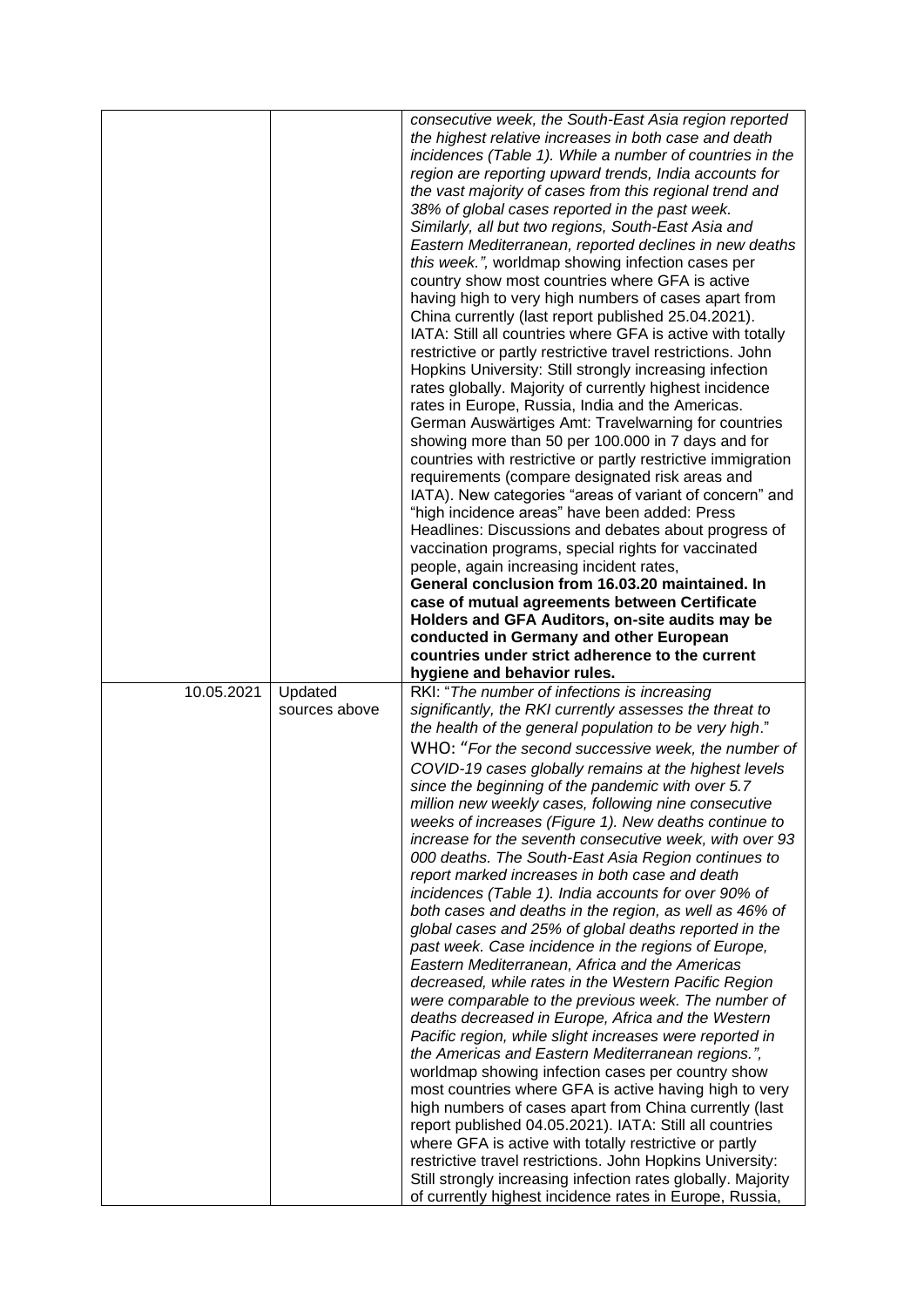|            |                          | India and the Americas. German Auswärtiges Amt:<br>Travelwarning for countries showing more than 50 per<br>100.000 in 7 days and for countries with restrictive or<br>partly restrictive immigration requirements (compare<br>designated risk areas and IATA). New categories "areas<br>of variant of concern" and "high incidence areas" have<br>been added: Press Headlines: Discussions and debates<br>about progress of vaccination programs, special rights<br>for vaccinated people, globally stagnating infection rates<br>at high level, in Germany decreasing infection rates<br>General conclusion from 16.03.20 maintained. In<br>case of mutual agreements between Certificate<br>Holders and GFA Auditors, on-site audits may be<br>conducted in Germany and other European<br>countries under strict adherence to the current                                                                                                                                                                                                                                                                                                                                                                                                                                                                                                                                                                                                                                                                                                                                                                                                                                                                                                                                                                                                                                                                                                                                                                                                |
|------------|--------------------------|--------------------------------------------------------------------------------------------------------------------------------------------------------------------------------------------------------------------------------------------------------------------------------------------------------------------------------------------------------------------------------------------------------------------------------------------------------------------------------------------------------------------------------------------------------------------------------------------------------------------------------------------------------------------------------------------------------------------------------------------------------------------------------------------------------------------------------------------------------------------------------------------------------------------------------------------------------------------------------------------------------------------------------------------------------------------------------------------------------------------------------------------------------------------------------------------------------------------------------------------------------------------------------------------------------------------------------------------------------------------------------------------------------------------------------------------------------------------------------------------------------------------------------------------------------------------------------------------------------------------------------------------------------------------------------------------------------------------------------------------------------------------------------------------------------------------------------------------------------------------------------------------------------------------------------------------------------------------------------------------------------------------------------------------|
|            |                          |                                                                                                                                                                                                                                                                                                                                                                                                                                                                                                                                                                                                                                                                                                                                                                                                                                                                                                                                                                                                                                                                                                                                                                                                                                                                                                                                                                                                                                                                                                                                                                                                                                                                                                                                                                                                                                                                                                                                                                                                                                            |
|            |                          |                                                                                                                                                                                                                                                                                                                                                                                                                                                                                                                                                                                                                                                                                                                                                                                                                                                                                                                                                                                                                                                                                                                                                                                                                                                                                                                                                                                                                                                                                                                                                                                                                                                                                                                                                                                                                                                                                                                                                                                                                                            |
| 17.05.2021 | Updated<br>sources above | hygiene and behavior rules.<br>RKI: "The number of infections is increasing<br>significantly, the RKI currently assesses the threat to<br>the health of the general population to be very high."<br>WHO: "The number of new COVID-19 cases and<br>deaths globally decreased slightly this week, with over<br>5.5 million cases and over 90 000 deaths (Figure 1).<br>Case and death incidence, however, remains at the<br>highest level since the beginning of the pandemic. New<br>weekly cases decreased in the regions of Europe and<br>Eastern Mediterranean, while the South-East Asia<br>Region continued an upward trajectory for 9 weeks and<br>reported a further 6% increase last week (Table 1).<br>Death incidence increased in the South-East Asia and<br>Western Pacific regions. While India continues to<br>account for 95% of cases and 93% of deaths in the<br>South-East Asia Region, as well as 50% of global cases<br>and 30% of global deaths, worrying trends have been<br>observed in neighbouring countries. In all WHO<br>Regions there are countries which have been showing a<br>sustained upward trend in cases and deaths over<br>several weeks.", worldmap showing infection cases per<br>country show most countries where GFA is active<br>having high to very high numbers of cases apart from<br>China currently (last report published 11.05.2021).<br>IATA: Still all countries where GFA is active with totally<br>restrictive or partly restrictive travel restrictions. John<br>Hopkins University: Still strongly increasing infection<br>rates globally. Majority of currently highest incidence<br>rates in Europe, Russia, India and the Americas.<br>German Auswärtiges Amt: Travelwarning for countries<br>showing more than 50 per 100.000 in 7 days and for<br>countries with restrictive or partly restrictive immigration<br>requirements (compare designated risk areas and<br>IATA). New categories "areas of variant of concern" and<br>"high incidence areas" have been added: Press |
|            |                          | Headlines: Discussions and debates about progress of<br>vaccination programs, special rights for vaccinated<br>people, globally stagnating infection rates at high level,<br>in Germany decreasing infection rates<br>General conclusion from 16.03.20 maintained. In<br>case of mutual agreements between Certificate<br>Holders and GFA Auditors, on-site audits may be<br>conducted in Germany and other European<br>countries under strict adherence to the current<br>hygiene and behavior rules.                                                                                                                                                                                                                                                                                                                                                                                                                                                                                                                                                                                                                                                                                                                                                                                                                                                                                                                                                                                                                                                                                                                                                                                                                                                                                                                                                                                                                                                                                                                                     |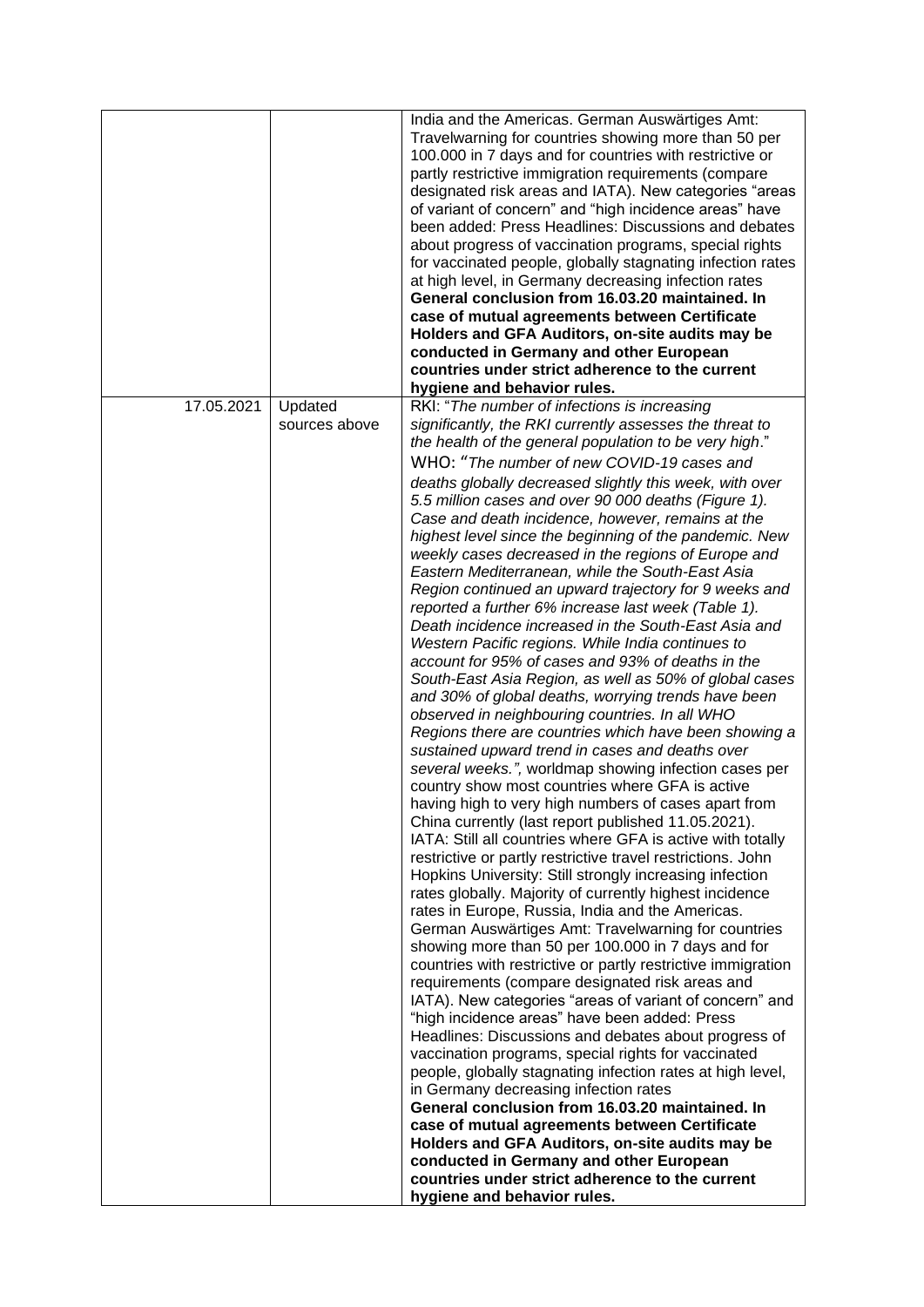| 25.05.2021 | Updated       | RKI: "Despite the currently observed decline due to the    |
|------------|---------------|------------------------------------------------------------|
|            | sources above | still high number of cases and the spread of some          |
|            |               | SARS-CoV-2 variants, the Robert Koch Institute             |
|            |               | assesses the overall risk to the health of the population  |
|            |               | in Germany as very high." WHO: "Globally, in the past      |
|            |               | week, the number of new cases and deaths continued         |
|            |               | to decrease with just over 4.8 million new cases and       |
|            |               | just under 86 000 new deaths reported; a 12% and 5%        |
|            |               | decrease respectively compared to the previous week        |
|            |               | (Figure 1). Despite a declining trend over the past three  |
|            |               | weeks, the incidence of cases remains at some of the       |
|            |               | highest levels since the start of the pandemic. All        |
|            |               | regions reported a decline in new cases this week apart    |
|            |               | from the Western Pacific Region, where the incidence       |
|            |               | of new cases was similar to the previous week (Table       |
|            |               | 1). The European Region reported the largest decline in    |
|            |               | new cases this week, followed by the Eastern               |
|            |               | Mediterranean. These regions also reported the largest     |
|            |               | decline in new deaths over the past week. South-East       |
|            |               | Asia and Western Pacific regions reported a similar        |
|            |               | number of new deaths as the previous week.",               |
|            |               | worldmap showing infection cases per country show          |
|            |               | most countries where GFA is active having medium to        |
|            |               | very high numbers of cases apart from China currently      |
|            |               | (last report published 18.05.2021). IATA: Still all        |
|            |               | countries where GFA is active with totally restrictive or  |
|            |               | partly restrictive travel restrictions. John Hopkins       |
|            |               | University: Still increasing infection rates globally.     |
|            |               | Majority of currently highest incidence rates in Europe,   |
|            |               | Russia, India and the Americas. German Auswärtiges         |
|            |               | Amt: Travelwarning for countries showing more than 50      |
|            |               | per 100.000 in 7 days and for countries with restrictive   |
|            |               | or partly restrictive immigration requirements (compare    |
|            |               | designated risk areas and IATA). New categories "areas     |
|            |               | of variant of concern" and "high incidence areas" have     |
|            |               | been added: Press Headlines: Discussions and debates       |
|            |               | about progress of vaccination programs, special rights     |
|            |               | for vaccinated people, globally stagnating infection rates |
|            |               | at high level, in Germany decreasing infection rates and   |
|            |               | debates about loosening the restrictions.                  |
|            |               | General conclusion from 16.03.20 maintained. In            |
|            |               | case of mutual agreements between Certificate              |
|            |               | Holders and GFA Auditors, on-site audits may be            |
|            |               | conducted in Germany and other European                    |
|            |               | countries under strict adherence to the current            |
|            |               | hygiene and behavior rules.                                |
| 31.05.2021 | Updated       | RKI: "Despite the currently observed decline due to the    |
|            | sources above | still high number of cases and the spread of some          |
|            |               | SARS-CoV-2 variants, the Robert Koch Institute             |
|            |               | assesses the overall risk to the health of the population  |
|            |               | in Germany as very high." WHO: "Over the past week,        |
|            |               | the number of new cases and deaths continued to            |
|            |               | decrease, with over 4.1 million new cases and 84 000       |
|            |               | new deaths reported; a 14% and 2% decrease,                |
|            |               | respectively, compared to the previous week (Figure 1).    |
|            |               | The European Region reported the largest decline in        |
|            |               | new cases and deaths in the past week, followed by the     |
|            |               | South-East Asia Region (Table 1). The numbers of           |
|            |               | cases reported by the Americas, Eastern                    |
|            |               | Mediterranean, African, and Western Pacific Regions        |
|            |               | were similar to those reported in the previous week. The   |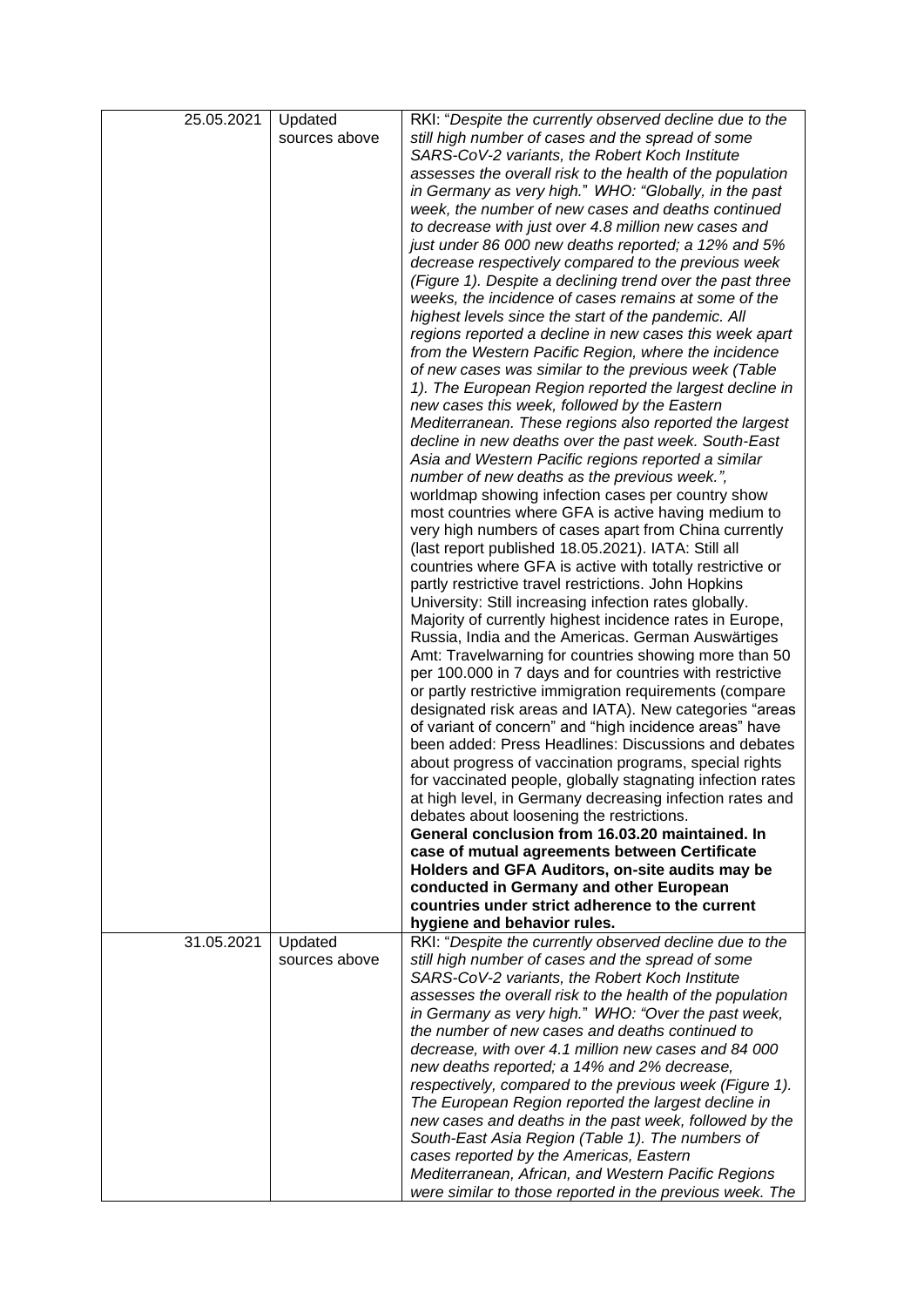|            |               | Western Pacific Region reported the largest increase in                                                     |
|------------|---------------|-------------------------------------------------------------------------------------------------------------|
|            |               | the number of deaths, while other regions reported                                                          |
|            |               | decreases or similar numbers to the previous week.                                                          |
|            |               | Despite a declining global trend over the past four                                                         |
|            |               | weeks, incidence of COVID-19 cases and deaths                                                               |
|            |               | remain high, and substantial increases have been                                                            |
|            |               | observed in many countries throughout the world.",                                                          |
|            |               |                                                                                                             |
|            |               | worldmap showing infection cases per country show                                                           |
|            |               | most countries where GFA is active having medium to                                                         |
|            |               | very high numbers of cases apart from China currently                                                       |
|            |               | (last report published 25.05.2021). IATA: Still all                                                         |
|            |               | countries where GFA is active with totally restrictive or                                                   |
|            |               | partly restrictive travel restrictions. John Hopkins                                                        |
|            |               | University: Still increasing infection rates globally.                                                      |
|            |               | Majority of currently highest incidence rates in Europe,                                                    |
|            |               | Russia, India and the Americas. German Auswärtiges                                                          |
|            |               | Amt: Travelwarning for countries showing more than 50                                                       |
|            |               | per 100.000 in 7 days and for countries with restrictive                                                    |
|            |               | or partly restrictive immigration requirements (compare                                                     |
|            |               | designated risk areas and IATA). New categories "areas                                                      |
|            |               | of variant of concern" and "high incidence areas" have                                                      |
|            |               | been added: Press Headlines: Discussions and debates                                                        |
|            |               | about progress of vaccination programs, special rights                                                      |
|            |               | for vaccinated people, globally stagnating infection rates                                                  |
|            |               | at high level, in Germany decreasing infection rates and                                                    |
|            |               | debates about loosening the restrictions.                                                                   |
|            |               | General conclusion from 16.03.20 maintained. In                                                             |
|            |               | case of mutual agreements between Certificate                                                               |
|            |               | Holders and GFA Auditors, on-site audits may be                                                             |
|            |               | conducted in Germany and other European                                                                     |
|            |               |                                                                                                             |
|            |               |                                                                                                             |
|            |               | countries under strict adherence to the current                                                             |
|            |               | hygiene and behavior rules.                                                                                 |
| 07.06.2021 | Updated       | RKI: "Since June 1, 2021, the Robert Koch Institute has                                                     |
|            | sources above | been grading - due to the relative decline in the number                                                    |
|            |               | of cases and hospitalizations, but also the continued                                                       |
|            |               | high level of the number of cases, the spread of some                                                       |
|            |               | SARS-CoV-2 variants, and the vaccination rate that is                                                       |
|            |               | not yet sufficient for herd immunity -the risk to the health                                                |
|            |               | of the population in Germany as a whole as high."                                                           |
|            |               | WHO: "The number of new COVID-19 cases and                                                                  |
|            |               | deaths continues to decrease, with over 3.5 million new                                                     |
|            |               | cases and 78 000 new deaths reported globally in the                                                        |
|            |               | past week; a 15% and 7% decrease respectively,                                                              |
|            |               | compared to the previous week (Figure 1). The                                                               |
|            |               | European and South-East Asia Regions reported the                                                           |
|            |               | largest decline in new cases and deaths in the past                                                         |
|            |               | week, while case incidence increased in the African and                                                     |
|            |               | Western Pacific regions (Table 1). The numbers of                                                           |
|            |               | cases reported by the Americas and Eastern                                                                  |
|            |               | Mediterranean Regions were similar to those reported                                                        |
|            |               | in the previous week. An increase in death incidence                                                        |
|            |               | was reported in the African Region, whereas the Europe                                                      |
|            |               | and the Eastern Mediterranean Regions reported                                                              |
|            |               | decreases, and the reported death incidence in the                                                          |
|            |               | Western Pacific and the Americas Regions was similar                                                        |
|            |               | to the death incidence in the previous week. Although                                                       |
|            |               | the number of global cases and deaths continued to                                                          |
|            |               | decrease for a fifth and fourth consecutive week                                                            |
|            |               | respectively, case and death incidences remain at high                                                      |
|            |               | levels and significant increases have been reported in<br>many countries in all regions.", worldmap showing |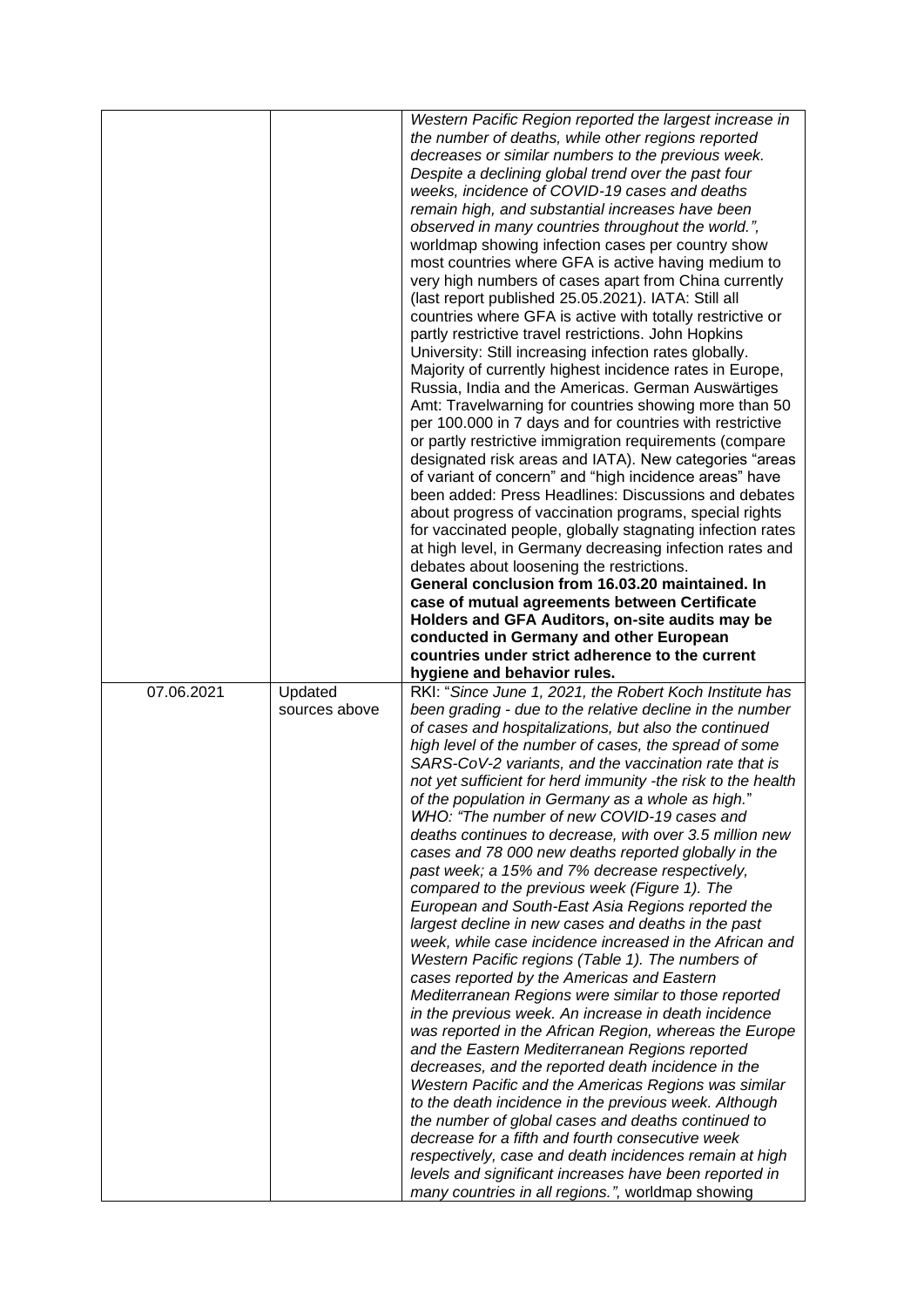|            |               | infection cases per country show most countries where<br>GFA is active having medium to very high numbers of<br>cases apart from China currently (last report published<br>01.06.2021). IATA: Still all countries where GFA is<br>active with totally restrictive or partly restrictive travel<br>restrictions. John Hopkins University: Still increasing<br>infection rates globally. Majority of currently highest<br>incidence rates in Europe, Russia, India and the<br>Americas. German Auswärtiges Amt: Travelwarning for<br>countries risk countries and for countries with restrictive<br>or partly restrictive immigration requirements (compare<br>designated risk areas and IATA). New categories "areas<br>of variant of concern" and "high incidence areas" have<br>been added: Press Headlines: Discussions and debates<br>about progress of vaccination programs, special rights<br>for vaccinated people, decreasing infection rates and<br>debates about loosening the restrictions.<br>General conclusion from 16.03.20 maintained. In<br>case of mutual agreements between Certificate<br>Holders and GFA Auditors, on-site audits may be<br>conducted in Germany and other European<br>countries under strict adherence to the current                                                                                                                                                                                                                                                                                                                                                                                                                                                                                                                                                                                                                                                                                                                                                                                                                                                                                   |
|------------|---------------|----------------------------------------------------------------------------------------------------------------------------------------------------------------------------------------------------------------------------------------------------------------------------------------------------------------------------------------------------------------------------------------------------------------------------------------------------------------------------------------------------------------------------------------------------------------------------------------------------------------------------------------------------------------------------------------------------------------------------------------------------------------------------------------------------------------------------------------------------------------------------------------------------------------------------------------------------------------------------------------------------------------------------------------------------------------------------------------------------------------------------------------------------------------------------------------------------------------------------------------------------------------------------------------------------------------------------------------------------------------------------------------------------------------------------------------------------------------------------------------------------------------------------------------------------------------------------------------------------------------------------------------------------------------------------------------------------------------------------------------------------------------------------------------------------------------------------------------------------------------------------------------------------------------------------------------------------------------------------------------------------------------------------------------------------------------------------------------------------------------------------------------------|
|            |               | hygiene and behavior rules.                                                                                                                                                                                                                                                                                                                                                                                                                                                                                                                                                                                                                                                                                                                                                                                                                                                                                                                                                                                                                                                                                                                                                                                                                                                                                                                                                                                                                                                                                                                                                                                                                                                                                                                                                                                                                                                                                                                                                                                                                                                                                                                  |
| 14.06.2021 | Updated       | RKI: "Since June 1, 2021, the Robert Koch Institute has                                                                                                                                                                                                                                                                                                                                                                                                                                                                                                                                                                                                                                                                                                                                                                                                                                                                                                                                                                                                                                                                                                                                                                                                                                                                                                                                                                                                                                                                                                                                                                                                                                                                                                                                                                                                                                                                                                                                                                                                                                                                                      |
|            | sources above | classified the risk to the health of the population in<br>Germany as high overall due to the persistently high<br>number of cases." WHO: "Global case and death<br>incidences continued to decrease with over 3 million<br>new weekly cases and over 73 000 new deaths, a 15%<br>and an 8% decrease respectively, compared to the<br>previous week (Figure 1). The European and South-<br>East Asia Regions reported marked declines in the<br>number of new cases in the past week, whereas the<br>African Region reported an increase compared to the<br>previous week (Table 1). The Region of the Americas<br>as well as the Eastern Mediterranean and the Western<br>Pacific Regions reported similar numbers compared to<br>the previous week. The number of new deaths reported<br>in the past week decreased in the European and South-<br>East Asia Regions and increased in the Western Pacific<br>Region. Death incidences remained stable in the<br>Region of the Americas as well as the Eastern<br>Mediterranean and African Regions. Despite the<br>downward trend in global case and death incidences for<br>a sixth and fifth consecutive week respectively, many<br>countries across all six regions have reported rises in<br>the number of cases and deaths.", worldmap showing<br>infection cases per country show most countries where<br>GFA is active having medium to very high numbers of<br>cases apart from China currently (last report published<br>08.06.2021). IATA: Still all countries where GFA is<br>active with totally restrictive or partly restrictive travel<br>restrictions. John Hopkins University: Still increasing<br>infection rates globally. Majority of currently highest<br>incidence rates in Europe, Russia, India and the<br>Americas. German Auswärtiges Amt: Travelwarning for<br>countries risk countries and for countries with restrictive<br>or partly restrictive immigration requirements (compare<br>designated risk areas and IATA). New categories "areas<br>of variant of concern" and "high incidence areas" have<br>been added: Press Headlines: Discussions and debates |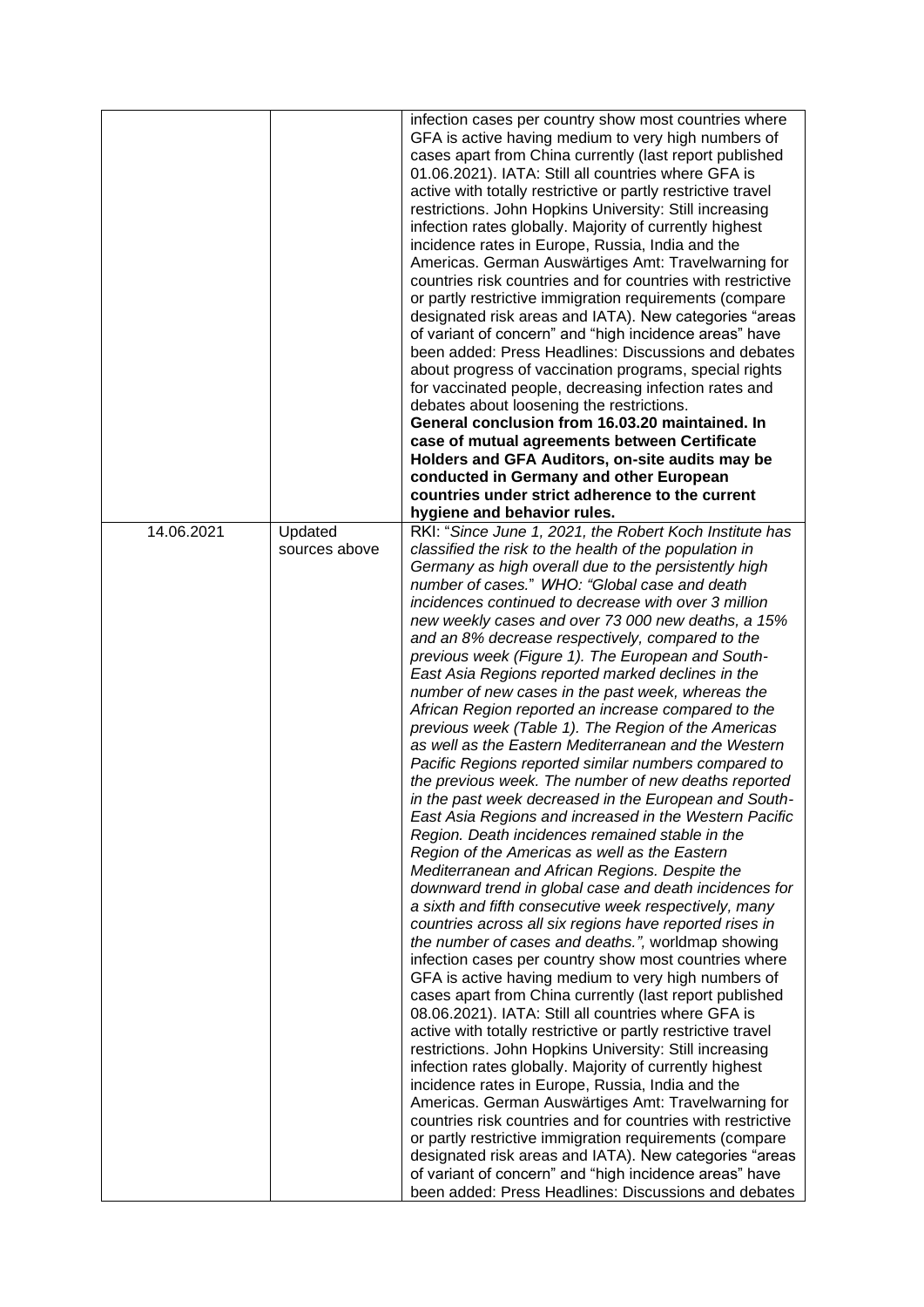|            |               | about progress of vaccination programs, special rights     |
|------------|---------------|------------------------------------------------------------|
|            |               |                                                            |
|            |               | for vaccinated people, decreasing infection rates and      |
|            |               | debates about loosening the restrictions.                  |
|            |               | General conclusion from 16.03.20 maintained. In            |
|            |               | case of mutual agreements between Certificate              |
|            |               | Holders and GFA Auditors, on-site audits may be            |
|            |               | conducted in Germany and other European                    |
|            |               | countries under strict adherence to the current            |
|            |               | hygiene and behavior rules.                                |
| 21.06.2021 | Updated       | RKI: "Since June 1, 2021, the Robert Koch Institute has    |
|            | sources above |                                                            |
|            |               | classified the health risk to the population in Germany    |
|            |               | as high, especially due to the spread of some worrying     |
|            |               | SARS-CoV-2 variants and the not yet sufficiently high      |
|            |               | vaccination rate." WHO: "Global numbers of cases and       |
|            |               | deaths continued to decrease over the past week (7-13      |
|            |               | June 2021) with over 2.6 million new weekly cases and      |
|            |               | over 72 000 deaths, a 12% and a 2% decrease                |
|            |               | respectively, compared to the previous week (Figure 1).    |
|            |               | While the number of cases reported globally now            |
|            |               | exceeds 175 million, last week saw the lowest weekly       |
|            |               | case incidence since February 2021. Declines in the        |
|            |               |                                                            |
|            |               | number of new weekly cases were reported across all        |
|            |               | Regions except for the African Region. The South-East      |
|            |               | Asia, European and Western Pacific Regions reported        |
|            |               | marked declines in the number of new cases in the past     |
|            |               | week, whereas the Region of the Americas and the           |
|            |               | Eastern Mediterranean Region reported similar              |
|            |               | numbers as compared to the previous week (Table 1).        |
|            |               | While the number of new deaths reported in the past        |
|            |               | week decreased across all Regions except for the           |
|            |               | African and the South-East Asia Regions, globally          |
|            |               | mortality remains high with more than 10 000 deaths        |
|            |               | reported each day. While the epidemics in some of the      |
|            |               | most affected countries have started to show signs of      |
|            |               | slowing down, and the global weekly mortality rate         |
|            |               | continues to decline for a sixth consecutive week, many    |
|            |               | countries across all WHO Regions continue to struggle      |
|            |               |                                                            |
|            |               | with access to vaccines, the spread of emerging SARS-      |
|            |               | CoV-2 variants, and overburdened healthcare                |
|            |               | systems.", worldmap showing infection cases per            |
|            |               | country show a mix of low to very high numbers of          |
|            |               | cases. (last report published 15.06.2021). IATA: Still all |
|            |               | countries where GFA is active with totally restrictive or  |
|            |               | partly restrictive travel restrictions. John Hopkins       |
|            |               | University: Still increasing infection rates globally.     |
|            |               | Majority of currently highest incidence rates in Europe,   |
|            |               | Russia, India and the Americas. German Auswärtiges         |
|            |               | Amt: Travelwarning for risk countries and for countries    |
|            |               | with restrictive or partly restrictive immigration         |
|            |               | requirements (compare designated risk areas and            |
|            |               | IATA). Press Headlines: Discussions and debates about      |
|            |               | progress of vaccination programs, special rights for       |
|            |               | vaccinated people, decreasing infection rates, new         |
|            |               | concerning Corona delta-type.                              |
|            |               | General conclusion from 16.03.20 maintained. In            |
|            |               |                                                            |
|            |               | case of mutual agreements between Certificate              |
|            |               | Holders and GFA Auditors, on-site audits may be            |
|            |               | conducted in Germany and other European                    |
|            |               | countries under strict adherence to the current            |
|            |               | hygiene and behavior rules.                                |
| 28.06.2021 | Updated       | RKI: "Since June 1, 2021, the Robert Koch Institute has    |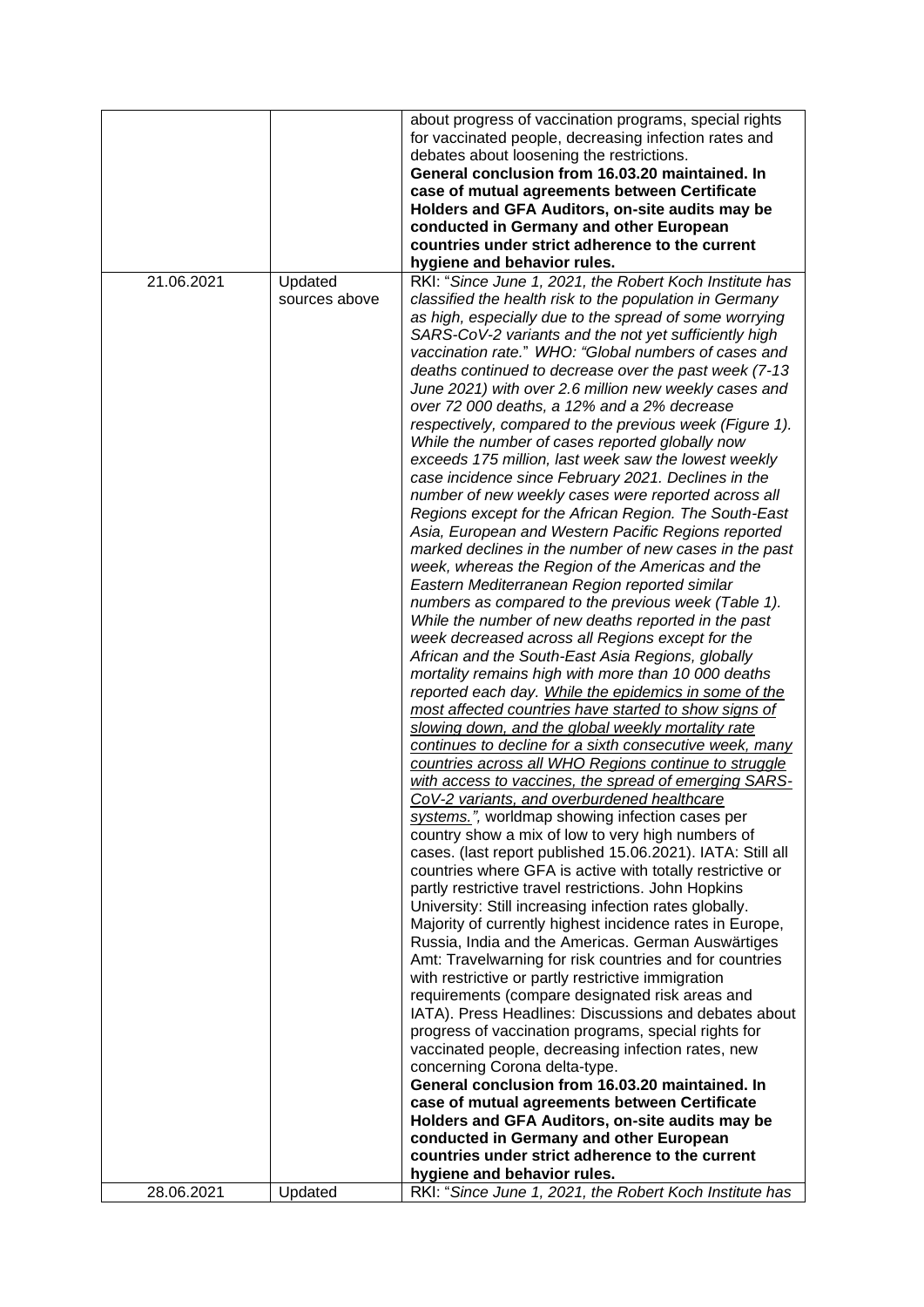|            | sources above            | classified the health risk to the population in Germany<br>as high, especially due to the spread of some worrying<br>SARS-CoV-2 variants and the not yet sufficiently high<br>vaccination rate." WHO: "Global numbers of cases and<br>deaths continued to decrease over the past week (14-<br>20 June 2021) with over 2.5 million new weekly cases<br>and over 64 000 deaths, a 6% and a 12% decrease<br>respectively, compared to the previous week (Figure 1).<br>While the number of cases reported globally now<br>exceeds 177 million, last week saw the lowest weekly<br>case incidence since February 2021. This week, the<br>Americas and Western Pacific Regions reported<br>numbers of new weekly cases similar to the previous<br>week, while the South-East Asia and the European<br>Regions reported a decline in the number of new cases.<br>The African Region recorded a marked increase in the<br>number of weekly cases as compared to the previous<br>week (Table 1). Globally, mortality remains high with<br>more than 9000 deaths reported each day over the past<br>week, however, the number of new deaths reported in<br>the past week decreased across all Regions except for<br>the Eastern Mediterranean and the African Regions.",<br>worldmap showing infection cases per country show a<br>mix of low to very high numbers of cases. (last report<br>published 22.06.2021). IATA: Still all countries where<br>GFA is active with totally restrictive or partly restrictive<br>travel restrictions. John Hopkins University: Decreasing<br>but still high infection rates globally. Majority of currently<br>highest incidence rates in Russia, India and the<br>Americas. German Auswärtiges Amt: Travelwarning for<br>risk countries and for countries with restrictive or partly<br>restrictive immigration requirements (compare<br>designated risk areas and IATA). Press Headlines:<br>Discussions and debates about progress of vaccination<br>programs, new concerning Corona delta-type may<br>create new wave, debates about more strict rules for |
|------------|--------------------------|---------------------------------------------------------------------------------------------------------------------------------------------------------------------------------------------------------------------------------------------------------------------------------------------------------------------------------------------------------------------------------------------------------------------------------------------------------------------------------------------------------------------------------------------------------------------------------------------------------------------------------------------------------------------------------------------------------------------------------------------------------------------------------------------------------------------------------------------------------------------------------------------------------------------------------------------------------------------------------------------------------------------------------------------------------------------------------------------------------------------------------------------------------------------------------------------------------------------------------------------------------------------------------------------------------------------------------------------------------------------------------------------------------------------------------------------------------------------------------------------------------------------------------------------------------------------------------------------------------------------------------------------------------------------------------------------------------------------------------------------------------------------------------------------------------------------------------------------------------------------------------------------------------------------------------------------------------------------------------------------------------------------------------------------------------------------------------------------|
|            |                          | travel returnees.                                                                                                                                                                                                                                                                                                                                                                                                                                                                                                                                                                                                                                                                                                                                                                                                                                                                                                                                                                                                                                                                                                                                                                                                                                                                                                                                                                                                                                                                                                                                                                                                                                                                                                                                                                                                                                                                                                                                                                                                                                                                           |
|            |                          | General conclusion from 16.03.20 maintained. In                                                                                                                                                                                                                                                                                                                                                                                                                                                                                                                                                                                                                                                                                                                                                                                                                                                                                                                                                                                                                                                                                                                                                                                                                                                                                                                                                                                                                                                                                                                                                                                                                                                                                                                                                                                                                                                                                                                                                                                                                                             |
|            |                          | case of mutual agreements between Certificate                                                                                                                                                                                                                                                                                                                                                                                                                                                                                                                                                                                                                                                                                                                                                                                                                                                                                                                                                                                                                                                                                                                                                                                                                                                                                                                                                                                                                                                                                                                                                                                                                                                                                                                                                                                                                                                                                                                                                                                                                                               |
|            |                          | Holders and GFA Auditors, on-site audits may be<br>conducted in Germany and other European                                                                                                                                                                                                                                                                                                                                                                                                                                                                                                                                                                                                                                                                                                                                                                                                                                                                                                                                                                                                                                                                                                                                                                                                                                                                                                                                                                                                                                                                                                                                                                                                                                                                                                                                                                                                                                                                                                                                                                                                  |
|            |                          | countries under strict adherence to the current                                                                                                                                                                                                                                                                                                                                                                                                                                                                                                                                                                                                                                                                                                                                                                                                                                                                                                                                                                                                                                                                                                                                                                                                                                                                                                                                                                                                                                                                                                                                                                                                                                                                                                                                                                                                                                                                                                                                                                                                                                             |
|            |                          | hygiene and behavior rules.                                                                                                                                                                                                                                                                                                                                                                                                                                                                                                                                                                                                                                                                                                                                                                                                                                                                                                                                                                                                                                                                                                                                                                                                                                                                                                                                                                                                                                                                                                                                                                                                                                                                                                                                                                                                                                                                                                                                                                                                                                                                 |
| 05.07.2021 | Updated<br>sources above | RKI: "Since June 1, 2021, the Robert Koch Institute has<br>classified the health risk to the population in Germany                                                                                                                                                                                                                                                                                                                                                                                                                                                                                                                                                                                                                                                                                                                                                                                                                                                                                                                                                                                                                                                                                                                                                                                                                                                                                                                                                                                                                                                                                                                                                                                                                                                                                                                                                                                                                                                                                                                                                                          |
|            |                          | as high, especially due to the spread of some worrying<br>SARS-CoV-2 variants and the not yet sufficiently high                                                                                                                                                                                                                                                                                                                                                                                                                                                                                                                                                                                                                                                                                                                                                                                                                                                                                                                                                                                                                                                                                                                                                                                                                                                                                                                                                                                                                                                                                                                                                                                                                                                                                                                                                                                                                                                                                                                                                                             |
|            |                          | vaccination rate." WHO: "The global number of new                                                                                                                                                                                                                                                                                                                                                                                                                                                                                                                                                                                                                                                                                                                                                                                                                                                                                                                                                                                                                                                                                                                                                                                                                                                                                                                                                                                                                                                                                                                                                                                                                                                                                                                                                                                                                                                                                                                                                                                                                                           |
|            |                          | cases over the past week (21-27 June 2021) was over                                                                                                                                                                                                                                                                                                                                                                                                                                                                                                                                                                                                                                                                                                                                                                                                                                                                                                                                                                                                                                                                                                                                                                                                                                                                                                                                                                                                                                                                                                                                                                                                                                                                                                                                                                                                                                                                                                                                                                                                                                         |
|            |                          | 2.6 million, a similar number compared to the previous                                                                                                                                                                                                                                                                                                                                                                                                                                                                                                                                                                                                                                                                                                                                                                                                                                                                                                                                                                                                                                                                                                                                                                                                                                                                                                                                                                                                                                                                                                                                                                                                                                                                                                                                                                                                                                                                                                                                                                                                                                      |
|            |                          | week (Figure 1). The number of weekly deaths<br>continued to decrease, with more than 57 000 deaths                                                                                                                                                                                                                                                                                                                                                                                                                                                                                                                                                                                                                                                                                                                                                                                                                                                                                                                                                                                                                                                                                                                                                                                                                                                                                                                                                                                                                                                                                                                                                                                                                                                                                                                                                                                                                                                                                                                                                                                         |
|            |                          | reported in the past week, a 10% decrease as                                                                                                                                                                                                                                                                                                                                                                                                                                                                                                                                                                                                                                                                                                                                                                                                                                                                                                                                                                                                                                                                                                                                                                                                                                                                                                                                                                                                                                                                                                                                                                                                                                                                                                                                                                                                                                                                                                                                                                                                                                                |
|            |                          | compared to the previous week. This is the lowest                                                                                                                                                                                                                                                                                                                                                                                                                                                                                                                                                                                                                                                                                                                                                                                                                                                                                                                                                                                                                                                                                                                                                                                                                                                                                                                                                                                                                                                                                                                                                                                                                                                                                                                                                                                                                                                                                                                                                                                                                                           |
|            |                          | weekly mortality figure since those recorded in early                                                                                                                                                                                                                                                                                                                                                                                                                                                                                                                                                                                                                                                                                                                                                                                                                                                                                                                                                                                                                                                                                                                                                                                                                                                                                                                                                                                                                                                                                                                                                                                                                                                                                                                                                                                                                                                                                                                                                                                                                                       |
|            |                          | November 2020. Globally, COVID-19 incidence remains<br>very high with an average of over 370 000 cases                                                                                                                                                                                                                                                                                                                                                                                                                                                                                                                                                                                                                                                                                                                                                                                                                                                                                                                                                                                                                                                                                                                                                                                                                                                                                                                                                                                                                                                                                                                                                                                                                                                                                                                                                                                                                                                                                                                                                                                      |
|            |                          | reported each day over the past week. The cumulative                                                                                                                                                                                                                                                                                                                                                                                                                                                                                                                                                                                                                                                                                                                                                                                                                                                                                                                                                                                                                                                                                                                                                                                                                                                                                                                                                                                                                                                                                                                                                                                                                                                                                                                                                                                                                                                                                                                                                                                                                                        |
|            |                          | number of cases reported globally now exceeds 180                                                                                                                                                                                                                                                                                                                                                                                                                                                                                                                                                                                                                                                                                                                                                                                                                                                                                                                                                                                                                                                                                                                                                                                                                                                                                                                                                                                                                                                                                                                                                                                                                                                                                                                                                                                                                                                                                                                                                                                                                                           |
|            |                          | million and the number of deaths is almost 4 million.                                                                                                                                                                                                                                                                                                                                                                                                                                                                                                                                                                                                                                                                                                                                                                                                                                                                                                                                                                                                                                                                                                                                                                                                                                                                                                                                                                                                                                                                                                                                                                                                                                                                                                                                                                                                                                                                                                                                                                                                                                       |
|            |                          | This week, the African region recorded a sharp increase                                                                                                                                                                                                                                                                                                                                                                                                                                                                                                                                                                                                                                                                                                                                                                                                                                                                                                                                                                                                                                                                                                                                                                                                                                                                                                                                                                                                                                                                                                                                                                                                                                                                                                                                                                                                                                                                                                                                                                                                                                     |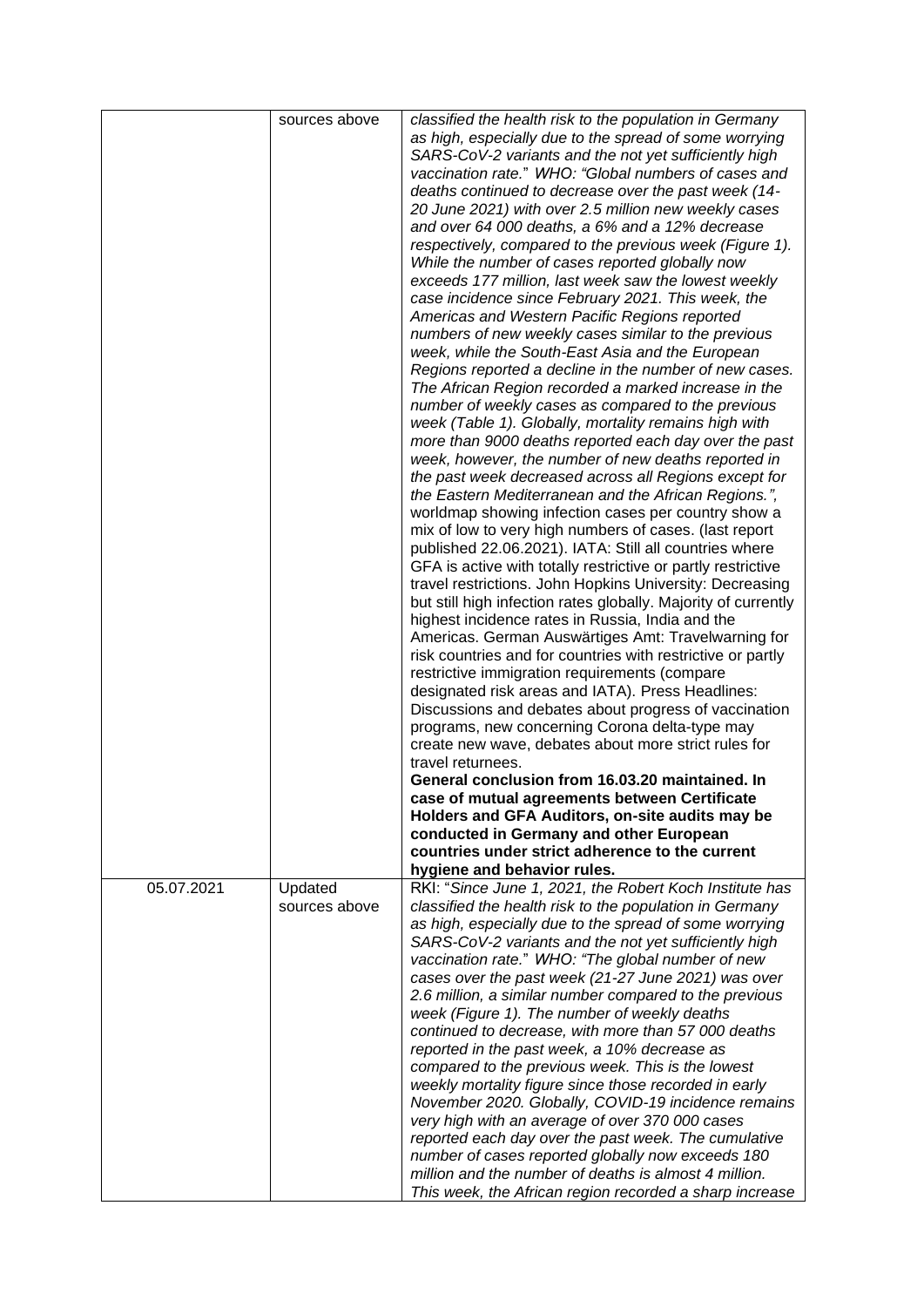|            |                          | in incidence (33%) and mortality (42%) when compared<br>to the previous week (Table 1). The Eastern<br>Mediterranean and European Regions also reported<br>increases in the number of weekly cases. All Regions,<br>with the exception of the African Region, reported a<br>decline in the number of deaths in the past week.",<br>worldmap showing infection cases per country show a<br>mix of low to very high numbers of cases. (last report<br>published 29.06.2021). IATA: Still all countries where<br>GFA is active with totally restrictive or partly restrictive<br>travel restrictions. John Hopkins University: Decreasing<br>but still high infection rates globally. Majority of currently<br>highest incidence rates in Russia, India and the<br>Americas. German Auswärtiges Amt: Travelwarning for<br>risk countries being high incidence or variant of concern<br>areas and for countries with restrictive or partly<br>restrictive immigration requirements (compare<br>designated risk areas and IATA). Press Headlines:<br>Discussions and debates about progress of vaccination<br>programs, new concerning Corona delta-type may<br>create new wave, debates about more strict rules for<br>travel returnees, debates about special rights for<br>vaccinated people.<br>General conclusion from 16.03.20 maintained. In<br>case of mutual agreements between Certificate<br>Holders and GFA Auditors, on-site audits may be<br>conducted in Germany and other European                                                                                                                                                                                                                                                                                                                                                                                                                 |
|------------|--------------------------|---------------------------------------------------------------------------------------------------------------------------------------------------------------------------------------------------------------------------------------------------------------------------------------------------------------------------------------------------------------------------------------------------------------------------------------------------------------------------------------------------------------------------------------------------------------------------------------------------------------------------------------------------------------------------------------------------------------------------------------------------------------------------------------------------------------------------------------------------------------------------------------------------------------------------------------------------------------------------------------------------------------------------------------------------------------------------------------------------------------------------------------------------------------------------------------------------------------------------------------------------------------------------------------------------------------------------------------------------------------------------------------------------------------------------------------------------------------------------------------------------------------------------------------------------------------------------------------------------------------------------------------------------------------------------------------------------------------------------------------------------------------------------------------------------------------------------------------------------------------------------------------------------------------|
|            |                          | countries under strict adherence to the current                                                                                                                                                                                                                                                                                                                                                                                                                                                                                                                                                                                                                                                                                                                                                                                                                                                                                                                                                                                                                                                                                                                                                                                                                                                                                                                                                                                                                                                                                                                                                                                                                                                                                                                                                                                                                                                               |
| 12.07.2021 | Updated<br>sources above | hygiene and behavior rules.<br>RKI: "Since June 1, 2021, the Robert Koch Institute has<br>classified the health risk to the population in Germany<br>as high, especially due to the spread of some worrying<br>SARS-CoV-2 variants and the not yet sufficiently high<br>vaccination rate." WHO: "Globally, after a decline in<br>newly reported cases for seven consecutive weeks,<br>there has been a slight increase in new weekly cases in<br>the last two weeks, with over 2.6 million cases reported<br>last week (28 June $-$ 4 July 2021) as compared to the<br>previous week (Figure 1). The number of weekly deaths<br>continued to decrease, with just under 54 000 deaths<br>reported in the past week, a 7% decrease as compared<br>to the previous week. This is the lowest weekly mortality<br>figure since early October 2020. The cumulative<br>number of cases reported globally now exceeds 183<br>million and the number of deaths is almost 4 million.<br>This week, all Regions except the Americas reported an<br>increase in new cases. The European Region reported<br>a sharp increase in incidence (30%) whereas the<br>African region reported a sharp increase in mortality<br>(23%) as compared to the previous week (Table 1). All<br>Regions, with the exception of the Americas and South-<br>East Asia Regions, reported an increase in the number<br>of deaths in the past week.", worldmap showing<br>infection cases per country show a mix of low to very<br>high numbers of cases. (last report published<br>06.07.2021). IATA: Still all countries where GFA is<br>active with totally restrictive or partly restrictive travel<br>restrictions. John Hopkins University: Slightly increasing<br>and still high infection rates globally. Majority of<br>currently highest incidence rates in Russia, India and<br>the Americas. German Auswärtiges Amt: Travelwarning |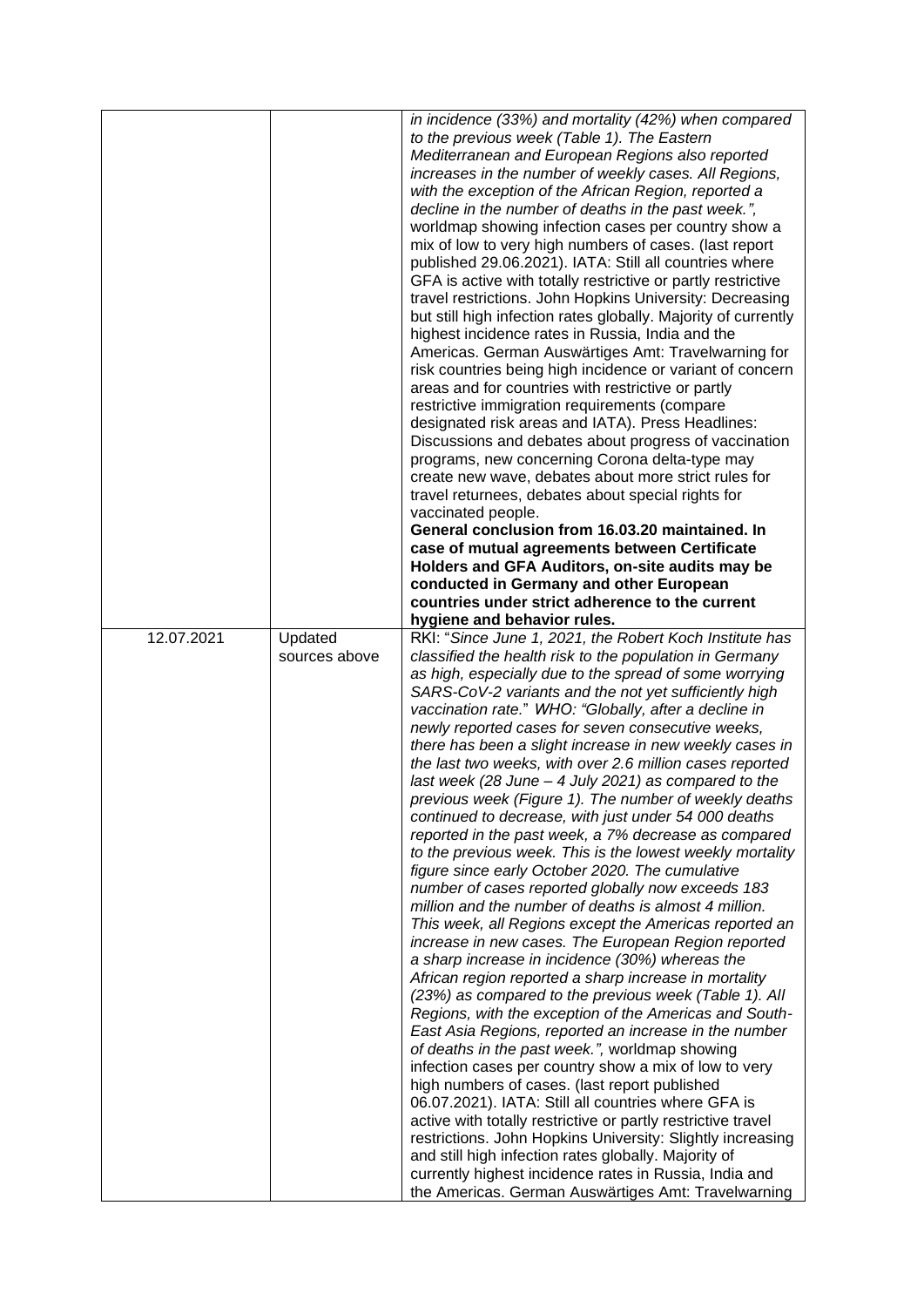|            |                          | for risk countries being high incidence or variant of<br>concern areas and travel recommendations for<br>countries with restrictive or partly restrictive immigration<br>requirements (compare designated risk areas and<br>IATA). Press Headlines: Discussions and debates about<br>progress of vaccination programs, new concerning<br>Corona delta-type may create new wave, again<br>increasing incidents, debates about special rights for<br>vaccinated people.<br>General conclusion from 16.03.20 maintained. In<br>case of mutual agreements between Certificate<br>Holders and GFA Auditors, on-site audits may be<br>conducted in Germany and other European<br>countries under strict adherence to the current<br>hygiene and behavior rules.                                                                                                                                                                                                                                                                                                                                                                                                                                                                                                                                                                                                                                                                                                                                                                                                                                                                                                                                                                                                                                                                                                                                                                                                                                                                                                                                                                                                                                                                                                                                                                                                                                                                                                                                                                                                                                                                                            |
|------------|--------------------------|------------------------------------------------------------------------------------------------------------------------------------------------------------------------------------------------------------------------------------------------------------------------------------------------------------------------------------------------------------------------------------------------------------------------------------------------------------------------------------------------------------------------------------------------------------------------------------------------------------------------------------------------------------------------------------------------------------------------------------------------------------------------------------------------------------------------------------------------------------------------------------------------------------------------------------------------------------------------------------------------------------------------------------------------------------------------------------------------------------------------------------------------------------------------------------------------------------------------------------------------------------------------------------------------------------------------------------------------------------------------------------------------------------------------------------------------------------------------------------------------------------------------------------------------------------------------------------------------------------------------------------------------------------------------------------------------------------------------------------------------------------------------------------------------------------------------------------------------------------------------------------------------------------------------------------------------------------------------------------------------------------------------------------------------------------------------------------------------------------------------------------------------------------------------------------------------------------------------------------------------------------------------------------------------------------------------------------------------------------------------------------------------------------------------------------------------------------------------------------------------------------------------------------------------------------------------------------------------------------------------------------------------------|
| 19.07.2021 | Updated<br>sources above | RKI: "Since July 16, 2021, the Robert Koch Institute has<br>continued to classify the health risk of the non-<br>vaccinated or incompletely vaccinated population in<br>Germany as high, in particular due to the increasing<br>spread of some worrying SARS-CoV-2 variants and the<br>not yet sufficiently high vaccination rate. The number of<br>cases, which is currently rising again, gives cause for<br>concern. For those who have been completely<br>vaccinated, the risk is assessed as moderate." WHO:<br>"The global number of new cases reported last week (5-<br>11 July 2021) was nearly 3 million, a 10% increase as<br>compared to the previous week (Figure 1). Following a<br>steady decline for nine consecutive weeks, the number<br>of weekly deaths increased by 3% this week compared<br>to the previous week, with over 55,000 deaths reported.<br>Globally, COVID-19 incidence increased with an<br>average of over 400,000 cases reported each day as<br>compared to 370,000 from the previous week. The<br>cumulative number of cases reported globally is now<br>over 186 million and the number of deaths exceeds 4<br>million. This week, all Regions with the exception of the<br>Americas recorded an increase in incidence. The<br>Eastern Mediterranean Region recorded the largest<br>increase in incidence (25%) followed by European<br>Region with a 20% increase as compared to the<br>previous week (Table 1). The African Region had the<br>smallest percentage increase in incidence with a 5%<br>increase. However, the region recorded a 50% increase<br>in the number of deaths as compared to the previous<br>week. The South-East Asia Region also recorded a<br>significant increase in number of deaths, reporting a<br>26% increase as compared to the previous week. The<br>Region of the Americas reported a 3% decline in<br>incidence and an 11% decrease in number of deaths<br>reported last week.", worldmap showing infection cases<br>per country show a mix of low to very high numbers of<br>cases. (last report published 13.07.2021). IATA: Still all<br>countries where GFA is active with totally restrictive or<br>partly restrictive travel restrictions. John Hopkins<br>University: Again increasing and still high infection rates<br>globally. Majority of currently highest incidence rates in<br>Russia, India and the Americas. German Auswärtiges<br>Amt: Travelwarning for risk countries being high<br>incidence or variant of concern areas and no travel<br>recommendation for countries with restrictive or partly<br>restrictive immigration requirements (compare |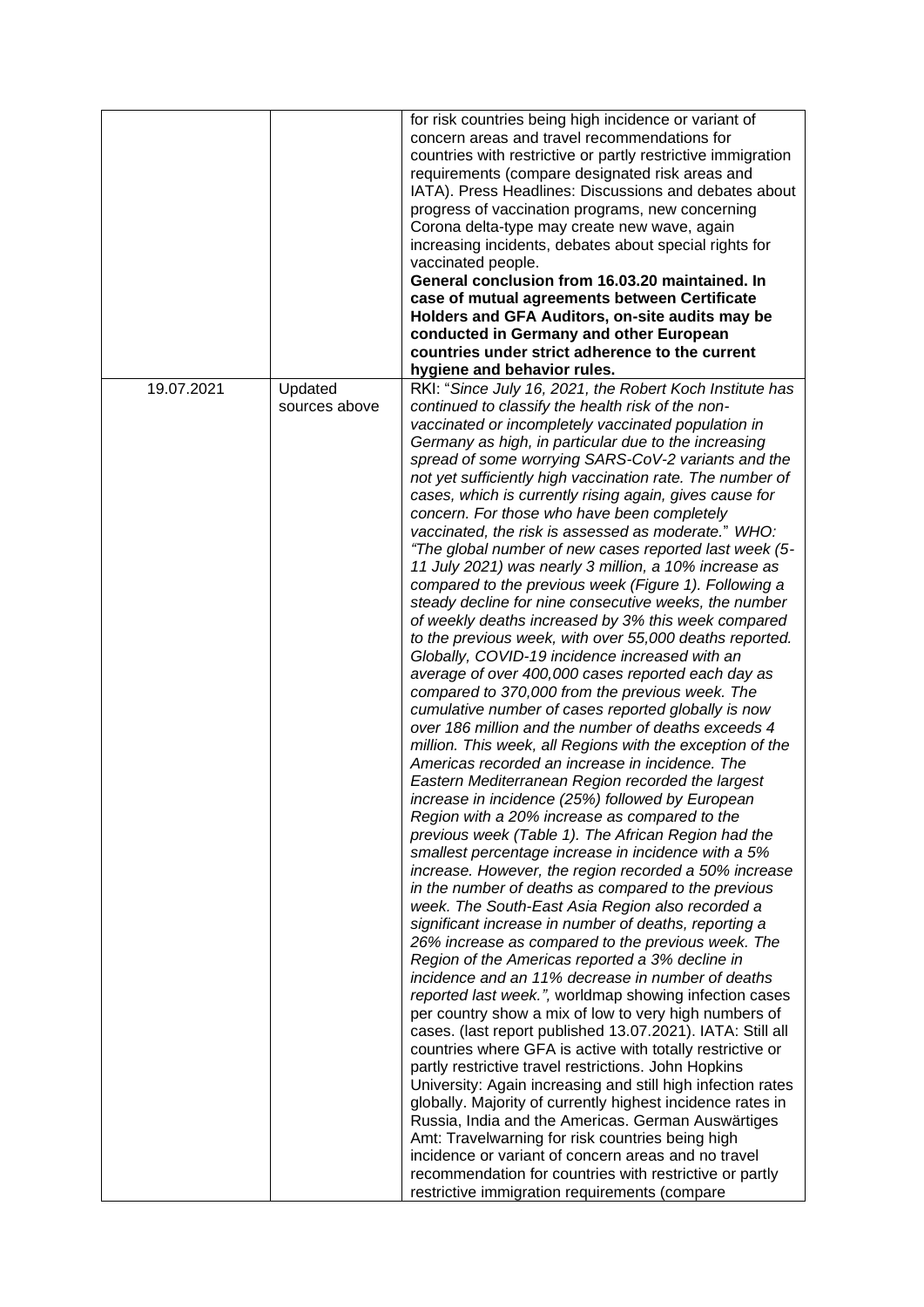|            |                          | designated risk areas and IATA). Press Headlines:<br>Discussions and debates about progress of vaccination<br>programs, new concerning Corona delta-type may<br>create new wave, again increasing incidents, debates<br>about special rights for vaccinated people.<br>General conclusion from 16.03.20 maintained. In<br>case of mutual agreements between Certificate<br>Holders and GFA Auditors, on-site audits may be<br>conducted in Germany and other European<br>countries under strict adherence to the current<br>hygiene and behavior rules.                                                                                                                                                                                                                                                                                                                                                                                                                                                                                                                                                                                                                                                                                                                                                                                                                                                                                                                                                                                                                                                                                                                                                                                                                                                                                                                                                                                                                                                                                                                                                                                                                                                                                                                                                                                                                                                                                                                                                                                                                                                                                                                                                                                                                                                                                                                        |
|------------|--------------------------|--------------------------------------------------------------------------------------------------------------------------------------------------------------------------------------------------------------------------------------------------------------------------------------------------------------------------------------------------------------------------------------------------------------------------------------------------------------------------------------------------------------------------------------------------------------------------------------------------------------------------------------------------------------------------------------------------------------------------------------------------------------------------------------------------------------------------------------------------------------------------------------------------------------------------------------------------------------------------------------------------------------------------------------------------------------------------------------------------------------------------------------------------------------------------------------------------------------------------------------------------------------------------------------------------------------------------------------------------------------------------------------------------------------------------------------------------------------------------------------------------------------------------------------------------------------------------------------------------------------------------------------------------------------------------------------------------------------------------------------------------------------------------------------------------------------------------------------------------------------------------------------------------------------------------------------------------------------------------------------------------------------------------------------------------------------------------------------------------------------------------------------------------------------------------------------------------------------------------------------------------------------------------------------------------------------------------------------------------------------------------------------------------------------------------------------------------------------------------------------------------------------------------------------------------------------------------------------------------------------------------------------------------------------------------------------------------------------------------------------------------------------------------------------------------------------------------------------------------------------------------------|
| 26.07.2021 | Updated<br>sources above | RKI: "Since July 16, 2021, the Robert Koch Institute has<br>continued to classify the health risk of the non-<br>vaccinated or incompletely vaccinated population in<br>Germany as high, in particular due to the increasing<br>spread of some worrying SARS-CoV-2 variants and the<br>not yet sufficiently high vaccination rate. The number of<br>cases, which is currently rising again, gives cause for<br>concern. For those who have been completely<br>vaccinated, the risk is assessed as moderate." WHO:<br>"The global number of new cases reported last week<br>(12-18 July 2021) was over 3.4 million, a 12% increase<br>as compared to the previous week (Figure 1). Globally,<br>COVID-19 weekly case incidence increased with an<br>average of around 490 000 cases reported each day<br>over the past week as compared to 400 000 cases<br>reported daily in the previous week. Following a steady<br>decline for over two months, the number of weekly<br>deaths reported was similar to the previous week, with<br>almost 57 000 deaths reported. The cumulative number<br>of cases reported globally is now over 190 million and<br>the number of deaths exceeds 4 million. At this rate, it is<br>expected that the cumulative number of cases reported<br>globally could exceed 200 million in the next three<br>weeks. Last week, four Regions (all except the Regions<br>of the Americas and Africa) reported an increase in<br>case incidence. The Western Pacific Region recorded<br>the largest increase in case incidence as compared to<br>the previous week, followed by the European Region<br>(30% and 21%, respectively) (Table 1). The South-East<br>Asia and Eastern Mediterranean Regions also recorded<br>increases in case incidence, 16% and 15%,<br>respectively, as compared to the previous week. The<br>number of deaths increased in the South-East Asia and<br>the Western Pacific Regions by 12% and 10%,<br>respectively, as compared to the previous week. The<br>African, Eastern Mediterranean and European Regions<br>reported similar numbers of deaths as compared to the<br>previous week, whereas the Region of Americas<br>reported a 6% decrease.", worldmap showing infection<br>cases per country show a mix of low to very high<br>numbers of cases. (last report published 20.07.2021).<br>IATA: Still all countries where GFA is active with totally<br>restrictive or partly restrictive travel restrictions. John<br>Hopkins University: Again increasing and still high<br>infection rates globally. Majority of currently highest<br>incidence rates in Russia, India and the Americas.<br>German Auswärtiges Amt: Travelwarning for risk<br>countries being high incidence or variant of concern<br>areas and a no travel recommendation for countries<br>with restrictive or partly restrictive immigration |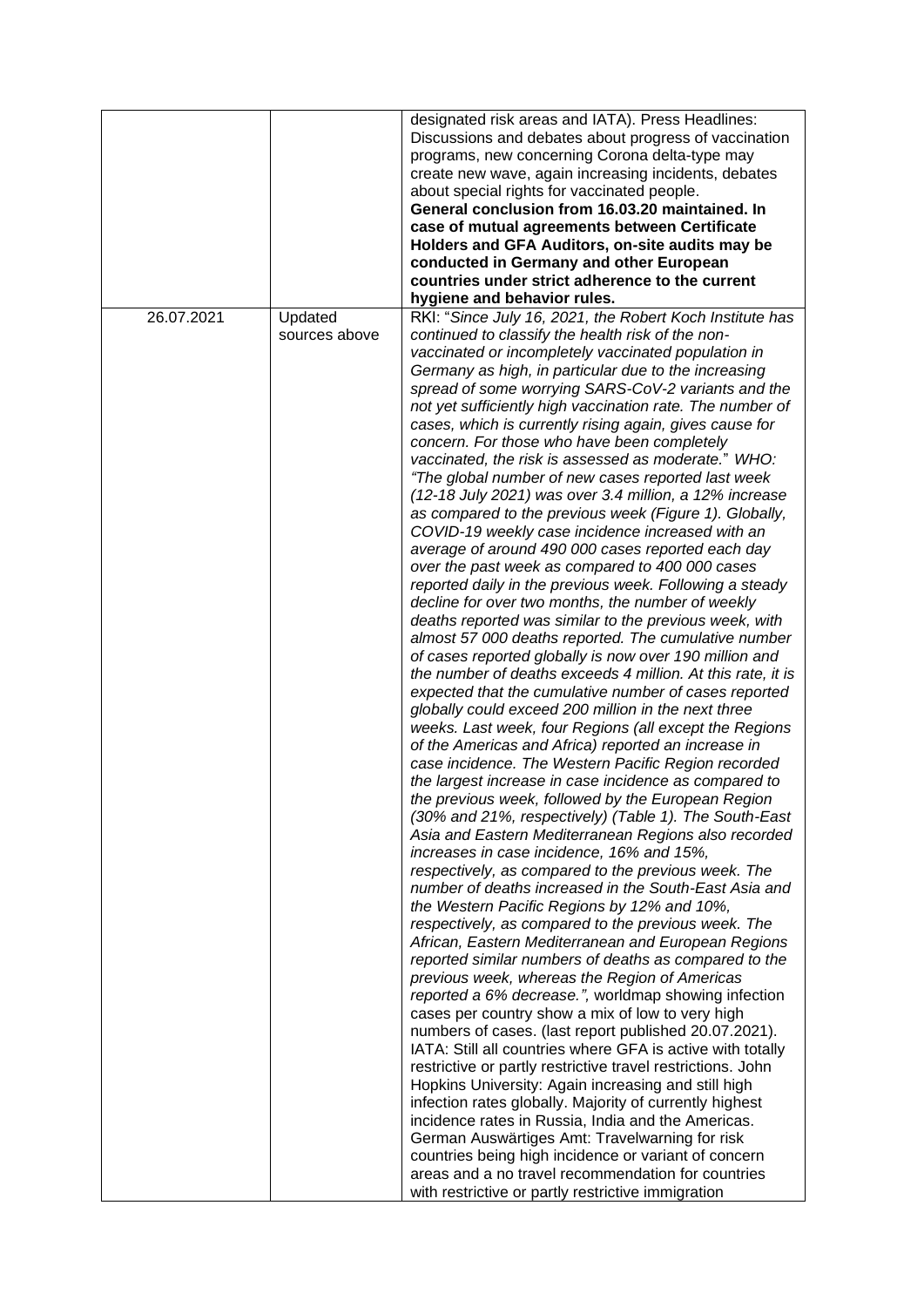|            |               | requirements (compare designated risk areas and<br>IATA). Press Headlines: Discussions and debates about<br>progress of vaccination programs, new concerning<br>Corona delta-type creates new wave, again increasing<br>incidents, debates about special rights for vaccinated<br>people.<br>General conclusion from 16.03.20 maintained. In<br>case of mutual agreements between Certificate<br>Holders and GFA Auditors, on-site audits may be<br>conducted in Germany and other European<br>countries under strict adherence to the current<br>hygiene and behavior rules.                                                                                                                                                                                                                                                                                                                                                                                                                                                                                                                                                                                                                                                                                                                                                                                                                                                                                                                                                                                                                                                                                                                                                                                                                                                                                                                                                                                                                                                                                                                                                                                                                                                                                                                                                                                                                                                                                                                                                                                                                                                                                                                             |
|------------|---------------|-----------------------------------------------------------------------------------------------------------------------------------------------------------------------------------------------------------------------------------------------------------------------------------------------------------------------------------------------------------------------------------------------------------------------------------------------------------------------------------------------------------------------------------------------------------------------------------------------------------------------------------------------------------------------------------------------------------------------------------------------------------------------------------------------------------------------------------------------------------------------------------------------------------------------------------------------------------------------------------------------------------------------------------------------------------------------------------------------------------------------------------------------------------------------------------------------------------------------------------------------------------------------------------------------------------------------------------------------------------------------------------------------------------------------------------------------------------------------------------------------------------------------------------------------------------------------------------------------------------------------------------------------------------------------------------------------------------------------------------------------------------------------------------------------------------------------------------------------------------------------------------------------------------------------------------------------------------------------------------------------------------------------------------------------------------------------------------------------------------------------------------------------------------------------------------------------------------------------------------------------------------------------------------------------------------------------------------------------------------------------------------------------------------------------------------------------------------------------------------------------------------------------------------------------------------------------------------------------------------------------------------------------------------------------------------------------------------|
| 02.08.2021 | Updated       | RKI: "Since July 16, 2021, the Robert Koch Institute has                                                                                                                                                                                                                                                                                                                                                                                                                                                                                                                                                                                                                                                                                                                                                                                                                                                                                                                                                                                                                                                                                                                                                                                                                                                                                                                                                                                                                                                                                                                                                                                                                                                                                                                                                                                                                                                                                                                                                                                                                                                                                                                                                                                                                                                                                                                                                                                                                                                                                                                                                                                                                                                  |
|            | sources above | continued to classify the health risk of the non-<br>vaccinated or incompletely vaccinated population in<br>Germany as high, in particular due to the increasing<br>spread of some worrying SARS-CoV-2 variants and the<br>not yet sufficiently high vaccination rate. The number of<br>cases, which is currently rising again, gives cause for<br>concern. For those who have been completely<br>vaccinated, the risk is assessed as moderate." WHO:<br>"The global number of new cases reported last week<br>$(19-25$ July 2021) was over 3.8 million, an 8% increase<br>as compared to the previous week (Figure 1); an<br>average of around 540 000 cases were reported each<br>day over the past week as compared to 490 000 cases<br>reported daily the week before. This trend is largely<br>attributed to substantial increases in the Americas and<br>Western Pacific Regions. The number of deaths<br>reported this week increased sharply with over 69 000<br>deaths, a 21% increase when compared to the previous<br>week; the greatest number of new deaths were reported<br>from the Americas and South-East Asia Regions. The<br>cumulative number of cases reported globally is now<br>nearly 194 million and the number of cumulative deaths<br>exceeds 4 million. If these trends continue, the<br>cumulative number of cases reported globally could<br>exceed 200 million in the next two weeks. Last week,<br>three WHO Regions - the Americas, Europe and<br>Western Pacific reported an increase in case incidence.<br>The Region of the Americas reported the largest<br>increase in case incidence as compared to the previous<br>week, followed by the Western Pacific Region (30% and<br>25%, respectively) (Table 1). The European Region<br>also reported an increase in new cases, albeit at a<br>much lower rate of 3%, when compared to the previous<br>week. The number of new deaths increased in all<br>regions apart from the European Region where it<br>remained similar to the previous week.", worldmap<br>showing infection cases per country show a mix of low<br>to very high numbers of cases. (last report published<br>27.07.2021). IATA: Still all countries where GFA is<br>active with totally restrictive or partly restrictive travel<br>restrictions. John Hopkins University: Again increasing<br>and still high infection rates globally. Majority of<br>currently highest incidence rates in Russia, India and<br>the Americas. German Auswärtiges Amt: Travelwarning<br>for risk countries being high incidence or variant of<br>concern areas and a no travel recommendation for<br>countries with restrictive or partly restrictive immigration |
|            |               | requirements (compare designated risk areas and                                                                                                                                                                                                                                                                                                                                                                                                                                                                                                                                                                                                                                                                                                                                                                                                                                                                                                                                                                                                                                                                                                                                                                                                                                                                                                                                                                                                                                                                                                                                                                                                                                                                                                                                                                                                                                                                                                                                                                                                                                                                                                                                                                                                                                                                                                                                                                                                                                                                                                                                                                                                                                                           |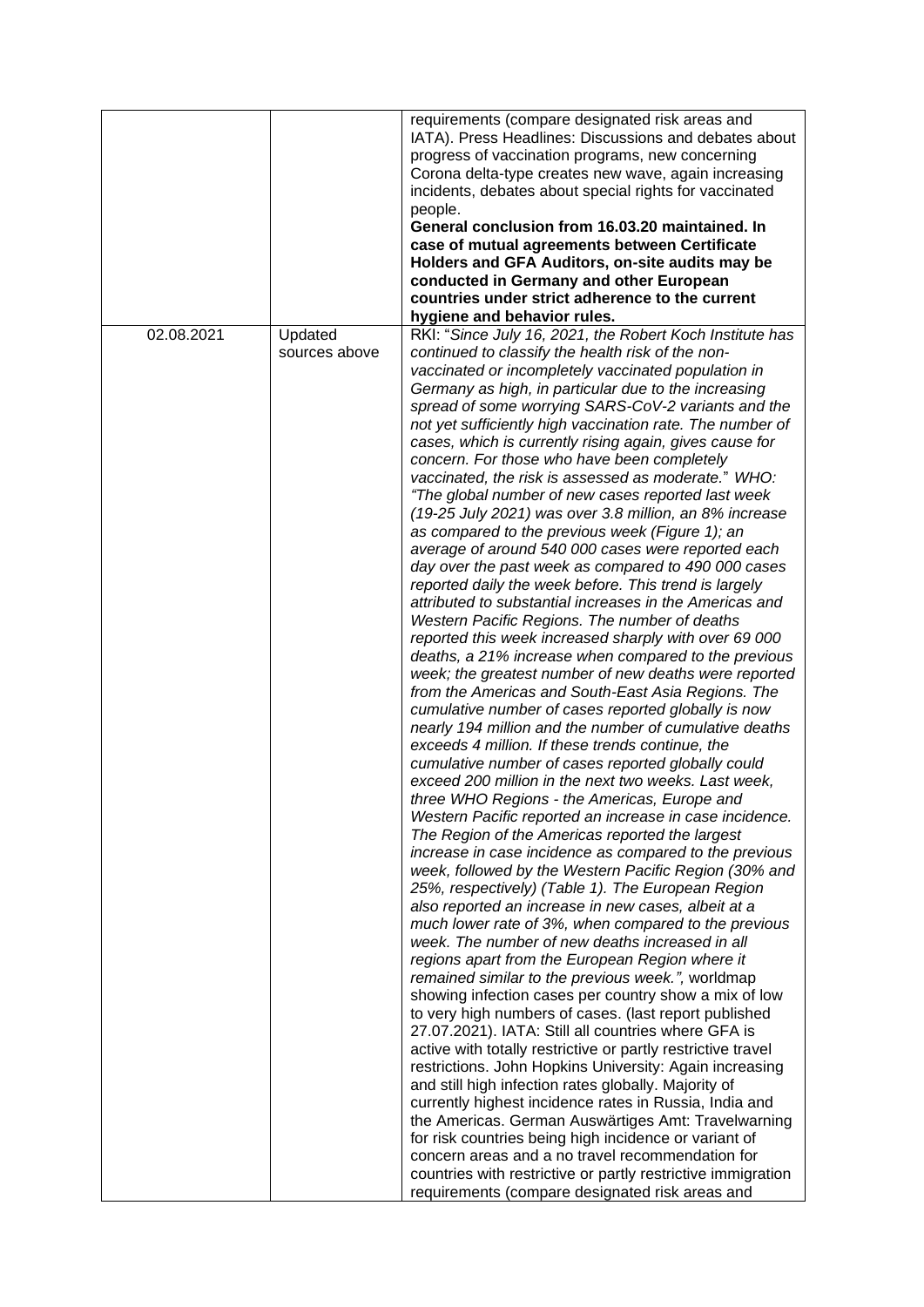|            |               | IATA). Press Headlines: Discussions and debates about       |
|------------|---------------|-------------------------------------------------------------|
|            |               | progress of vaccination programs, new concerning            |
|            |               | Corona delta-type creates new wave, again increasing        |
|            |               | incidents, debates about special rights for vaccinated      |
|            |               | people.                                                     |
|            |               | General conclusion from 16.03.20 maintained. In             |
|            |               | case of mutual agreements between Certificate               |
|            |               | Holders and GFA Auditors, on-site audits may be             |
|            |               | conducted in Germany and other European                     |
|            |               | countries under strict adherence to the current             |
|            |               | hygiene and behavior rules.                                 |
| 06.08.2021 |               |                                                             |
|            | Updated       | RKI: "Since July 16, 2021, the Robert Koch Institute has    |
|            | sources above | continued to classify the health risk of the non-           |
|            |               | vaccinated or incompletely vaccinated population in         |
|            |               | Germany as high, in particular due to the increasing        |
|            |               | spread of some worrying SARS-CoV-2 variants and the         |
|            |               | not yet sufficiently high vaccination rate. The number of   |
|            |               | cases, which is currently rising again, gives cause for     |
|            |               | concern. For those who have been completely                 |
|            |               | vaccinated, the risk is assessed as moderate." WHO:         |
|            |               | "The global number of new cases has been increasing         |
|            |               | for more than a month, with over 4 million cases            |
|            |               | reported in the past week (26 July to 1 August 2021)        |
|            |               | (Figure 1). This increasing trend is largely attributed to  |
|            |               | substantial increases in the Eastern Mediterranean and      |
|            |               | the Western Pacific Regions which reported 37% and          |
|            |               | 33% increases respectively as compared to the               |
|            |               | previous week, while the South-East Asia Region             |
|            |               | reported a 9% increase (Table 1); the other three           |
|            |               | Regions reported similar weekly case incidence or a         |
|            |               | slight decrease as compared to the previous week.           |
|            |               | Overall, the number of deaths reported this week            |
|            |               | decreased by 8% as compared to the previous week,           |
|            |               | with over 64 000 deaths reported. However, the              |
|            |               |                                                             |
|            |               | Western Pacific and Eastern Mediterranean Regions           |
|            |               | showed a sharp increase in new deaths as compared to        |
|            |               | the previous week, reporting 48% and 31% increases,         |
|            |               | respectively. The other four Regions reported a similar     |
|            |               | number of weekly deaths as compared to the previous         |
|            |               | week, with the exception of the Region of the Americas      |
|            |               | which reported a 29% decrease. The cumulative               |
|            |               | number of cases reported globally is now nearly 197         |
|            |               | million and the number of cumulative deaths is 4.2          |
|            |               | million. If these trends continue, the cumulative number    |
|            |               | of cases reported globally could exceed 200 million by      |
|            |               | next week.", worldmap showing infection cases per           |
|            |               | country show a mix of low to very high numbers of           |
|            |               | cases. (last report published 03.08.2021). IATA: Still all  |
|            |               | countries where GFA is active with totally restrictive or   |
|            |               | partly restrictive travel restrictions. John Hopkins        |
|            |               | University: Again increasing and still high infection rates |
|            |               | globally. Majority of currently highest incidence rates in  |
|            |               | Russia, India and the Americas. German Auswärtiges          |
|            |               | Amt: Travelwarning for risk countries being high            |
|            |               | incidence or variant of concern areas and a no travel       |
|            |               | recommendation for countries with restrictive or partly     |
|            |               | restrictive immigration requirements (compare               |
|            |               | designated risk areas and IATA). Press Headlines:           |
|            |               | Discussions and debates about progress of vaccination       |
|            |               |                                                             |
|            |               | programs, new concerning Corona delta-type creates          |
|            |               | new wave, again increasing incidents, debates about         |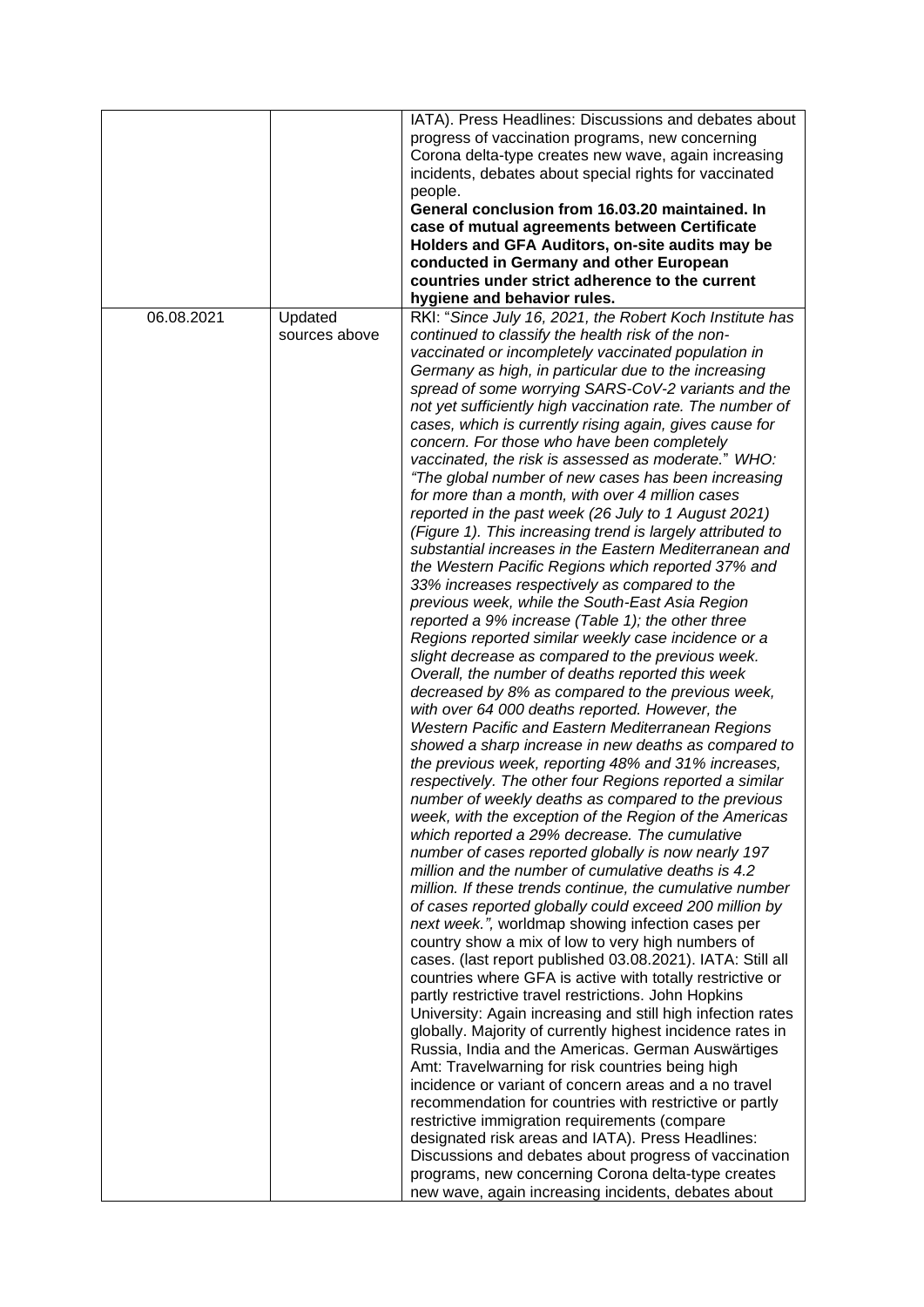|            |                          | special rights for vaccinated people.<br>General conclusion from 16.03.20 maintained. In<br>case of mutual agreements between Certificate<br>Holders and GFA Auditors, on-site audits may be<br>conducted in Germany and other European                                                                                                                                                                                                                                                                                                                                                                                                                                                                                                                                                                                                                                                                                                                                                                                                                                                                                                                                                                                                                                                                                                                                                                                                                                                                                                                                                                                                                                                                                                                                                                                                                                                                                                                                                                                                                                                                                                                                                                                                                                                                                                                                                                                                                                                                                                                                                                                                                                                                                                                                                                                                                                                                                                                                                                                                          |
|------------|--------------------------|--------------------------------------------------------------------------------------------------------------------------------------------------------------------------------------------------------------------------------------------------------------------------------------------------------------------------------------------------------------------------------------------------------------------------------------------------------------------------------------------------------------------------------------------------------------------------------------------------------------------------------------------------------------------------------------------------------------------------------------------------------------------------------------------------------------------------------------------------------------------------------------------------------------------------------------------------------------------------------------------------------------------------------------------------------------------------------------------------------------------------------------------------------------------------------------------------------------------------------------------------------------------------------------------------------------------------------------------------------------------------------------------------------------------------------------------------------------------------------------------------------------------------------------------------------------------------------------------------------------------------------------------------------------------------------------------------------------------------------------------------------------------------------------------------------------------------------------------------------------------------------------------------------------------------------------------------------------------------------------------------------------------------------------------------------------------------------------------------------------------------------------------------------------------------------------------------------------------------------------------------------------------------------------------------------------------------------------------------------------------------------------------------------------------------------------------------------------------------------------------------------------------------------------------------------------------------------------------------------------------------------------------------------------------------------------------------------------------------------------------------------------------------------------------------------------------------------------------------------------------------------------------------------------------------------------------------------------------------------------------------------------------------------------------------|
|            |                          | countries under strict adherence to the current                                                                                                                                                                                                                                                                                                                                                                                                                                                                                                                                                                                                                                                                                                                                                                                                                                                                                                                                                                                                                                                                                                                                                                                                                                                                                                                                                                                                                                                                                                                                                                                                                                                                                                                                                                                                                                                                                                                                                                                                                                                                                                                                                                                                                                                                                                                                                                                                                                                                                                                                                                                                                                                                                                                                                                                                                                                                                                                                                                                                  |
| 29.08.2021 | Updated<br>sources above | hygiene and behavior rules.<br>RKI: "Since July 16, 2021, the Robert Koch Institute has<br>continued to classify the health risk of the non-<br>vaccinated or incompletely vaccinated population in<br>Germany as high, in particular due to the increasing<br>spread of some worrying SARS-CoV-2 variants and the<br>not yet sufficiently high vaccination rate. The number of<br>cases, which is currently rising again, gives cause for<br>concern. For those who have been completely<br>vaccinated, the risk is assessed as moderate." WHO:<br>"With over 4.5 million new cases reported this week (16-<br>22 August), the number of new cases reported globally<br>seems to be stable after increasing for nearly two<br>months (since mid-June) (Figure 1). The Regions of<br>Western Pacific and Americas continue to report<br>increases in new cases, with increases of 20% and 8%<br>respectively as compared to last week. The South-East<br>Asia and Eastern Mediterranean regions reported<br>decreases in weekly incidence of 16% and 10%<br>respectively. The European and African Regions<br>reported case incidence rates similar to those reported<br>last week. The number of deaths reported globally this<br>week remains similar to last week, with over 68 000<br>new deaths reported. Two Regions including Europe<br>and Americas reported increases in new deaths of 11%<br>and 10% respectively. The African and South-East Asia<br>Regions reported decreases in new deaths of 11% and<br>10% respectively, whereas the numbers of deaths<br>reported in the Eastern Mediterranean and Western<br>Pacific Regions were similar to the numbers reported<br>last week. The cumulative number of cases reported<br>globally is now over 211 million and the cumulative<br>number of deaths is just over 4.4 million.", worldmap<br>showing infection cases per country show a mix of low<br>to very high numbers of cases. (last report published<br>24.08.2021). IATA: Still all countries where GFA is<br>active with totally restrictive or partly restrictive travel<br>restrictions. John Hopkins University: Again increasing<br>and still high infection rates globally. Majority of<br>currently highest incidence rates in Russia, India,<br>Europe and the Americas. German Auswärtiges Amt:<br>Travelwarning for risk countries being high incidence or<br>variant of concern areas and a no travel<br>recommendation for countries with restrictive or partly<br>restrictive immigration requirements (compare<br>designated risk areas and IATA). Press Headlines:<br>Discussions and debates about progress of vaccination<br>programs, new concerning Corona delta-type creates<br>new wave, again increasing incidents, debates about<br>special rights for vaccinated people (3G and 2G<br>models).<br>General conclusion from 16.03.20 maintained. In<br>case of mutual agreements between Certificate<br>Holders and GFA Auditors, on-site audits may be<br>conducted in Germany and other European |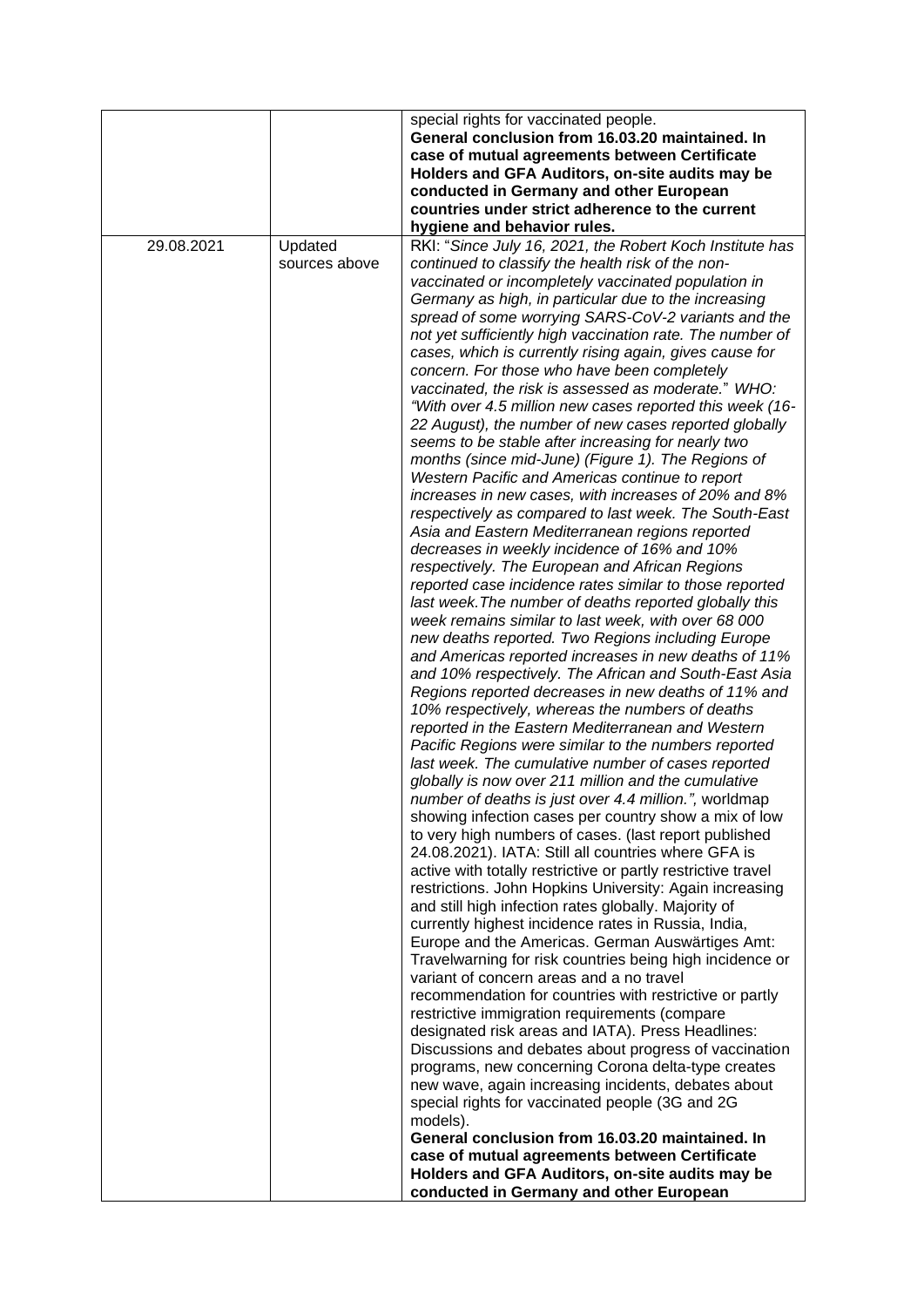|            |               | countries under strict adherence to the current                                            |
|------------|---------------|--------------------------------------------------------------------------------------------|
|            |               | hygiene and behavior rules.                                                                |
| 06.09.2021 | Updated       | RKI: "Since July 16, 2021, the Robert Koch Institute has                                   |
|            | sources above | continued to classify the health risk of the non-                                          |
|            |               | vaccinated or incompletely vaccinated population in                                        |
|            |               | Germany as high, in particular due to the increasing                                       |
|            |               | spread of some worrying SARS-CoV-2 variants and the                                        |
|            |               | not yet sufficiently high vaccination rate. The number of                                  |
|            |               | cases, which is currently rising again, gives cause for                                    |
|            |               | concern. For those who have been completely                                                |
|            |               | vaccinated, the risk is assessed as moderate." WHO:                                        |
|            |               | "With just under 4.4 million new cases reported this                                       |
|            |               | week (23-29 August), the number of new cases                                               |
|            |               | reported globally remains similar to the previous week                                     |
|            |               | after having increased for nearly two months (Figure 1).                                   |
|            |               | In the past week, all regions reported either a decline                                    |
|            |               | (Regions of Africa and the Americas) or a similar trend                                    |
|            |               | (Europe, South-East Asia and Eastern Mediterranean                                         |
|            |               | Regions) in new cases, except for the Western Pacific                                      |
|            |               | Region which reported a 7% increase as compared to                                         |
|            |               | previous week. The number of deaths reported globally                                      |
|            |               | this week was also similar to last week, with just over 67                                 |
|            |               | 000 new deaths reported. The Eastern Mediterranean                                         |
|            |               | and Western Pacific Regions reported an increase in                                        |
|            |               | the number of weekly deaths, 9% and 16% respectively,                                      |
|            |               | while the South-East Asia Region reported the largest                                      |
|            |               | decrease (20%). The numbers of deaths reported in the                                      |
|            |               | Regions of Africa, Europe and the Americas were                                            |
|            |               | similar to last week. The cumulative number of cases                                       |
|            |               | reported globally is now nearly 216 million and the                                        |
|            |               | cumulative number of deaths is just under 4.5 million.",                                   |
|            |               | worldmap showing infection cases per country show a                                        |
|            |               | mix of low to very high numbers of cases. (last report                                     |
|            |               | published 02.09.2021). IATA: Still all countries where                                     |
|            |               | GFA is active with totally restrictive or partly restrictive                               |
|            |               | travel restrictions. John Hopkins University: Again                                        |
|            |               | increasing and still high infection rates globally. Majority                               |
|            |               | of currently highest incidence rates in Russia, India,                                     |
|            |               | Europe and the Americas. German Auswärtiges Amt:                                           |
|            |               | Travelwarning for risk countries being high incidence or                                   |
|            |               | variant of concern areas and a no travel                                                   |
|            |               | recommendation for countries with restrictive or partly                                    |
|            |               | restrictive immigration requirements (compare                                              |
|            |               | designated risk areas and IATA). Press Headlines:                                          |
|            |               | Discussions and debates about progress of vaccination                                      |
|            |               | programs, new concerning Corona delta-type creates                                         |
|            |               | new wave, again increasing incidents, debates about                                        |
|            |               | special rights for vaccinated people (3G and 2G                                            |
|            |               | models), increasing death rates.<br>General conclusion from 16.03.20 maintained. In        |
|            |               |                                                                                            |
|            |               | case of mutual agreements between Certificate                                              |
|            |               | Holders and GFA Auditors, on-site audits may be                                            |
|            |               | conducted in Germany and other European<br>countries under strict adherence to the current |
|            |               |                                                                                            |
|            |               | hygiene and behavior rules.                                                                |
| 13.09.2021 | Updated       | RKI: "Since July 16, 2021, the Robert Koch Institute has                                   |
|            | sources above | continued to classify the health risk of the non-                                          |
|            |               | vaccinated or incompletely vaccinated population in                                        |
|            |               | Germany as high, in particular due to the increasing                                       |
|            |               | spread of some worrying SARS-CoV-2 variants and the                                        |
|            |               | not yet sufficiently high vaccination rate. The number of                                  |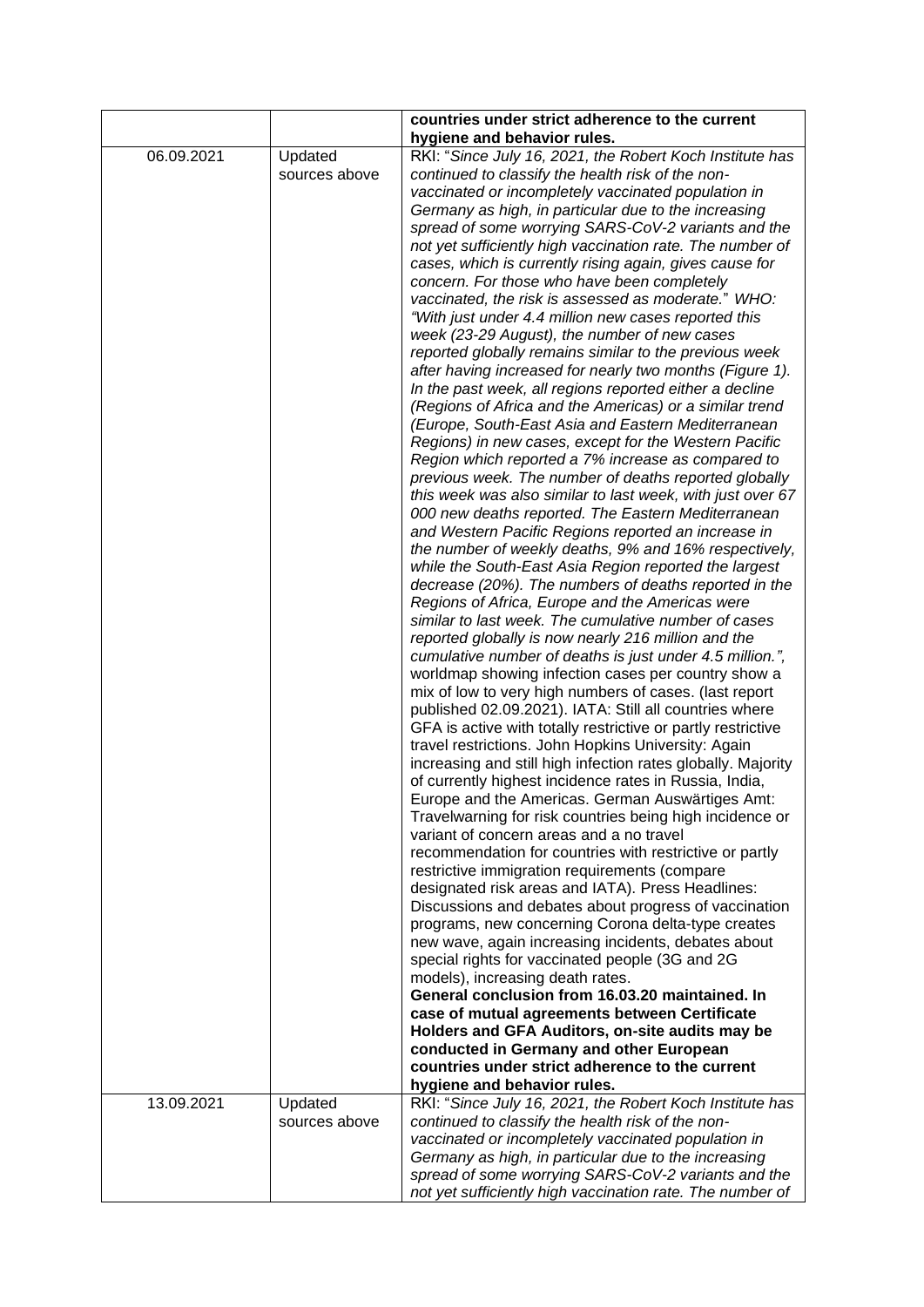|            |               | cases, which is currently rising again, gives cause for<br>concern. For those who have been completely<br>vaccinated, the risk is assessed as moderate." WHO:<br>"With just under 4.4 million new cases reported this<br>week (23-29 August), the number of new cases<br>reported globally remains similar to the previous week<br>after having increased for nearly two months (Figure 1).<br>In the past week, all regions reported either a decline<br>(Regions of Africa and the Americas) or a similar trend<br>(Europe, South-East Asia and Eastern Mediterranean<br>Regions) in new cases, except for the Western Pacific<br>Region which reported a 7% increase as compared to<br>previous week. The number of deaths reported globally<br>this week was also similar to last week, with just over 67<br>000 new deaths reported. The Eastern Mediterranean<br>and Western Pacific Regions reported an increase in<br>the number of weekly deaths, 9% and 16% respectively,<br>while the South-East Asia Region reported the largest<br>decrease (20%). The numbers of deaths reported in the<br>Regions of Africa, Europe and the Americas were<br>similar to last week. The cumulative number of cases<br>reported globally is now nearly 216 million and the<br>cumulative number of deaths is just under 4.5 million.",<br>worldmap showing infection cases per country show a<br>mix of low to very high numbers of cases. (last report<br>published 05.09.2021). IATA: Still all countries where<br>GFA is active with totally restrictive or partly restrictive<br>travel restrictions. John Hopkins University: Again<br>increasing and still high infection rates globally. Majority<br>of currently highest incidence rates in Russia, India,<br>Europe and the Americas. German Auswärtiges Amt:<br>Travelwarning for risk countries being high incidence or<br>variant of concern areas and a no travel<br>recommendation for countries with restrictive or partly<br>restrictive immigration requirements (compare<br>designated risk areas and IATA). Press Headlines:<br>Discussions and debates about progress of vaccination<br>programs, new concerning Corona delta-type creates<br>new wave, again increasing incidents, debates about<br>special rights for vaccinated people (3G and 2G<br>models), increasing death rates, how to protect children.<br>General conclusion from 16.03.20 maintained. In |
|------------|---------------|---------------------------------------------------------------------------------------------------------------------------------------------------------------------------------------------------------------------------------------------------------------------------------------------------------------------------------------------------------------------------------------------------------------------------------------------------------------------------------------------------------------------------------------------------------------------------------------------------------------------------------------------------------------------------------------------------------------------------------------------------------------------------------------------------------------------------------------------------------------------------------------------------------------------------------------------------------------------------------------------------------------------------------------------------------------------------------------------------------------------------------------------------------------------------------------------------------------------------------------------------------------------------------------------------------------------------------------------------------------------------------------------------------------------------------------------------------------------------------------------------------------------------------------------------------------------------------------------------------------------------------------------------------------------------------------------------------------------------------------------------------------------------------------------------------------------------------------------------------------------------------------------------------------------------------------------------------------------------------------------------------------------------------------------------------------------------------------------------------------------------------------------------------------------------------------------------------------------------------------------------------------------------------------------------------------------------------------------------------------------------------------------------------------------------------------|
|            |               |                                                                                                                                                                                                                                                                                                                                                                                                                                                                                                                                                                                                                                                                                                                                                                                                                                                                                                                                                                                                                                                                                                                                                                                                                                                                                                                                                                                                                                                                                                                                                                                                                                                                                                                                                                                                                                                                                                                                                                                                                                                                                                                                                                                                                                                                                                                                                                                                                                       |
|            |               |                                                                                                                                                                                                                                                                                                                                                                                                                                                                                                                                                                                                                                                                                                                                                                                                                                                                                                                                                                                                                                                                                                                                                                                                                                                                                                                                                                                                                                                                                                                                                                                                                                                                                                                                                                                                                                                                                                                                                                                                                                                                                                                                                                                                                                                                                                                                                                                                                                       |
|            |               |                                                                                                                                                                                                                                                                                                                                                                                                                                                                                                                                                                                                                                                                                                                                                                                                                                                                                                                                                                                                                                                                                                                                                                                                                                                                                                                                                                                                                                                                                                                                                                                                                                                                                                                                                                                                                                                                                                                                                                                                                                                                                                                                                                                                                                                                                                                                                                                                                                       |
|            |               | case of mutual agreements between Certificate                                                                                                                                                                                                                                                                                                                                                                                                                                                                                                                                                                                                                                                                                                                                                                                                                                                                                                                                                                                                                                                                                                                                                                                                                                                                                                                                                                                                                                                                                                                                                                                                                                                                                                                                                                                                                                                                                                                                                                                                                                                                                                                                                                                                                                                                                                                                                                                         |
|            |               | Holders and GFA Auditors, on-site audits may be<br>conducted in Germany and other European                                                                                                                                                                                                                                                                                                                                                                                                                                                                                                                                                                                                                                                                                                                                                                                                                                                                                                                                                                                                                                                                                                                                                                                                                                                                                                                                                                                                                                                                                                                                                                                                                                                                                                                                                                                                                                                                                                                                                                                                                                                                                                                                                                                                                                                                                                                                            |
|            |               | countries under strict adherence to the current                                                                                                                                                                                                                                                                                                                                                                                                                                                                                                                                                                                                                                                                                                                                                                                                                                                                                                                                                                                                                                                                                                                                                                                                                                                                                                                                                                                                                                                                                                                                                                                                                                                                                                                                                                                                                                                                                                                                                                                                                                                                                                                                                                                                                                                                                                                                                                                       |
|            |               | hygiene and behavior rules.                                                                                                                                                                                                                                                                                                                                                                                                                                                                                                                                                                                                                                                                                                                                                                                                                                                                                                                                                                                                                                                                                                                                                                                                                                                                                                                                                                                                                                                                                                                                                                                                                                                                                                                                                                                                                                                                                                                                                                                                                                                                                                                                                                                                                                                                                                                                                                                                           |
| 21.09.2021 | Updated       | RKI: "Since July 16, 2021, the Robert Koch Institute has                                                                                                                                                                                                                                                                                                                                                                                                                                                                                                                                                                                                                                                                                                                                                                                                                                                                                                                                                                                                                                                                                                                                                                                                                                                                                                                                                                                                                                                                                                                                                                                                                                                                                                                                                                                                                                                                                                                                                                                                                                                                                                                                                                                                                                                                                                                                                                              |
|            | sources above | continued to classify the health risk of the non-<br>vaccinated or incompletely vaccinated population in                                                                                                                                                                                                                                                                                                                                                                                                                                                                                                                                                                                                                                                                                                                                                                                                                                                                                                                                                                                                                                                                                                                                                                                                                                                                                                                                                                                                                                                                                                                                                                                                                                                                                                                                                                                                                                                                                                                                                                                                                                                                                                                                                                                                                                                                                                                              |
|            |               | Germany as high, in particular due to the increasing                                                                                                                                                                                                                                                                                                                                                                                                                                                                                                                                                                                                                                                                                                                                                                                                                                                                                                                                                                                                                                                                                                                                                                                                                                                                                                                                                                                                                                                                                                                                                                                                                                                                                                                                                                                                                                                                                                                                                                                                                                                                                                                                                                                                                                                                                                                                                                                  |
|            |               | spread of some worrying SARS-CoV-2 variants and the                                                                                                                                                                                                                                                                                                                                                                                                                                                                                                                                                                                                                                                                                                                                                                                                                                                                                                                                                                                                                                                                                                                                                                                                                                                                                                                                                                                                                                                                                                                                                                                                                                                                                                                                                                                                                                                                                                                                                                                                                                                                                                                                                                                                                                                                                                                                                                                   |
|            |               | not yet sufficiently high vaccination rate. The number of                                                                                                                                                                                                                                                                                                                                                                                                                                                                                                                                                                                                                                                                                                                                                                                                                                                                                                                                                                                                                                                                                                                                                                                                                                                                                                                                                                                                                                                                                                                                                                                                                                                                                                                                                                                                                                                                                                                                                                                                                                                                                                                                                                                                                                                                                                                                                                             |
|            |               | cases, which is currently rising again, gives cause for                                                                                                                                                                                                                                                                                                                                                                                                                                                                                                                                                                                                                                                                                                                                                                                                                                                                                                                                                                                                                                                                                                                                                                                                                                                                                                                                                                                                                                                                                                                                                                                                                                                                                                                                                                                                                                                                                                                                                                                                                                                                                                                                                                                                                                                                                                                                                                               |
|            |               | concern. For those who have been completely<br>vaccinated, the risk is assessed as moderate." WHO:                                                                                                                                                                                                                                                                                                                                                                                                                                                                                                                                                                                                                                                                                                                                                                                                                                                                                                                                                                                                                                                                                                                                                                                                                                                                                                                                                                                                                                                                                                                                                                                                                                                                                                                                                                                                                                                                                                                                                                                                                                                                                                                                                                                                                                                                                                                                    |
|            |               | "With nearly 4 million new cases reported globally in the                                                                                                                                                                                                                                                                                                                                                                                                                                                                                                                                                                                                                                                                                                                                                                                                                                                                                                                                                                                                                                                                                                                                                                                                                                                                                                                                                                                                                                                                                                                                                                                                                                                                                                                                                                                                                                                                                                                                                                                                                                                                                                                                                                                                                                                                                                                                                                             |
|            |               | past week (6-12 September), this represents the first                                                                                                                                                                                                                                                                                                                                                                                                                                                                                                                                                                                                                                                                                                                                                                                                                                                                                                                                                                                                                                                                                                                                                                                                                                                                                                                                                                                                                                                                                                                                                                                                                                                                                                                                                                                                                                                                                                                                                                                                                                                                                                                                                                                                                                                                                                                                                                                 |
|            |               | substantial decline in weekly cases in more than two                                                                                                                                                                                                                                                                                                                                                                                                                                                                                                                                                                                                                                                                                                                                                                                                                                                                                                                                                                                                                                                                                                                                                                                                                                                                                                                                                                                                                                                                                                                                                                                                                                                                                                                                                                                                                                                                                                                                                                                                                                                                                                                                                                                                                                                                                                                                                                                  |
|            |               | months (Figure 1). All regions reported declines in new<br>cases as compared to the previous week.                                                                                                                                                                                                                                                                                                                                                                                                                                                                                                                                                                                                                                                                                                                                                                                                                                                                                                                                                                                                                                                                                                                                                                                                                                                                                                                                                                                                                                                                                                                                                                                                                                                                                                                                                                                                                                                                                                                                                                                                                                                                                                                                                                                                                                                                                                                                    |
|            |               |                                                                                                                                                                                                                                                                                                                                                                                                                                                                                                                                                                                                                                                                                                                                                                                                                                                                                                                                                                                                                                                                                                                                                                                                                                                                                                                                                                                                                                                                                                                                                                                                                                                                                                                                                                                                                                                                                                                                                                                                                                                                                                                                                                                                                                                                                                                                                                                                                                       |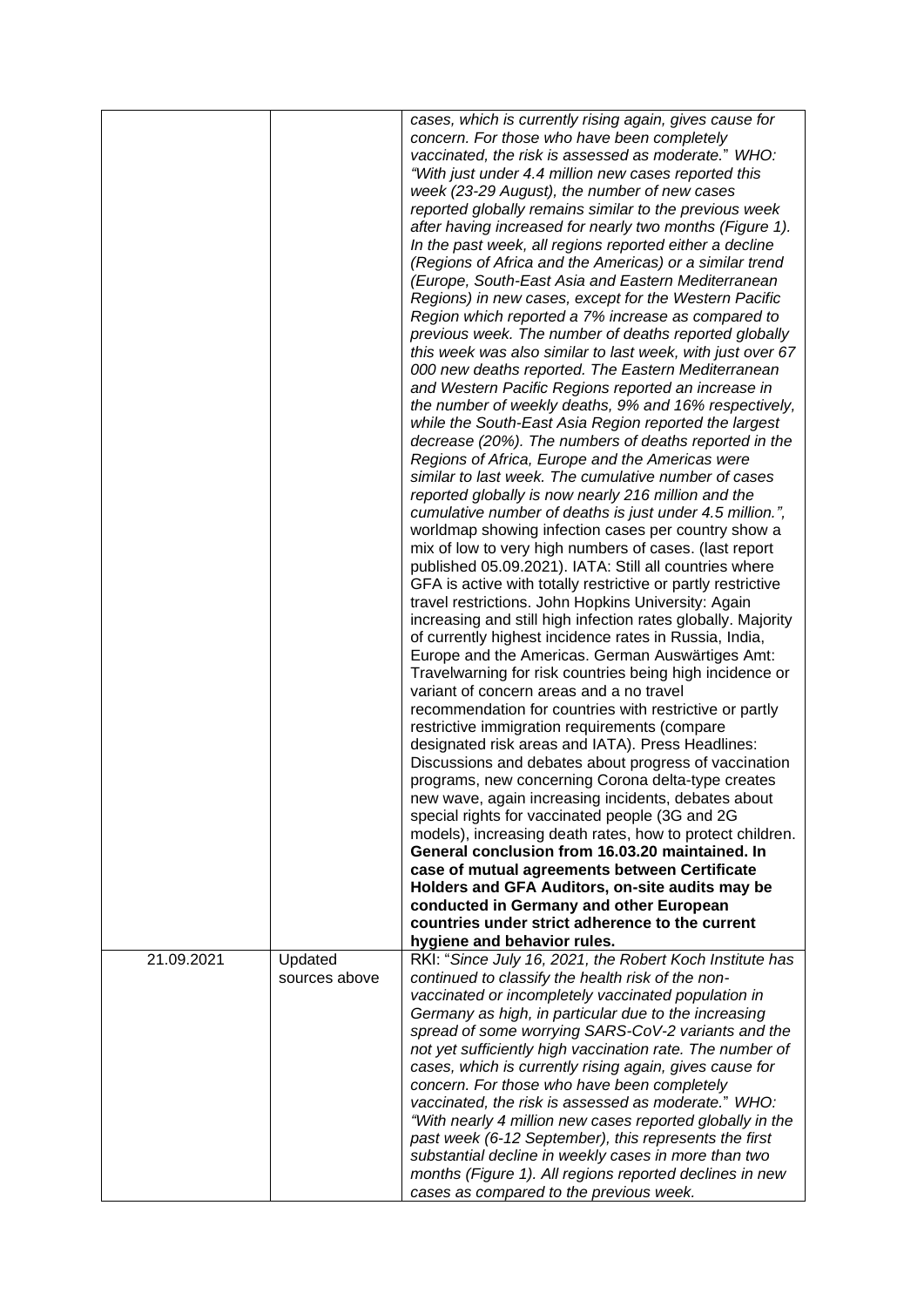|            |               | The number of deaths reported globally in the past                                                      |
|------------|---------------|---------------------------------------------------------------------------------------------------------|
|            |               | week also decreased as compared to previous week,                                                       |
|            |               | with just over 62 000 new deaths. The African Region                                                    |
|            |               |                                                                                                         |
|            |               | reported an increase in the number of weekly deaths                                                     |
|            |               | (7%), while the South-East Asia Region reported the                                                     |
|            |               | largest decrease (20%). The American and Eastern                                                        |
|            |               | Mediterranean Regions reported slightly smaller                                                         |
|            |               | decreases, 9% and 6% respectively, while the numbers                                                    |
|            |               | of deaths reported in the European and the Western                                                      |
|            |               | Pacific Regions were similar to last week. The                                                          |
|            |               | cumulative number of cases reported globally is now                                                     |
|            |               | over 224 million and the cumulative number of deaths is                                                 |
|            |               | just over 4.6 million.", worldmap showing infection                                                     |
|            |               | cases per country show a mix of low to very high                                                        |
|            |               | numbers of cases. (last report published 12.09.2021).                                                   |
|            |               |                                                                                                         |
|            |               | IATA: Still all countries where GFA is active with totally                                              |
|            |               | restrictive or partly restrictive travel restrictions. John                                             |
|            |               | Hopkins University: Plateauing and slightly decreasing                                                  |
|            |               | infection rates at high level. Majority of currently highest                                            |
|            |               | incidence rates in Russia, India, Europe and the                                                        |
|            |               | Americas. German Auswärtiges Amt: Travelwarning for                                                     |
|            |               | risk countries being high incidence or variant of concern                                               |
|            |               | areas and a no travel recommendation for countries                                                      |
|            |               | with restrictive or partly restrictive immigration                                                      |
|            |               | requirements (compare designated risk areas and                                                         |
|            |               | IATA). Press Headlines: Discussions and debates about                                                   |
|            |               | progress of vaccination programs, debates about                                                         |
|            |               | special rights for vaccinated people (3G and 2G                                                         |
|            |               | models), how to protect children.                                                                       |
|            |               | General conclusion from 16.03.20 maintained. In                                                         |
|            |               |                                                                                                         |
|            |               |                                                                                                         |
|            |               | case of mutual agreements between Certificate                                                           |
|            |               | Holders and GFA Auditors, on-site audits may be                                                         |
|            |               | conducted in Germany and other European                                                                 |
|            |               | countries under strict adherence to the current                                                         |
|            |               | hygiene and behavior rules.                                                                             |
| 27.09.2021 | Updated       | RKI: "Since July 16, 2021, the Robert Koch Institute has                                                |
|            | sources above | continued to classify the health risk of the non-                                                       |
|            |               | vaccinated or incompletely vaccinated population in                                                     |
|            |               | Germany as high, in particular due to the increasing                                                    |
|            |               | spread of some worrying SARS-CoV-2 variants and the                                                     |
|            |               | not yet sufficiently high vaccination rate. The number of                                               |
|            |               | cases, which is currently rising again, gives cause for                                                 |
|            |               | concern. For those who have been completely                                                             |
|            |               |                                                                                                         |
|            |               | vaccinated, the risk is assessed as moderate." WHO:<br>"The numbers of weekly COVID-19 cases and deaths |
|            |               |                                                                                                         |
|            |               | globally continued to decline this week, with over 3.6                                                  |
|            |               | million cases and just under 60 000 deaths reported                                                     |
|            |               | between 13-19 September. This brings the cumulative                                                     |
|            |               | number of confirmed cases reported globally to just                                                     |
|            |               | under 228 million. While the African and the European                                                   |
|            |               | Regions reported numbers of cases similar to those of                                                   |
|            |               | the previous week, the other regions reported                                                           |
|            |               | decreases in weekly case incidence, with substantial                                                    |
|            |               | decreases reported in the Eastern Mediterranean (22%)                                                   |
|            |               | and South East Asia Regions (16%).                                                                      |
|            |               | In terms of COVID-19 mortality, nearly 60 000 deaths                                                    |
|            |               | were reported globally in the past week, a 7% decrease                                                  |
|            |               | as compared to the previous week. This brings the                                                       |
|            |               | cumulative number of deaths to over 4.6 million. The                                                    |
|            |               | African, Eastern Mediterranean and South-East Asian                                                     |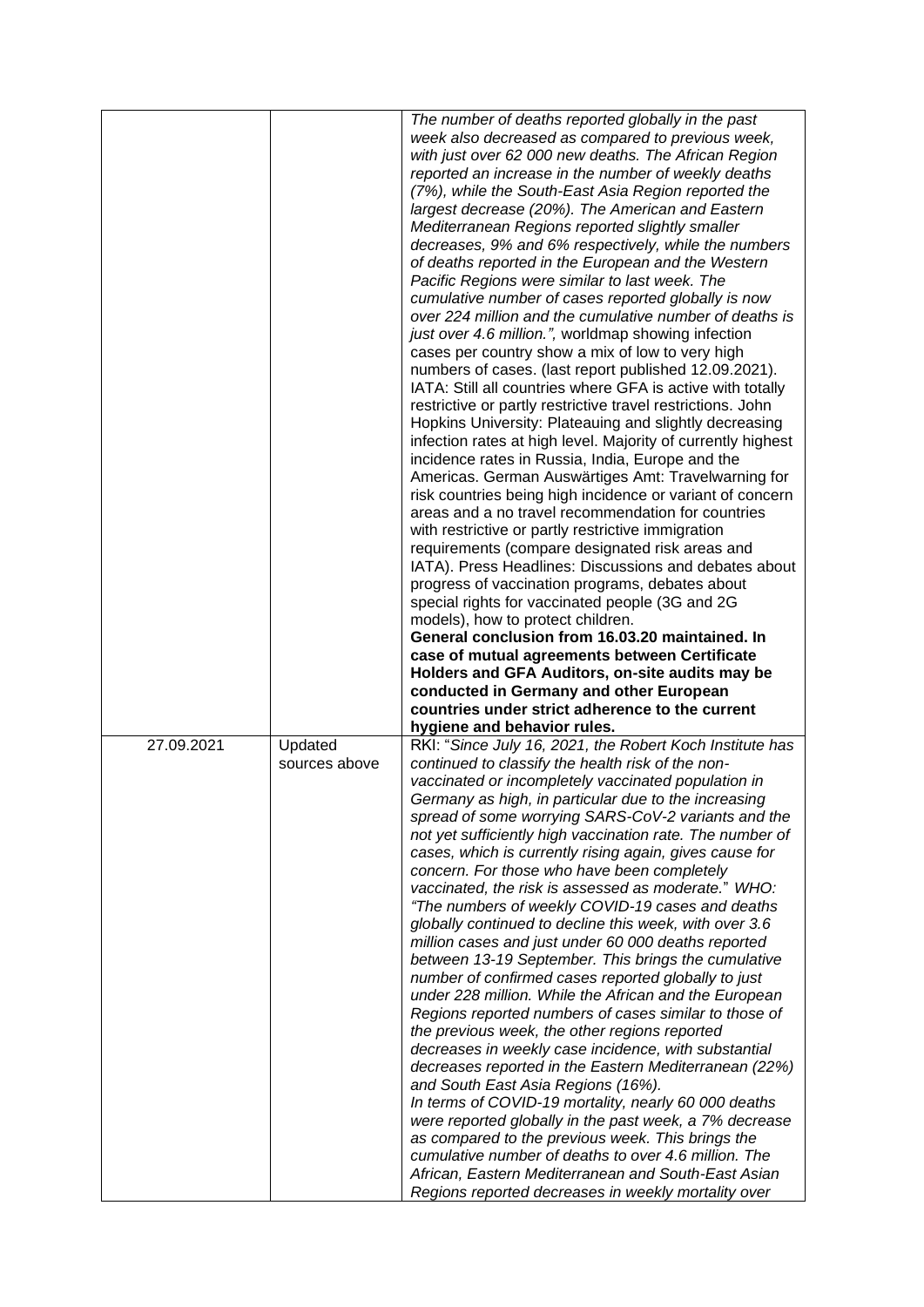|            |                          | the past week, with the South-East Asia Region<br>reporting the largest percentage decrease (27%). In<br>contrast, the Western Pacific Region reported an<br>increase (7%) in the number of new weekly deaths,<br>while the number of deaths reported in Americas and<br>European Regions reported was similar to that of the<br>previous week.", worldmap showing infection cases per<br>country show a mix of low to very high numbers of<br>cases. (last report published 21.09.2021). IATA: Still all<br>countries where GFA is active with totally restrictive or<br>partly restrictive travel restrictions. John Hopkins<br>University: Plateauing and slightly decreasing infection<br>rates at high level. Majority of currently highest<br>incidence rates in Russia, India, Europe and the<br>Americas. German Auswärtiges Amt: Travelwarning for<br>risk countries being high incidence or variant of concern<br>areas and a no travel recommendation for countries<br>with restrictive or partly restrictive immigration<br>requirements (compare designated risk areas and<br>IATA). Press Headlines: Discussions and debates about<br>progress of vaccination programs, debates about<br>special rights for vaccinated people (3G and 2G<br>models).<br>General conclusion from 16.03.20 maintained. In<br>case of mutual agreements between Certificate<br>Holders and GFA Auditors, on-site audits may be<br>conducted in Germany and other European<br>countries under strict adherence to the current<br>hygiene and behavior rules.                                                                                                                                                                                                                                                                   |
|------------|--------------------------|--------------------------------------------------------------------------------------------------------------------------------------------------------------------------------------------------------------------------------------------------------------------------------------------------------------------------------------------------------------------------------------------------------------------------------------------------------------------------------------------------------------------------------------------------------------------------------------------------------------------------------------------------------------------------------------------------------------------------------------------------------------------------------------------------------------------------------------------------------------------------------------------------------------------------------------------------------------------------------------------------------------------------------------------------------------------------------------------------------------------------------------------------------------------------------------------------------------------------------------------------------------------------------------------------------------------------------------------------------------------------------------------------------------------------------------------------------------------------------------------------------------------------------------------------------------------------------------------------------------------------------------------------------------------------------------------------------------------------------------------------------------------------------------------------------------------------|
| 04.10.2021 | Updated<br>sources above | RKI: "Since July 16, 2021, the Robert Koch Institute has<br>continued to classify the health risk of the non-<br>vaccinated or incompletely vaccinated population in<br>Germany as high, in particular due to the increasing<br>spread of some worrying SARS-CoV-2 variants and the<br>not yet sufficiently high vaccination rate. The number of<br>cases, which is currently rising again, gives cause for<br>concern. For those who have been completely<br>vaccinated, the risk is assessed as moderate." WHO:<br>"Globally, the numbers of weekly COVID-19 cases and<br>deaths continued to decline (Figure 1). Over 3.3 million<br>new cases and over 55 000 new deaths were reported<br>during the week of 20 - 26 September 2021, decreases<br>of 10% as compared to the previous week for both<br>cases and deaths (Table 1). The largest decrease in<br>new weekly cases was reported from the Eastern<br>Mediterranean Region (17%), followed by the Western<br>Pacific Region (15%), the Region of the Americas<br>(14%), the African Region (12%) and the South-East<br>Asia Region (10%); while weekly cases in the European<br>Region were similar to the previous week. The<br>cumulative number of confirmed cases reported globally<br>is now over 231 million and the cumulative number of<br>deaths is more than 4.7 million. The number of new<br>weekly deaths reported showed a large (>15%) decline<br>for all regions except for the European Region, which<br>reported a similar number of weekly deaths compared<br>to previous week, and the African Region which<br>reported a slight increase (5%). The largest decline in<br>weekly deaths was reported from the Western Pacific<br>Region, with a 24% decline as compared to the<br>previous week.", worldmap showing infection cases per |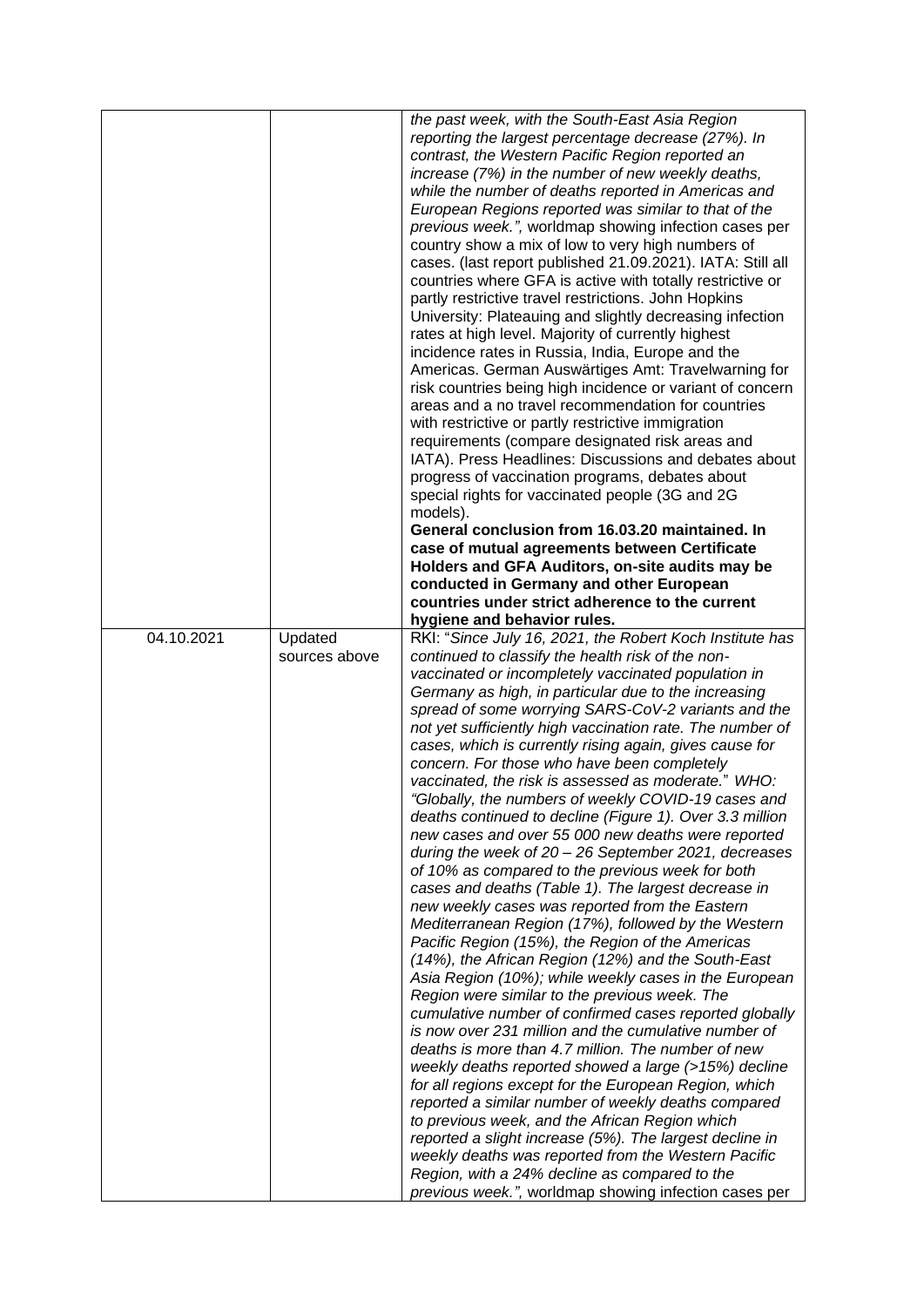|            |                          | country show a mix of low to very high numbers of<br>cases. (last report published 28.09.2021). IATA: Still all<br>countries where GFA is active with totally restrictive or<br>partly restrictive travel restrictions. John Hopkins<br>University: Plateauing and slightly decreasing infection<br>rates at high level. Majority of currently highest<br>incidence rates in Russia, India, Europe and the<br>Americas. German Auswärtiges Amt: Travelwarning for<br>risk countries being high incidence or variant of concern<br>areas and a no travel recommendation for countries<br>with restrictive or partly restrictive immigration<br>requirements (compare designated risk areas and<br>IATA). Press Headlines: Discussions and debates about<br>progress of vaccination programs, debates about<br>special rights for vaccinated people (3G and 2G<br>models).<br>General conclusion from 16.03.20 maintained. In<br>case of mutual agreements between Certificate<br>Holders and GFA Auditors, on-site audits may be<br>conducted in Germany and other European<br>countries under strict adherence to the current                                                                                                                                                                                                                                                                                                                                                                                                                                                                                                                                                                                                                                                                                                                                                                                                                                                                                                                                                                                                                                                                                                                                    |
|------------|--------------------------|------------------------------------------------------------------------------------------------------------------------------------------------------------------------------------------------------------------------------------------------------------------------------------------------------------------------------------------------------------------------------------------------------------------------------------------------------------------------------------------------------------------------------------------------------------------------------------------------------------------------------------------------------------------------------------------------------------------------------------------------------------------------------------------------------------------------------------------------------------------------------------------------------------------------------------------------------------------------------------------------------------------------------------------------------------------------------------------------------------------------------------------------------------------------------------------------------------------------------------------------------------------------------------------------------------------------------------------------------------------------------------------------------------------------------------------------------------------------------------------------------------------------------------------------------------------------------------------------------------------------------------------------------------------------------------------------------------------------------------------------------------------------------------------------------------------------------------------------------------------------------------------------------------------------------------------------------------------------------------------------------------------------------------------------------------------------------------------------------------------------------------------------------------------------------------------------------------------------------------------------------------------|
|            |                          | hygiene and behavior rules.                                                                                                                                                                                                                                                                                                                                                                                                                                                                                                                                                                                                                                                                                                                                                                                                                                                                                                                                                                                                                                                                                                                                                                                                                                                                                                                                                                                                                                                                                                                                                                                                                                                                                                                                                                                                                                                                                                                                                                                                                                                                                                                                                                                                                                      |
| 11.10.2021 | Updated<br>sources above | RKI: "Since July 16, 2021, the Robert Koch Institute has<br>continued to classify the health risk of the non-<br>vaccinated or incompletely vaccinated population in<br>Germany as high, in particular due to the increasing<br>spread of some worrying SARS-CoV-2 variants and the<br>not yet sufficiently high vaccination rate. The number of<br>cases, which is currently rising again, gives cause for<br>concern. For those who have been completely<br>vaccinated, the risk is assessed as moderate." WHO:<br>"Globally, the numbers of weekly COVID-19 cases and<br>deaths continued to decline. This is a trend that has<br>been observed since August (Figure 1). Over 3.1 million<br>new cases and just over 54 000 new deaths were<br>reported during the week of 27 September to 3 October<br>2021. Cases this week decreased by 9% as compared<br>to the previous week, while the number of deaths<br>remained similar to that of the past week (Table 1). All<br>regions reported a decline in the number of new cases<br>this week apart from the European Region which<br>reported a number similar to that of the previous week.<br>The largest decrease in new weekly cases was reported<br>from the African Region (43%), followed by the Eastern<br>Mediterranean Region (21%), the South-East Asia<br>Region (19%), the Region of the Americas (12%) and<br>the Western Pacific (12%). The cumulative number of<br>confirmed cases reported globally is now over 234<br>million and the cumulative number of deaths is just<br>under 4.8 million. The number of new weekly deaths<br>reported showed a large (>10%) decline for all regions<br>except for the Regions of the Americas and Europe,<br>which both reported a similar number of weekly deaths<br>as compared to previous week. The largest decline in<br>weekly deaths was reported from the African Region,<br>with a 25% decline as compared to the previous week.",<br>worldmap showing infection cases per country show a<br>mix of low to very high numbers of cases. (last report<br>published 05.10.2021). IATA: Still all countries where<br>GFA is active with totally restrictive or partly restrictive<br>travel restrictions. John Hopkins University: Plateauing |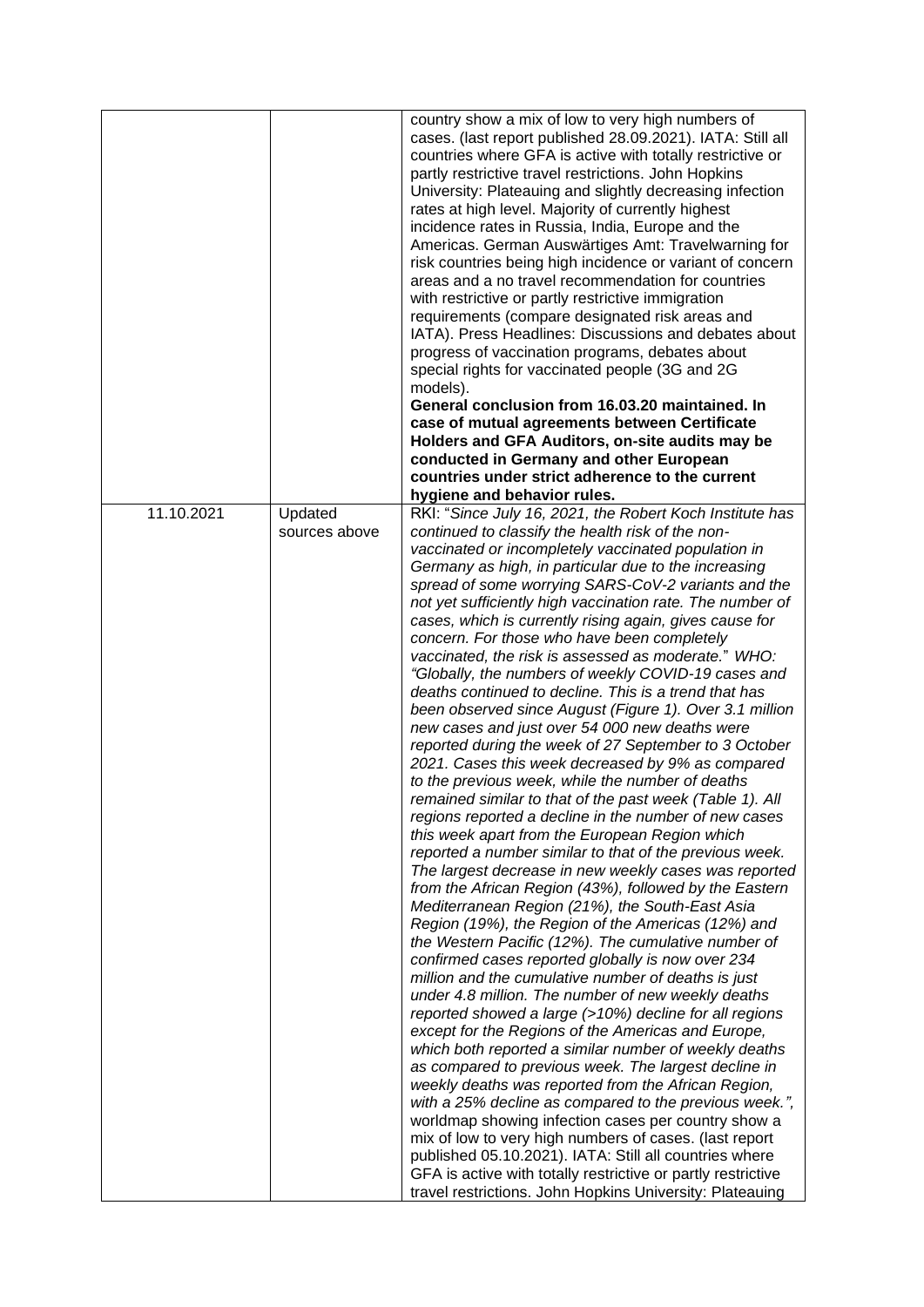|            |               | and slightly decreasing infection and death rates at high<br>level. Majority of currently highest incidence rates in<br>Russia, India, Europe and the Americas. German<br>Auswärtiges Amt: Travelwarning for risk countries being<br>high incidence or variant of concern areas and a no<br>travel recommendation for countries with restrictive or<br>partly restrictive immigration requirements (compare<br>designated risk areas and IATA). Press Headlines:<br>Discussions and debates about progress of vaccination<br>programs, debates about special rights for vaccinated<br>people (3G and 2G models).<br>General conclusion from 16.03.20 maintained. In<br>case of mutual agreements between Certificate<br>Holders and GFA Auditors, on-site audits may be<br>conducted in Germany and other European<br>countries under strict adherence to the current<br>hygiene and behavior rules.                                                                                                                                                                                                                                                                                                                                                                                                                                                                                                                                                                                                                                                                                                                                                                                                                                                                                                                                                                                                                                                                                                                                                                                                                                                                                                                                                                                                                                                                                                                                                                    |
|------------|---------------|-------------------------------------------------------------------------------------------------------------------------------------------------------------------------------------------------------------------------------------------------------------------------------------------------------------------------------------------------------------------------------------------------------------------------------------------------------------------------------------------------------------------------------------------------------------------------------------------------------------------------------------------------------------------------------------------------------------------------------------------------------------------------------------------------------------------------------------------------------------------------------------------------------------------------------------------------------------------------------------------------------------------------------------------------------------------------------------------------------------------------------------------------------------------------------------------------------------------------------------------------------------------------------------------------------------------------------------------------------------------------------------------------------------------------------------------------------------------------------------------------------------------------------------------------------------------------------------------------------------------------------------------------------------------------------------------------------------------------------------------------------------------------------------------------------------------------------------------------------------------------------------------------------------------------------------------------------------------------------------------------------------------------------------------------------------------------------------------------------------------------------------------------------------------------------------------------------------------------------------------------------------------------------------------------------------------------------------------------------------------------------------------------------------------------------------------------------------------------|
| 18.10.2021 | Updated       | RKI: "Since July 16, 2021, the Robert Koch Institute has                                                                                                                                                                                                                                                                                                                                                                                                                                                                                                                                                                                                                                                                                                                                                                                                                                                                                                                                                                                                                                                                                                                                                                                                                                                                                                                                                                                                                                                                                                                                                                                                                                                                                                                                                                                                                                                                                                                                                                                                                                                                                                                                                                                                                                                                                                                                                                                                                |
|            | sources above | continued to classify the health risk of the non-<br>vaccinated or incompletely vaccinated population in<br>Germany as high, in particular due to the increasing<br>spread of some worrying SARS-CoV-2 variants and the<br>not yet sufficiently high vaccination rate. The number of<br>cases, which is currently rising again, gives cause for<br>concern. For those who have been completely<br>vaccinated, the risk is assessed as moderate." WHO:<br>"Globally, the numbers of weekly COVID-19 cases and<br>deaths have continued to decline since late August<br>(Figure 1). Over 2.8 million new cases and over 46 000<br>new deaths were reported during the week of 4 to 10<br>October 2021, representing decreases of 7% and 10%<br>respectively, as compared to the previous week (Table<br>1). Apart from the European Region, which reported a<br>7% increase in the number of new weekly cases as<br>compared to the previous week, all the other regions<br>reported declines in new weekly cases. The largest<br>decrease in new weekly cases was reported from the<br>African Region (32%), followed by the Western Pacific<br>Region (26%). The cumulative number of confirmed<br>cases reported globally is now over 237 million and the<br>cumulative number of deaths is over 4.8 million.<br>The number of new weekly deaths reported showed a<br>large (>10%) decline for all regions except for the<br>European Region, which reported an 11% increase as<br>compared to the previous week. The largest decline in<br>weekly deaths was reported from the Western Pacific<br>and the African Regions, with both showing declines of<br>34% as compared to the previous week.", worldmap<br>showing infection cases per country show a mix of low<br>to very high numbers of cases. (last report published<br>13.10.2021). IATA: Still all countries where GFA is<br>active with totally restrictive or partly restrictive travel<br>restrictions. John Hopkins University: Plateauing and<br>decreasing infection and death rates at high level.<br>Majority of currently highest incidence rates in Russia,<br>India, Europe and the Americas. German Auswärtiges<br>Amt: Travelwarning for risk countries being high<br>incidence or variant of concern areas and a no travel<br>recommendation for countries with restrictive or partly<br>restrictive immigration requirements (compare<br>designated risk areas and IATA). Press Headlines: |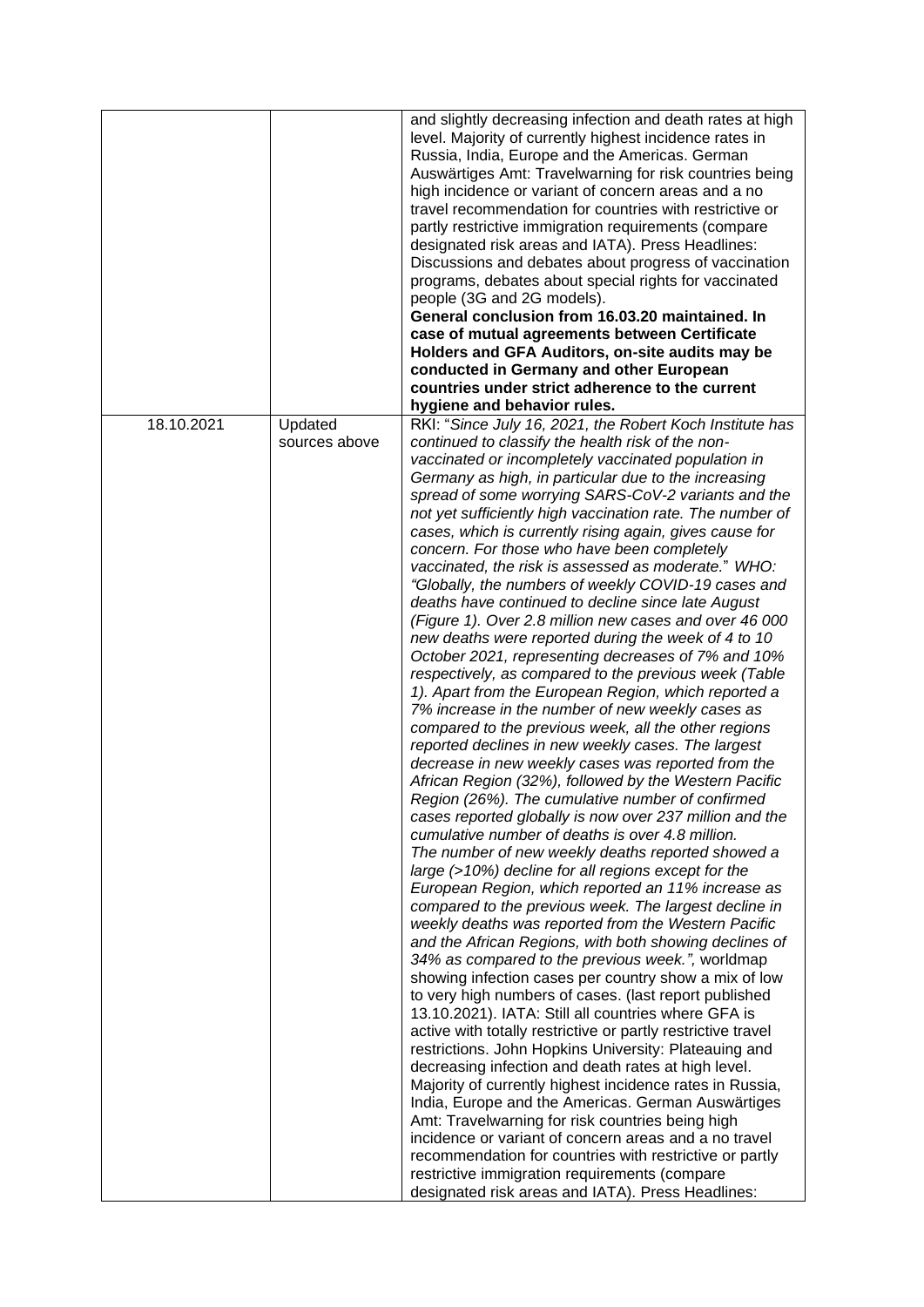|            |               | Discussions and debates about progress of vaccination        |
|------------|---------------|--------------------------------------------------------------|
|            |               | programs.                                                    |
|            |               | General conclusion from 16.03.20 maintained. In              |
|            |               | case of mutual agreements between Certificate                |
|            |               |                                                              |
|            |               | Holders and GFA Auditors, on-site audits may be              |
|            |               | conducted in Germany and other European                      |
|            |               | countries under strict adherence to the current              |
|            |               | hygiene and behavior rules.                                  |
| 25.10.2021 | Updated       | RKI: "Since July 16, 2021, the Robert Koch Institute has     |
|            | sources above | continued to classify the health risk of the non-            |
|            |               | vaccinated or incompletely vaccinated population in          |
|            |               | Germany as high, in particular due to the increasing         |
|            |               | spread of some worrying SARS-CoV-2 variants and the          |
|            |               | not yet sufficiently high vaccination rate. The number of    |
|            |               | cases, which is currently rising again, gives cause for      |
|            |               | concern. For those who have been completely                  |
|            |               | vaccinated, the risk is assessed as moderate." WHO:          |
|            |               | "With just over 2.7 million new cases and over 46 000        |
|            |               | new deaths reported during the week of 11 to 17              |
|            |               | October 2021, the global number of new cases and             |
|            |               | deaths remained similar to that of the previous week         |
|            |               | (Figure 1). Apart from the European Region, which            |
|            |               | reported a 7% increase in the number of new weekly           |
|            |               | cases when as compared to the previous week, all the         |
|            |               | other regions reported declines in new weekly cases          |
|            |               | (Table 1). The largest decrease in new weekly cases          |
|            |               | was reported from the African Region (18%), followed         |
|            |               | by the Western Pacific Region (16%). The cumulative          |
|            |               |                                                              |
|            |               | number of confirmed cases reported globally is now           |
|            |               | over 240 million and the cumulative number of deaths is      |
|            |               | just under 4.9 million. The African Region also reported     |
|            |               | the largest decline in weekly deaths (25%) followed by       |
|            |               | the South-East Asia and Eastern Mediterranean                |
|            |               | Regions with 19% and 8% declines, respectively. All          |
|            |               | other regions reported new deaths in numbers similar to      |
|            |               | those of the previous week.", worldmap showing               |
|            |               | infection cases per country show a mix of low to very        |
|            |               | high numbers of cases. (last report published                |
|            |               | 19.10.2021). IATA: Still all countries where GFA is          |
|            |               | active with totally restrictive or partly restrictive travel |
|            |               | restrictions. John Hopkins University: Plateauing and        |
|            |               | decreasing infection and death rates at high level.          |
|            |               | Majority of currently highest incidence rates in Russia,     |
|            |               | India, Europe and the Americas. German Auswärtiges           |
|            |               | Amt: Travelwarning for risk countries being high             |
|            |               | incidence or variant of concern areas and a no travel        |
|            |               | recommendation for countries with restrictive or partly      |
|            |               | restrictive immigration requirements (compare                |
|            |               | designated risk areas and IATA). Press Headlines:            |
|            |               | Discussions and debates about progress of vaccination        |
|            |               | programs, ending of official corona emergency laws in        |
|            |               | Germany.                                                     |
|            |               | General conclusion from 16.03.20 maintained. In              |
|            |               | case of mutual agreements between Certificate                |
|            |               | Holders and GFA Auditors, on-site audits may be              |
|            |               | conducted in Germany and other European                      |
|            |               | countries under strict adherence to the current              |
|            |               | hygiene and behavior rules.                                  |
| 01.11.2021 | Updated       | RKI: "Since July 16, 2021, the Robert Koch Institute has     |
|            | sources above | continued to classify the health risk of the non-            |
|            |               | vaccinated or incompletely vaccinated population in          |
|            |               |                                                              |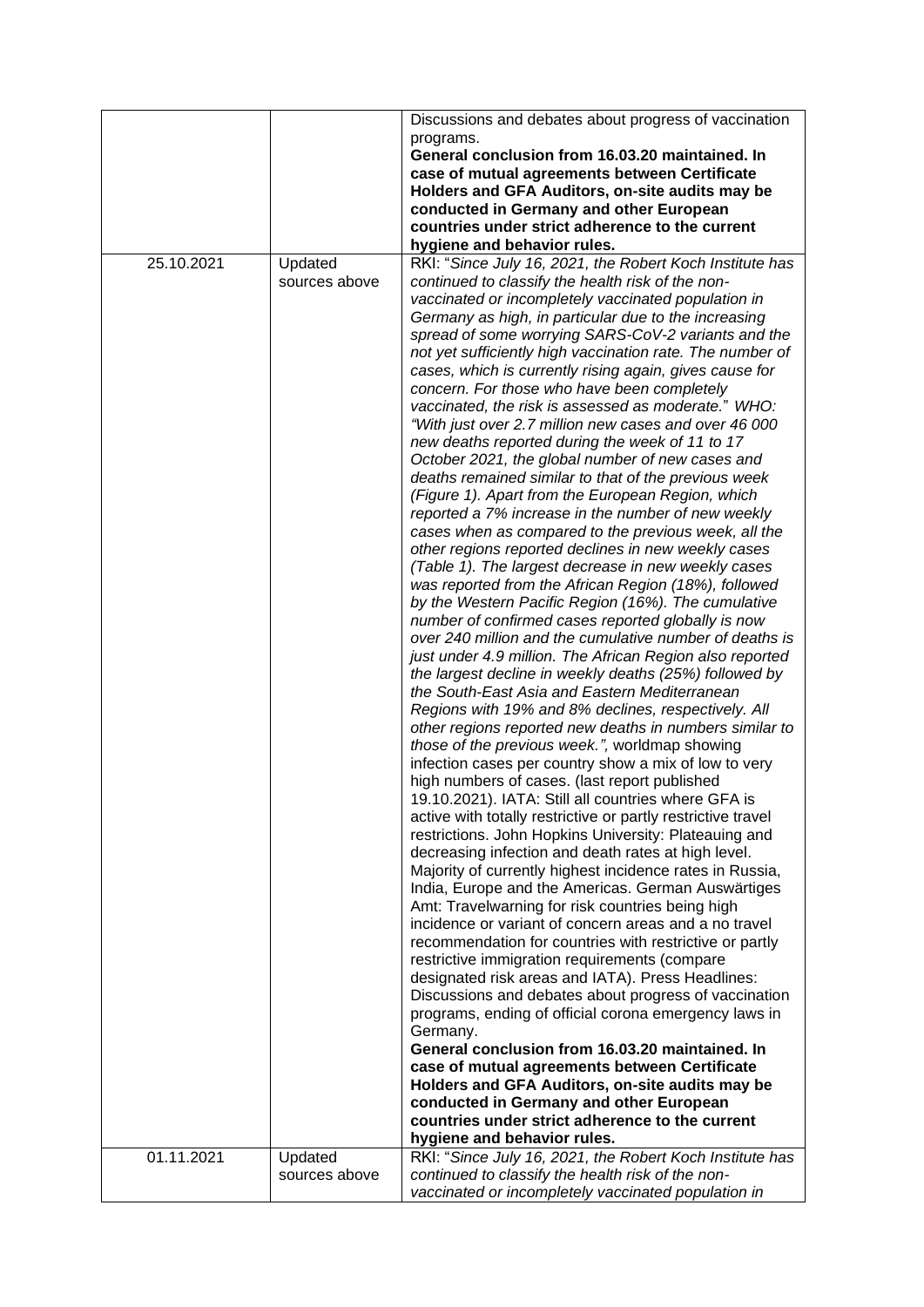|            |               | Germany as high, in particular due to the increasing<br>spread of some worrying SARS-CoV-2 variants and the<br>not yet sufficiently high vaccination rate. The number of<br>cases, which is currently rising again, gives cause for<br>concern. For those who have been completely<br>vaccinated, the risk is assessed as moderate." WHO:<br>"During the week of 18 to 24 October 2021, the global<br>number of new cases increased slightly (4%) compared<br>to that of the previous week, with just over 2.9 million<br>new cases (Figure 1). The European Region accounted<br>for more than half (57%) of global new weekly cases<br>and was the only region which reported an increase<br>(Table 1). Other regions reported declines in the<br>number of new cases. The largest decrease in new<br>cases was again reported from the African Region<br>(21%), followed by the Western Pacific Region (17%).<br>The number of new deaths also increased slightly by<br>5% during the past week, with over 49 000 new deaths<br>reported. Increases were reported in the European<br>(14%) and South-East Asia (13%) regions; whereas the<br>largest declines were observed in the Western Pacific<br>(16%), Eastern Mediterranean (13%) and the African<br>(11%) regions. As of 24 October, over 243 million<br>confirmed cases and over 4.9 million deaths have been<br>reported since the start of the pandemic.", worldmap<br>showing infection cases per country show a mix of<br>medium to very high numbers of cases. (last report<br>published 26.10.2021). IATA: Still all countries where<br>GFA is active with totally restrictive or partly restrictive<br>travel restrictions. John Hopkins University: Plateauing<br>and slightly increasing infection and death rates at high<br>level. Majority of currently highest incidence rates in<br>Russia, India, Europe and the Americas. German<br>Auswärtiges Amt: Travelwarning for risk countries being<br>high incidence or variant of concern areas and a no<br>travel recommendation for countries with restrictive or<br>partly restrictive immigration requirements (compare<br>designated risk areas and IATA). Press Headlines:<br>Discussions and debates about progress of vaccination<br>programs, re-opening of vaccination centers, increasing<br>infection- and death rates in Germany, especially under<br>non-vaccinated people.<br>General conclusion from 16.03.20 maintained. In<br>case of mutual agreements between Certificate<br>Holders and GFA Auditors, on-site audits may be<br>conducted in Germany and other European<br>countries under strict adherence to the current<br>hygiene and behavior rules. |
|------------|---------------|----------------------------------------------------------------------------------------------------------------------------------------------------------------------------------------------------------------------------------------------------------------------------------------------------------------------------------------------------------------------------------------------------------------------------------------------------------------------------------------------------------------------------------------------------------------------------------------------------------------------------------------------------------------------------------------------------------------------------------------------------------------------------------------------------------------------------------------------------------------------------------------------------------------------------------------------------------------------------------------------------------------------------------------------------------------------------------------------------------------------------------------------------------------------------------------------------------------------------------------------------------------------------------------------------------------------------------------------------------------------------------------------------------------------------------------------------------------------------------------------------------------------------------------------------------------------------------------------------------------------------------------------------------------------------------------------------------------------------------------------------------------------------------------------------------------------------------------------------------------------------------------------------------------------------------------------------------------------------------------------------------------------------------------------------------------------------------------------------------------------------------------------------------------------------------------------------------------------------------------------------------------------------------------------------------------------------------------------------------------------------------------------------------------------------------------------------------------------------------------------------------------------------------------------------------------------------------------------------------------------------------------------------------------------------------------------------|
| 08.11.2021 | Updated       | RKI: "The Robert Koch Institute estimates the health                                                                                                                                                                                                                                                                                                                                                                                                                                                                                                                                                                                                                                                                                                                                                                                                                                                                                                                                                                                                                                                                                                                                                                                                                                                                                                                                                                                                                                                                                                                                                                                                                                                                                                                                                                                                                                                                                                                                                                                                                                                                                                                                                                                                                                                                                                                                                                                                                                                                                                                                                                                                                                               |
|            | sources above | risk for the population in Germany that has not been                                                                                                                                                                                                                                                                                                                                                                                                                                                                                                                                                                                                                                                                                                                                                                                                                                                                                                                                                                                                                                                                                                                                                                                                                                                                                                                                                                                                                                                                                                                                                                                                                                                                                                                                                                                                                                                                                                                                                                                                                                                                                                                                                                                                                                                                                                                                                                                                                                                                                                                                                                                                                                               |
|            |               | vaccinated or has only been vaccinated once as very                                                                                                                                                                                                                                                                                                                                                                                                                                                                                                                                                                                                                                                                                                                                                                                                                                                                                                                                                                                                                                                                                                                                                                                                                                                                                                                                                                                                                                                                                                                                                                                                                                                                                                                                                                                                                                                                                                                                                                                                                                                                                                                                                                                                                                                                                                                                                                                                                                                                                                                                                                                                                                                |
|            |               | high overall. For those who have been completely                                                                                                                                                                                                                                                                                                                                                                                                                                                                                                                                                                                                                                                                                                                                                                                                                                                                                                                                                                                                                                                                                                                                                                                                                                                                                                                                                                                                                                                                                                                                                                                                                                                                                                                                                                                                                                                                                                                                                                                                                                                                                                                                                                                                                                                                                                                                                                                                                                                                                                                                                                                                                                                   |
|            |               | vaccinated, the risk is assessed as moderate, but                                                                                                                                                                                                                                                                                                                                                                                                                                                                                                                                                                                                                                                                                                                                                                                                                                                                                                                                                                                                                                                                                                                                                                                                                                                                                                                                                                                                                                                                                                                                                                                                                                                                                                                                                                                                                                                                                                                                                                                                                                                                                                                                                                                                                                                                                                                                                                                                                                                                                                                                                                                                                                                  |
|            |               | increasing due to the increasing number of infections."                                                                                                                                                                                                                                                                                                                                                                                                                                                                                                                                                                                                                                                                                                                                                                                                                                                                                                                                                                                                                                                                                                                                                                                                                                                                                                                                                                                                                                                                                                                                                                                                                                                                                                                                                                                                                                                                                                                                                                                                                                                                                                                                                                                                                                                                                                                                                                                                                                                                                                                                                                                                                                            |
|            |               | WHO: "During the week 25 to 31 October 2021, a slight                                                                                                                                                                                                                                                                                                                                                                                                                                                                                                                                                                                                                                                                                                                                                                                                                                                                                                                                                                                                                                                                                                                                                                                                                                                                                                                                                                                                                                                                                                                                                                                                                                                                                                                                                                                                                                                                                                                                                                                                                                                                                                                                                                                                                                                                                                                                                                                                                                                                                                                                                                                                                                              |
|            |               | upward trend (3% increase) in new weekly cases was<br>observed, with just over 3 million new cases reported                                                                                                                                                                                                                                                                                                                                                                                                                                                                                                                                                                                                                                                                                                                                                                                                                                                                                                                                                                                                                                                                                                                                                                                                                                                                                                                                                                                                                                                                                                                                                                                                                                                                                                                                                                                                                                                                                                                                                                                                                                                                                                                                                                                                                                                                                                                                                                                                                                                                                                                                                                                        |
|            |               | (Figure 1). Apart from the WHO European Region,                                                                                                                                                                                                                                                                                                                                                                                                                                                                                                                                                                                                                                                                                                                                                                                                                                                                                                                                                                                                                                                                                                                                                                                                                                                                                                                                                                                                                                                                                                                                                                                                                                                                                                                                                                                                                                                                                                                                                                                                                                                                                                                                                                                                                                                                                                                                                                                                                                                                                                                                                                                                                                                    |
|            |               | which reported a 6% increase in new weekly cases as                                                                                                                                                                                                                                                                                                                                                                                                                                                                                                                                                                                                                                                                                                                                                                                                                                                                                                                                                                                                                                                                                                                                                                                                                                                                                                                                                                                                                                                                                                                                                                                                                                                                                                                                                                                                                                                                                                                                                                                                                                                                                                                                                                                                                                                                                                                                                                                                                                                                                                                                                                                                                                                |
|            |               | compared to the previous week, other regions reported                                                                                                                                                                                                                                                                                                                                                                                                                                                                                                                                                                                                                                                                                                                                                                                                                                                                                                                                                                                                                                                                                                                                                                                                                                                                                                                                                                                                                                                                                                                                                                                                                                                                                                                                                                                                                                                                                                                                                                                                                                                                                                                                                                                                                                                                                                                                                                                                                                                                                                                                                                                                                                              |
|            |               | declines or stable trends (Table 1). The largest                                                                                                                                                                                                                                                                                                                                                                                                                                                                                                                                                                                                                                                                                                                                                                                                                                                                                                                                                                                                                                                                                                                                                                                                                                                                                                                                                                                                                                                                                                                                                                                                                                                                                                                                                                                                                                                                                                                                                                                                                                                                                                                                                                                                                                                                                                                                                                                                                                                                                                                                                                                                                                                   |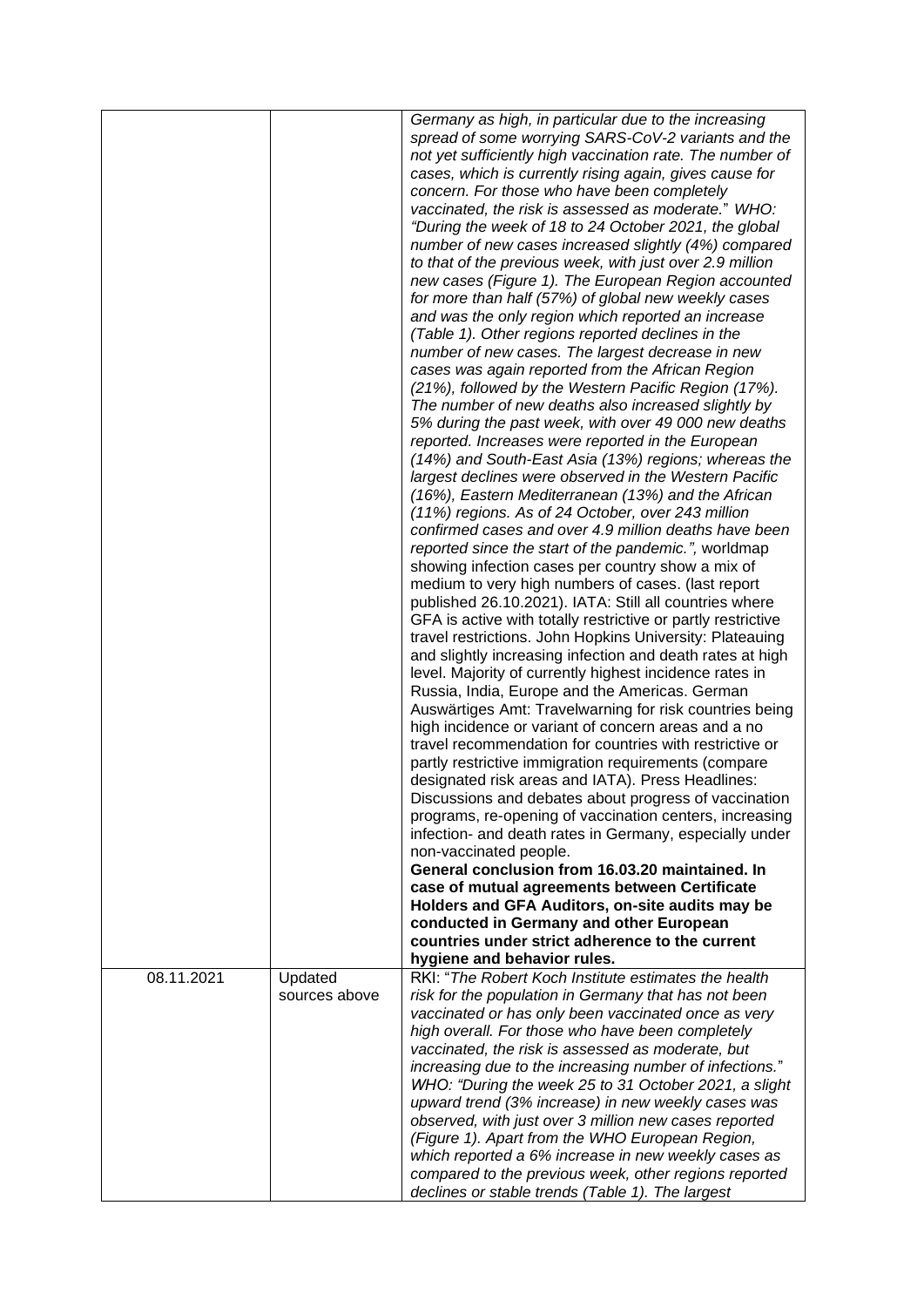|            |                          | decreases were reported from the Eastern<br>Mediterranean Region (12%), followed by the South-<br>East Asia and African Regions (both 9%).<br>New weekly deaths increased by 8% as compared with<br>the previous week, with over 50 000 new fatalities. The<br>observed rise in new weekly deaths has been mainly<br>driven by the South-East Asia Region, which reported<br>the largest increase (50%), followed by the European<br>Region (12%) and the Western Pacific Region (10%).<br>As of 31 October, over 246 million confirmed cases and<br>nearly 5 million deaths have been reported.", worldmap<br>showing infection cases per country show a mix of<br>medium to very high numbers of cases. (last report<br>published 02.11.2021). IATA: Still all countries where<br>GFA is active with totally restrictive or partly restrictive<br>travel restrictions. John Hopkins University: Plateauing<br>and slightly increasing infection and death rates at high<br>level. Majority of currently highest incidence rates in<br>Russia, India, Europe and the Americas. German<br>Auswärtiges Amt: Travelwarning for risk countries being<br>high incidence or variant of concern areas and a no<br>travel recommendation for countries with restrictive or<br>partly restrictive immigration requirements (compare<br>designated risk areas and IATA). Press Headlines:<br>Discussions and debates about progress of vaccination<br>programs, re-opening of vaccination centers, increasing<br>infection- and death rates in Germany, especially under<br>non-vaccinated people.<br>General conclusion from 16.03.20 maintained. In<br>case of mutual agreements between Certificate<br>Holders and GFA Auditors, on-site audits may be<br>conducted in Germany and other European<br>countries under strict adherence to the current |
|------------|--------------------------|------------------------------------------------------------------------------------------------------------------------------------------------------------------------------------------------------------------------------------------------------------------------------------------------------------------------------------------------------------------------------------------------------------------------------------------------------------------------------------------------------------------------------------------------------------------------------------------------------------------------------------------------------------------------------------------------------------------------------------------------------------------------------------------------------------------------------------------------------------------------------------------------------------------------------------------------------------------------------------------------------------------------------------------------------------------------------------------------------------------------------------------------------------------------------------------------------------------------------------------------------------------------------------------------------------------------------------------------------------------------------------------------------------------------------------------------------------------------------------------------------------------------------------------------------------------------------------------------------------------------------------------------------------------------------------------------------------------------------------------------------------------------------------------------------------------------------------------------|
| 15.11.2021 | Updated<br>sources above | hygiene and behavior rules.<br>RKI: "The Robert Koch Institute estimates the health<br>risk for the population in Germany that has not been<br>vaccinated or has only been vaccinated once as very<br>high overall. For those who have been completely<br>vaccinated, the risk is assessed as moderate, but<br>increasing due to the increasing number of infections."<br>WHO: "During the week 1 to 7 November 2021, a slight<br>upward trend (1% increase) in new weekly cases was<br>observed, with just over 3.1 million new cases reported<br>(Figure 1). The WHO European Region reported a 7%<br>increase in new weekly cases as compared to the<br>previous week, while other regions reported declines or<br>stable trends (Table 1). Similarly, the European Region<br>reported a 10% increase in new deaths, while other<br>regions reported declining trends. Globally, over 48 000<br>new deaths were reported, a 4% decrease from the<br>previous week. As of 7 November, over 249 million<br>confirmed cases and over 5 million deaths have been<br>reported.", worldmap showing infection cases per<br>country show a mix of medium to very high numbers of<br>cases. (last report published 07.11.2021). IATA: Still all<br>countries where GFA is active with totally restrictive or<br>partly restrictive travel restrictions. John Hopkins<br>University: Plateauing and increasing infection and<br>death rates at high level. Majority of currently highest<br>incidence rates in Russia, India, Europe and the<br>Americas. German Auswärtiges Amt: Travelwarning for                                                                                                                                                                                                                                                   |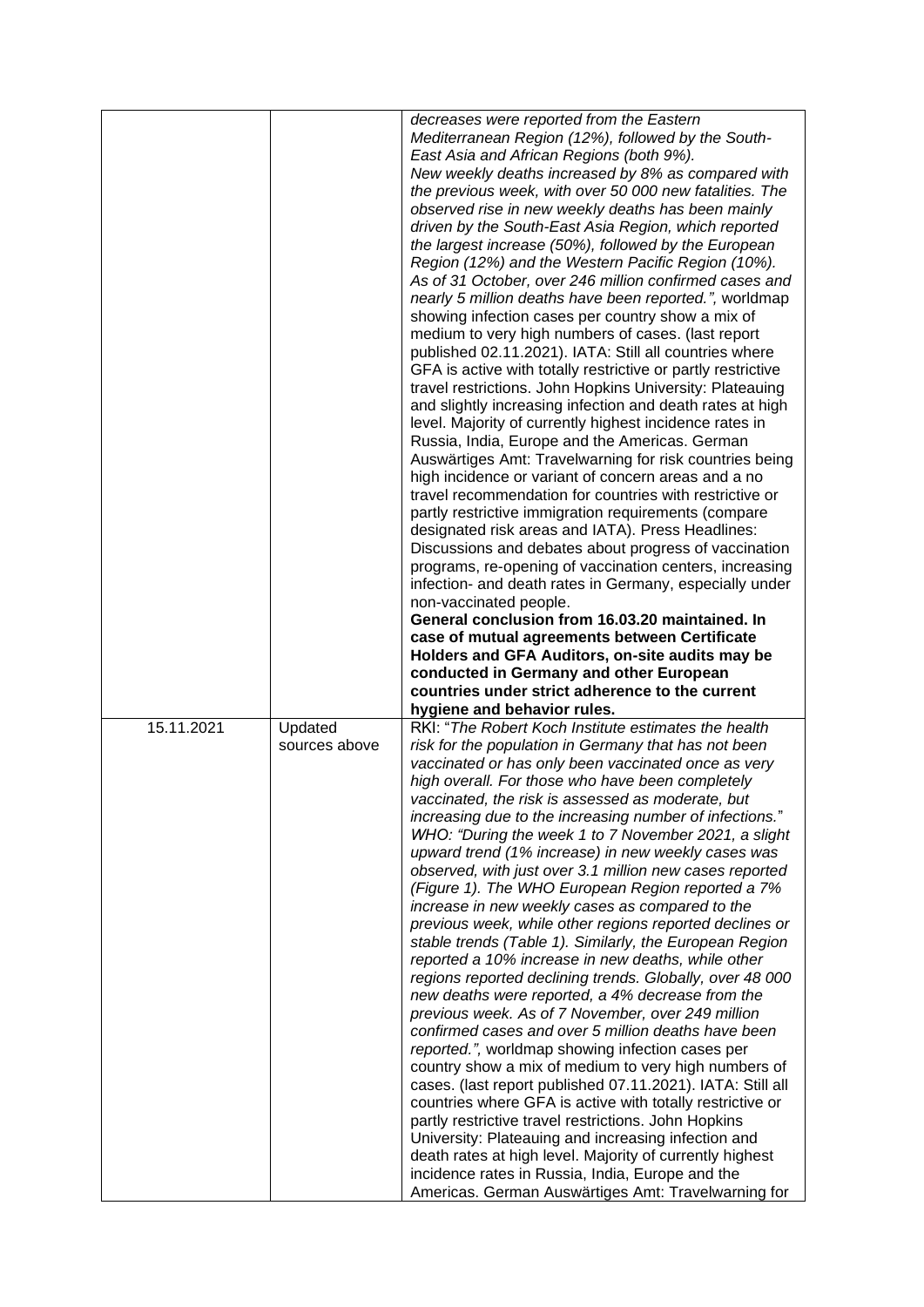|            |                          | risk countries being high incidence or variant of concern<br>areas and a no travel recommendation for countries<br>with restrictive or partly restrictive immigration<br>requirements (compare designated risk areas and<br>IATA). Press Headlines: Discussions and debates about<br>progress of vaccination programs, increasing infection-<br>and death rates in Germany, especially under non-<br>vaccinated people, lock downs for non-vaccinated<br>peolpe.<br>General conclusion from 16.03.20 maintained. In<br>case of mutual agreements between Certificate<br>Holders and GFA Auditors, on-site audits may be<br>conducted in Germany and other European<br>countries under strict adherence to the current<br>hygiene and behavior rules.                                                                                                                                                                                                                                                                                                                                                                                                                                                                                                                                                                                                                                                                                                                                                                                                                                                                                                                                                                                                                                                                                                                                                                                                                                                                                                                                                                                                                                                                                                                                                                                                                                                                                                                             |
|------------|--------------------------|----------------------------------------------------------------------------------------------------------------------------------------------------------------------------------------------------------------------------------------------------------------------------------------------------------------------------------------------------------------------------------------------------------------------------------------------------------------------------------------------------------------------------------------------------------------------------------------------------------------------------------------------------------------------------------------------------------------------------------------------------------------------------------------------------------------------------------------------------------------------------------------------------------------------------------------------------------------------------------------------------------------------------------------------------------------------------------------------------------------------------------------------------------------------------------------------------------------------------------------------------------------------------------------------------------------------------------------------------------------------------------------------------------------------------------------------------------------------------------------------------------------------------------------------------------------------------------------------------------------------------------------------------------------------------------------------------------------------------------------------------------------------------------------------------------------------------------------------------------------------------------------------------------------------------------------------------------------------------------------------------------------------------------------------------------------------------------------------------------------------------------------------------------------------------------------------------------------------------------------------------------------------------------------------------------------------------------------------------------------------------------------------------------------------------------------------------------------------------------|
| 22.11.2021 | Updated<br>sources above | RKI: "The Robert Koch Institute estimates the health<br>risk for the population in Germany that has not been<br>vaccinated or has only been vaccinated once as very<br>high overall. For those who have been completely<br>vaccinated, the risk is assessed as moderate, but<br>increasing due to the increasing number of infections."<br>WHO: "During the week 8 to 14 November 2021, the<br>increasing trend in new global weekly cases continued,<br>with over 3.3 million new cases reported $- a 6%$<br>increase as compared to the previous week (Figure 1).<br>The Region of the Americas, the European and the<br>Western Pacific Regions all reported increases in new<br>weekly cases as compared to the previous week, while<br>the other regions reported stable or declining trends<br>(Table 1). Similarly, the European Region reported a<br>5% increase in new deaths, while the other regions<br>reported stable or declining trends. Globally, just under<br>50 000 new deaths were reported, similar to the<br>previous week's figures. As of 14 November, over 252<br>million confirmed cases and over 5 million deaths have<br>been reported.", worldmap showing infection cases per<br>country show a mix of medium to very high numbers of<br>cases. (last report published 14.11.2021). IATA: Still all<br>countries where GFA is active with totally restrictive or<br>partly restrictive travel restrictions. John Hopkins<br>University: Plateauing and increasing infection and<br>death rates at high level. Majority of currently highest<br>incidence rates in Russia, India, Europe and the<br>Americas. German Auswärtiges Amt: Travelwarning for<br>risk countries being high incidence or variant of concern<br>areas and a no travel recommendation for countries<br>with restrictive or partly restrictive immigration<br>requirements (compare designated risk areas and<br>IATA). Press Headlines: Discussions and debates about<br>progress of vaccination programs, increasing infection-<br>and death rates in Germany and worldwide, especially<br>under non-vaccinated people, lock downs for non-<br>vaccinated people, shortages of vaccines.<br>General conclusion from 16.03.20 maintained. In<br>case of mutual agreements between Certificate<br>Holders and GFA Auditors, on-site audits may be<br>conducted in Germany and other European<br>countries under strict adherence to the current<br>hygiene and behavior rules. |
| 29.11.2021 | Updated<br>sources above | RKI: "The Robert Koch Institute estimates the health<br>risk for the population in Germany that has not been                                                                                                                                                                                                                                                                                                                                                                                                                                                                                                                                                                                                                                                                                                                                                                                                                                                                                                                                                                                                                                                                                                                                                                                                                                                                                                                                                                                                                                                                                                                                                                                                                                                                                                                                                                                                                                                                                                                                                                                                                                                                                                                                                                                                                                                                                                                                                                     |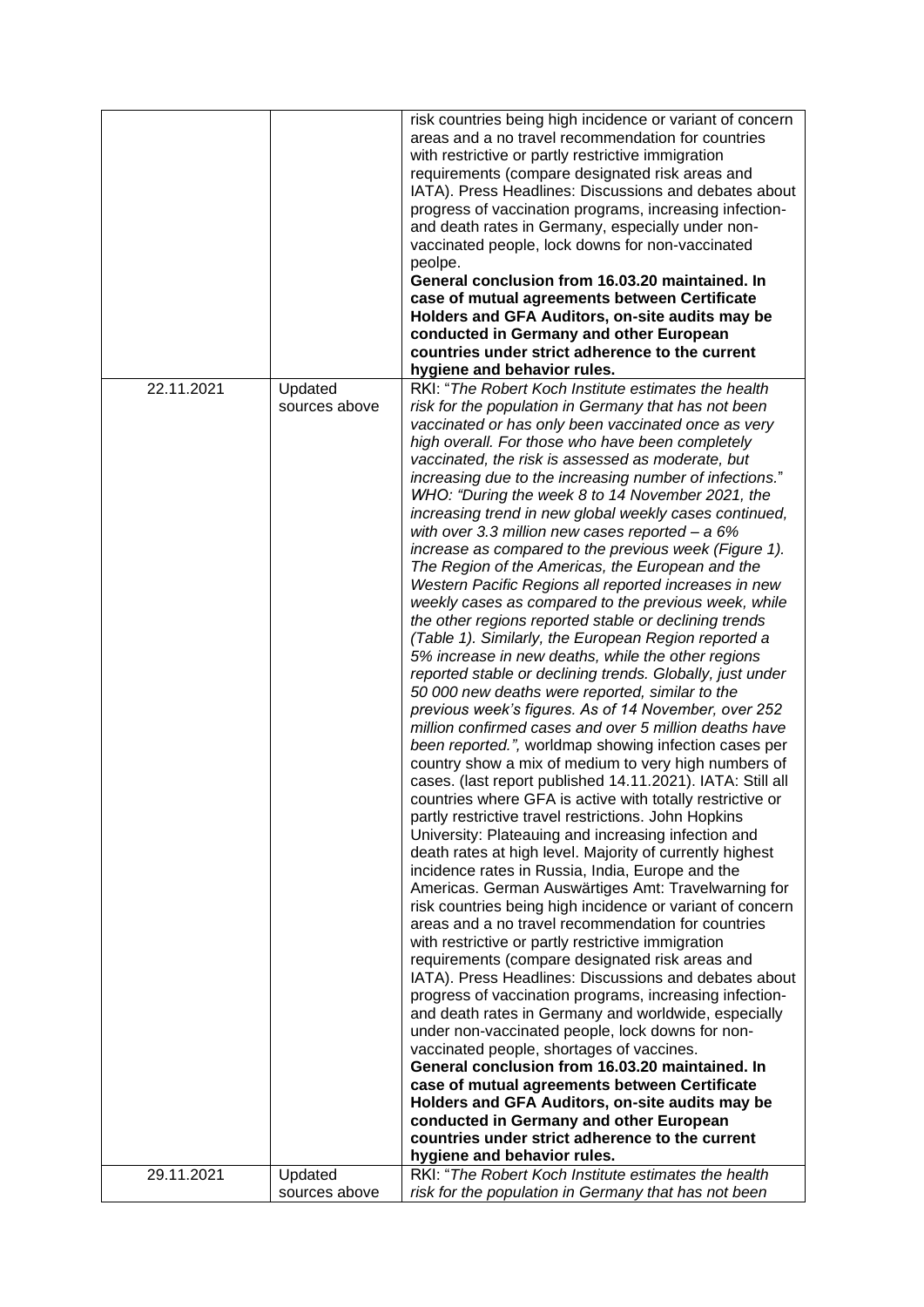|            |               | vaccinated or has only been vaccinated once as very          |
|------------|---------------|--------------------------------------------------------------|
|            |               | high overall. For those who have been completely             |
|            |               | vaccinated, the risk is assessed as moderate, but            |
|            |               | increasing due to the increasing number of infections."      |
|            |               | WHO: "Globally, weekly case incidence has continued          |
|            |               | to increase for more than one month, with just under 3.6     |
|            |               | million confirmed new cases reported during the week         |
|            |               | of 15-21 November 2021, a 6% increase as compared            |
|            |               | to the previous week. Similarly, new weekly deaths           |
|            |               | increased by 6% in the past seven days as compared to        |
|            |               | the previous week, with over 51 000 new deaths               |
|            |               | reported. As of 21 November, over 256 million                |
|            |               | confirmed cases and over 5.1 million deaths have been        |
|            |               | reported globally. The European Region reported an           |
|            |               | 11% increase in new weekly cases, while the South-           |
|            |               | East Asia and the Eastern Mediterranean Regions              |
|            |               | reported decreases of 11% and 9% respectively; the           |
|            |               |                                                              |
|            |               | other regions reported similar weekly case incidences        |
|            |               | as compared to the previous week. While the Western          |
|            |               | Pacific Region and the Region of the Americas reported       |
|            |               | relatively stable case incidence, both regions reported      |
|            |               | large increases in new weekly deaths, 29% and 19%            |
|            |               | respectively. In contrast, the African and the South-East    |
|            |               | Asia Regions reported a decrease in new weekly               |
|            |               | deaths, while the other regions reported a similar trend     |
|            |               | as compared to the previous week.", worldmap showing         |
|            |               | infection cases per country show a mix of medium to          |
|            |               | very high numbers of cases. (last report published           |
|            |               | 23.11.2021). IATA: Still all countries where GFA is          |
|            |               | active with totally restrictive or partly restrictive travel |
|            |               | restrictions. John Hopkins University: Plateauing and        |
|            |               | increasing infection and death rates at high level.          |
|            |               | Majority of currently highest incidence rates in Russia,     |
|            |               | India, Europe and the Americas. German Auswärtiges           |
|            |               | Amt: Travelwarning for risk countries being high             |
|            |               | incidence or variant of concern areas and a no travel        |
|            |               | recommendation for countries with restrictive or partly      |
|            |               | restrictive immigration requirements (compare                |
|            |               | designated risk areas and IATA). Press Headlines:            |
|            |               | Discussions and debates about new variant of concern         |
|            |               | Omnikron, mandatory accinations, lockdowns also for          |
|            |               | vaccinated people.                                           |
|            |               | General conclusion from 16.03.20 maintained. In              |
|            |               | case of mutual agreements between Certificate                |
|            |               | Holders and GFA Auditors, on-site audits may be              |
|            |               | conducted in Germany and other European                      |
|            |               | countries under strict adherence to the current              |
|            |               | hygiene and behavior rules.                                  |
| 06.12.2021 | Updated       | RKI: "The Robert Koch Institute estimates the health         |
|            | sources above | risk for the population in Germany that has not been         |
|            |               | vaccinated or has only been vaccinated once as very          |
|            |               | high overall. For those who have been completely             |
|            |               | vaccinated, the risk is assessed as moderate, but            |
|            |               | increasing due to the increasing number of infections."      |
|            |               | WHO: "Globally, weekly case incidence plateaued this         |
|            |               | week (22-28 November 2021), with nearly 3.8 million          |
|            |               | confirmed new cases reported, similar to the previous        |
|            |               | week's figures. However, new weekly deaths decreased         |
|            |               | by 10% in the past seven days as compared to the             |
|            |               |                                                              |
|            |               | previous week, with over 47 500 new deaths                   |
|            |               | reported. As of 28 November, over 260 million                |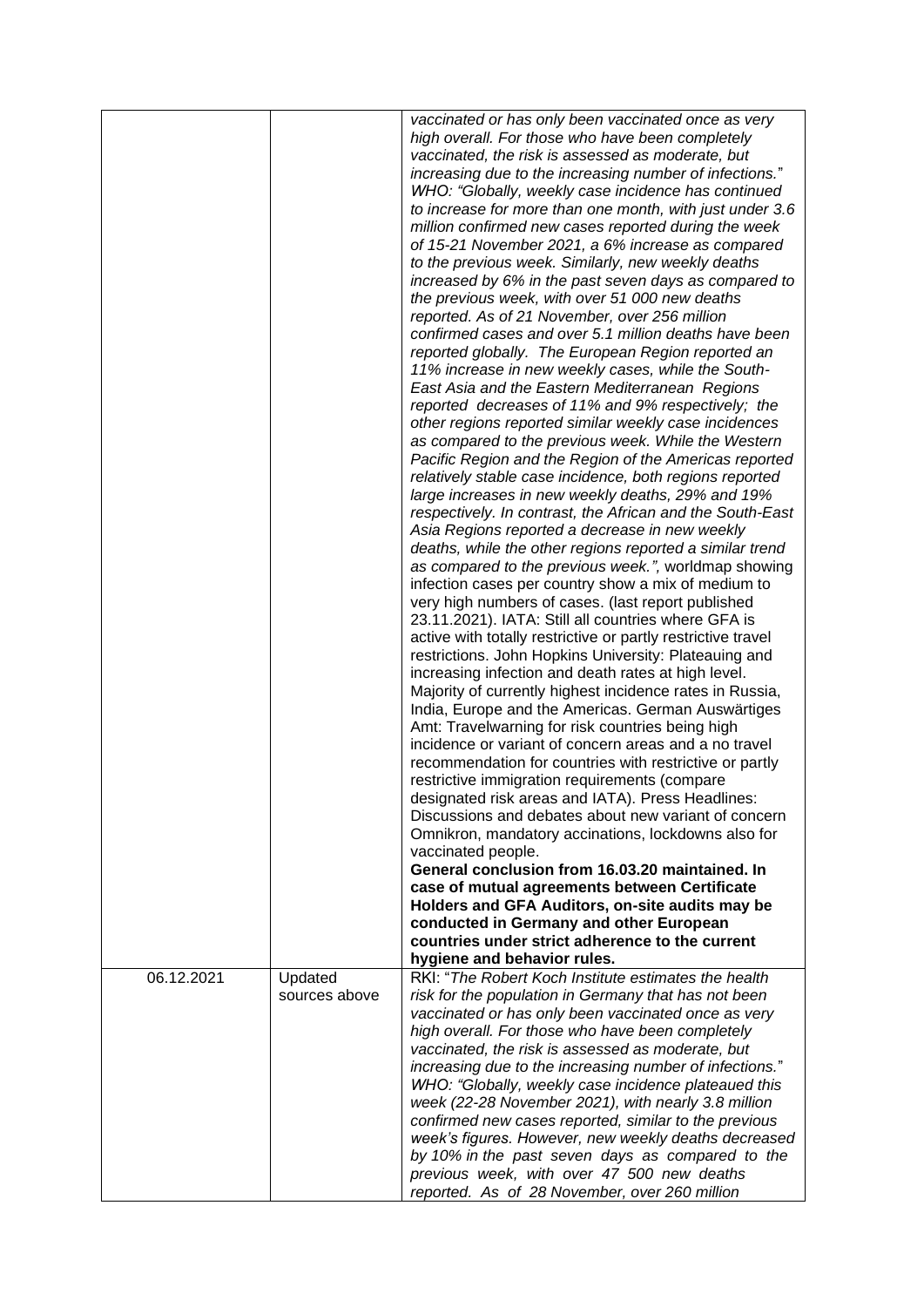|            |                          | confirmed cases and nearly 5.2 million deaths have<br>been reported globally. The African, Western Pacific<br>and European Regions reported increases in new<br>weekly cases of 93%, 24% and 7%, respectively, while<br>the Regions of the Americas and South-East Asia<br>reported decreases of 24% and 11%, respectively.<br>To note, the increase in the African Region was largely<br>due to batch reporting of antigen tests by South Africa<br>last week, therefore the trends should be interpreted<br>with caution. The incidence in cases in the Eastern<br>Mediterranean Region was stable with figures similar<br>to the previous week. New weekly deaths<br>decreased by 36% and 8% in the Regions of<br>theAmericas and the Eastern Mediterranean,<br>respectively, and increased by 26% and 7% in the<br>South-East Asia and African Regions, respectively. The<br>number of new deaths were similar to the numbers<br>reported in the previous week in both the European and<br>Western Pacific Regions.", worldmap showing infection<br>cases per country show a mix of medium to very high<br>numbers of cases. (last report published 30.11.2021).<br>IATA: Still all countries where GFA is active with totally<br>restrictive or partly restrictive travel restrictions. John<br>Hopkins University: Plateauing and increasing infection<br>and death rates at high level. Majority of currently<br>highest incidence rates in Russia, India, Europe and the<br>Americas. German Auswärtiges Amt: Travelwarning for<br>risk countries being high incidence or variant of concern<br>areas and a no travel recommendation for countries<br>with restrictive or partly restrictive immigration<br>requirements (compare designated risk areas and<br>IATA). Press Headlines: Discussions and debates about<br>new variant of concern Omnikron, mandatory<br>vaccinations, lack of vaccines, lockdowns also for<br>vaccinated people.<br>General conclusion from 16.03.20 maintained. In<br>case of mutual agreements between Certificate<br>Holders and GFA Auditors, on-site audits may be<br>conducted in Germany and other European<br>countries under strict adherence to the current |
|------------|--------------------------|-------------------------------------------------------------------------------------------------------------------------------------------------------------------------------------------------------------------------------------------------------------------------------------------------------------------------------------------------------------------------------------------------------------------------------------------------------------------------------------------------------------------------------------------------------------------------------------------------------------------------------------------------------------------------------------------------------------------------------------------------------------------------------------------------------------------------------------------------------------------------------------------------------------------------------------------------------------------------------------------------------------------------------------------------------------------------------------------------------------------------------------------------------------------------------------------------------------------------------------------------------------------------------------------------------------------------------------------------------------------------------------------------------------------------------------------------------------------------------------------------------------------------------------------------------------------------------------------------------------------------------------------------------------------------------------------------------------------------------------------------------------------------------------------------------------------------------------------------------------------------------------------------------------------------------------------------------------------------------------------------------------------------------------------------------------------------------------------------------------------------------------------------------------------------------------------------------------|
| 13.12.2021 | Updated<br>sources above | hygiene and behavior rules.<br>RKI: "The Robert Koch Institute estimates the health<br>risk for the population in Germany that has not been<br>vaccinated or has only been vaccinated once as very<br>high overall. For those who have been completely<br>vaccinated, the risk is assessed as moderate, but                                                                                                                                                                                                                                                                                                                                                                                                                                                                                                                                                                                                                                                                                                                                                                                                                                                                                                                                                                                                                                                                                                                                                                                                                                                                                                                                                                                                                                                                                                                                                                                                                                                                                                                                                                                                                                                                                                 |
|            |                          | increasing due to the increasing number of infections."<br>WHO: "Globally, weekly case incidence plateaued this<br>week (29 November - 5 December 2021), with over 4<br>million confirmed new cases reported, similar to the<br>number reported in the previous week's figures.                                                                                                                                                                                                                                                                                                                                                                                                                                                                                                                                                                                                                                                                                                                                                                                                                                                                                                                                                                                                                                                                                                                                                                                                                                                                                                                                                                                                                                                                                                                                                                                                                                                                                                                                                                                                                                                                                                                             |
|            |                          | However, new weekly deaths increased by 10% as<br>compared to the previous week, with over 52 500 new<br>deaths reported. As of 5 December, nearly 265 million<br>confirmed cases and over 5.2 million deaths have been                                                                                                                                                                                                                                                                                                                                                                                                                                                                                                                                                                                                                                                                                                                                                                                                                                                                                                                                                                                                                                                                                                                                                                                                                                                                                                                                                                                                                                                                                                                                                                                                                                                                                                                                                                                                                                                                                                                                                                                     |
|            |                          | reported globally.<br>The African Region and the Region of the Americas<br>reported increases in new weekly cases of 79% and                                                                                                                                                                                                                                                                                                                                                                                                                                                                                                                                                                                                                                                                                                                                                                                                                                                                                                                                                                                                                                                                                                                                                                                                                                                                                                                                                                                                                                                                                                                                                                                                                                                                                                                                                                                                                                                                                                                                                                                                                                                                                |
|            |                          | 21%, respectively, while the Western Pacific and South-<br>East Asia regions both reported decreases of 10%. The<br>number of new weekly cases reported by the European                                                                                                                                                                                                                                                                                                                                                                                                                                                                                                                                                                                                                                                                                                                                                                                                                                                                                                                                                                                                                                                                                                                                                                                                                                                                                                                                                                                                                                                                                                                                                                                                                                                                                                                                                                                                                                                                                                                                                                                                                                     |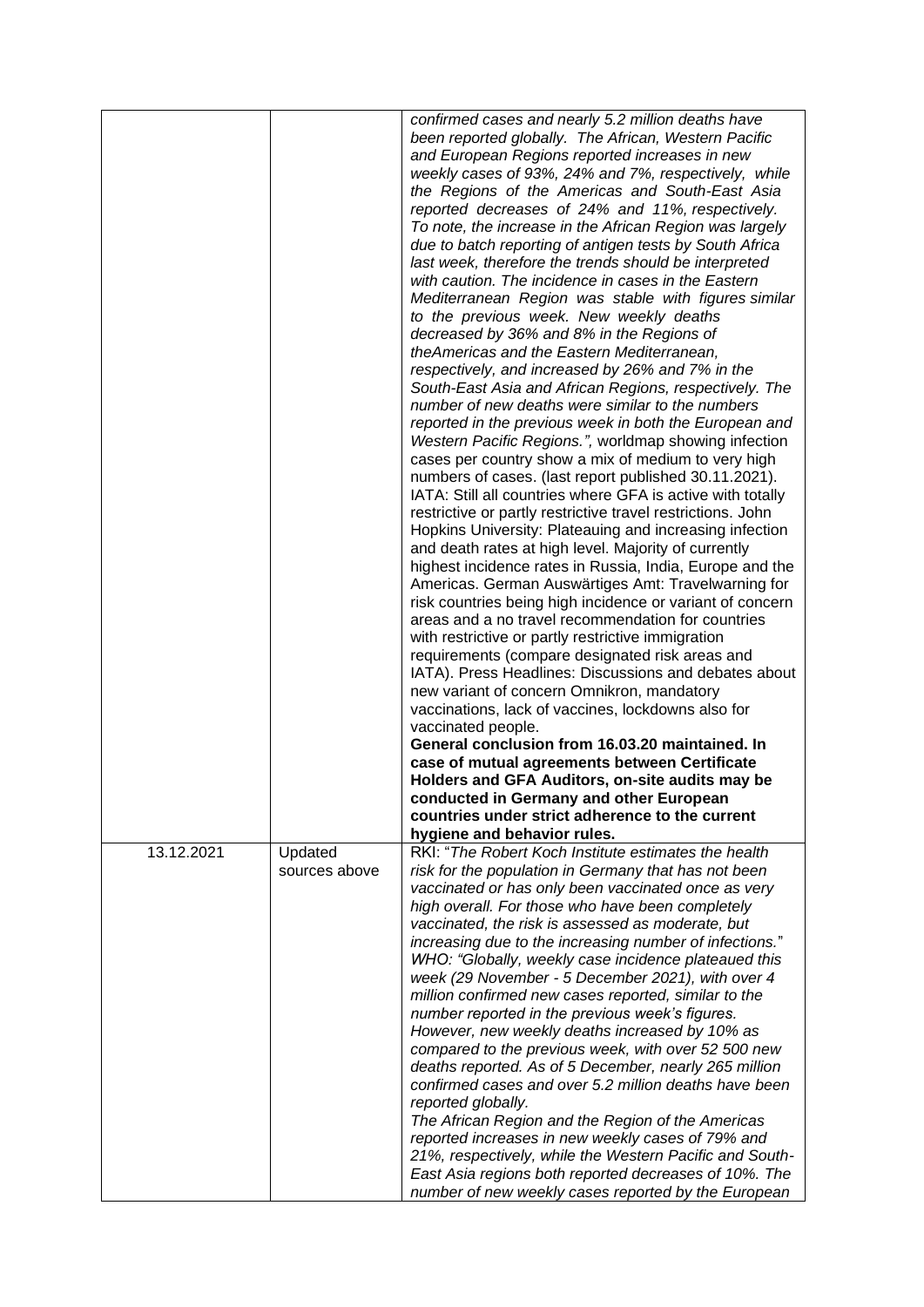|            |                          | and Eastern Mediterranean regions were similar to the<br>numbers reported in the previous week. New weekly<br>deaths increased by 49% in the South-East Asia Region<br>and 38% in the Region of the Americas, while the<br>weekly deaths decreased in the African and Eastern<br>Mediterranean Regions by 13% and 8%, respectively.<br>The number of new deaths were similar to those<br>reported in the previous week in both the European and<br>the Western Pacific regions.", worldmap showing<br>infection cases per country show a mix of medium to<br>very high numbers of cases. (last report published<br>07.12.2021). IATA: Still all countries where GFA is<br>active with totally restrictive or partly restrictive travel<br>restrictions. John Hopkins University: Plateauing<br>infection and death rates at high level. Majority of<br>currently highest incidence rates in Russia, India,<br>Europe and the Americas. German Auswärtiges Amt:<br>Travelwarning for risk countries being high incidence or<br>variant of concern areas and a no travel<br>recommendation for countries with restrictive or partly<br>restrictive immigration requirements (compare<br>designated risk areas and IATA). Press Headlines:<br>Discussions and debates about new variant of concern<br>Omnikron, mandatory vaccinations, vaccinations for<br>young children, lack of vaccines, lockdowns also for<br>vaccinated people.<br>General conclusion from 16.03.20 maintained. In<br>case of mutual agreements between Certificate<br>Holders and GFA Auditors, on-site audits may be              |
|------------|--------------------------|---------------------------------------------------------------------------------------------------------------------------------------------------------------------------------------------------------------------------------------------------------------------------------------------------------------------------------------------------------------------------------------------------------------------------------------------------------------------------------------------------------------------------------------------------------------------------------------------------------------------------------------------------------------------------------------------------------------------------------------------------------------------------------------------------------------------------------------------------------------------------------------------------------------------------------------------------------------------------------------------------------------------------------------------------------------------------------------------------------------------------------------------------------------------------------------------------------------------------------------------------------------------------------------------------------------------------------------------------------------------------------------------------------------------------------------------------------------------------------------------------------------------------------------------------------------------------------------------------------|
|            |                          | conducted in Germany and other European<br>countries under strict adherence to the current                                                                                                                                                                                                                                                                                                                                                                                                                                                                                                                                                                                                                                                                                                                                                                                                                                                                                                                                                                                                                                                                                                                                                                                                                                                                                                                                                                                                                                                                                                              |
|            |                          | hygiene and behavior rules.                                                                                                                                                                                                                                                                                                                                                                                                                                                                                                                                                                                                                                                                                                                                                                                                                                                                                                                                                                                                                                                                                                                                                                                                                                                                                                                                                                                                                                                                                                                                                                             |
| 20.12.2021 | Updated<br>sources above | RKI: "The Robert Koch Institute estimates the health<br>risk for the population in Germany that has not been<br>vaccinated or has only been vaccinated once as very<br>high overall. For those who have been completely<br>vaccinated, the risk is assessed as moderate, but<br>increasing due to the increasing number of infections."<br>WHO: "Globally, the weekly incidence of both cases<br>and deaths declined during the past week (6-12<br>December 2021), with decreases of 5% and 10%<br>respectively, as compared to the previous week.<br>Nonetheless, this still corresponded to over 4 million<br>new confirmed cases and just under 47 000 new<br>deaths. As of 12 December, nearly 269 million<br>confirmed cases and nearly 5.3 million deaths have<br>been reported globally. The African Region reported the<br>largest increase in new cases last week (111%)<br>followed by and the Western Pacific Region which<br>reported an increase of 7%. The Region of the<br>Americas and South-East Asia Region both<br>reported decreases of 10% and the European Region<br>reported a 7% decrease. The number of new weekly<br>cases reported by the Eastern Mediterranean Region<br>was similar to the numbers reported in the previous<br>week. New weekly deaths decreased by 50% in the<br>South-East Asia Region (due to an artificial increase in<br>deaths from batch reporting in the previous week) and<br>14% in the Region of the Americas, while the number of<br>weekly deaths in all other regions remained similar to<br>those reported in the previous week.", worldmap |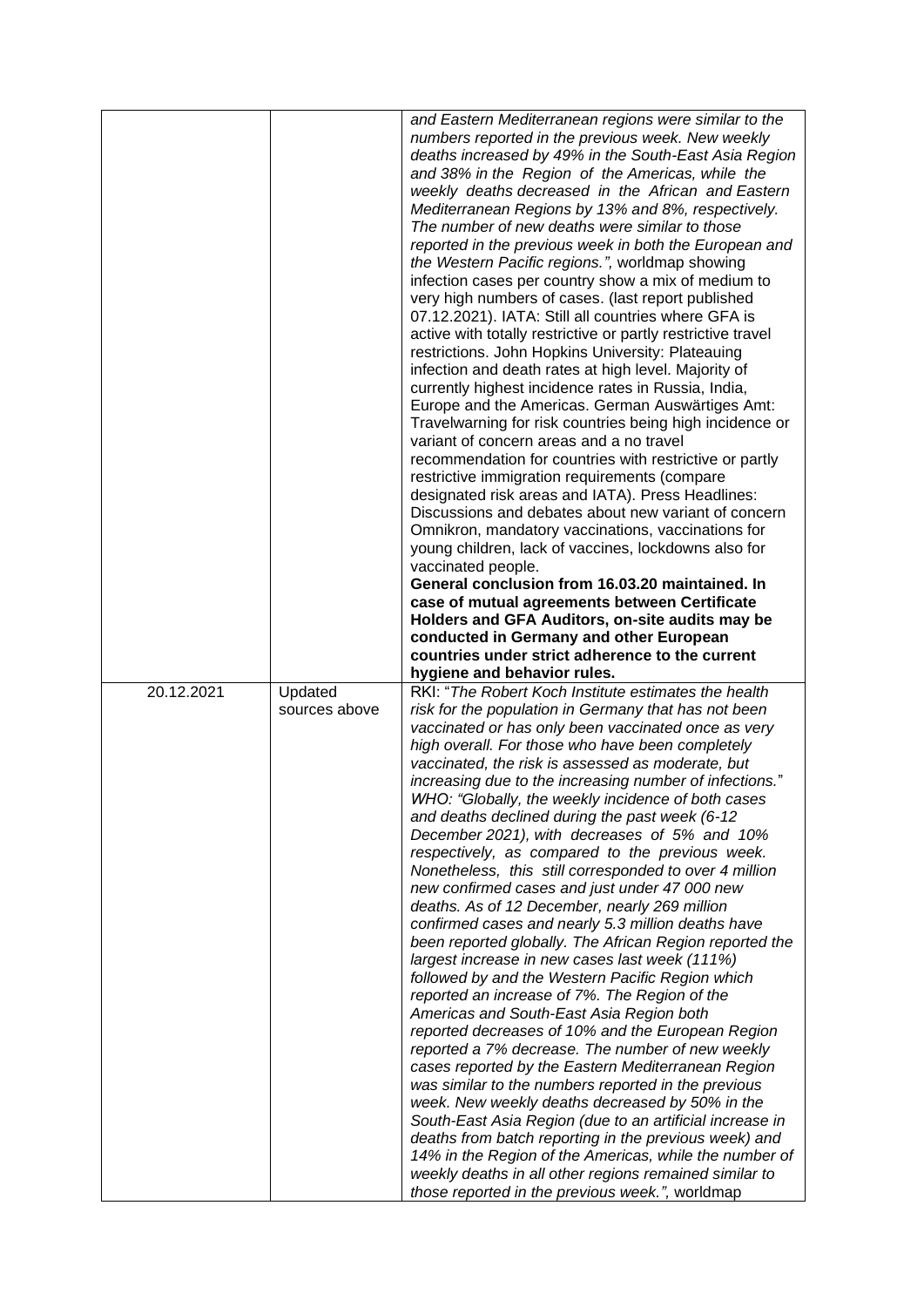|            |                          | showing infection cases per country show a mix of<br>medium to very high numbers of cases. (last report<br>published 14.12.2021). IATA: Still all countries where<br>GFA is active with totally restrictive or partly restrictive<br>travel restrictions. John Hopkins University: Plateauing<br>infection and death rates at high level. Majority of<br>currently highest incidence rates in Russia, India,<br>Europe, Southeast Asia and the Americas. German<br>Auswärtiges Amt: Travelwarning for risk countries being<br>high incidence or variant of concern areas and a no<br>travel recommendation for countries with restrictive or<br>partly restrictive immigration requirements (compare<br>designated risk areas and IATA). Press Headlines:<br>Discussions and debates about new variant of concern<br>Omnikron, mandatory vaccinations, vaccinations for<br>young children, lack of vaccines, lockdowns before or<br>after Christmas, also for vaccinated people.<br>General conclusion from 16.03.20 maintained. In<br>case of mutual agreements between Certificate<br>Holders and GFA Auditors, on-site audits may be                                                                                                                                                                                                                                                                                                                                                                                                                                                                                                                                                                                                                                                                                                                                                                                                                                                                                                                                                                                               |
|------------|--------------------------|---------------------------------------------------------------------------------------------------------------------------------------------------------------------------------------------------------------------------------------------------------------------------------------------------------------------------------------------------------------------------------------------------------------------------------------------------------------------------------------------------------------------------------------------------------------------------------------------------------------------------------------------------------------------------------------------------------------------------------------------------------------------------------------------------------------------------------------------------------------------------------------------------------------------------------------------------------------------------------------------------------------------------------------------------------------------------------------------------------------------------------------------------------------------------------------------------------------------------------------------------------------------------------------------------------------------------------------------------------------------------------------------------------------------------------------------------------------------------------------------------------------------------------------------------------------------------------------------------------------------------------------------------------------------------------------------------------------------------------------------------------------------------------------------------------------------------------------------------------------------------------------------------------------------------------------------------------------------------------------------------------------------------------------------------------------------------------------------------------------------------------------|
|            |                          | conducted in Germany and other European                                                                                                                                                                                                                                                                                                                                                                                                                                                                                                                                                                                                                                                                                                                                                                                                                                                                                                                                                                                                                                                                                                                                                                                                                                                                                                                                                                                                                                                                                                                                                                                                                                                                                                                                                                                                                                                                                                                                                                                                                                                                                               |
|            |                          | countries under strict adherence to the current                                                                                                                                                                                                                                                                                                                                                                                                                                                                                                                                                                                                                                                                                                                                                                                                                                                                                                                                                                                                                                                                                                                                                                                                                                                                                                                                                                                                                                                                                                                                                                                                                                                                                                                                                                                                                                                                                                                                                                                                                                                                                       |
|            |                          | hygiene and behavior rules.                                                                                                                                                                                                                                                                                                                                                                                                                                                                                                                                                                                                                                                                                                                                                                                                                                                                                                                                                                                                                                                                                                                                                                                                                                                                                                                                                                                                                                                                                                                                                                                                                                                                                                                                                                                                                                                                                                                                                                                                                                                                                                           |
| 03.01.2022 | Updated<br>sources above | RKI: "The Robert Koch Institute estimates the health<br>risk for the population in Germany generally as very<br>high. The risk for not vaccinated people is estimated as<br>very high, for 1 or 2 times vaccinated as high and for 3<br>times vaccinated as moderate." WHO: "During the week<br>20-26 December, following a gradual increase since<br>October, the global number of new cases increased by<br>11% as compared to the previous week (Table 1); while<br>the number of new deaths remained similar to the<br>number reported during the previous week. This<br>corresponds to just under 5 million new cases and over<br>44 000 new deaths. As of 26 December, over 278<br>million cases and just under 5.4 million deaths have<br>been reported globally (Figure 1). The Region of the<br>Americas reported the largest increase in new cases in<br>the last week (39%), followed by the African Region,<br>which reported an increase of 7%. The South-East Asia<br>Region continued to report a decrease in new cases as<br>compared to the previous week (12%) while in the<br>European, Eastern Mediterranean, and Western<br>Pacific Regions, the number of new cases was similar<br>to those reported during the previous week. The African<br>Region reported the highest increase in the number of<br>new deaths (72%), followed by the South-East Asia<br>Region (9%) and the Region of the Americas (7%). The<br>European and Eastern Mediterranean Region reported<br>decreases of 12% and 7% respectively, in the incidence<br>of deaths, while in the Western Pacific Region, the<br>incidence was similar to the previous weeks. ",<br>worldmap showing infection cases per country show a<br>mix of medium to very high numbers of cases. (last<br>report published 28.12.2021). IATA: Still all countries<br>where GFA is active with totally restrictive or partly<br>restrictive travel restrictions. John Hopkins University:<br>Increasing infection and death rates at high level.<br>Majority of currently highest incidence rates in Russia,<br>India, Europe, Southeast Asia and the Americas. |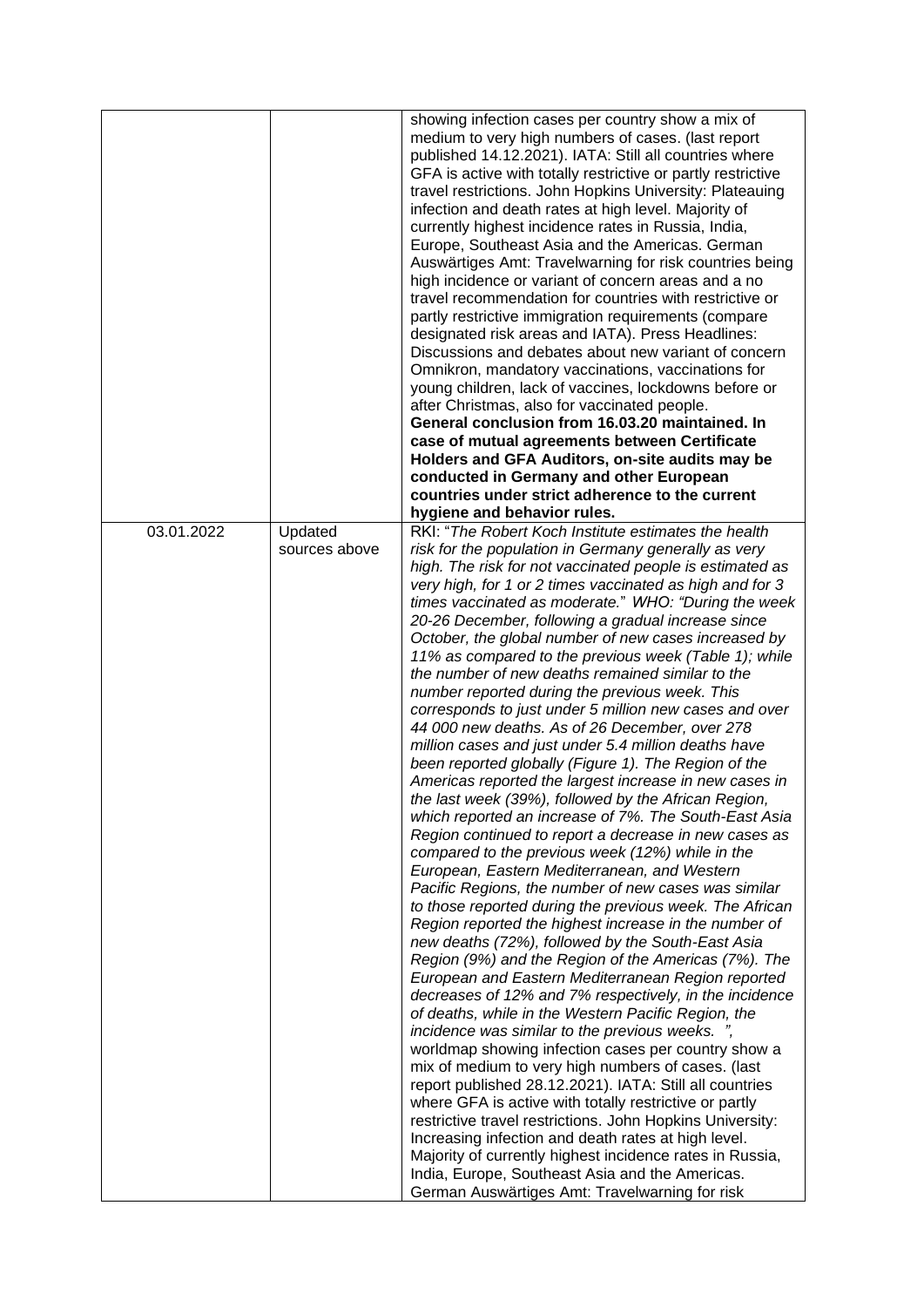|            |               | countries being high incidence or variant of concern<br>areas and a no travel recommendation for countries<br>with restrictive or partly restrictive immigration<br>requirements (compare designated risk areas and<br>IATA). Press Headlines: Discussions and debates about<br>new variant of concern Omnikron, mandatory<br>vaccinations, vaccinations for young children, lack of<br>vaccines, lockdowns, also for vaccinated people.<br>General conclusion from 16.03.20 maintained. In<br>case of mutual agreements between Certificate<br>Holders and GFA Auditors, on-site audits may be<br>conducted in Germany and other European<br>countries under strict adherence to the current<br>hygiene and behavior rules.                                                                                                                                                                                                                                                                                                                                                                                                                                                                                                                                                                                                                                                                                                                                                                                                                                                                                                                                                                                                                                                                                                                                                                                                                                                                                                                                                                                                                                                                                                                                                                                                                                                                                                                                                                                                                            |
|------------|---------------|---------------------------------------------------------------------------------------------------------------------------------------------------------------------------------------------------------------------------------------------------------------------------------------------------------------------------------------------------------------------------------------------------------------------------------------------------------------------------------------------------------------------------------------------------------------------------------------------------------------------------------------------------------------------------------------------------------------------------------------------------------------------------------------------------------------------------------------------------------------------------------------------------------------------------------------------------------------------------------------------------------------------------------------------------------------------------------------------------------------------------------------------------------------------------------------------------------------------------------------------------------------------------------------------------------------------------------------------------------------------------------------------------------------------------------------------------------------------------------------------------------------------------------------------------------------------------------------------------------------------------------------------------------------------------------------------------------------------------------------------------------------------------------------------------------------------------------------------------------------------------------------------------------------------------------------------------------------------------------------------------------------------------------------------------------------------------------------------------------------------------------------------------------------------------------------------------------------------------------------------------------------------------------------------------------------------------------------------------------------------------------------------------------------------------------------------------------------------------------------------------------------------------------------------------------|
| 10.01.2022 | Updated       | RKI: "The Robert Koch Institute estimates the health                                                                                                                                                                                                                                                                                                                                                                                                                                                                                                                                                                                                                                                                                                                                                                                                                                                                                                                                                                                                                                                                                                                                                                                                                                                                                                                                                                                                                                                                                                                                                                                                                                                                                                                                                                                                                                                                                                                                                                                                                                                                                                                                                                                                                                                                                                                                                                                                                                                                                                    |
|            | sources above | risk for the population in Germany generally as very<br>high. The risk for not vaccinated people is estimated as<br>very high, for 1 or 2 times vaccinated as high and for 3<br>times vaccinated as moderate." WHO: "During the week<br>27 December 2021 to 2 January 2022, following a<br>gradual increase since October, the global number of<br>new cases increased sharply by 71% as compared to<br>the previous week (Table 1), while the number of new<br>deaths decreased by 10%. This corresponds to just<br>under 9.5 million new cases and over 41 000 new<br>deaths reported during the last week. As of 2 January, a<br>total of nearly 289 million cases and just over 5.4 million<br>deaths have been reported globally (Figure 1).<br>All regions reported an increase in the incidence of<br>weekly cases, with the Region of the Americas reporting<br>the largest increase (100%), followed by the South-East<br>Asia (78%), European (65%), Eastern Mediterranean<br>(40%), Western Pacific (38%) and the African (7%)<br>Regions. The African Region was the only region to<br>report a weekly increase in the number of new deaths<br>(22%). All other regions reported a decrease in the<br>incidence of deaths, including the Americas (18%),<br>Western Pacific (10%), South-East Asia (9%), Eastern<br>Mediterranean (7%) and the European (6%) Regions.",<br>worldmap showing infection cases per country show a<br>mix of medium to very high numbers of cases. (last<br>report published 06.01.2022). IATA: Still all countries<br>where GFA is active with totally restrictive or partly<br>restrictive travel restrictions. John Hopkins University:<br>Increasing infection and death rates at high level.<br>Majority of currently highest incidence rates in Russia,<br>India, Europe, Southeast Asia and the Americas.<br>German Auswärtiges Amt: Travelwarning for risk<br>countries being high incidence or variant of concern<br>areas and a no travel recommendation for countries<br>with restrictive or partly restrictive immigration<br>requirements (compare designated risk areas and<br>IATA). Press Headlines: Discussions and debates about<br>new variant of concern Omikron, mandatory<br>vaccinations, vaccinations for young children, lack of<br>vaccines, lockdowns, also for vaccinated people.<br>General conclusion from 16.03.20 maintained. In<br>case of mutual agreements between Certificate<br>Holders and GFA Auditors, on-site audits may be<br>conducted in Germany and other European |
|            |               | countries under strict adherence to the current                                                                                                                                                                                                                                                                                                                                                                                                                                                                                                                                                                                                                                                                                                                                                                                                                                                                                                                                                                                                                                                                                                                                                                                                                                                                                                                                                                                                                                                                                                                                                                                                                                                                                                                                                                                                                                                                                                                                                                                                                                                                                                                                                                                                                                                                                                                                                                                                                                                                                                         |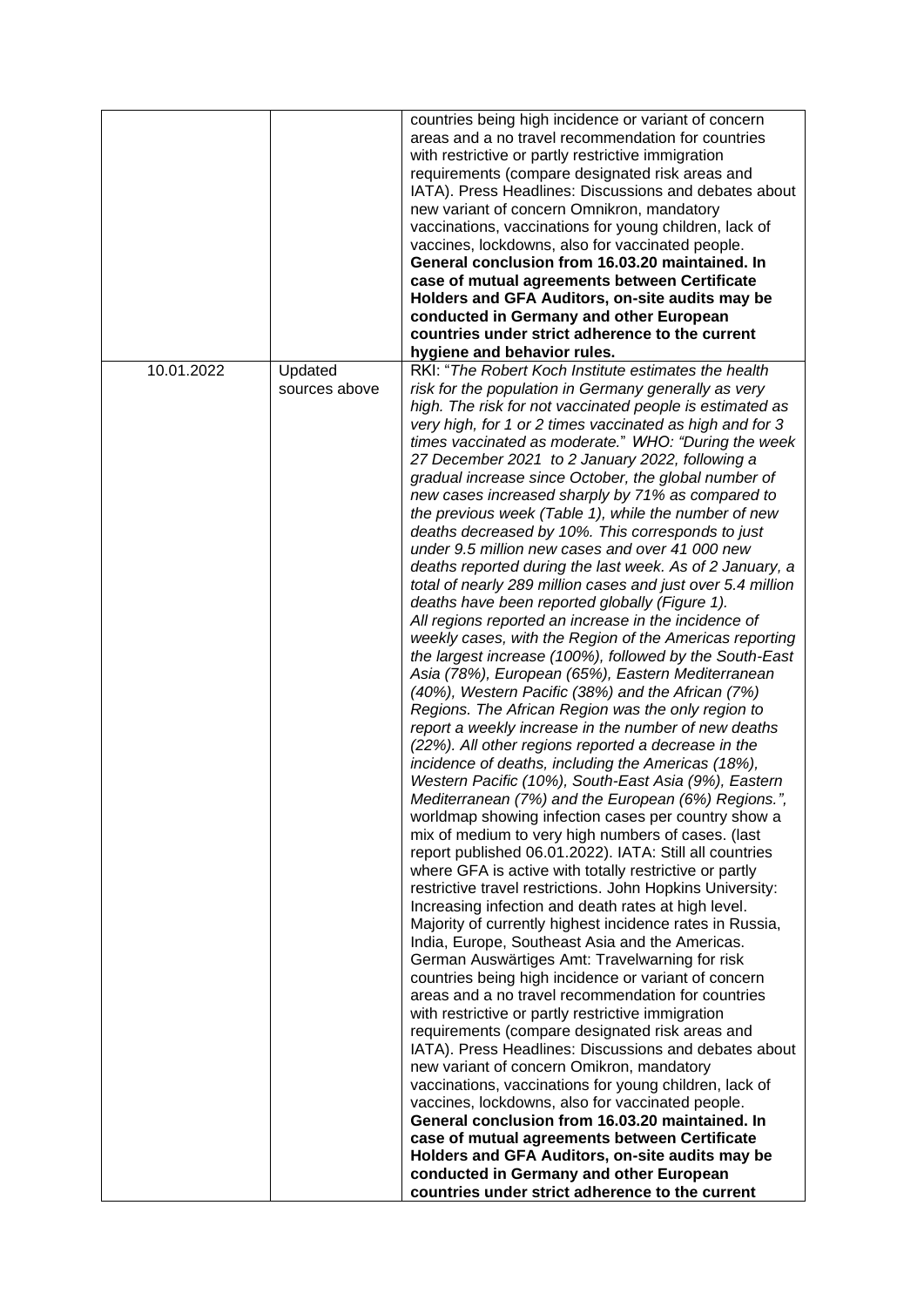|                          | hygiene and behavior rules.                                                                                                                                                                                                                                                                                                                                                                                                                                                                                                                                                                                                                                                                                                                                                                                                                                                                                                                                                                                                                                                                                                                                                                                                                                                                                                                                                                                                                                                                                                                                                                                                                                                                                                                                                                                                                                                                                                                                                                                                                                                                                                                                                                                                                                                                                                                                                                    |
|--------------------------|------------------------------------------------------------------------------------------------------------------------------------------------------------------------------------------------------------------------------------------------------------------------------------------------------------------------------------------------------------------------------------------------------------------------------------------------------------------------------------------------------------------------------------------------------------------------------------------------------------------------------------------------------------------------------------------------------------------------------------------------------------------------------------------------------------------------------------------------------------------------------------------------------------------------------------------------------------------------------------------------------------------------------------------------------------------------------------------------------------------------------------------------------------------------------------------------------------------------------------------------------------------------------------------------------------------------------------------------------------------------------------------------------------------------------------------------------------------------------------------------------------------------------------------------------------------------------------------------------------------------------------------------------------------------------------------------------------------------------------------------------------------------------------------------------------------------------------------------------------------------------------------------------------------------------------------------------------------------------------------------------------------------------------------------------------------------------------------------------------------------------------------------------------------------------------------------------------------------------------------------------------------------------------------------------------------------------------------------------------------------------------------------|
| Updated<br>sources above | RKI: "The Robert Koch Institute estimates the health<br>risk for the population in Germany generally as very<br>high. The risk for not vaccinated people is estimated as<br>very high, for 1 or 2 times vaccinated as high and for 3<br>times vaccinated as moderate." WHO: "Globally, the<br>number of new cases increased markedly in the past<br>week (3-9 January 2022), while the number of new<br>deaths remained similar to that of the previous week.<br>Across the six regions, over 15 million new cases<br>were reported this past week, a 55% increase as<br>compared to the previous week and over 43 000 new<br>deaths were reported. As of 9 January, over 304<br>million confirmed cases and over 5.4 million deaths<br>have been reported. All regions reported an increase in<br>the incidence of weekly cases with the exception of the<br>African Region, which reported an 11% decrease. The<br>South-East Asia region reported the largest increase in<br>new cases last week (418%), followed by the Western<br>Pacific Region (122%), the Eastern Mediterranean<br>Region (86%), the Region of the Americas (78%) and<br>the European Region (31%). New weekly deaths<br>increased in the African Region (84%) and Region of<br>the Americas (26%). The number of new deaths<br>remained similar to that of the previous week in<br>the Western Pacific Region, while a decrease was<br>reported in the Eastern Mediterranean Region (11%),<br>the European Region (10%) and in the South-East Asia<br>Region (6%).", worldmap showing infection cases per<br>country show a mix of medium to very high numbers of<br>cases. (last report published 11.01.2022). IATA: Still all<br>countries where GFA is active with totally restrictive or<br>partly restrictive travel restrictions. John Hopkins<br>University: Increasing infection and death rates at high<br>level. Majority of currently highest incidence rates in<br>Russia, India, Europe, Southeast Asia and the<br>Americas. German Auswärtiges Amt: Travelwarning for<br>risk countries being high incidence or variant of concern<br>areas and a no travel recommendation for countries<br>with restrictive or partly restrictive immigration<br>requirements (compare designated risk areas and<br>IATA). Press Headlines: Discussions and debates about<br>new variant of concern Omikron, mandatory |
|                          | vaccinations, vaccinations for young children, beginning<br>of the fifth wave, record incidences in many countries.                                                                                                                                                                                                                                                                                                                                                                                                                                                                                                                                                                                                                                                                                                                                                                                                                                                                                                                                                                                                                                                                                                                                                                                                                                                                                                                                                                                                                                                                                                                                                                                                                                                                                                                                                                                                                                                                                                                                                                                                                                                                                                                                                                                                                                                                            |
|                          | General conclusion from 16.03.20 maintained. In<br>case of mutual agreements between Certificate<br>Holders and GFA Auditors, on-site audits may be<br>conducted in Germany and other European                                                                                                                                                                                                                                                                                                                                                                                                                                                                                                                                                                                                                                                                                                                                                                                                                                                                                                                                                                                                                                                                                                                                                                                                                                                                                                                                                                                                                                                                                                                                                                                                                                                                                                                                                                                                                                                                                                                                                                                                                                                                                                                                                                                                 |
|                          | countries under strict adherence to the current                                                                                                                                                                                                                                                                                                                                                                                                                                                                                                                                                                                                                                                                                                                                                                                                                                                                                                                                                                                                                                                                                                                                                                                                                                                                                                                                                                                                                                                                                                                                                                                                                                                                                                                                                                                                                                                                                                                                                                                                                                                                                                                                                                                                                                                                                                                                                |
|                          | hygiene and behavior rules.<br>RKI: "The Robert Koch Institute estimates the health                                                                                                                                                                                                                                                                                                                                                                                                                                                                                                                                                                                                                                                                                                                                                                                                                                                                                                                                                                                                                                                                                                                                                                                                                                                                                                                                                                                                                                                                                                                                                                                                                                                                                                                                                                                                                                                                                                                                                                                                                                                                                                                                                                                                                                                                                                            |
| sources above            | risk for the population in Germany generally as very<br>high. The risk for not vaccinated people is estimated as<br>very high, for 1 or 2 times vaccinated as high and for 3<br>times vaccinated as moderate." WHO: "Globally, the<br>number of new COVID-19 cases increased by 5% in the<br>past week (17-23 January 2022), while the number of<br>new deaths remained similar to that reported during the<br>previous week (Figure 1). Across the six WHO regions,<br>over 21 million new cases were reported,                                                                                                                                                                                                                                                                                                                                                                                                                                                                                                                                                                                                                                                                                                                                                                                                                                                                                                                                                                                                                                                                                                                                                                                                                                                                                                                                                                                                                                                                                                                                                                                                                                                                                                                                                                                                                                                                               |
|                          | Updated                                                                                                                                                                                                                                                                                                                                                                                                                                                                                                                                                                                                                                                                                                                                                                                                                                                                                                                                                                                                                                                                                                                                                                                                                                                                                                                                                                                                                                                                                                                                                                                                                                                                                                                                                                                                                                                                                                                                                                                                                                                                                                                                                                                                                                                                                                                                                                                        |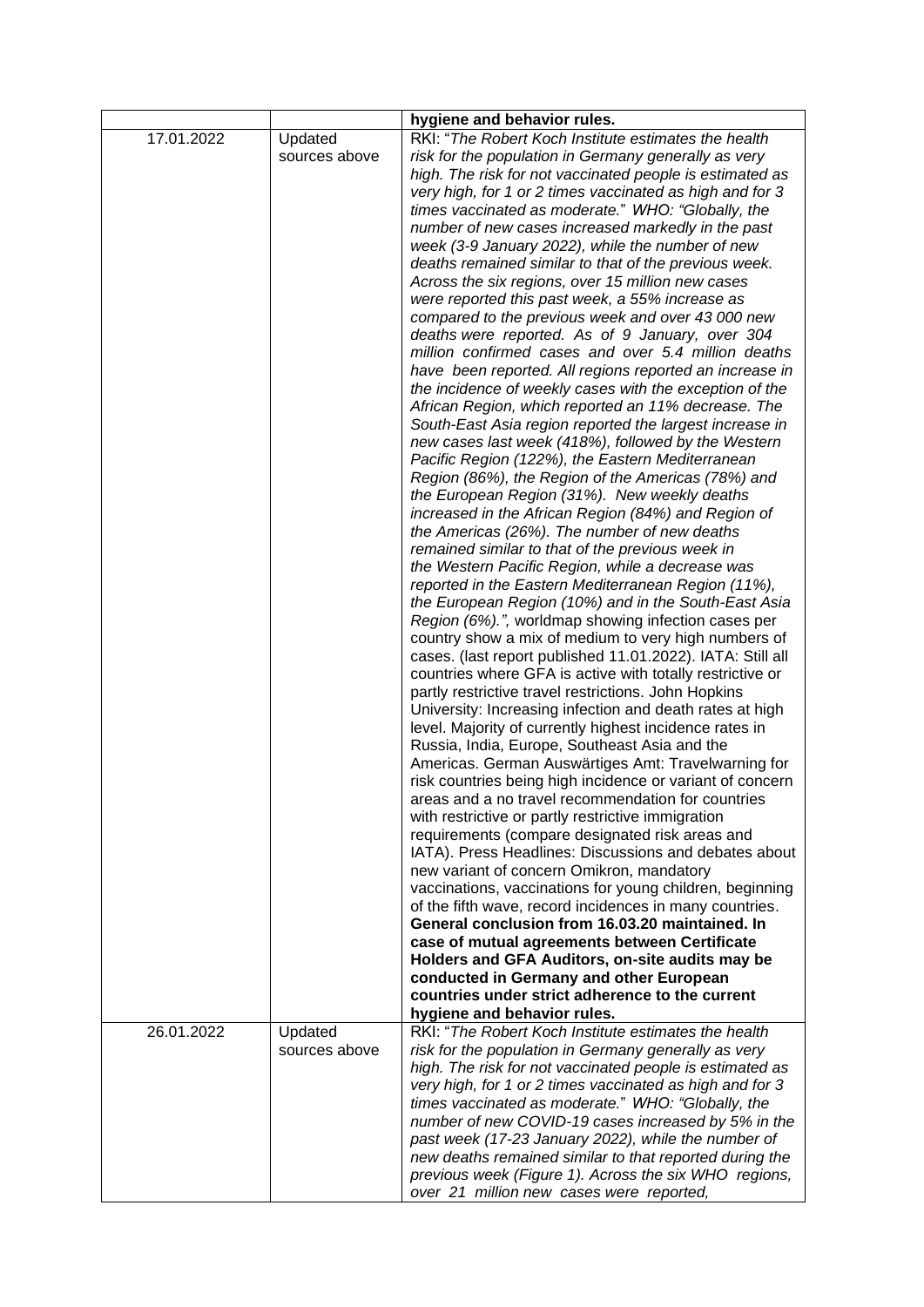|            |                          | representing the highest number of weekly cases<br>recorded since the beginning of the pandemic. Nearly<br>50 000 new deaths were also reported. As of 23<br>January 2022, over 346 million confirmed cases and<br>over 5.5 million deaths have been reported in total.<br>A slower increase in case incidence was observed at<br>the global level, with only half of the regions reported an<br>increase in the number of new weekly cases, as<br>compared to five out of six regions in the previous<br>week. The Eastern Mediterranean Region reported the<br>largest increase in the number of new cases (39%),<br>followed by the South-East Asia Region (36%) and the<br>European Region (13%). The African Region reported<br>the largest decrease in the number of new cases (31%),<br>followed by the Region of the Americas (10%), while the<br>number of new cases in the Western Pacific Region<br>remained similar to that reported during the previous<br>week. The number of new weekly deaths increased in<br>the South-East Asia Region (44%), the Eastern<br>Mediterranean Region (15%) and the Region of the<br>Americas (7%), while the other Regions all reported<br>declines in new weekly deaths.", worldmap showing<br>infection cases per country show high to very high<br>numbers of cases in countries where GFA is active.<br>(last report published 25.01.2022). IATA: Still all<br>countries where GFA is active with totally restrictive or<br>partly restrictive travel restrictions. John Hopkins<br>University: Increasing infection and death rates at high<br>level. Majority of currently highest incidence rates in<br>Russia, India, Europe, Southeast Asia and the<br>Americas. German Auswärtiges Amt: Travelwarning for<br>risk countries being high incidence or variant of concern<br>areas and a no travel recommendation for countries<br>with restrictive or partly restrictive immigration<br>requirements (compare designated risk areas and<br>IATA). Press Headlines: Discussions and debates about<br>aggressive spread of Omikron, mandatory vaccinations,<br>vaccinations for young children, impacts of fifth wave,<br>record incidences in many countries.<br>General conclusion from 16.03.20 maintained. In<br>case of mutual agreements between Certificate<br>Holders and GFA Auditors, on-site audits may be<br>conducted in Germany and other European<br>countries under strict adherence to the current |
|------------|--------------------------|--------------------------------------------------------------------------------------------------------------------------------------------------------------------------------------------------------------------------------------------------------------------------------------------------------------------------------------------------------------------------------------------------------------------------------------------------------------------------------------------------------------------------------------------------------------------------------------------------------------------------------------------------------------------------------------------------------------------------------------------------------------------------------------------------------------------------------------------------------------------------------------------------------------------------------------------------------------------------------------------------------------------------------------------------------------------------------------------------------------------------------------------------------------------------------------------------------------------------------------------------------------------------------------------------------------------------------------------------------------------------------------------------------------------------------------------------------------------------------------------------------------------------------------------------------------------------------------------------------------------------------------------------------------------------------------------------------------------------------------------------------------------------------------------------------------------------------------------------------------------------------------------------------------------------------------------------------------------------------------------------------------------------------------------------------------------------------------------------------------------------------------------------------------------------------------------------------------------------------------------------------------------------------------------------------------------------------------------------------------------------------------------------------------------------------------------------------------------------|
|            |                          | hygiene and behavior rules.                                                                                                                                                                                                                                                                                                                                                                                                                                                                                                                                                                                                                                                                                                                                                                                                                                                                                                                                                                                                                                                                                                                                                                                                                                                                                                                                                                                                                                                                                                                                                                                                                                                                                                                                                                                                                                                                                                                                                                                                                                                                                                                                                                                                                                                                                                                                                                                                                                              |
| 31.01.2022 | Updated<br>sources above | RKI: "The Robert Koch Institute estimates the health<br>risk for the population in Germany generally as very<br>high. The risk for not vaccinated people is estimated as<br>very high, for 1 or 2 times vaccinated as high and for 3<br>times vaccinated as moderate." WHO: "Globally, the<br>number of new COVID-19 cases increased by 5% in the<br>past week (17-23 January 2022), while the number of<br>new deaths remained similar to that reported during the<br>previous week (Figure 1). Across the six WHO regions,<br>over 21 million new cases were reported,<br>representing the highest number of weekly cases<br>recorded since the beginning of the pandemic. Nearly<br>50 000 new deaths were also reported. As of 23<br>January 2022, over 346 million confirmed cases and<br>over 5.5 million deaths have been reported in total.<br>A slower increase in case incidence was observed at                                                                                                                                                                                                                                                                                                                                                                                                                                                                                                                                                                                                                                                                                                                                                                                                                                                                                                                                                                                                                                                                                                                                                                                                                                                                                                                                                                                                                                                                                                                                                               |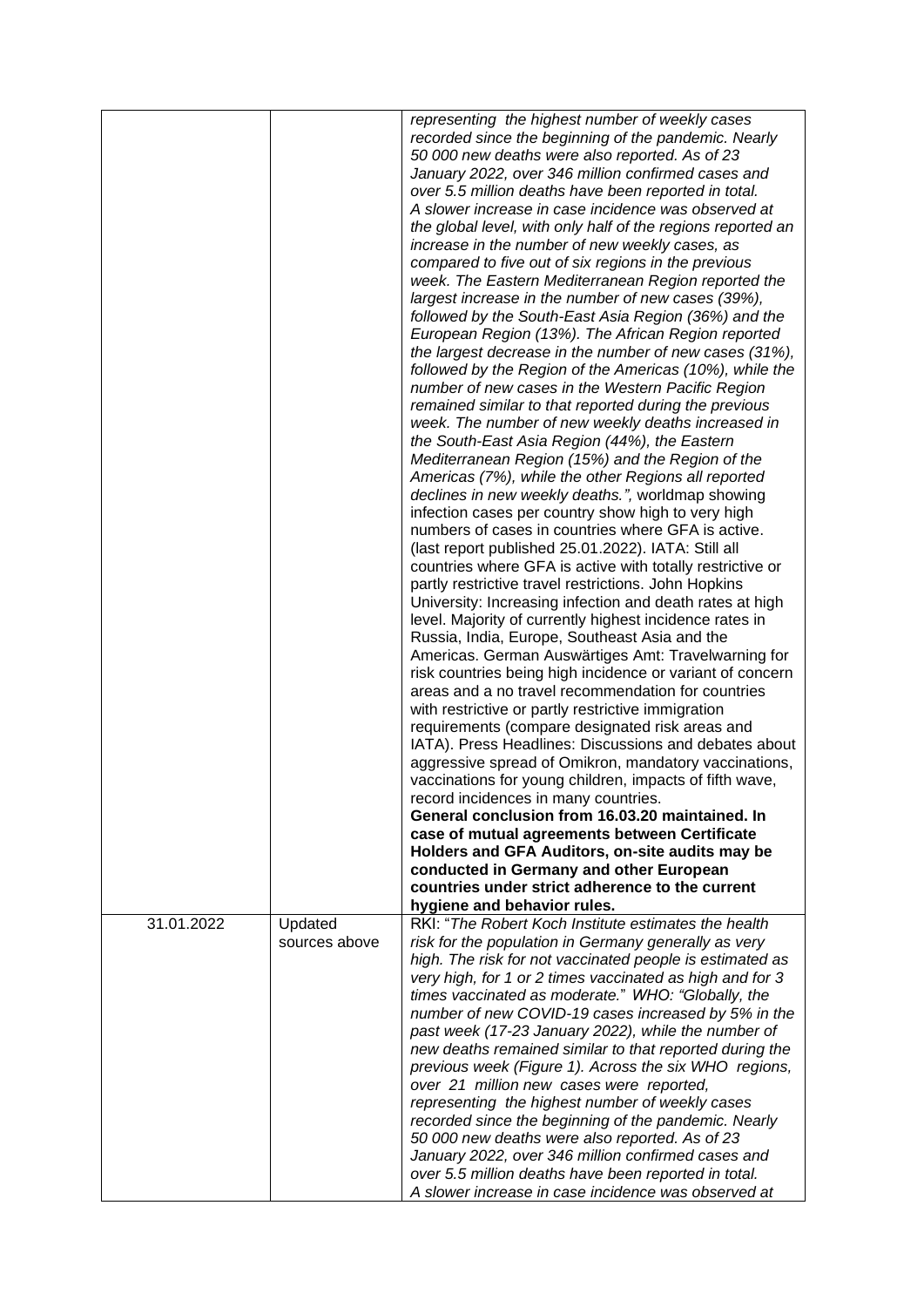|            |               | the global level, with only half of the regions reported an                                                  |
|------------|---------------|--------------------------------------------------------------------------------------------------------------|
|            |               | increase in the number of new weekly cases, as                                                               |
|            |               | compared to five out of six regions in the previous                                                          |
|            |               | week. The Eastern Mediterranean Region reported the                                                          |
|            |               | largest increase in the number of new cases (39%),                                                           |
|            |               | followed by the South-East Asia Region (36%) and the                                                         |
|            |               |                                                                                                              |
|            |               | European Region (13%). The African Region reported                                                           |
|            |               | the largest decrease in the number of new cases (31%),                                                       |
|            |               | followed by the Region of the Americas (10%), while the                                                      |
|            |               | number of new cases in the Western Pacific Region                                                            |
|            |               | remained similar to that reported during the previous                                                        |
|            |               | week. The number of new weekly deaths increased in                                                           |
|            |               |                                                                                                              |
|            |               | the South-East Asia Region (44%), the Eastern                                                                |
|            |               | Mediterranean Region (15%) and the Region of the                                                             |
|            |               | Americas (7%), while the other Regions all reported                                                          |
|            |               | declines in new weekly deaths.", worldmap showing                                                            |
|            |               | infection cases per country show high to very high                                                           |
|            |               | numbers of cases in countries where GFA is active.                                                           |
|            |               |                                                                                                              |
|            |               | (last report published 25.01.2022). IATA: Still all                                                          |
|            |               | countries where GFA is active with totally restrictive or                                                    |
|            |               | partly restrictive travel restrictions. John Hopkins                                                         |
|            |               | University: Increasing infection and death rates at high                                                     |
|            |               | level. Majority of currently highest incidence rates in                                                      |
|            |               | Russia, India, Europe, Southeast Asia and the                                                                |
|            |               |                                                                                                              |
|            |               | Americas. German Auswärtiges Amt: Travelwarning for                                                          |
|            |               | risk countries being high incidence or variant of concern                                                    |
|            |               | areas and a no travel recommendation for countries                                                           |
|            |               | with restrictive or partly restrictive immigration                                                           |
|            |               | requirements (compare designated risk areas and                                                              |
|            |               | IATA). Press Headlines: Discussions and debates about                                                        |
|            |               |                                                                                                              |
|            |               | aggressive spread of Omikron, mandatory vaccinations,                                                        |
|            |               |                                                                                                              |
|            |               | vaccinations for young children, impacts of fifth wave,                                                      |
|            |               | record incidences in many countries.                                                                         |
|            |               | General conclusion from 16.03.20 maintained. In                                                              |
|            |               |                                                                                                              |
|            |               | case of mutual agreements between Certificate                                                                |
|            |               | Holders and GFA Auditors, on-site audits may be                                                              |
|            |               | conducted in Germany and other European                                                                      |
|            |               | countries under strict adherence to the current                                                              |
|            |               | hygiene and behavior rules.                                                                                  |
| 14.02.2022 | Updated       | RKI: "The Robert Koch Institute estimates the health                                                         |
|            | sources above | risk for the population in Germany generally as very                                                         |
|            |               |                                                                                                              |
|            |               | high. The risk for not vaccinated people is estimated as                                                     |
|            |               | very high, for 1 or 2 times vaccinated as high and for 3                                                     |
|            |               | times vaccinated as moderate." WHO: "Globally, during                                                        |
|            |               | the week of 31 January to 6 February 2022, the number                                                        |
|            |               | of new COVID-19 cases decreased by 17% as                                                                    |
|            |               | compared to the number reported during the previous                                                          |
|            |               | week, while the number of new deaths increased                                                               |
|            |               |                                                                                                              |
|            |               | by 7% (figure 1). Across the six WHO regions, over 19                                                        |
|            |               | million new cases and just under 68 000 new deaths                                                           |
|            |               | were reported (table 1). As of 6 February 2022, over                                                         |
|            |               | 392 million confirmed cases and over 5.7 million deaths                                                      |
|            |               | have been reported globally. At the regional level, the                                                      |
|            |               | Eastern Mediterranean Region reported an increase of                                                         |
|            |               | 36% in the number of new weekly cases while all other                                                        |
|            |               | regions reported decreases: The Region of the                                                                |
|            |               |                                                                                                              |
|            |               | Americas (36%), the South-East Asia Region (32%), the                                                        |
|            |               | African Region (22%), the Western Pacific Region (8%)                                                        |
|            |               | and the European Region (7%). The number of new                                                              |
|            |               | weekly deaths continued to increase in the South-East<br>Asia (67%) and Eastern Mediterranean Regions (45%), |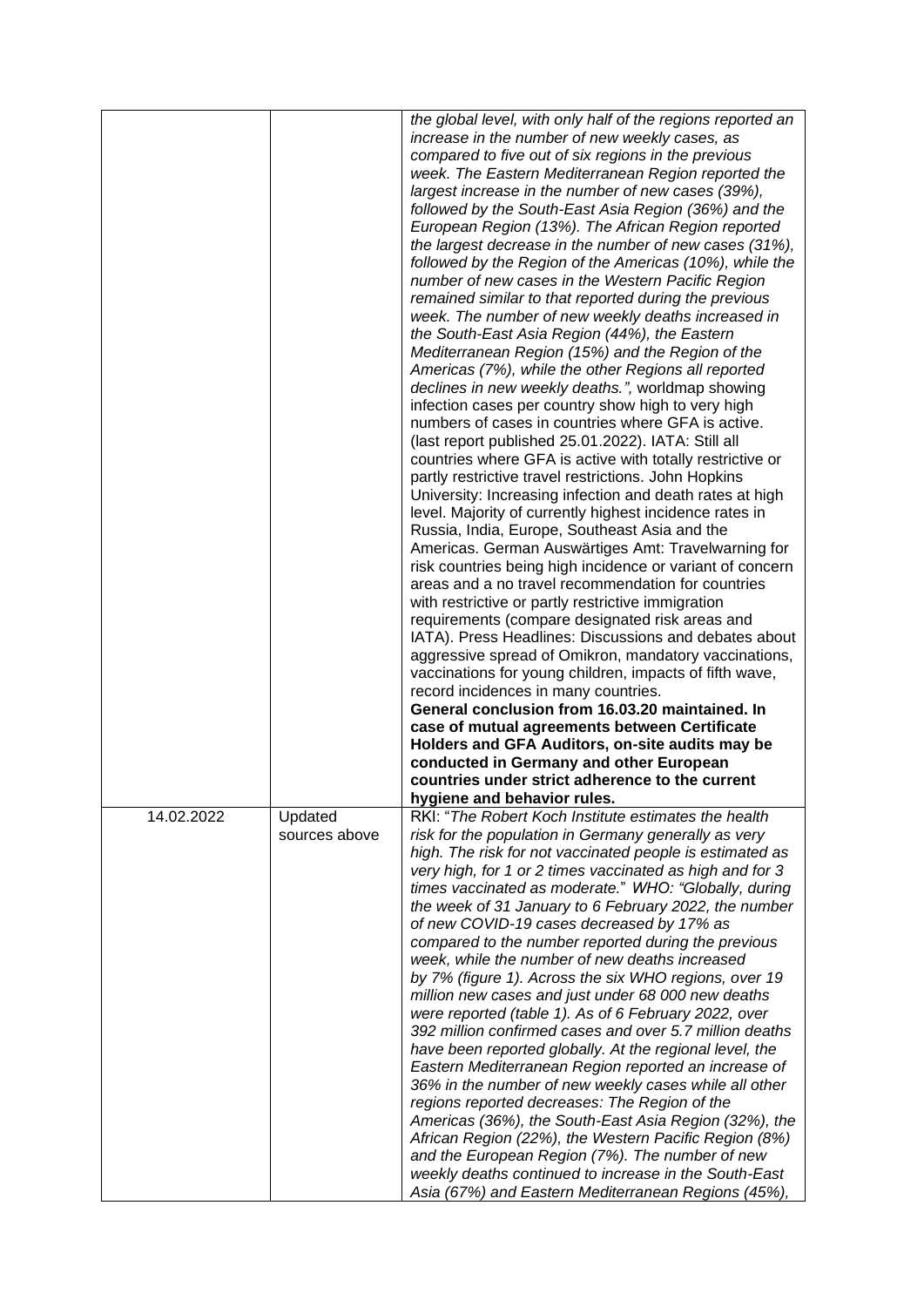|            |                          | while the number remained similar to that of the<br>previous week in the Region of the Americas<br>and the European Region and decreased in the African<br>(14%) and Western Pacific Regions (5%). ", worldmap<br>showing infection cases per country show high to very<br>high numbers of cases in countries where GFA is<br>active. (last report published 08.02.2022). IATA: Still all<br>countries where GFA is active with totally restrictive or<br>partly restrictive travel restrictions. John Hopkins<br>University: Decreasing infection rates at high level.<br>Majority of currently highest incidence rates in Russia,<br>India, Europe, Southeast Asia and the Americas.<br>German Auswärtiges Amt: Travelwarning for risk<br>countries being high incidence or variant of concern<br>areas and a no travel recommendation for countries<br>with restrictive or partly restrictive immigration<br>requirements (compare designated risk areas and<br>IATA). Press Headlines: Discussions and debates about<br>descreasing infection rates at high level, good situation<br>in hospitals, loosening the restrictions, mandatory<br>vaccinations, vaccinations for young children, impacts                                                                                                                                                                                                                                                                                                                                                                                                                                                                                                                                                                                                                                                  |
|------------|--------------------------|---------------------------------------------------------------------------------------------------------------------------------------------------------------------------------------------------------------------------------------------------------------------------------------------------------------------------------------------------------------------------------------------------------------------------------------------------------------------------------------------------------------------------------------------------------------------------------------------------------------------------------------------------------------------------------------------------------------------------------------------------------------------------------------------------------------------------------------------------------------------------------------------------------------------------------------------------------------------------------------------------------------------------------------------------------------------------------------------------------------------------------------------------------------------------------------------------------------------------------------------------------------------------------------------------------------------------------------------------------------------------------------------------------------------------------------------------------------------------------------------------------------------------------------------------------------------------------------------------------------------------------------------------------------------------------------------------------------------------------------------------------------------------------------------------------------------------------------------------------|
|            |                          | of fifth wave, record incidences in many countries.<br>General conclusion from 16.03.20 maintained. In                                                                                                                                                                                                                                                                                                                                                                                                                                                                                                                                                                                                                                                                                                                                                                                                                                                                                                                                                                                                                                                                                                                                                                                                                                                                                                                                                                                                                                                                                                                                                                                                                                                                                                                                                  |
|            |                          | case of mutual agreements between Certificate                                                                                                                                                                                                                                                                                                                                                                                                                                                                                                                                                                                                                                                                                                                                                                                                                                                                                                                                                                                                                                                                                                                                                                                                                                                                                                                                                                                                                                                                                                                                                                                                                                                                                                                                                                                                           |
|            |                          | Holders and GFA Auditors, on-site audits may be                                                                                                                                                                                                                                                                                                                                                                                                                                                                                                                                                                                                                                                                                                                                                                                                                                                                                                                                                                                                                                                                                                                                                                                                                                                                                                                                                                                                                                                                                                                                                                                                                                                                                                                                                                                                         |
|            |                          | conducted in Germany and other European                                                                                                                                                                                                                                                                                                                                                                                                                                                                                                                                                                                                                                                                                                                                                                                                                                                                                                                                                                                                                                                                                                                                                                                                                                                                                                                                                                                                                                                                                                                                                                                                                                                                                                                                                                                                                 |
|            |                          | countries under strict adherence to the current                                                                                                                                                                                                                                                                                                                                                                                                                                                                                                                                                                                                                                                                                                                                                                                                                                                                                                                                                                                                                                                                                                                                                                                                                                                                                                                                                                                                                                                                                                                                                                                                                                                                                                                                                                                                         |
|            |                          | hygiene and behavior rules.                                                                                                                                                                                                                                                                                                                                                                                                                                                                                                                                                                                                                                                                                                                                                                                                                                                                                                                                                                                                                                                                                                                                                                                                                                                                                                                                                                                                                                                                                                                                                                                                                                                                                                                                                                                                                             |
| 28.02.2022 | Updated<br>sources above | RKI: "The Robert Koch Institute estimates the health<br>risk for the population in Germany generally as very<br>high. The risk for not vaccinated people is estimated as<br>very high, for 1 or 2 times vaccinated as high and for 3<br>times vaccinated as moderate." WHO: "Globally, during<br>the week of 14 through 20 February 2022, the number<br>of new COVID-19 cases decreased by 21% as<br>compared to the previous week. In addition, the number<br>of new deaths showed a decreasing trend (-8%)<br>when compared to the previous week (Figure 1). Across<br>the six WHO regions, over 12 million new cases and<br>over 67 000 new deaths were reported (Table 1). As of<br>20 February 2022, over 422 million confirmed cases<br>and over 5.8 million deaths have been reported globally.<br>At the regional level, the Western Pacific Region<br>reported a 29% increase in the number of new weekly<br>cases, while all other regions reported decreases:<br>the Eastern Mediterranean Region (-34%), the<br>Region of the Americas (-29%), the European Region<br>(-26%), the African Region (-22%) and the South-East<br>Asia Region (-17%). The number of new weekly deaths<br>increased in the Western Pacific (+21%) and African<br>(+20%) Regions and decreased in the South-East Asia<br>(-37%), the Regions of Americas (-9%), the European<br>Region (-5%) and the Eastern Mediterranean Region (-<br>4%).", worldmap showing infection cases per country<br>show high to very high numbers of cases in countries<br>where GFA is active. (last report published 22.02.2022).<br>IATA: Still all countries where GFA is active with totally<br>restrictive or partly restrictive travel restrictions. John<br>Hopkins University: Decreasing infection rates at high<br>level. Majority of currently highest incidence rates in |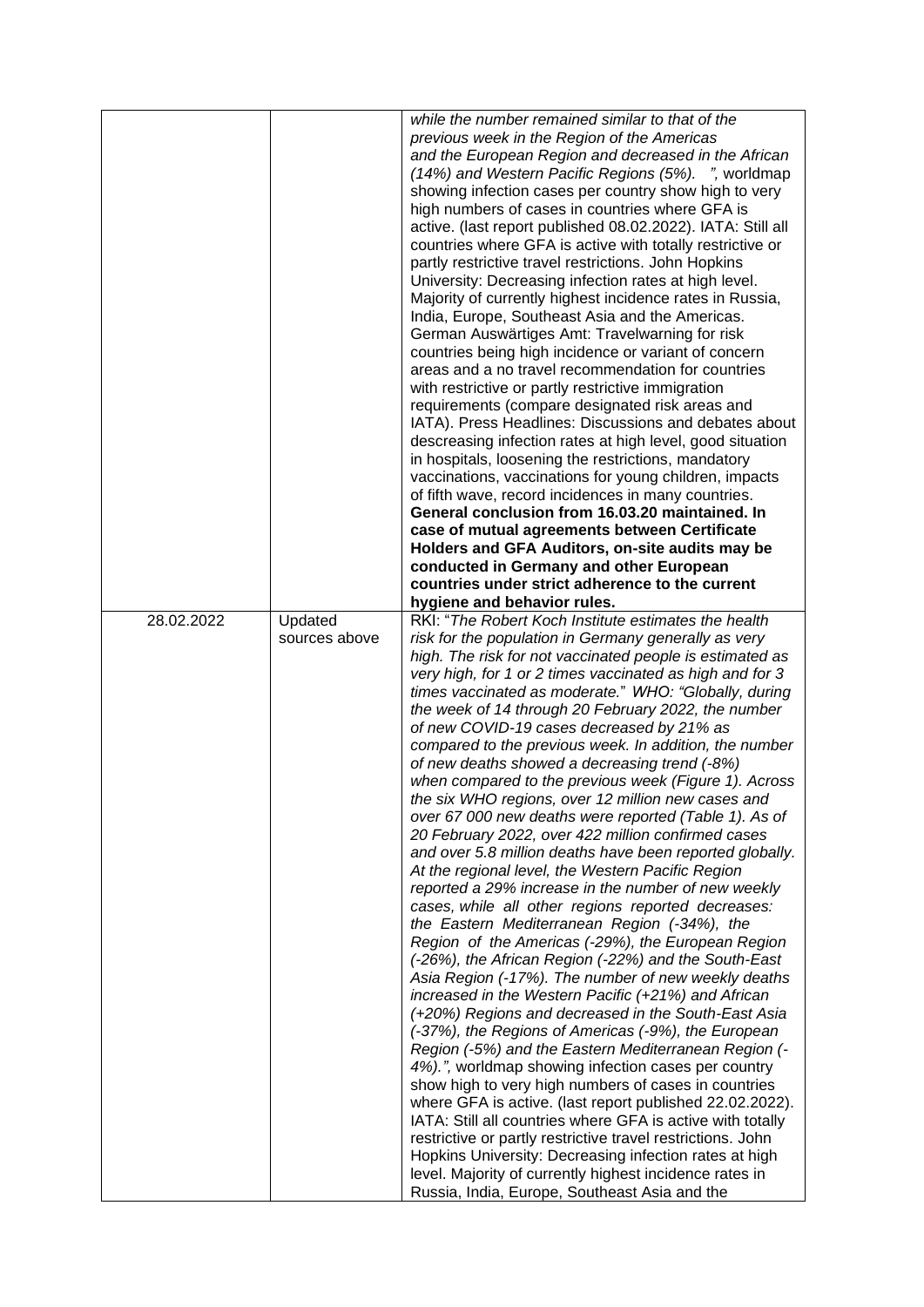|            |                          | Americas. German Auswärtiges Amt: Travelwarning for<br>risk countries being high incidence or variant of concern<br>areas and a no travel recommendation for countries<br>with restrictive or partly restrictive immigration<br>requirements (compare designated risk areas and                                                                                                                                                                                                                                                                                    |
|------------|--------------------------|--------------------------------------------------------------------------------------------------------------------------------------------------------------------------------------------------------------------------------------------------------------------------------------------------------------------------------------------------------------------------------------------------------------------------------------------------------------------------------------------------------------------------------------------------------------------|
|            |                          | IATA). Press Headlines: Discussions and debates about<br>descreasing infection rates at high level.<br>General conclusion from 16.03.20 maintained. In                                                                                                                                                                                                                                                                                                                                                                                                             |
|            |                          | case of mutual agreements between Certificate                                                                                                                                                                                                                                                                                                                                                                                                                                                                                                                      |
|            |                          | Holders and GFA Auditors, on-site audits may be                                                                                                                                                                                                                                                                                                                                                                                                                                                                                                                    |
|            |                          | conducted in Germany and other European                                                                                                                                                                                                                                                                                                                                                                                                                                                                                                                            |
|            |                          | countries under strict adherence to the current                                                                                                                                                                                                                                                                                                                                                                                                                                                                                                                    |
| 07.03.2022 | Updated                  | hygiene and behavior rules.<br>RKI: "The Robert Koch Institute estimates the health                                                                                                                                                                                                                                                                                                                                                                                                                                                                                |
|            |                          | risk for the population in Germany generally as very<br>high. The risk for not vaccinated people is estimated as<br>very high, for 1 or 2 times vaccinated as high and for 3<br>times vaccinated as moderate." WHO: "Globally, during<br>the week of 21 through 27 February 2022, the number<br>of new COVID-19 cases and deaths has continued to<br>decline by 16% and 10% respectively, as compared to<br>the previous week (Figure 1). Across the six<br>WHO regions, over 10 million new cases and over 60<br>000 new deaths were reported (Table 1). As of 27 |
|            |                          | February 2022, over 433 million confirmed cases and<br>over 5.9 million deaths have been reported globally.<br>At the regional level, while the Western Pacific Region<br>reported an increase $(+32%)$ in the number of new<br>weekly cases, all other regions reported decreases:<br>the Eastern Mediterranean Region (-34%), the<br>Region of the Americas (-30%), the African Region (-                                                                                                                                                                        |
|            |                          | 25%), the European Region (-24%), and the South-East<br>Asia Region (-16%). The number of new weekly deaths<br>increased in the Western Pacific (+22%) and the<br>Eastern Mediterranean (+4%) Regions, while decreases<br>were reported by the African Region (-59%), South-East<br>Asia Region (-18%), Europe Region (-13%), and the<br>Region of the Americas (-8%). ", worldmap showing<br>infection cases per country show high to very high<br>numbers of cases in countries where GFA is active.<br>(last report published 01.03.2022). IATA: Still all      |
|            |                          | countries where GFA is active with totally restrictive or<br>partly restrictive travel restrictions. John Hopkins<br>University: Decreasing infection rates at high level.<br>Majority of currently highest incidence rates in Russia,<br>India, Europe, Southeast Asia and the Americas.<br>German Auswärtiges Amt: Travelwarning for risk<br>countries being high incidence or variant of concern                                                                                                                                                                |
|            |                          | areas and a no travel recommendation for countries<br>with restrictive or partly restrictive immigration<br>requirements (compare designated risk areas and<br>IATA). Press Headlines: Discussions and debates about                                                                                                                                                                                                                                                                                                                                               |
|            |                          | infection rates.<br>General conclusion from 16.03.20 maintained. In                                                                                                                                                                                                                                                                                                                                                                                                                                                                                                |
|            |                          | case of mutual agreements between Certificate                                                                                                                                                                                                                                                                                                                                                                                                                                                                                                                      |
|            |                          | Holders and GFA Auditors, on-site audits may be                                                                                                                                                                                                                                                                                                                                                                                                                                                                                                                    |
|            |                          | conducted in Germany and other European                                                                                                                                                                                                                                                                                                                                                                                                                                                                                                                            |
|            |                          | countries under strict adherence to the current                                                                                                                                                                                                                                                                                                                                                                                                                                                                                                                    |
|            |                          | hygiene and behavior rules.                                                                                                                                                                                                                                                                                                                                                                                                                                                                                                                                        |
| 14.03.2022 | Updated<br>sources above | RKI: "The Robert Koch Institute estimates the health<br>risk for the population in Germany generally as very                                                                                                                                                                                                                                                                                                                                                                                                                                                       |
|            |                          |                                                                                                                                                                                                                                                                                                                                                                                                                                                                                                                                                                    |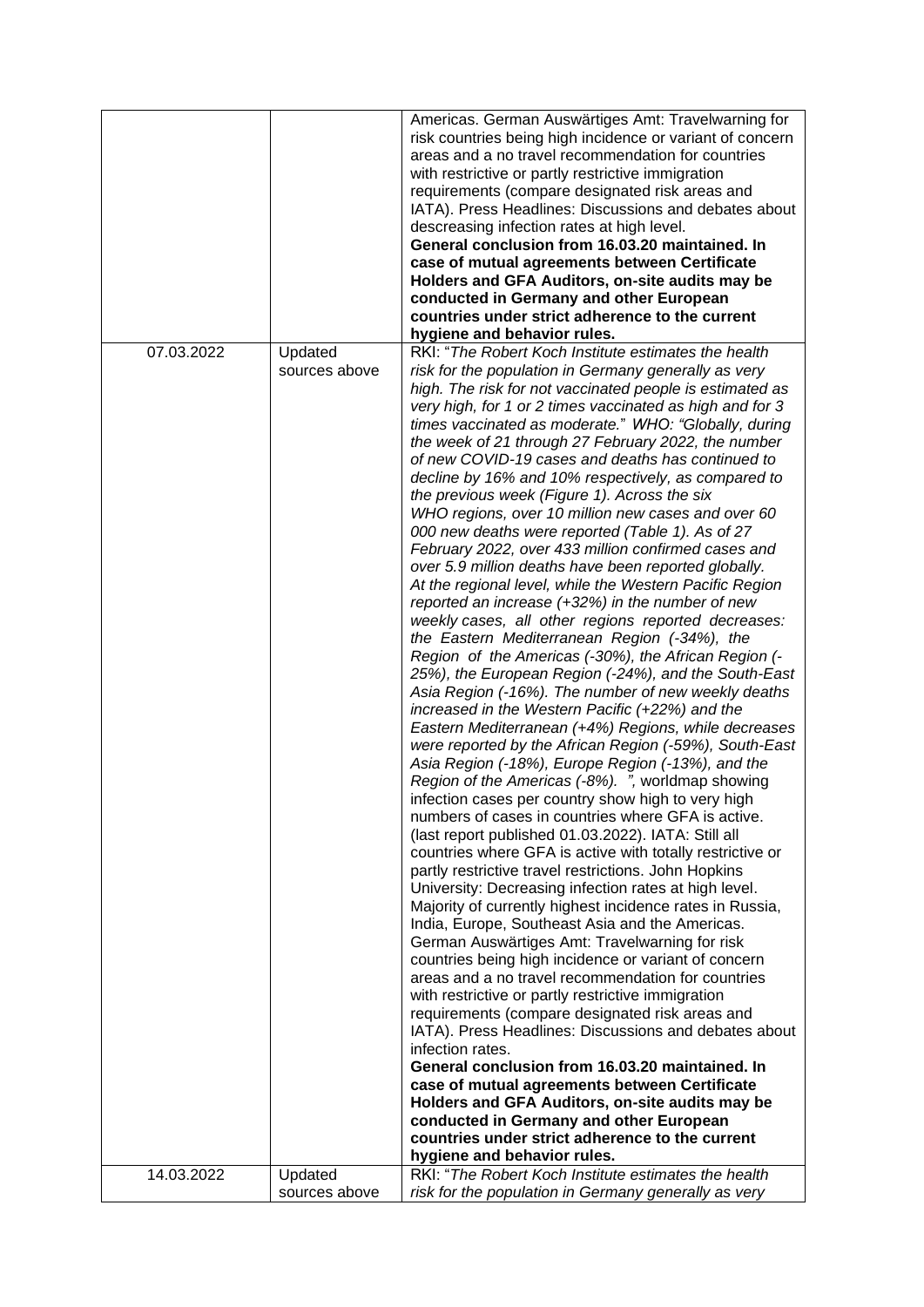| very high, for 1 or 2 times vaccinated as high and for 3<br>times vaccinated as moderate." WHO: "Globally, during<br>the week of 28 February through 6 March 2022, the<br>number of new COVID-19 cases and deaths continued<br>to decline by 5% and 8% respectively, as compared to<br>the previous week (Figure 1). Across the six WHO<br>regions, over 10 million new cases and over 52 000<br>new deaths were reported (Table 1). As of 6 March<br>2022, over 433 million confirmed cases and over 5.9<br>million deaths have been reported globally. At the<br>regional level, while the Western Pacific Region<br>continued to report an increase (+46%) in the number of<br>new weekly cases, all other regions reported<br>decreases: the Eastern Mediterranean Region (-46%),<br>the African Region (-40%), the South-East Asia Region<br>(-31%), the Region of the Americas (-24%), and the<br>European Region (-18%). The number of new weekly<br>deaths increased in the Western Pacific Region (+29%)<br>and remained stable in the Eastern Mediterranean<br>Region (+2%), while decreases were reported by the<br>African Region (-39%), the European Region (-15%),<br>the Region of the Americas (-9%) and the South-East<br>Asia Region (-3%). These trends should be interpreted<br>with caution as several countries are progressively<br>adopting targeted testing strategies,<br>resulting in lower overall numbers of tests performed<br>and consequently of cases detected.", worldmap<br>showing infection cases per country show high to very<br>high numbers of cases in countries where GFA is<br>active. (last report published 08.03.2022). IATA: Still all<br>countries where GFA is active with totally restrictive or<br>partly restrictive travel restrictions. John Hopkins<br>University: Decreasing infection rates at high level.<br>Majority of currently highest incidence rates in Russia,<br>India, Europe, Southeast Asia and the Americas.<br>German Auswärtiges Amt: Travelwarning for risk<br>countries being high incidence or variant of concern<br>areas and a no travel recommendation for countries<br>with restrictive or partly restrictive immigration<br>requirements (compare designated risk areas and<br>IATA). Press Headlines: Debates about increasing<br>infection rates in Germany and China.<br>General conclusion from 16.03.20 maintained. In<br>case of mutual agreements between Certificate<br>Holders and GFA Auditors, on-site audits may be<br>conducted in Germany and other European<br>countries under strict adherence to the current<br>hygiene and behavior rules.<br>21.03.2022<br>Updated<br>RKI: "The Robert Koch Institute estimates the health<br>sources above<br>risk for the population in Germany generally as very<br>high. The risk for not vaccinated people is estimated as<br>very high, for 1 or 2 times vaccinated as high and for 3<br>times vaccinated as moderate." WHO: "After a<br>consistent decrease since the end of January 2022, the<br>number of new weekly cases increased by 8%<br>during the week of 7 through 13 March 2022. The<br>number of new deaths continued a decreasing trend (-<br>17% as compared to the previous week) (Figure 1).<br>Across the six WHO regions, over 11 million new cases |  |                                                          |
|-------------------------------------------------------------------------------------------------------------------------------------------------------------------------------------------------------------------------------------------------------------------------------------------------------------------------------------------------------------------------------------------------------------------------------------------------------------------------------------------------------------------------------------------------------------------------------------------------------------------------------------------------------------------------------------------------------------------------------------------------------------------------------------------------------------------------------------------------------------------------------------------------------------------------------------------------------------------------------------------------------------------------------------------------------------------------------------------------------------------------------------------------------------------------------------------------------------------------------------------------------------------------------------------------------------------------------------------------------------------------------------------------------------------------------------------------------------------------------------------------------------------------------------------------------------------------------------------------------------------------------------------------------------------------------------------------------------------------------------------------------------------------------------------------------------------------------------------------------------------------------------------------------------------------------------------------------------------------------------------------------------------------------------------------------------------------------------------------------------------------------------------------------------------------------------------------------------------------------------------------------------------------------------------------------------------------------------------------------------------------------------------------------------------------------------------------------------------------------------------------------------------------------------------------------------------------------------------------------------------------------------------------------------------------------------------------------------------------------------------------------------------------------------------------------------------------------------------------------------------------------------------------------------------------------------------------------------------------------------------------------------------------------------------------------------------------------------------------------------------------------------------------------------------------------------------------------------------------------------------------------------------------------------------------------------------|--|----------------------------------------------------------|
|                                                                                                                                                                                                                                                                                                                                                                                                                                                                                                                                                                                                                                                                                                                                                                                                                                                                                                                                                                                                                                                                                                                                                                                                                                                                                                                                                                                                                                                                                                                                                                                                                                                                                                                                                                                                                                                                                                                                                                                                                                                                                                                                                                                                                                                                                                                                                                                                                                                                                                                                                                                                                                                                                                                                                                                                                                                                                                                                                                                                                                                                                                                                                                                                                                                                                                                   |  | high. The risk for not vaccinated people is estimated as |
|                                                                                                                                                                                                                                                                                                                                                                                                                                                                                                                                                                                                                                                                                                                                                                                                                                                                                                                                                                                                                                                                                                                                                                                                                                                                                                                                                                                                                                                                                                                                                                                                                                                                                                                                                                                                                                                                                                                                                                                                                                                                                                                                                                                                                                                                                                                                                                                                                                                                                                                                                                                                                                                                                                                                                                                                                                                                                                                                                                                                                                                                                                                                                                                                                                                                                                                   |  |                                                          |
|                                                                                                                                                                                                                                                                                                                                                                                                                                                                                                                                                                                                                                                                                                                                                                                                                                                                                                                                                                                                                                                                                                                                                                                                                                                                                                                                                                                                                                                                                                                                                                                                                                                                                                                                                                                                                                                                                                                                                                                                                                                                                                                                                                                                                                                                                                                                                                                                                                                                                                                                                                                                                                                                                                                                                                                                                                                                                                                                                                                                                                                                                                                                                                                                                                                                                                                   |  |                                                          |
|                                                                                                                                                                                                                                                                                                                                                                                                                                                                                                                                                                                                                                                                                                                                                                                                                                                                                                                                                                                                                                                                                                                                                                                                                                                                                                                                                                                                                                                                                                                                                                                                                                                                                                                                                                                                                                                                                                                                                                                                                                                                                                                                                                                                                                                                                                                                                                                                                                                                                                                                                                                                                                                                                                                                                                                                                                                                                                                                                                                                                                                                                                                                                                                                                                                                                                                   |  |                                                          |
|                                                                                                                                                                                                                                                                                                                                                                                                                                                                                                                                                                                                                                                                                                                                                                                                                                                                                                                                                                                                                                                                                                                                                                                                                                                                                                                                                                                                                                                                                                                                                                                                                                                                                                                                                                                                                                                                                                                                                                                                                                                                                                                                                                                                                                                                                                                                                                                                                                                                                                                                                                                                                                                                                                                                                                                                                                                                                                                                                                                                                                                                                                                                                                                                                                                                                                                   |  |                                                          |
|                                                                                                                                                                                                                                                                                                                                                                                                                                                                                                                                                                                                                                                                                                                                                                                                                                                                                                                                                                                                                                                                                                                                                                                                                                                                                                                                                                                                                                                                                                                                                                                                                                                                                                                                                                                                                                                                                                                                                                                                                                                                                                                                                                                                                                                                                                                                                                                                                                                                                                                                                                                                                                                                                                                                                                                                                                                                                                                                                                                                                                                                                                                                                                                                                                                                                                                   |  |                                                          |
|                                                                                                                                                                                                                                                                                                                                                                                                                                                                                                                                                                                                                                                                                                                                                                                                                                                                                                                                                                                                                                                                                                                                                                                                                                                                                                                                                                                                                                                                                                                                                                                                                                                                                                                                                                                                                                                                                                                                                                                                                                                                                                                                                                                                                                                                                                                                                                                                                                                                                                                                                                                                                                                                                                                                                                                                                                                                                                                                                                                                                                                                                                                                                                                                                                                                                                                   |  |                                                          |
|                                                                                                                                                                                                                                                                                                                                                                                                                                                                                                                                                                                                                                                                                                                                                                                                                                                                                                                                                                                                                                                                                                                                                                                                                                                                                                                                                                                                                                                                                                                                                                                                                                                                                                                                                                                                                                                                                                                                                                                                                                                                                                                                                                                                                                                                                                                                                                                                                                                                                                                                                                                                                                                                                                                                                                                                                                                                                                                                                                                                                                                                                                                                                                                                                                                                                                                   |  |                                                          |
|                                                                                                                                                                                                                                                                                                                                                                                                                                                                                                                                                                                                                                                                                                                                                                                                                                                                                                                                                                                                                                                                                                                                                                                                                                                                                                                                                                                                                                                                                                                                                                                                                                                                                                                                                                                                                                                                                                                                                                                                                                                                                                                                                                                                                                                                                                                                                                                                                                                                                                                                                                                                                                                                                                                                                                                                                                                                                                                                                                                                                                                                                                                                                                                                                                                                                                                   |  |                                                          |
|                                                                                                                                                                                                                                                                                                                                                                                                                                                                                                                                                                                                                                                                                                                                                                                                                                                                                                                                                                                                                                                                                                                                                                                                                                                                                                                                                                                                                                                                                                                                                                                                                                                                                                                                                                                                                                                                                                                                                                                                                                                                                                                                                                                                                                                                                                                                                                                                                                                                                                                                                                                                                                                                                                                                                                                                                                                                                                                                                                                                                                                                                                                                                                                                                                                                                                                   |  |                                                          |
|                                                                                                                                                                                                                                                                                                                                                                                                                                                                                                                                                                                                                                                                                                                                                                                                                                                                                                                                                                                                                                                                                                                                                                                                                                                                                                                                                                                                                                                                                                                                                                                                                                                                                                                                                                                                                                                                                                                                                                                                                                                                                                                                                                                                                                                                                                                                                                                                                                                                                                                                                                                                                                                                                                                                                                                                                                                                                                                                                                                                                                                                                                                                                                                                                                                                                                                   |  |                                                          |
|                                                                                                                                                                                                                                                                                                                                                                                                                                                                                                                                                                                                                                                                                                                                                                                                                                                                                                                                                                                                                                                                                                                                                                                                                                                                                                                                                                                                                                                                                                                                                                                                                                                                                                                                                                                                                                                                                                                                                                                                                                                                                                                                                                                                                                                                                                                                                                                                                                                                                                                                                                                                                                                                                                                                                                                                                                                                                                                                                                                                                                                                                                                                                                                                                                                                                                                   |  |                                                          |
|                                                                                                                                                                                                                                                                                                                                                                                                                                                                                                                                                                                                                                                                                                                                                                                                                                                                                                                                                                                                                                                                                                                                                                                                                                                                                                                                                                                                                                                                                                                                                                                                                                                                                                                                                                                                                                                                                                                                                                                                                                                                                                                                                                                                                                                                                                                                                                                                                                                                                                                                                                                                                                                                                                                                                                                                                                                                                                                                                                                                                                                                                                                                                                                                                                                                                                                   |  |                                                          |
|                                                                                                                                                                                                                                                                                                                                                                                                                                                                                                                                                                                                                                                                                                                                                                                                                                                                                                                                                                                                                                                                                                                                                                                                                                                                                                                                                                                                                                                                                                                                                                                                                                                                                                                                                                                                                                                                                                                                                                                                                                                                                                                                                                                                                                                                                                                                                                                                                                                                                                                                                                                                                                                                                                                                                                                                                                                                                                                                                                                                                                                                                                                                                                                                                                                                                                                   |  |                                                          |
|                                                                                                                                                                                                                                                                                                                                                                                                                                                                                                                                                                                                                                                                                                                                                                                                                                                                                                                                                                                                                                                                                                                                                                                                                                                                                                                                                                                                                                                                                                                                                                                                                                                                                                                                                                                                                                                                                                                                                                                                                                                                                                                                                                                                                                                                                                                                                                                                                                                                                                                                                                                                                                                                                                                                                                                                                                                                                                                                                                                                                                                                                                                                                                                                                                                                                                                   |  |                                                          |
|                                                                                                                                                                                                                                                                                                                                                                                                                                                                                                                                                                                                                                                                                                                                                                                                                                                                                                                                                                                                                                                                                                                                                                                                                                                                                                                                                                                                                                                                                                                                                                                                                                                                                                                                                                                                                                                                                                                                                                                                                                                                                                                                                                                                                                                                                                                                                                                                                                                                                                                                                                                                                                                                                                                                                                                                                                                                                                                                                                                                                                                                                                                                                                                                                                                                                                                   |  |                                                          |
|                                                                                                                                                                                                                                                                                                                                                                                                                                                                                                                                                                                                                                                                                                                                                                                                                                                                                                                                                                                                                                                                                                                                                                                                                                                                                                                                                                                                                                                                                                                                                                                                                                                                                                                                                                                                                                                                                                                                                                                                                                                                                                                                                                                                                                                                                                                                                                                                                                                                                                                                                                                                                                                                                                                                                                                                                                                                                                                                                                                                                                                                                                                                                                                                                                                                                                                   |  |                                                          |
|                                                                                                                                                                                                                                                                                                                                                                                                                                                                                                                                                                                                                                                                                                                                                                                                                                                                                                                                                                                                                                                                                                                                                                                                                                                                                                                                                                                                                                                                                                                                                                                                                                                                                                                                                                                                                                                                                                                                                                                                                                                                                                                                                                                                                                                                                                                                                                                                                                                                                                                                                                                                                                                                                                                                                                                                                                                                                                                                                                                                                                                                                                                                                                                                                                                                                                                   |  |                                                          |
|                                                                                                                                                                                                                                                                                                                                                                                                                                                                                                                                                                                                                                                                                                                                                                                                                                                                                                                                                                                                                                                                                                                                                                                                                                                                                                                                                                                                                                                                                                                                                                                                                                                                                                                                                                                                                                                                                                                                                                                                                                                                                                                                                                                                                                                                                                                                                                                                                                                                                                                                                                                                                                                                                                                                                                                                                                                                                                                                                                                                                                                                                                                                                                                                                                                                                                                   |  |                                                          |
|                                                                                                                                                                                                                                                                                                                                                                                                                                                                                                                                                                                                                                                                                                                                                                                                                                                                                                                                                                                                                                                                                                                                                                                                                                                                                                                                                                                                                                                                                                                                                                                                                                                                                                                                                                                                                                                                                                                                                                                                                                                                                                                                                                                                                                                                                                                                                                                                                                                                                                                                                                                                                                                                                                                                                                                                                                                                                                                                                                                                                                                                                                                                                                                                                                                                                                                   |  |                                                          |
|                                                                                                                                                                                                                                                                                                                                                                                                                                                                                                                                                                                                                                                                                                                                                                                                                                                                                                                                                                                                                                                                                                                                                                                                                                                                                                                                                                                                                                                                                                                                                                                                                                                                                                                                                                                                                                                                                                                                                                                                                                                                                                                                                                                                                                                                                                                                                                                                                                                                                                                                                                                                                                                                                                                                                                                                                                                                                                                                                                                                                                                                                                                                                                                                                                                                                                                   |  |                                                          |
|                                                                                                                                                                                                                                                                                                                                                                                                                                                                                                                                                                                                                                                                                                                                                                                                                                                                                                                                                                                                                                                                                                                                                                                                                                                                                                                                                                                                                                                                                                                                                                                                                                                                                                                                                                                                                                                                                                                                                                                                                                                                                                                                                                                                                                                                                                                                                                                                                                                                                                                                                                                                                                                                                                                                                                                                                                                                                                                                                                                                                                                                                                                                                                                                                                                                                                                   |  |                                                          |
|                                                                                                                                                                                                                                                                                                                                                                                                                                                                                                                                                                                                                                                                                                                                                                                                                                                                                                                                                                                                                                                                                                                                                                                                                                                                                                                                                                                                                                                                                                                                                                                                                                                                                                                                                                                                                                                                                                                                                                                                                                                                                                                                                                                                                                                                                                                                                                                                                                                                                                                                                                                                                                                                                                                                                                                                                                                                                                                                                                                                                                                                                                                                                                                                                                                                                                                   |  |                                                          |
|                                                                                                                                                                                                                                                                                                                                                                                                                                                                                                                                                                                                                                                                                                                                                                                                                                                                                                                                                                                                                                                                                                                                                                                                                                                                                                                                                                                                                                                                                                                                                                                                                                                                                                                                                                                                                                                                                                                                                                                                                                                                                                                                                                                                                                                                                                                                                                                                                                                                                                                                                                                                                                                                                                                                                                                                                                                                                                                                                                                                                                                                                                                                                                                                                                                                                                                   |  |                                                          |
|                                                                                                                                                                                                                                                                                                                                                                                                                                                                                                                                                                                                                                                                                                                                                                                                                                                                                                                                                                                                                                                                                                                                                                                                                                                                                                                                                                                                                                                                                                                                                                                                                                                                                                                                                                                                                                                                                                                                                                                                                                                                                                                                                                                                                                                                                                                                                                                                                                                                                                                                                                                                                                                                                                                                                                                                                                                                                                                                                                                                                                                                                                                                                                                                                                                                                                                   |  |                                                          |
|                                                                                                                                                                                                                                                                                                                                                                                                                                                                                                                                                                                                                                                                                                                                                                                                                                                                                                                                                                                                                                                                                                                                                                                                                                                                                                                                                                                                                                                                                                                                                                                                                                                                                                                                                                                                                                                                                                                                                                                                                                                                                                                                                                                                                                                                                                                                                                                                                                                                                                                                                                                                                                                                                                                                                                                                                                                                                                                                                                                                                                                                                                                                                                                                                                                                                                                   |  |                                                          |
|                                                                                                                                                                                                                                                                                                                                                                                                                                                                                                                                                                                                                                                                                                                                                                                                                                                                                                                                                                                                                                                                                                                                                                                                                                                                                                                                                                                                                                                                                                                                                                                                                                                                                                                                                                                                                                                                                                                                                                                                                                                                                                                                                                                                                                                                                                                                                                                                                                                                                                                                                                                                                                                                                                                                                                                                                                                                                                                                                                                                                                                                                                                                                                                                                                                                                                                   |  |                                                          |
|                                                                                                                                                                                                                                                                                                                                                                                                                                                                                                                                                                                                                                                                                                                                                                                                                                                                                                                                                                                                                                                                                                                                                                                                                                                                                                                                                                                                                                                                                                                                                                                                                                                                                                                                                                                                                                                                                                                                                                                                                                                                                                                                                                                                                                                                                                                                                                                                                                                                                                                                                                                                                                                                                                                                                                                                                                                                                                                                                                                                                                                                                                                                                                                                                                                                                                                   |  |                                                          |
|                                                                                                                                                                                                                                                                                                                                                                                                                                                                                                                                                                                                                                                                                                                                                                                                                                                                                                                                                                                                                                                                                                                                                                                                                                                                                                                                                                                                                                                                                                                                                                                                                                                                                                                                                                                                                                                                                                                                                                                                                                                                                                                                                                                                                                                                                                                                                                                                                                                                                                                                                                                                                                                                                                                                                                                                                                                                                                                                                                                                                                                                                                                                                                                                                                                                                                                   |  |                                                          |
|                                                                                                                                                                                                                                                                                                                                                                                                                                                                                                                                                                                                                                                                                                                                                                                                                                                                                                                                                                                                                                                                                                                                                                                                                                                                                                                                                                                                                                                                                                                                                                                                                                                                                                                                                                                                                                                                                                                                                                                                                                                                                                                                                                                                                                                                                                                                                                                                                                                                                                                                                                                                                                                                                                                                                                                                                                                                                                                                                                                                                                                                                                                                                                                                                                                                                                                   |  |                                                          |
|                                                                                                                                                                                                                                                                                                                                                                                                                                                                                                                                                                                                                                                                                                                                                                                                                                                                                                                                                                                                                                                                                                                                                                                                                                                                                                                                                                                                                                                                                                                                                                                                                                                                                                                                                                                                                                                                                                                                                                                                                                                                                                                                                                                                                                                                                                                                                                                                                                                                                                                                                                                                                                                                                                                                                                                                                                                                                                                                                                                                                                                                                                                                                                                                                                                                                                                   |  |                                                          |
|                                                                                                                                                                                                                                                                                                                                                                                                                                                                                                                                                                                                                                                                                                                                                                                                                                                                                                                                                                                                                                                                                                                                                                                                                                                                                                                                                                                                                                                                                                                                                                                                                                                                                                                                                                                                                                                                                                                                                                                                                                                                                                                                                                                                                                                                                                                                                                                                                                                                                                                                                                                                                                                                                                                                                                                                                                                                                                                                                                                                                                                                                                                                                                                                                                                                                                                   |  |                                                          |
|                                                                                                                                                                                                                                                                                                                                                                                                                                                                                                                                                                                                                                                                                                                                                                                                                                                                                                                                                                                                                                                                                                                                                                                                                                                                                                                                                                                                                                                                                                                                                                                                                                                                                                                                                                                                                                                                                                                                                                                                                                                                                                                                                                                                                                                                                                                                                                                                                                                                                                                                                                                                                                                                                                                                                                                                                                                                                                                                                                                                                                                                                                                                                                                                                                                                                                                   |  |                                                          |
|                                                                                                                                                                                                                                                                                                                                                                                                                                                                                                                                                                                                                                                                                                                                                                                                                                                                                                                                                                                                                                                                                                                                                                                                                                                                                                                                                                                                                                                                                                                                                                                                                                                                                                                                                                                                                                                                                                                                                                                                                                                                                                                                                                                                                                                                                                                                                                                                                                                                                                                                                                                                                                                                                                                                                                                                                                                                                                                                                                                                                                                                                                                                                                                                                                                                                                                   |  |                                                          |
|                                                                                                                                                                                                                                                                                                                                                                                                                                                                                                                                                                                                                                                                                                                                                                                                                                                                                                                                                                                                                                                                                                                                                                                                                                                                                                                                                                                                                                                                                                                                                                                                                                                                                                                                                                                                                                                                                                                                                                                                                                                                                                                                                                                                                                                                                                                                                                                                                                                                                                                                                                                                                                                                                                                                                                                                                                                                                                                                                                                                                                                                                                                                                                                                                                                                                                                   |  |                                                          |
|                                                                                                                                                                                                                                                                                                                                                                                                                                                                                                                                                                                                                                                                                                                                                                                                                                                                                                                                                                                                                                                                                                                                                                                                                                                                                                                                                                                                                                                                                                                                                                                                                                                                                                                                                                                                                                                                                                                                                                                                                                                                                                                                                                                                                                                                                                                                                                                                                                                                                                                                                                                                                                                                                                                                                                                                                                                                                                                                                                                                                                                                                                                                                                                                                                                                                                                   |  |                                                          |
|                                                                                                                                                                                                                                                                                                                                                                                                                                                                                                                                                                                                                                                                                                                                                                                                                                                                                                                                                                                                                                                                                                                                                                                                                                                                                                                                                                                                                                                                                                                                                                                                                                                                                                                                                                                                                                                                                                                                                                                                                                                                                                                                                                                                                                                                                                                                                                                                                                                                                                                                                                                                                                                                                                                                                                                                                                                                                                                                                                                                                                                                                                                                                                                                                                                                                                                   |  |                                                          |
|                                                                                                                                                                                                                                                                                                                                                                                                                                                                                                                                                                                                                                                                                                                                                                                                                                                                                                                                                                                                                                                                                                                                                                                                                                                                                                                                                                                                                                                                                                                                                                                                                                                                                                                                                                                                                                                                                                                                                                                                                                                                                                                                                                                                                                                                                                                                                                                                                                                                                                                                                                                                                                                                                                                                                                                                                                                                                                                                                                                                                                                                                                                                                                                                                                                                                                                   |  |                                                          |
|                                                                                                                                                                                                                                                                                                                                                                                                                                                                                                                                                                                                                                                                                                                                                                                                                                                                                                                                                                                                                                                                                                                                                                                                                                                                                                                                                                                                                                                                                                                                                                                                                                                                                                                                                                                                                                                                                                                                                                                                                                                                                                                                                                                                                                                                                                                                                                                                                                                                                                                                                                                                                                                                                                                                                                                                                                                                                                                                                                                                                                                                                                                                                                                                                                                                                                                   |  |                                                          |
|                                                                                                                                                                                                                                                                                                                                                                                                                                                                                                                                                                                                                                                                                                                                                                                                                                                                                                                                                                                                                                                                                                                                                                                                                                                                                                                                                                                                                                                                                                                                                                                                                                                                                                                                                                                                                                                                                                                                                                                                                                                                                                                                                                                                                                                                                                                                                                                                                                                                                                                                                                                                                                                                                                                                                                                                                                                                                                                                                                                                                                                                                                                                                                                                                                                                                                                   |  |                                                          |
|                                                                                                                                                                                                                                                                                                                                                                                                                                                                                                                                                                                                                                                                                                                                                                                                                                                                                                                                                                                                                                                                                                                                                                                                                                                                                                                                                                                                                                                                                                                                                                                                                                                                                                                                                                                                                                                                                                                                                                                                                                                                                                                                                                                                                                                                                                                                                                                                                                                                                                                                                                                                                                                                                                                                                                                                                                                                                                                                                                                                                                                                                                                                                                                                                                                                                                                   |  |                                                          |
|                                                                                                                                                                                                                                                                                                                                                                                                                                                                                                                                                                                                                                                                                                                                                                                                                                                                                                                                                                                                                                                                                                                                                                                                                                                                                                                                                                                                                                                                                                                                                                                                                                                                                                                                                                                                                                                                                                                                                                                                                                                                                                                                                                                                                                                                                                                                                                                                                                                                                                                                                                                                                                                                                                                                                                                                                                                                                                                                                                                                                                                                                                                                                                                                                                                                                                                   |  |                                                          |
|                                                                                                                                                                                                                                                                                                                                                                                                                                                                                                                                                                                                                                                                                                                                                                                                                                                                                                                                                                                                                                                                                                                                                                                                                                                                                                                                                                                                                                                                                                                                                                                                                                                                                                                                                                                                                                                                                                                                                                                                                                                                                                                                                                                                                                                                                                                                                                                                                                                                                                                                                                                                                                                                                                                                                                                                                                                                                                                                                                                                                                                                                                                                                                                                                                                                                                                   |  |                                                          |
|                                                                                                                                                                                                                                                                                                                                                                                                                                                                                                                                                                                                                                                                                                                                                                                                                                                                                                                                                                                                                                                                                                                                                                                                                                                                                                                                                                                                                                                                                                                                                                                                                                                                                                                                                                                                                                                                                                                                                                                                                                                                                                                                                                                                                                                                                                                                                                                                                                                                                                                                                                                                                                                                                                                                                                                                                                                                                                                                                                                                                                                                                                                                                                                                                                                                                                                   |  |                                                          |
|                                                                                                                                                                                                                                                                                                                                                                                                                                                                                                                                                                                                                                                                                                                                                                                                                                                                                                                                                                                                                                                                                                                                                                                                                                                                                                                                                                                                                                                                                                                                                                                                                                                                                                                                                                                                                                                                                                                                                                                                                                                                                                                                                                                                                                                                                                                                                                                                                                                                                                                                                                                                                                                                                                                                                                                                                                                                                                                                                                                                                                                                                                                                                                                                                                                                                                                   |  |                                                          |
|                                                                                                                                                                                                                                                                                                                                                                                                                                                                                                                                                                                                                                                                                                                                                                                                                                                                                                                                                                                                                                                                                                                                                                                                                                                                                                                                                                                                                                                                                                                                                                                                                                                                                                                                                                                                                                                                                                                                                                                                                                                                                                                                                                                                                                                                                                                                                                                                                                                                                                                                                                                                                                                                                                                                                                                                                                                                                                                                                                                                                                                                                                                                                                                                                                                                                                                   |  |                                                          |
|                                                                                                                                                                                                                                                                                                                                                                                                                                                                                                                                                                                                                                                                                                                                                                                                                                                                                                                                                                                                                                                                                                                                                                                                                                                                                                                                                                                                                                                                                                                                                                                                                                                                                                                                                                                                                                                                                                                                                                                                                                                                                                                                                                                                                                                                                                                                                                                                                                                                                                                                                                                                                                                                                                                                                                                                                                                                                                                                                                                                                                                                                                                                                                                                                                                                                                                   |  |                                                          |
|                                                                                                                                                                                                                                                                                                                                                                                                                                                                                                                                                                                                                                                                                                                                                                                                                                                                                                                                                                                                                                                                                                                                                                                                                                                                                                                                                                                                                                                                                                                                                                                                                                                                                                                                                                                                                                                                                                                                                                                                                                                                                                                                                                                                                                                                                                                                                                                                                                                                                                                                                                                                                                                                                                                                                                                                                                                                                                                                                                                                                                                                                                                                                                                                                                                                                                                   |  |                                                          |
|                                                                                                                                                                                                                                                                                                                                                                                                                                                                                                                                                                                                                                                                                                                                                                                                                                                                                                                                                                                                                                                                                                                                                                                                                                                                                                                                                                                                                                                                                                                                                                                                                                                                                                                                                                                                                                                                                                                                                                                                                                                                                                                                                                                                                                                                                                                                                                                                                                                                                                                                                                                                                                                                                                                                                                                                                                                                                                                                                                                                                                                                                                                                                                                                                                                                                                                   |  |                                                          |
|                                                                                                                                                                                                                                                                                                                                                                                                                                                                                                                                                                                                                                                                                                                                                                                                                                                                                                                                                                                                                                                                                                                                                                                                                                                                                                                                                                                                                                                                                                                                                                                                                                                                                                                                                                                                                                                                                                                                                                                                                                                                                                                                                                                                                                                                                                                                                                                                                                                                                                                                                                                                                                                                                                                                                                                                                                                                                                                                                                                                                                                                                                                                                                                                                                                                                                                   |  |                                                          |
|                                                                                                                                                                                                                                                                                                                                                                                                                                                                                                                                                                                                                                                                                                                                                                                                                                                                                                                                                                                                                                                                                                                                                                                                                                                                                                                                                                                                                                                                                                                                                                                                                                                                                                                                                                                                                                                                                                                                                                                                                                                                                                                                                                                                                                                                                                                                                                                                                                                                                                                                                                                                                                                                                                                                                                                                                                                                                                                                                                                                                                                                                                                                                                                                                                                                                                                   |  |                                                          |
|                                                                                                                                                                                                                                                                                                                                                                                                                                                                                                                                                                                                                                                                                                                                                                                                                                                                                                                                                                                                                                                                                                                                                                                                                                                                                                                                                                                                                                                                                                                                                                                                                                                                                                                                                                                                                                                                                                                                                                                                                                                                                                                                                                                                                                                                                                                                                                                                                                                                                                                                                                                                                                                                                                                                                                                                                                                                                                                                                                                                                                                                                                                                                                                                                                                                                                                   |  |                                                          |
|                                                                                                                                                                                                                                                                                                                                                                                                                                                                                                                                                                                                                                                                                                                                                                                                                                                                                                                                                                                                                                                                                                                                                                                                                                                                                                                                                                                                                                                                                                                                                                                                                                                                                                                                                                                                                                                                                                                                                                                                                                                                                                                                                                                                                                                                                                                                                                                                                                                                                                                                                                                                                                                                                                                                                                                                                                                                                                                                                                                                                                                                                                                                                                                                                                                                                                                   |  |                                                          |
|                                                                                                                                                                                                                                                                                                                                                                                                                                                                                                                                                                                                                                                                                                                                                                                                                                                                                                                                                                                                                                                                                                                                                                                                                                                                                                                                                                                                                                                                                                                                                                                                                                                                                                                                                                                                                                                                                                                                                                                                                                                                                                                                                                                                                                                                                                                                                                                                                                                                                                                                                                                                                                                                                                                                                                                                                                                                                                                                                                                                                                                                                                                                                                                                                                                                                                                   |  |                                                          |
|                                                                                                                                                                                                                                                                                                                                                                                                                                                                                                                                                                                                                                                                                                                                                                                                                                                                                                                                                                                                                                                                                                                                                                                                                                                                                                                                                                                                                                                                                                                                                                                                                                                                                                                                                                                                                                                                                                                                                                                                                                                                                                                                                                                                                                                                                                                                                                                                                                                                                                                                                                                                                                                                                                                                                                                                                                                                                                                                                                                                                                                                                                                                                                                                                                                                                                                   |  |                                                          |
|                                                                                                                                                                                                                                                                                                                                                                                                                                                                                                                                                                                                                                                                                                                                                                                                                                                                                                                                                                                                                                                                                                                                                                                                                                                                                                                                                                                                                                                                                                                                                                                                                                                                                                                                                                                                                                                                                                                                                                                                                                                                                                                                                                                                                                                                                                                                                                                                                                                                                                                                                                                                                                                                                                                                                                                                                                                                                                                                                                                                                                                                                                                                                                                                                                                                                                                   |  |                                                          |
|                                                                                                                                                                                                                                                                                                                                                                                                                                                                                                                                                                                                                                                                                                                                                                                                                                                                                                                                                                                                                                                                                                                                                                                                                                                                                                                                                                                                                                                                                                                                                                                                                                                                                                                                                                                                                                                                                                                                                                                                                                                                                                                                                                                                                                                                                                                                                                                                                                                                                                                                                                                                                                                                                                                                                                                                                                                                                                                                                                                                                                                                                                                                                                                                                                                                                                                   |  |                                                          |
|                                                                                                                                                                                                                                                                                                                                                                                                                                                                                                                                                                                                                                                                                                                                                                                                                                                                                                                                                                                                                                                                                                                                                                                                                                                                                                                                                                                                                                                                                                                                                                                                                                                                                                                                                                                                                                                                                                                                                                                                                                                                                                                                                                                                                                                                                                                                                                                                                                                                                                                                                                                                                                                                                                                                                                                                                                                                                                                                                                                                                                                                                                                                                                                                                                                                                                                   |  |                                                          |
|                                                                                                                                                                                                                                                                                                                                                                                                                                                                                                                                                                                                                                                                                                                                                                                                                                                                                                                                                                                                                                                                                                                                                                                                                                                                                                                                                                                                                                                                                                                                                                                                                                                                                                                                                                                                                                                                                                                                                                                                                                                                                                                                                                                                                                                                                                                                                                                                                                                                                                                                                                                                                                                                                                                                                                                                                                                                                                                                                                                                                                                                                                                                                                                                                                                                                                                   |  |                                                          |
|                                                                                                                                                                                                                                                                                                                                                                                                                                                                                                                                                                                                                                                                                                                                                                                                                                                                                                                                                                                                                                                                                                                                                                                                                                                                                                                                                                                                                                                                                                                                                                                                                                                                                                                                                                                                                                                                                                                                                                                                                                                                                                                                                                                                                                                                                                                                                                                                                                                                                                                                                                                                                                                                                                                                                                                                                                                                                                                                                                                                                                                                                                                                                                                                                                                                                                                   |  |                                                          |
|                                                                                                                                                                                                                                                                                                                                                                                                                                                                                                                                                                                                                                                                                                                                                                                                                                                                                                                                                                                                                                                                                                                                                                                                                                                                                                                                                                                                                                                                                                                                                                                                                                                                                                                                                                                                                                                                                                                                                                                                                                                                                                                                                                                                                                                                                                                                                                                                                                                                                                                                                                                                                                                                                                                                                                                                                                                                                                                                                                                                                                                                                                                                                                                                                                                                                                                   |  |                                                          |
|                                                                                                                                                                                                                                                                                                                                                                                                                                                                                                                                                                                                                                                                                                                                                                                                                                                                                                                                                                                                                                                                                                                                                                                                                                                                                                                                                                                                                                                                                                                                                                                                                                                                                                                                                                                                                                                                                                                                                                                                                                                                                                                                                                                                                                                                                                                                                                                                                                                                                                                                                                                                                                                                                                                                                                                                                                                                                                                                                                                                                                                                                                                                                                                                                                                                                                                   |  |                                                          |
|                                                                                                                                                                                                                                                                                                                                                                                                                                                                                                                                                                                                                                                                                                                                                                                                                                                                                                                                                                                                                                                                                                                                                                                                                                                                                                                                                                                                                                                                                                                                                                                                                                                                                                                                                                                                                                                                                                                                                                                                                                                                                                                                                                                                                                                                                                                                                                                                                                                                                                                                                                                                                                                                                                                                                                                                                                                                                                                                                                                                                                                                                                                                                                                                                                                                                                                   |  |                                                          |
|                                                                                                                                                                                                                                                                                                                                                                                                                                                                                                                                                                                                                                                                                                                                                                                                                                                                                                                                                                                                                                                                                                                                                                                                                                                                                                                                                                                                                                                                                                                                                                                                                                                                                                                                                                                                                                                                                                                                                                                                                                                                                                                                                                                                                                                                                                                                                                                                                                                                                                                                                                                                                                                                                                                                                                                                                                                                                                                                                                                                                                                                                                                                                                                                                                                                                                                   |  |                                                          |
|                                                                                                                                                                                                                                                                                                                                                                                                                                                                                                                                                                                                                                                                                                                                                                                                                                                                                                                                                                                                                                                                                                                                                                                                                                                                                                                                                                                                                                                                                                                                                                                                                                                                                                                                                                                                                                                                                                                                                                                                                                                                                                                                                                                                                                                                                                                                                                                                                                                                                                                                                                                                                                                                                                                                                                                                                                                                                                                                                                                                                                                                                                                                                                                                                                                                                                                   |  |                                                          |
|                                                                                                                                                                                                                                                                                                                                                                                                                                                                                                                                                                                                                                                                                                                                                                                                                                                                                                                                                                                                                                                                                                                                                                                                                                                                                                                                                                                                                                                                                                                                                                                                                                                                                                                                                                                                                                                                                                                                                                                                                                                                                                                                                                                                                                                                                                                                                                                                                                                                                                                                                                                                                                                                                                                                                                                                                                                                                                                                                                                                                                                                                                                                                                                                                                                                                                                   |  |                                                          |
|                                                                                                                                                                                                                                                                                                                                                                                                                                                                                                                                                                                                                                                                                                                                                                                                                                                                                                                                                                                                                                                                                                                                                                                                                                                                                                                                                                                                                                                                                                                                                                                                                                                                                                                                                                                                                                                                                                                                                                                                                                                                                                                                                                                                                                                                                                                                                                                                                                                                                                                                                                                                                                                                                                                                                                                                                                                                                                                                                                                                                                                                                                                                                                                                                                                                                                                   |  | and just over 43 000 new deaths were reported (Table     |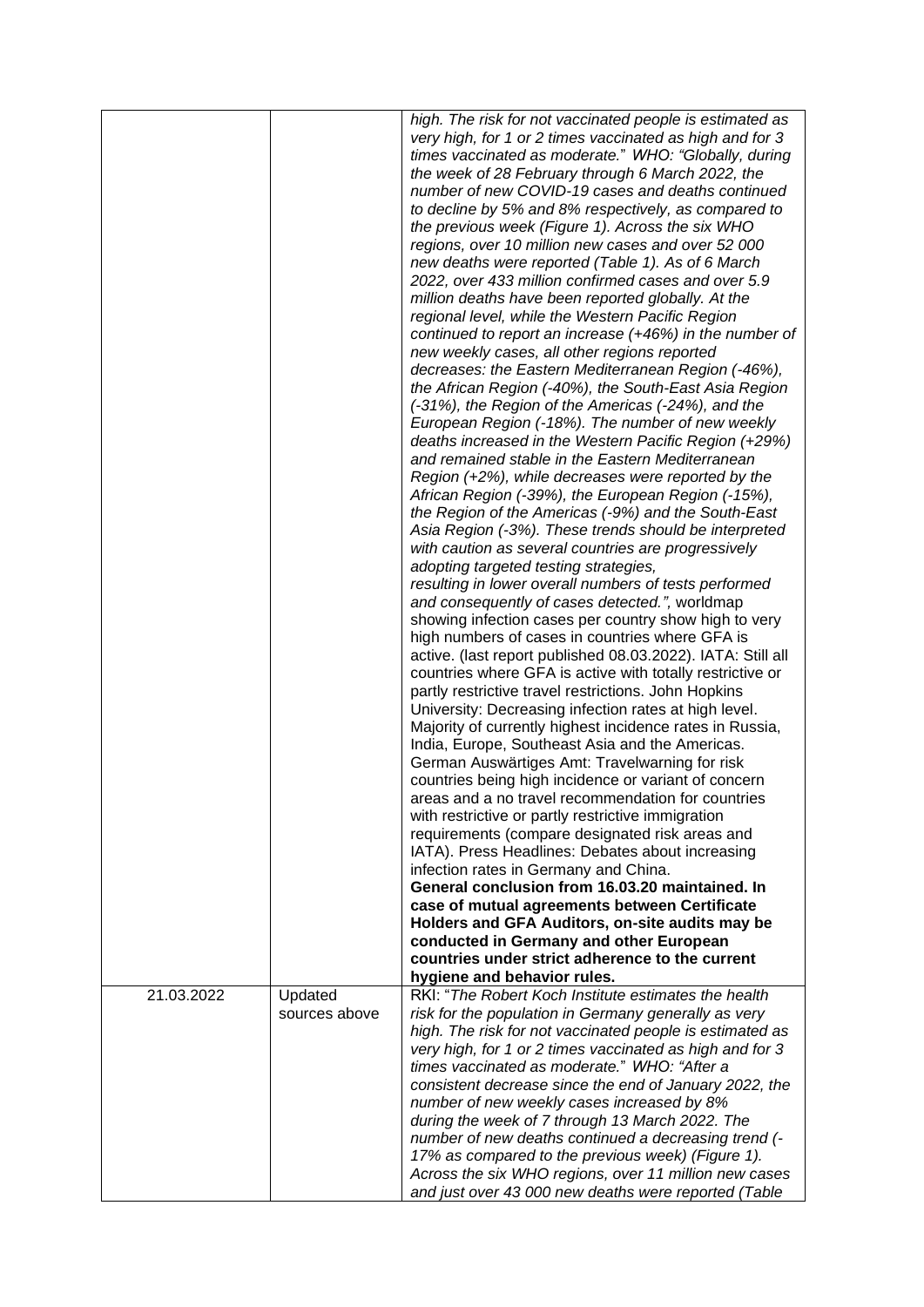|            |               | 1). As of 13 March 2022, over 455 million confirmed          |
|------------|---------------|--------------------------------------------------------------|
|            |               | cases and over 6 million deaths have been reported           |
|            |               | globally. At the regional level, the Western Pacific         |
|            |               | Region, the African Region and the European Region           |
|            |               | reported increases in new weekly cases of 29%, 12%           |
|            |               | and 2%, respectively, as compared to the previous            |
|            |               | week; while decreases were reported by the Eastern           |
|            |               | Mediterranean Region (-24%), the South-East Asia             |
|            |               | Region (-21%) and the Region of the Americas (-20%).         |
|            |               | These trends should be interpreted with caution as           |
|            |               | several countries are progressively changing their           |
|            |               | testing strategies, resulting in lower overall numbers of    |
|            |               | tests performed and consequently numbers of cases            |
|            |               | detected.", worldmap showing infection cases per             |
|            |               | country show high to very high numbers of cases in           |
|            |               |                                                              |
|            |               | countries where GFA is active. (last report published        |
|            |               | 15.03.2022). IATA: Still all countries where GFA is          |
|            |               | active with totally restrictive or partly restrictive travel |
|            |               | restrictions. John Hopkins University: Increasing            |
|            |               | infection rates at high level. Majority of currently highest |
|            |               | incidence rates in Russia, India, Europe, Southeast          |
|            |               | Asia and the Americas. German Auswärtiges Amt:               |
|            |               | Travelwarning for risk countries being high incidence or     |
|            |               | variant of concern areas and a no travel                     |
|            |               | recommendation for countries with restrictive or partly      |
|            |               | restrictive immigration requirements (compare                |
|            |               | designated risk areas and IATA). Press Headlines:            |
|            |               | Debates about increasing infection rates, homeoffice         |
|            |               | and other measures to be reduced despite increasing          |
|            |               | infection rates.                                             |
|            |               | General conclusion from 16.03.20 maintained. In              |
|            |               |                                                              |
|            |               |                                                              |
|            |               | case of mutual agreements between Certificate                |
|            |               | Holders and GFA Auditors, on-site audits may be              |
|            |               | conducted in Germany and other European                      |
|            |               | countries under strict adherence to the current              |
|            |               | hygiene and behavior rules.                                  |
| 01.04.2022 | Updated       | RKI: "The Robert Koch Institute estimates the health         |
|            | sources above | risk for the population in Germany generally as very         |
|            |               | high. The risk for not vaccinated people is estimated as     |
|            |               | very high, for 1 or 2 times vaccinated as high and for 3     |
|            |               |                                                              |
|            |               | times vaccinated as moderate." WHO: "Between the             |
|            |               | end of January and early March 2022, there was a             |
|            |               | decreasing trend in the number of new COVID-19               |
|            |               | cases, which was followed by two consecutive weeks of        |
|            |               | increases in cases. During the week of 21 through 27         |
|            |               | March 2022, the number of new cases declined again           |
|            |               | with a 14% decrease as compared to the previous week         |
|            |               | (Figure 1). On the other hand, during the same period,       |
|            |               | the number of new weekly deaths increased by 43%,            |
|            |               | likely driven by changes in the definition of COVID-19       |
|            |               | deaths in some countries in the Region of the Americas       |
|            |               | (Chile and the United States of America) and by              |
|            |               | retrospective adjustments reported from India in the         |
|            |               | South-East Asia Region. Across the six WHO regions,          |
|            |               | over 10 million new cases and over 45 000 new deaths         |
|            |               | were reported. All regions reported decreasing trends in     |
|            |               | the number of new weekly cases and four regions              |
|            |               | reported a decreasing trend innew weekly deaths              |
|            |               | (Table 1). As of 27 March 2022, over 479 million             |
|            |               | confirmed cases and over 6 million deaths                    |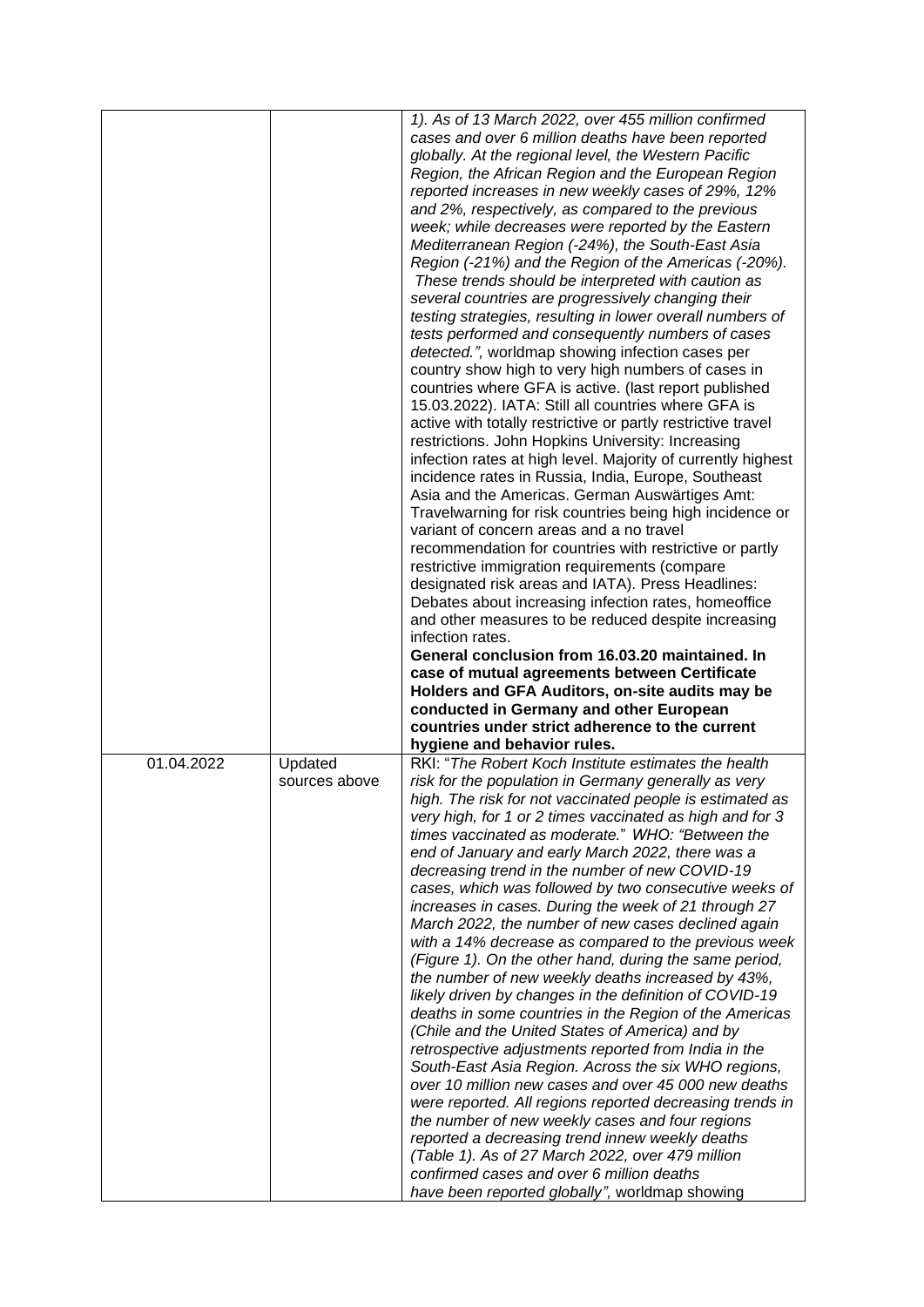|            |               | infection cases per country show high to very high                                                         |
|------------|---------------|------------------------------------------------------------------------------------------------------------|
|            |               | numbers of cases in countries where GFA is active.                                                         |
|            |               | (last report published 29.03.2022). IATA: Still all                                                        |
|            |               | countries where GFA is active with totally restrictive or                                                  |
|            |               | partly restrictive travel restrictions. John Hopkins                                                       |
|            |               | University: Plateauing infection rates at high level.                                                      |
|            |               | Majority of currently highest incidence rates in Russia,                                                   |
|            |               | India, Europe, Southeast Asia and the Americas.                                                            |
|            |               | German Auswärtiges Amt: Travelwarning for risk                                                             |
|            |               | countries being high incidence or variant of concern                                                       |
|            |               | areas and a no travel recommendation for countries                                                         |
|            |               | with restrictive or partly restrictive immigration                                                         |
|            |               | requirements (compare designated risk areas and                                                            |
|            |               | IATA). Press Headlines: debates about vaccinations,                                                        |
|            |               | new lockdown in China, peak of 5 <sup>th</sup> corona wave.                                                |
|            |               | General conclusion from 16.03.20 maintained. In                                                            |
|            |               | case of mutual agreements between Certificate                                                              |
|            |               | Holders and GFA Auditors, on-site audits may be                                                            |
|            |               | conducted in Germany and other European                                                                    |
|            |               | countries under strict adherence to the current                                                            |
|            |               | hygiene and behavior rules.                                                                                |
| 11.04.2022 | Updated       | RKI: "The Robert Koch Institute estimates the health                                                       |
|            | sources above | risk for the population in Germany generally as very                                                       |
|            |               |                                                                                                            |
|            |               | high. The risk for not vaccinated people is estimated as                                                   |
|            |               | very high, for 1 or 2 times vaccinated as high and for 3<br>times vaccinated as moderate." WHO: "After the |
|            |               |                                                                                                            |
|            |               | increase observed during the first half of March 2022,                                                     |
|            |               | the number of new COVID-19 cases has decreased for                                                         |
|            |               | a second consecutive week, with a 16% decline during                                                       |
|            |               | the week of 28 March through 3 April 2022 as                                                               |
|            |               | compared to the previous week (Figure 1). The number                                                       |
|            |               | of new weekly deaths also decreased sharply (-43%)                                                         |
|            |               | as compared to the previous week, when an artificial                                                       |
|            |               | spike in deaths was observed (see WEU 85).                                                                 |
|            |               | Across the six WHO regions, over nine million new                                                          |
|            |               | cases and over 26 000 new deaths were reported. All                                                        |
|            |               | regions reported decreasing trends both in the number                                                      |
|            |               | of new weekly cases and new weekly deaths (Table 1).                                                       |
|            |               | As of 3 April 2022, just over 489 million cases and over                                                   |
|            |               | 6 million deaths have been reported globally.                                                              |
|            |               | These trends should be interpreted with caution as                                                         |
|            |               | several countries are progressively changing their                                                         |
|            |               | COVID-19 testing strategies, resulting in lower overall                                                    |
|            |               | numbers of tests performed and consequently lower                                                          |
|            |               | numbers of cases detected.", worldmap showing                                                              |
|            |               | infection cases per country show low to very high                                                          |
|            |               | numbers of cases in countries where GFA is active.                                                         |
|            |               | (last report published 05.04.2022). IATA: Still most                                                       |
|            |               | countries where GFA is active with totally restrictive or                                                  |
|            |               | partly restrictive travel restrictions. First European                                                     |
|            |               | countries are lifting the travel restrictions. John Hopkins                                                |
|            |               | University: Decreasing infection rates still at high level.                                                |
|            |               | Majority of currently highest incidence rates in Russia,                                                   |
|            |               | India, Europe, Southeast Asia and the Americas.                                                            |
|            |               | German Auswärtiges Amt: Travelwarning for risk                                                             |
|            |               | countries being high incidence or variant of concern                                                       |
|            |               | areas and a no travel recommendation for countries                                                         |
|            |               | with restrictive or partly restrictive immigration                                                         |
|            |               | requirements (compare designated risk areas and                                                            |
|            |               | IATA). Press Headlines: debates about vaccinations,                                                        |
|            |               | new lockdown in China, peak of 5 <sup>th</sup> corona wave going                                           |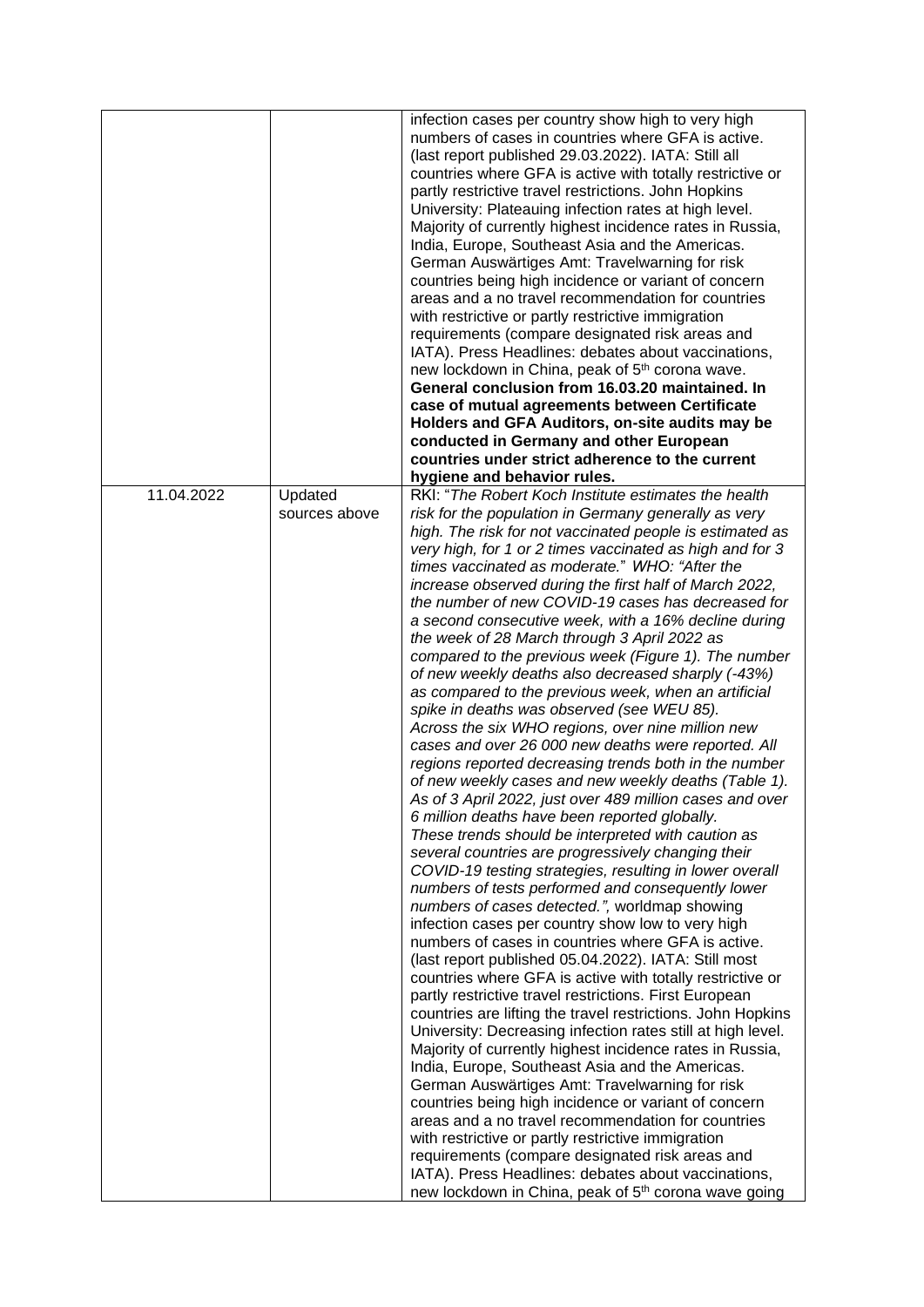|            |                          | down.<br>General conclusion from 16.03.20 maintained. In<br>case of mutual agreements between Certificate<br>Holders and GFA Auditors, on-site audits may be<br>conducted in Germany and other European<br>countries under strict adherence to the current<br>hygiene and behavior rules.                                                                                                                                                                                                                                                                                                                                                                                                                                                                                                                                                                                                                                                                                                                                                                                                                                                                                                                                                                                                                                                                                                                                                                                                                                                                                                                                                                                                                                                                                                                                                                                                                                                                                                                                                                                                                                                                                                                                                                          |
|------------|--------------------------|--------------------------------------------------------------------------------------------------------------------------------------------------------------------------------------------------------------------------------------------------------------------------------------------------------------------------------------------------------------------------------------------------------------------------------------------------------------------------------------------------------------------------------------------------------------------------------------------------------------------------------------------------------------------------------------------------------------------------------------------------------------------------------------------------------------------------------------------------------------------------------------------------------------------------------------------------------------------------------------------------------------------------------------------------------------------------------------------------------------------------------------------------------------------------------------------------------------------------------------------------------------------------------------------------------------------------------------------------------------------------------------------------------------------------------------------------------------------------------------------------------------------------------------------------------------------------------------------------------------------------------------------------------------------------------------------------------------------------------------------------------------------------------------------------------------------------------------------------------------------------------------------------------------------------------------------------------------------------------------------------------------------------------------------------------------------------------------------------------------------------------------------------------------------------------------------------------------------------------------------------------------------|
| 25.04.2022 | Updated<br>sources above | RKI: "The Robert Koch Institute estimates the health<br>risk for the population in Germany generally as very<br>high. The risk for not vaccinated people is estimated as<br>very high, for 1 or 2 times vaccinated as high and for 3<br>times vaccinated as moderate." WHO: "Globally, the<br>number of new COVID-19 cases and deaths has<br>continued to decline since the end of March 2022.<br>During the week of 11 through 17 April 2022, over 5<br>million cases and over 18 000 deaths were reported,<br>decreases of 24% and 12% respectively, as compared<br>to the previous week (Figure 1). All regions reported<br>decreasing trends in the number of new weekly cases<br>and deaths (Table 1). As of 17 April 2022, over 500<br>million confirmed cases and over 6 million deaths have<br>been reported globally. These trends should be<br>interpreted with caution as several countries are<br>progressively changing their COVID-19<br>testing strategies, resulting in lower overall numbers of<br>tests performed and consequently lower numbers of<br>cases detected.", worldmap showing infection cases per<br>country show low to very high numbers of cases in<br>countries where GFA is active. (last report published<br>20.04.2022). IATA: Still most countries where GFA is<br>active with totally restrictive or partly restrictive travel<br>restrictions. First European countries are lifting the<br>travel restrictions. John Hopkins University: Decreasing<br>infection rates still at high level. Majority of currently<br>highest incidence rates in Russia, India, Europe,<br>Southeast Asia and the Americas. German Auswärtiges<br>Amt: Travelwarning for risk countries being high<br>incidence or variant of concern areas and a no travel<br>recommendation for countries with restrictive or partly<br>restrictive immigration requirements (compare<br>designated risk areas and IATA). Press Headlines:<br>debates decreasing infection rates, new lockdown in<br>China (Shanghai and new cases in Beijing), peak of 5 <sup>th</sup><br>corona wave going down.<br>General conclusion from 16.03.20 maintained. In<br>case of mutual agreements between Certificate<br>Holders and GFA Auditors, on-site audits may be |
|            |                          | conducted in Germany and other European<br>countries under strict adherence to the current<br>hygiene and behavior rules.                                                                                                                                                                                                                                                                                                                                                                                                                                                                                                                                                                                                                                                                                                                                                                                                                                                                                                                                                                                                                                                                                                                                                                                                                                                                                                                                                                                                                                                                                                                                                                                                                                                                                                                                                                                                                                                                                                                                                                                                                                                                                                                                          |
| 02.05.2022 | Updated<br>sources above | RKI: "The Robert Koch Institute estimates the health<br>risk for the population in Germany generally as very<br>high. The risk for not vaccinated people is estimated as<br>very high, for 1 or 2 times vaccinated as high and for 3<br>times vaccinated as moderate." WHO: "Globally, the<br>number of new COVID-19 cases and deaths has<br>continued to decline since the end of March 2022.<br>During the week of 18 through 24 April 2022, over 4.5<br>million cases and over 15 000 deaths were reported,<br>decreases of 21% and 20% respectively, as compared<br>to the previous week (Figure 1). However, not all the                                                                                                                                                                                                                                                                                                                                                                                                                                                                                                                                                                                                                                                                                                                                                                                                                                                                                                                                                                                                                                                                                                                                                                                                                                                                                                                                                                                                                                                                                                                                                                                                                                      |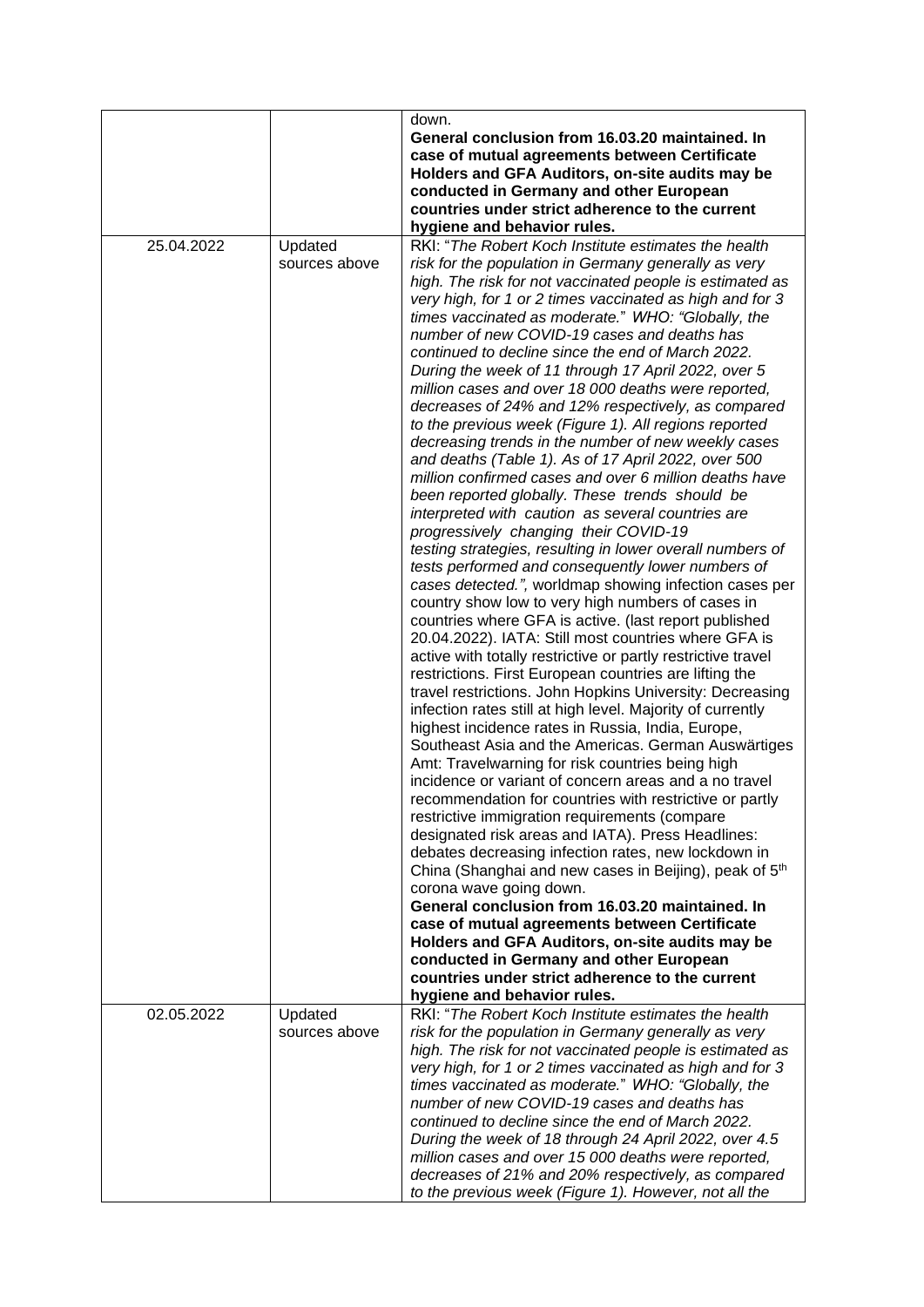|            |                          | Regions have shown a decreasing trend: the number of<br>new weekly cases increased in the Region of the<br>Americas (+9%) and in the African Region (+32%) in                                                                                                                                                                                                                                                                                                                                                                                                                                                                                                                                                                                                                                                                                                                                                                                                                                                                                                                                                                                                                                                                                                                               |
|------------|--------------------------|---------------------------------------------------------------------------------------------------------------------------------------------------------------------------------------------------------------------------------------------------------------------------------------------------------------------------------------------------------------------------------------------------------------------------------------------------------------------------------------------------------------------------------------------------------------------------------------------------------------------------------------------------------------------------------------------------------------------------------------------------------------------------------------------------------------------------------------------------------------------------------------------------------------------------------------------------------------------------------------------------------------------------------------------------------------------------------------------------------------------------------------------------------------------------------------------------------------------------------------------------------------------------------------------|
|            |                          | the past week, while the number of new weekly deaths<br>increased in the South-East Asia Region (+41%) - due<br>to a delay in reporting of deaths from India - and in the<br>Africa Region (+110%). As of 24 April 2022, over 500<br>million confirmed cases and over six million                                                                                                                                                                                                                                                                                                                                                                                                                                                                                                                                                                                                                                                                                                                                                                                                                                                                                                                                                                                                           |
|            |                          | deaths have been reported globally. These trends<br>should be interpreted with caution as several countries<br>have been progressively changing their COVID-19<br>testing strategies, resulting in lower overall numbers of<br>tests performed and consequently lower numbers of<br>cases detected.", worldmap showing infection cases per<br>country show low to very high numbers of cases in<br>countries where GFA is active. (last report published<br>27.04.2022). IATA: Still most countries where GFA is<br>active with totally restrictive or partly restrictive travel<br>restrictions. First European countries are lifting the<br>travel restrictions. John Hopkins University: Decreasing<br>infection rates still at high level. Majority of currently<br>highest incidence rates in Russia, India, Europe,<br>Southeast Asia and the Americas. German Auswärtiges<br>Amt: Travelwarning for risk countries being high                                                                                                                                                                                                                                                                                                                                                        |
|            |                          | incidence or variant of concern areas and a no travel<br>recommendation for countries with restrictive or partly<br>restrictive immigration requirements (compare<br>designated risk areas and IATA). Press Headlines:<br>debates decreasing infection rates, almost all corona<br>restrictions are removed in Germany, new lockdown in<br>China (Shanghai and new cases in Beijing), peak of 5 <sup>th</sup><br>corona wave going down.<br>General conclusion from 16.03.20 maintained. In<br>case of mutual agreements between Certificate<br>Holders and GFA Auditors, on-site audits may be<br>conducted in Germany and other European                                                                                                                                                                                                                                                                                                                                                                                                                                                                                                                                                                                                                                                  |
|            |                          | countries under strict adherence to the current<br>hygiene and behavior rules.                                                                                                                                                                                                                                                                                                                                                                                                                                                                                                                                                                                                                                                                                                                                                                                                                                                                                                                                                                                                                                                                                                                                                                                                              |
| 16.05.2022 | Updated<br>sources above | RKI: "The Robert Koch Institute estimates the health<br>risk for the population in Germany generally as high."<br>WHO: "Globally, the number of new COVID-19 cases<br>and deaths has continued to decline since the end of<br>March 2022. During the week of 2 through 8 May<br>2022, over 3.5 million cases and over 12 000 deaths<br>were reported, decreases of 12% and 25%<br>respectively, as compared to the previous week (Figure<br>1). At the regional level, the number of new weekly<br>cases increased in the Region of the Americas (+14%)<br>and in the African Region (+12%), remained stable in<br>the Western Pacific Region (+1%), and decreased in<br>the remaining three regions. The number of new weekly<br>deaths increased in the African Region (+84%),<br>remained stable in the Region of the Americas (+3%),<br>while decreasing trends were reported in the other four<br>regions. As of 8 May 2022, over 514 million confirmed<br>cases and over six million deaths have been reported<br>globally. These trends should be interpreted with<br>caution as several countries have been<br>progressively changing COVID--19 testing strategies,<br>resulting in lower overall numbers of tests performed<br>and consequently lower numbers of cases detected.", |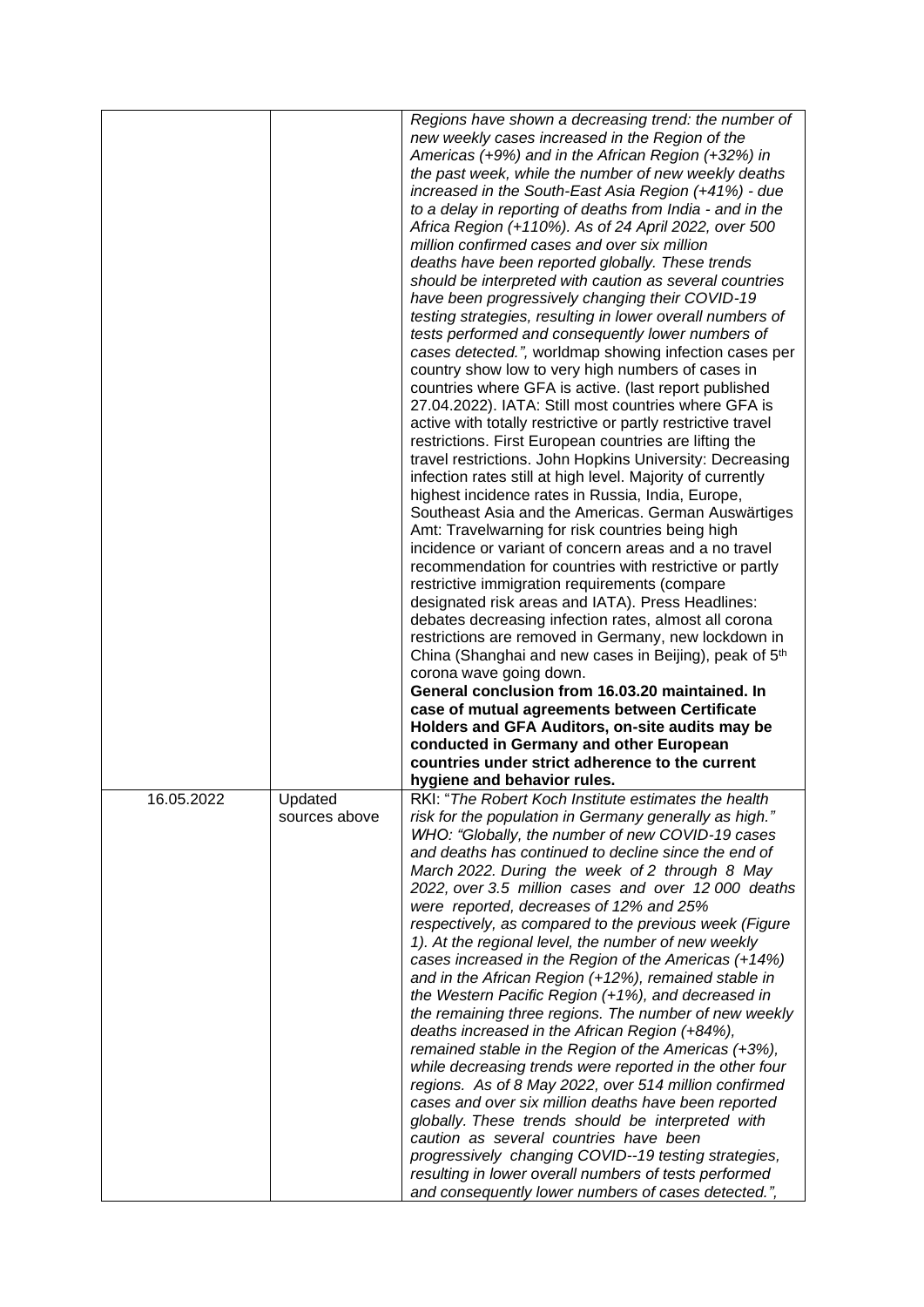| worldmap showing infection cases per country show low        |  |
|--------------------------------------------------------------|--|
| to very high numbers of cases in countries where GFA         |  |
| is active. (last report published 11.05.2022). IATA: Still   |  |
| most countries where GFA is active with totally              |  |
| restrictive or partly restrictive travel restrictions. First |  |
| European countries are lifting the travel restrictions.      |  |
| John Hopkins University: Decreasing infection rates still    |  |
| at high level. Majority of currently highest incidence       |  |
| rates in Russia, India, Europe, Southeast Asia and the       |  |
| Americas. German Auswärtiges Amt: Travelwarning for          |  |
| risk countries being high incidence or variant of concern    |  |
| areas. Press Headlines: decreasing infection rates in        |  |
| most regions, almost all corona restrictions are removed     |  |
| in Germany, new lockdowns in China, peak of 5 <sup>th</sup>  |  |
| corona wave going down.                                      |  |
| General conclusion from 16.03.20 maintained. In              |  |
| case of mutual agreements between Certificate                |  |
| Holders and GFA Auditors, on-site audits may be              |  |
| conducted in Germany and other European                      |  |
| countries under strict adherence to the current              |  |
| hygiene and behavior rules.                                  |  |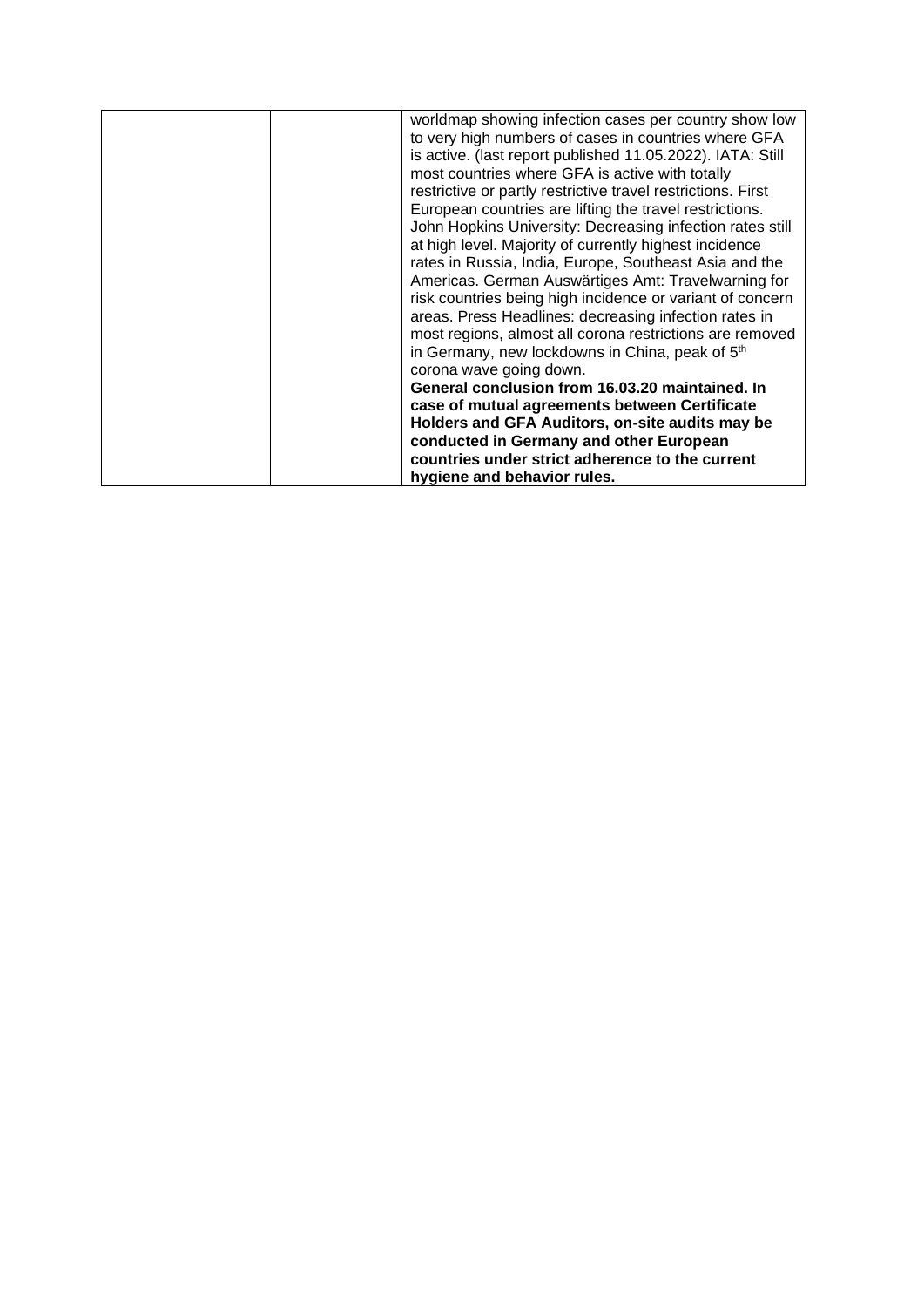## **Risk assessment related to replacement of on-site audits by desk audits COVID 19 (China)**

|            | <b>Source</b>                 | <b>Risk declaration</b>                                                          |
|------------|-------------------------------|----------------------------------------------------------------------------------|
| 04.02.2020 | WHO Corona Virus Report 15    | Very high health risk China                                                      |
| 04.02.2020 | German<br>Auswärtiges<br>Amt: | Travel restrictions in Wuhei, Hubei, Wenzhou,                                    |
|            | IN_COM_China_ Reise- und      | Taizhou and Hangzhou and in the province                                         |
|            | Sicherheitshinweise_2020_02-  | Zhejiang, other provinces, situation<br>changes                                  |
|            | 04 China                      | rapidly, strong travel barriers inside China                                     |
| 04.02.2020 | Emails and further evidence   | Strong health risk, travel barriers inside China                                 |
|            | provided by local partner     |                                                                                  |
| 04.02.2020 | <b>Conclusion</b>             | As desk audits are permitted for China in case                                   |
|            |                               | risk audit situations<br>of<br>low<br>in China                                   |
|            |                               | (FSC_DER_2020_001 30.01.2020), GFA decided                                       |
|            |                               | to conduct low risk surveillance audits as desk                                  |
|            |                               | audits in case health risks or travel restrictions                               |
| 11.02.2020 |                               | are in place.                                                                    |
|            | Updated sources above         | No change of situation<br><b>Conclusion maintained.</b>                          |
| 18.02.2020 | Updated sources above         | No change of situation                                                           |
|            |                               | <b>Conclusion maintained.</b>                                                    |
| 25.02.2020 | Updated sources above         | No change of situation                                                           |
|            |                               | <b>Conclusion maintained.</b>                                                    |
| 03.03.2020 | Updated sources above         | No change of situation                                                           |
|            |                               | <b>Conclusion maintained.</b>                                                    |
| 10.03.2020 | Updated sources above         | No change of general situation, local partner                                    |
|            |                               | reported that in some provinces the situation                                    |
|            |                               | improves<br>gradually,<br>some<br>internal<br>travel                             |
|            |                               | restrictions lifted.                                                             |
|            |                               | Conclusion maintained. On-site audits to be                                      |
|            |                               | conducted where possible.                                                        |
| 16.03.2020 | Updated sources above         | No change of general situation, local partner                                    |
|            |                               | reported that in some provinces the situation                                    |
|            |                               | improves<br>gradually;<br>some<br>internal<br>travel                             |
|            |                               | restrictions lifted.                                                             |
|            |                               | Conclusion maintained. On-site audits to be                                      |
|            |                               | conducted where possible.<br>No change of general situation, local partner       |
| 23.03.2020 | Updated sources above         | reported that in some provinces the situation                                    |
|            |                               | improves gradually, regional traveling of Chinese                                |
|            |                               | auditors partially possible                                                      |
|            |                               | Conclusion maintained. On-site audits to be                                      |
|            |                               | conducted where possible.                                                        |
| 01.04.2020 | Updated sources above         | RKI took China from the list of risk areas,                                      |
|            | <b>RKI Risikobewertung</b>    | John_Hopkins and international press report low                                  |
|            | 01.04.2020,                   | new infection rates, still travel restrictions in place                          |
|            |                               | for some areas, many provinces put people from                                   |
|            | https://www.china-            | overseas or people coming or returning from other                                |
|            | briefing.com/new              | provinces into $7 - 14$ days quarantine.                                         |
|            |                               | General conclusion maintained. On-site audits                                    |
|            |                               | to be conducted where possible.                                                  |
| 07.04.2020 | Updated sources above         | John_Hopkins and international press report low                                  |
|            |                               | new infection rates for China, still travel restrictions                         |
|            |                               | in place for some areas. Traveling in several                                    |
|            |                               | provinces is possible, but crossing<br>borders                                   |
|            |                               | between provinces leads to 7-14 days quarantine.                                 |
|            |                               | General conclusion maintained. On-site audits<br>to be conducted where possible. |
| 13.04.2020 | Updated sources above         | John_Hopkins and international press report low                                  |
|            |                               |                                                                                  |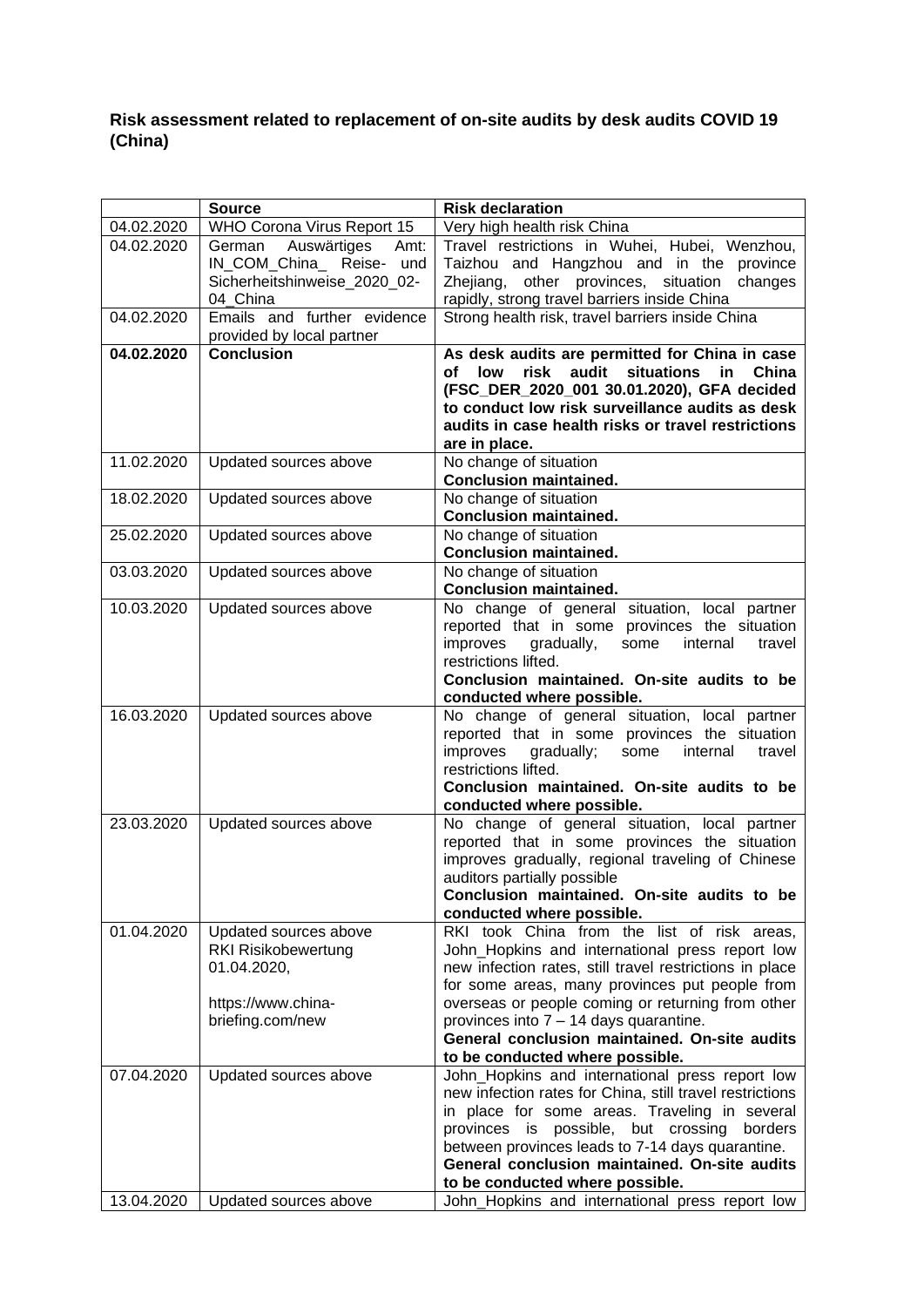|            |                       | new infection rates for China, still travel restrictions<br>in place for some areas. Traveling in several<br>provinces is possible, but crossing<br>borders<br>between provinces leads to 7-14 days quarantine.<br>General conclusion maintained. On-site audits<br>to be conducted where possible.                                                                                    |
|------------|-----------------------|----------------------------------------------------------------------------------------------------------------------------------------------------------------------------------------------------------------------------------------------------------------------------------------------------------------------------------------------------------------------------------------|
| 19.04.2020 | Updated sources above | John_Hopkins and international press report low<br>new infection rates for China, still travel restrictions<br>in place for some areas. Traveling in several<br>provinces is possible, but crossing<br>borders<br>between provinces leads to 7-14 days quarantine.<br>General conclusion maintained. On-site audits<br>to be conducted where possible.                                 |
| 27.04.2020 | Updated sources above | John_Hopkins and international press report low<br>new infection rates for China, still travel restrictions<br>in place for some areas. Traveling in several<br>provinces is possible, but crossing<br>borders<br>between provinces leads to 7-14 days quarantine.<br>General conclusion maintained. On-site audits<br>to be conducted where possible.                                 |
| 04.05.2020 | Updated sources above | John_Hopkins and international press report low<br>new infection rates for China, still travel restrictions<br>in place for some areas. Traveling in several<br>provinces is possible, but crossing<br>borders<br>between provinces leads to 7-14 days quarantine.<br>General conclusion maintained. On-site audits<br>to be conducted where possible.                                 |
| 11.05.2020 | Updated sources above | John_Hopkins and international press report low<br>new infection rates for China, still travel restrictions<br>in place for some areas. Traveling in several<br>provinces is possible, but crossing<br>borders<br>between provinces leads to 7-14 days quarantine.<br>General conclusion maintained. On-site audits<br>to be conducted where possible.                                 |
| 19.05.2020 | Updated sources above | John_Hopkins and international press report low<br>new infection rates for China, still travel restrictions<br>in place for some areas. Traveling in several<br>provinces is possible, but crossing<br>borders<br>between provinces leads to 7-14 days quarantine.<br>General conclusion maintained. On-site audits<br>to be conducted where possible.                                 |
| 25.05.2020 | Updated sources above | John_Hopkins and international press report low<br>new infection rates for China, still travel restrictions<br>in place for some areas. Traveling in several<br>provinces is possible, but crossing<br>borders<br>between some few provinces still leads to 7-14<br>days quarantine.<br>General conclusion maintained. On-site audits<br>to be conducted where possible.               |
| 02.06.2020 | Updated sources above | John_Hopkins and international press report low<br>new infection rates for China, still travel restrictions<br>in place for some areas. Traveling in several<br>provinces is possible, but crossing<br>borders<br>between some few provinces still leads to 7-14<br>days quarantine.<br>On-site audits to be conducted where possible.<br>Each Desk Audit needs individual derogation. |
| 08.06.2020 | Updated sources above | John_Hopkins and international press report low<br>new infection rates for China, still travel restrictions<br>in place for some areas. Traveling in several<br>provinces is possible, but crossing borders                                                                                                                                                                            |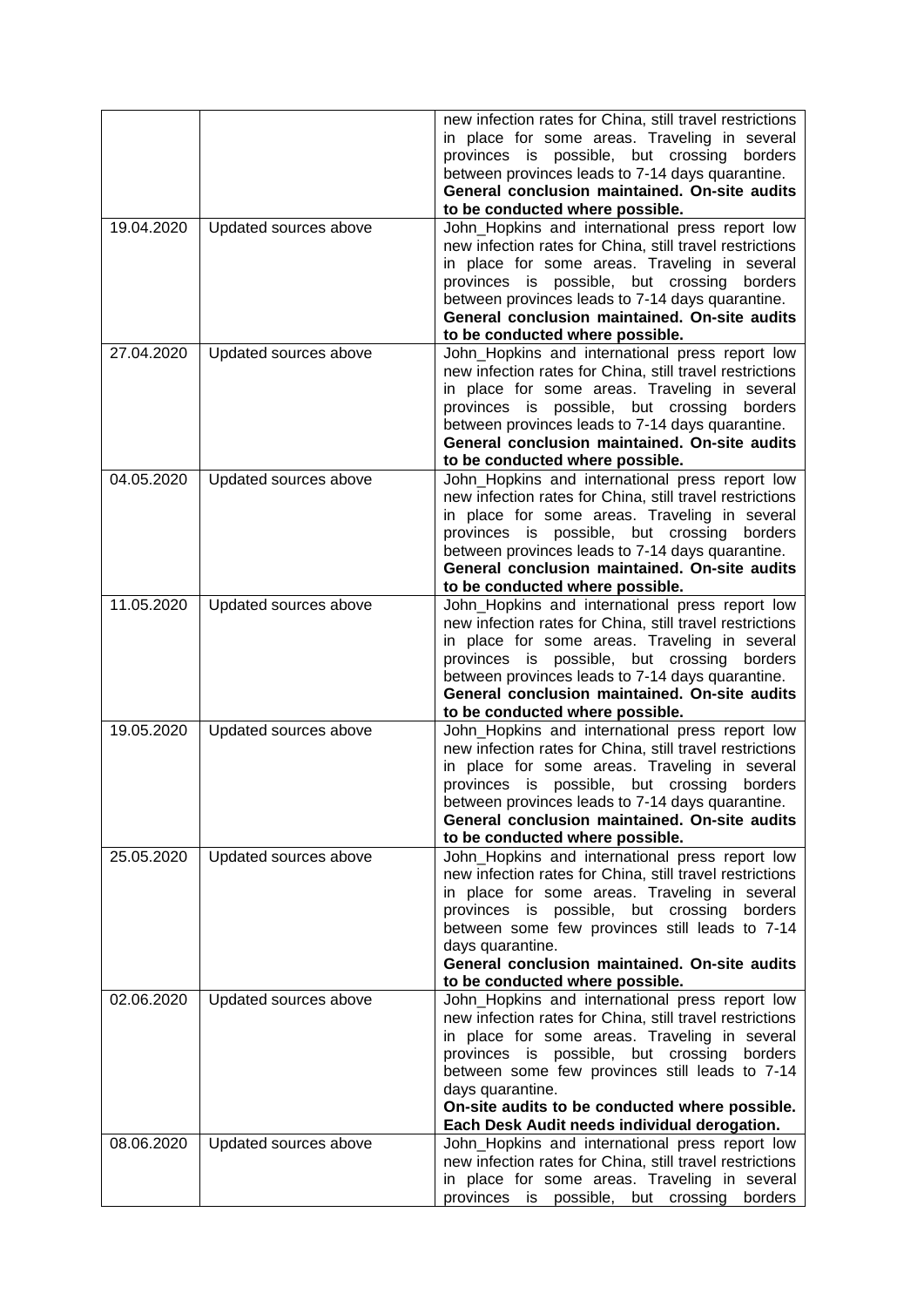|            |                       | between some few provinces still leads to 7-14                                                  |
|------------|-----------------------|-------------------------------------------------------------------------------------------------|
|            |                       | days quarantine.                                                                                |
|            |                       | On-site audits to be conducted where possible.                                                  |
|            |                       | Each Desk Audit needs individual derogation.                                                    |
| 15.06.2020 | Updated sources above | John_Hopkins and international press report low                                                 |
|            |                       | new infection rates for China, still travel restrictions                                        |
|            |                       | in place for some areas. New small corona                                                       |
|            |                       | outbreak in Beijing on a market reported, some                                                  |
|            |                       | districts in Beijing under quarantine, traveling in                                             |
|            |                       | several provinces is possible, but crossing borders                                             |
|            |                       | between some few provinces still leads to 7-14                                                  |
|            |                       | days quarantine.                                                                                |
|            |                       | On-site audits to be conducted where possible.                                                  |
|            |                       | Each Desk Audit needs individual derogation.                                                    |
| 23.06.2020 | Updated sources above | John_Hopkins and international press report low                                                 |
|            |                       | new infection rates for China, still travel restrictions                                        |
|            |                       | in place for some areas. New small corona                                                       |
|            |                       | outbreak in Beijing on a market reported, some                                                  |
|            |                       | districts in Beijing under quarantine, traveling in                                             |
|            |                       | several provinces is possible, but crossing borders                                             |
|            |                       | between some few provinces still leads to 7-14                                                  |
|            |                       | days quarantine.                                                                                |
|            |                       | On-site audits to be conducted where possible.                                                  |
|            |                       | Each Desk Audit needs individual derogation.                                                    |
| 30.06.2020 | Updated sources above | John_Hopkins and international press report low                                                 |
|            |                       | new infection rates for China, still travel restrictions                                        |
|            |                       | in place for some areas. New small corona                                                       |
|            |                       | outbreak in Beijing on a market reported, some                                                  |
|            |                       | districts in Beijing under quarantine, traveling in                                             |
|            |                       | several provinces is possible, but crossing borders                                             |
|            |                       | between some few provinces still leads to 7-14                                                  |
|            |                       | days quarantine.                                                                                |
|            |                       | On-site audits to be conducted where possible.                                                  |
|            |                       | Each Desk Audit needs individual derogation.                                                    |
| 07.07.2020 | Updated sources above | John_Hopkins and international press report low                                                 |
|            |                       | new infection rates for China, still travel restrictions                                        |
|            |                       | in place for some areas. New small corona                                                       |
|            |                       | outbreak in Beijing on a market reported, some                                                  |
|            |                       | districts in Beijing under quarantine, traveling in                                             |
|            |                       | several provinces is possible, but crossing borders                                             |
|            |                       | between some few provinces still leads to 7-14                                                  |
|            |                       | days quarantine.                                                                                |
|            |                       | On-site audits to be conducted where possible.                                                  |
| 10.07.2020 | Updated sources above | Each Desk Audit needs individual derogation.<br>John_Hopkins and international press report low |
|            |                       | new infection rates for China, still travel restrictions                                        |
|            |                       | in place for some areas. New small corona                                                       |
|            |                       | outbreak in Beijing on a market reported, some                                                  |
|            |                       | districts in Beijing under quarantine, traveling in                                             |
|            |                       | several provinces is possible, but crossing borders                                             |
|            |                       | between some few provinces still leads to 7-14                                                  |
|            |                       | days quarantine.                                                                                |
|            |                       | On-site audits to be conducted where possible.                                                  |
|            |                       | Each Desk Audit needs individual derogation.                                                    |
| 21.07.2020 | Updated sources above | John_Hopkins and international press report low                                                 |
|            |                       | new infection rates for China, still travel restrictions                                        |
|            |                       | in place for some areas. New small corona                                                       |
|            |                       | outbreak in Beijing on a market reported, some                                                  |
|            |                       | districts in Beijing under quarantine, traveling in                                             |
|            |                       | several provinces is possible, but crossing borders                                             |
|            |                       | between some few provinces still leads to 7-14                                                  |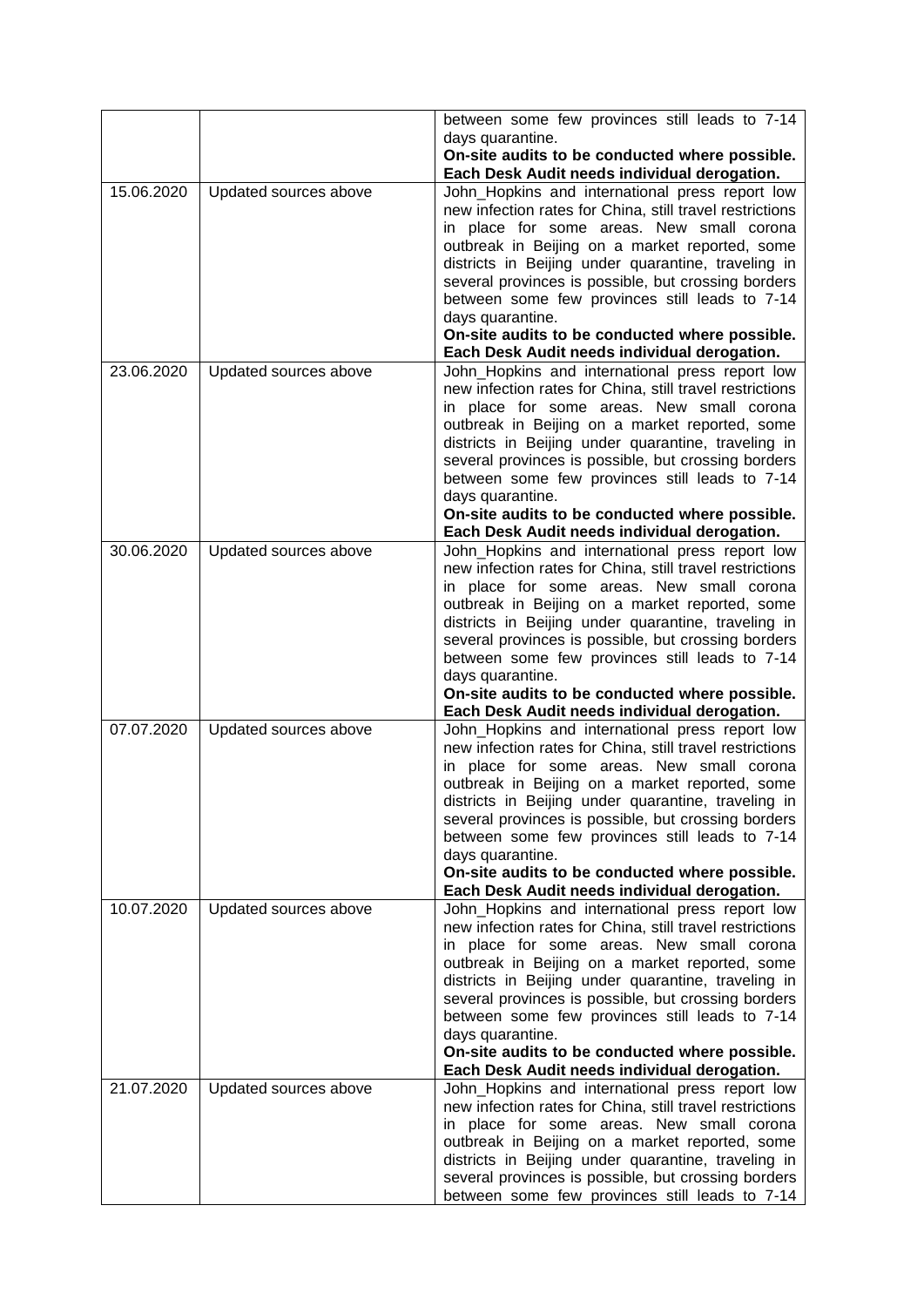|            |                       | days quarantine.                                                     |
|------------|-----------------------|----------------------------------------------------------------------|
|            |                       | On-site audits to be conducted where possible.                       |
|            |                       | Each Desk Audit needs individual derogation.                         |
| 27.07.2020 | Updated sources above | John_Hopkins and international press report low                      |
|            |                       | new infection rates for China, still travel restrictions             |
|            |                       | in place for some areas. However, highest                            |
|            |                       | Coronavirus outbreak (61 cases) reported since                       |
|            |                       | beginning of control of the outbreak, traveling in                   |
|            |                       | several provinces is possible, but crossing borders                  |
|            |                       | between some few provinces still leads to 7-14                       |
|            |                       | days quarantine.                                                     |
|            |                       | On-site audits to be conducted where possible.                       |
|            |                       | Each Desk Audit needs individual derogation.                         |
| 03.08.2020 | Updated sources above | John_Hopkins<br>international<br>and<br>press<br>report              |
|            |                       | increasing new infection rates for China excessing                   |
|            |                       | more than 100 infections per day, travel restrictions                |
|            |                       | are place for some areas.                                            |
|            |                       | On-site audits to be conducted where possible.                       |
|            |                       | Each Desk Audit needs individual derogation.                         |
| 07.08.2020 | Updated sources above | John_Hopkins and international press<br>report                       |
|            |                       | increasing new infection rates for China excessing                   |
|            |                       | more than 100 infections per day, travel restrictions                |
|            |                       | are place for some areas.                                            |
|            |                       | On-site audits to be conducted where possible.                       |
|            |                       | Each Desk Audit needs individual derogation.                         |
| 24.08.2020 | Updated sources above | John_Hopkins and international<br>press<br>report                    |
|            |                       | increasing new infection rates for China excessing                   |
|            |                       | more than 100 infections per day, travel restrictions                |
|            |                       | are place for some areas.                                            |
|            |                       | On-site audits to be conducted where possible.                       |
|            |                       | Each Desk Audit needs individual derogation.                         |
| 31.08.2020 | Updated sources above | Situation unchanged.                                                 |
|            |                       | On-site audits to be conducted where possible.                       |
| 08.09.2020 | Updated sources above | Each Desk Audit needs individual derogation.<br>Situation unchanged. |
|            |                       | On-site audits to be conducted where possible.                       |
|            |                       | Each Desk Audit needs individual derogation.                         |
| 11.09.2020 | Updated sources above | Situation unchanged.                                                 |
|            |                       | On-site audits to be conducted where possible.                       |
|            |                       | Each Desk Audit needs individual derogation.                         |
| 22.09.2020 | Updated sources above | Situation unchanged.                                                 |
|            |                       | On-site audits to be conducted where possible.                       |
|            |                       | Each Desk Audit needs individual derogation.                         |
| 28.09.2020 | Updated sources above | Situation unchanged.                                                 |
|            |                       | On-site audits to be conducted where possible.                       |
|            |                       | Each Desk Audit needs individual derogation.                         |
| 05.10.2020 | Updated sources above | Situation unchanged.                                                 |
|            |                       | On-site audits to be conducted where possible.                       |
|            |                       | Each Desk Audit needs individual derogation.                         |
| 12.10.2020 | Updated sources above | Situation unchanged.                                                 |
|            |                       | On-site audits to be conducted where possible.                       |
|            |                       | Each Desk Audit needs individual derogation.                         |
| 19.10.2020 | Updated sources above | Situation unchanged.                                                 |
|            |                       | On-site audits to be conducted where possible.                       |
|            |                       | Each Desk Audit needs individual derogation.                         |
| 26.10.2020 | Updated sources above | Situation unchanged.                                                 |
|            |                       | On-site audits to be conducted where possible.                       |
|            |                       | Each Desk Audit needs individual derogation.                         |
| 02.11.2020 | Updated sources above | Situation unchanged.                                                 |
|            |                       | On-site audits to be conducted where possible.                       |
|            |                       | Each Desk Audit needs individual derogation.                         |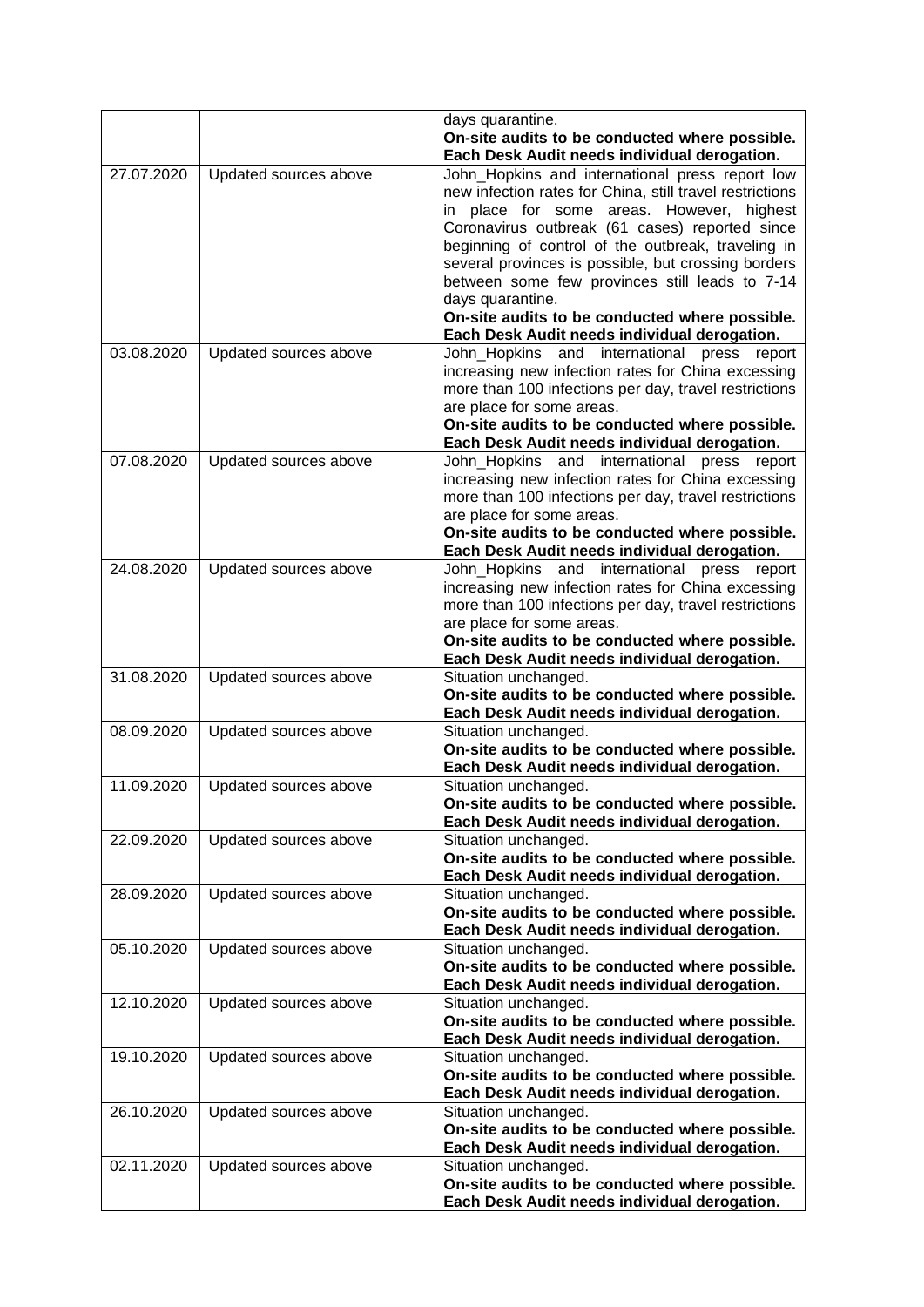| 09.11.2020 | Updated sources above | Situation unchanged.                                                                                    |
|------------|-----------------------|---------------------------------------------------------------------------------------------------------|
|            |                       | On-site audits to be conducted where possible.<br>Each Desk Audit needs individual derogation.          |
| 16.11.2020 | Updated sources above | Situation unchanged.                                                                                    |
|            |                       | On-site audits to be conducted where possible.                                                          |
|            |                       | Each Desk Audit needs individual derogation.                                                            |
| 23.11.2020 | Updated sources above | Situation unchanged.                                                                                    |
|            |                       | On-site audits to be conducted where possible.                                                          |
| 30.11.2020 |                       | Each Desk Audit needs individual derogation.                                                            |
|            | Updated sources above | Situation unchanged.<br>On-site audits to be conducted where possible.                                  |
|            |                       | Each Desk Audit needs individual derogation.                                                            |
| 07.12.2020 | Updated sources above | Situation unchanged.                                                                                    |
|            |                       | On-site audits to be conducted where possible.                                                          |
|            |                       | Each Desk Audit needs individual derogation.                                                            |
| 14.12.2020 | Updated sources above | Situation unchanged.                                                                                    |
|            |                       | On-site audits to be conducted where possible.<br>Each Desk Audit needs individual derogation.          |
| 21.12.2020 | Updated sources above | Situation unchanged.                                                                                    |
|            |                       | On-site audits to be conducted where possible.                                                          |
|            |                       | Each Desk Audit needs individual derogation.                                                            |
| 28.12.2020 | Updated sources above | Situation unchanged.                                                                                    |
|            |                       | On-site audits to be conducted where possible.                                                          |
|            |                       | Each Desk Audit needs individual derogation.                                                            |
| 05.01.2021 | Updated sources above | Situation unchanged.                                                                                    |
|            |                       | On-site audits to be conducted where possible.<br>Each Desk Audit needs individual derogation.          |
| 12.01.2021 | Updated sources above | General situation unchanged, but media and local                                                        |
|            |                       | affiliate report local lockdowns in Beijing and a                                                       |
|            |                       | nearby city.                                                                                            |
|            |                       | On-site audits to be conducted where possible.                                                          |
|            |                       | Each Desk Audit needs individual derogation.                                                            |
| 19.01.2021 | Updated sources above | General situation unchanged, but media and local                                                        |
|            |                       | affiliate report local lockdowns in Beijing and few<br>other cities.                                    |
|            |                       | On-site audits to be conducted where possible.                                                          |
|            |                       | Each Desk Audit needs individual derogation.                                                            |
| 27.01.2021 | Updated sources above | General situation unchanged, but media and local                                                        |
|            |                       | affiliate report local lockdowns in Beijing and few                                                     |
|            |                       | other cities.                                                                                           |
|            |                       | On-site audits to be conducted where possible.                                                          |
| 01.02.2021 | Updated sources above | Each Desk Audit needs individual derogation.<br>General situation unchanged, but media and local        |
|            |                       | affiliate report local lockdowns in Beijing and few                                                     |
|            |                       | other cities.                                                                                           |
|            |                       | On-site audits to be conducted where possible.                                                          |
|            |                       | Each Desk Audit needs individual derogation.                                                            |
| 08.02.2021 | Updated sources above | General situation unchanged, but media and local                                                        |
|            |                       | affiliate report local lockdowns in Beijing and few<br>other cities.                                    |
|            |                       | On-site audits to be conducted where possible.                                                          |
|            |                       | Each Desk Audit needs individual derogation.                                                            |
| 15.02.2021 | Updated sources above | General situation unchanged, but media and local                                                        |
|            |                       | affiliate report local lockdowns in Beijing and few                                                     |
|            |                       | other cities.                                                                                           |
|            |                       | On-site audits to be conducted where possible.                                                          |
| 22.02.2021 |                       | Each Desk Audit needs individual derogation.                                                            |
|            | Updated sources above | General situation unchanged, but media and local<br>affiliate report local lockdowns in Beijing and few |
|            |                       | other cities.                                                                                           |
|            |                       | On-site audits to be conducted where possible.                                                          |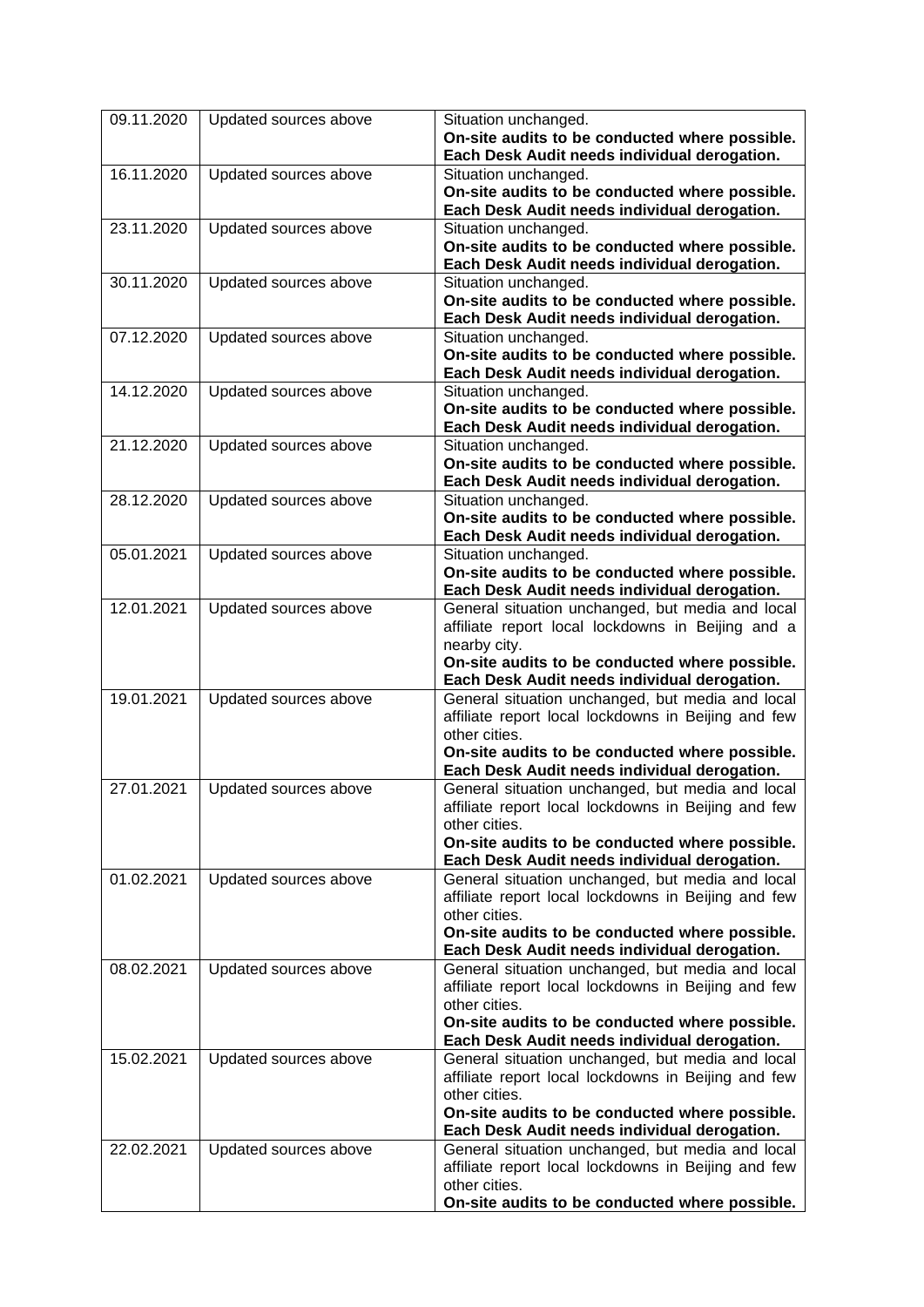|            |                       | Each Desk Audit needs individual derogation.                                                            |
|------------|-----------------------|---------------------------------------------------------------------------------------------------------|
| 01.03.2021 | Updated sources above | General situation unchanged, but media and local                                                        |
|            |                       | affiliate report local lockdowns in Beijing and few                                                     |
|            |                       | other cities.                                                                                           |
|            |                       | On-site audits to be conducted where possible.                                                          |
|            |                       | Each Desk Audit needs individual derogation.                                                            |
| 08.03.2021 | Updated sources above | General situation unchanged, but media and local                                                        |
|            |                       | affiliate report local lockdowns in Beijing and few                                                     |
|            |                       | other cities.                                                                                           |
|            |                       | On-site audits to be conducted where possible.<br>Each Desk Audit needs individual derogation.          |
| 15.03.2021 | Updated sources above | General situation unchanged, but media and local                                                        |
|            |                       | affiliate report local lockdowns in Beijing and few                                                     |
|            |                       | other cities.                                                                                           |
|            |                       | On-site audits to be conducted where possible.                                                          |
|            |                       | Each Desk Audit needs individual derogation.                                                            |
| 22.03.2021 | Updated sources above | General situation unchanged, but media and local                                                        |
|            |                       | affiliate report local lockdowns in Beijing and few                                                     |
|            |                       | other cities.                                                                                           |
|            |                       | On-site audits to be conducted where possible.                                                          |
|            |                       | Each Desk Audit needs individual derogation.                                                            |
| 29.03.2021 | Updated sources above | General situation unchanged, but media and local                                                        |
|            |                       | affiliate report local lockdowns in Beijing and few                                                     |
|            |                       | other cities.                                                                                           |
|            |                       | On-site audits to be conducted where possible.                                                          |
| 12.04.2021 | Updated sources above | Each Desk Audit needs individual derogation.<br>General situation unchanged, but media and local        |
|            |                       | affiliate report local lockdowns in Beijing and few                                                     |
|            |                       | other cities.                                                                                           |
|            |                       | On-site audits to be conducted where possible.                                                          |
|            |                       | Each Desk Audit needs individual derogation.                                                            |
| 19.04.2021 | Updated sources above | General situation unchanged, but media and local                                                        |
|            |                       | affiliate report local lockdowns in Beijing and few                                                     |
|            |                       | other cities.                                                                                           |
|            |                       | On-site audits to be conducted where possible.                                                          |
|            |                       | Each Desk Audit needs individual derogation.                                                            |
| 26.04.2021 | Updated sources above | General situation unchanged, but media and local                                                        |
|            |                       | affiliate report local lockdowns in Beijing and few<br>other cities                                     |
|            |                       | On-site audits to be conducted where possible.                                                          |
|            |                       | Each Desk Audit needs individual derogation.                                                            |
| 03.05.2021 | Updated sources above | General situation unchanged, but media and local                                                        |
|            |                       | affiliate report local lockdowns in Beijing and few                                                     |
|            |                       | other cities.                                                                                           |
|            |                       | On-site audits to be conducted where possible.                                                          |
|            |                       | Each Desk Audit needs individual derogation.                                                            |
| 10.05.2021 | Updated sources above | General situation unchanged, but media and local                                                        |
|            |                       | affiliate report local lockdowns in Beijing and few                                                     |
|            |                       | other cities.                                                                                           |
|            |                       | On-site audits to be conducted where possible.                                                          |
|            |                       | Each Desk Audit needs individual derogation.                                                            |
| 17.05.2021 | Updated sources above | General situation unchanged, but media and local<br>affiliate report local lockdowns in Beijing and few |
|            |                       | other cities.                                                                                           |
|            |                       | On-site audits to be conducted where possible.                                                          |
|            |                       | Each Desk Audit needs individual derogation.                                                            |
| 25.05.2021 | Updated sources above | General situation unchanged, but media and local                                                        |
|            |                       | affiliate report local lockdowns in Beijing and few                                                     |
|            |                       | other cities.                                                                                           |
|            |                       | On-site audits to be conducted where possible.                                                          |
|            |                       | Each Desk Audit needs individual derogation.                                                            |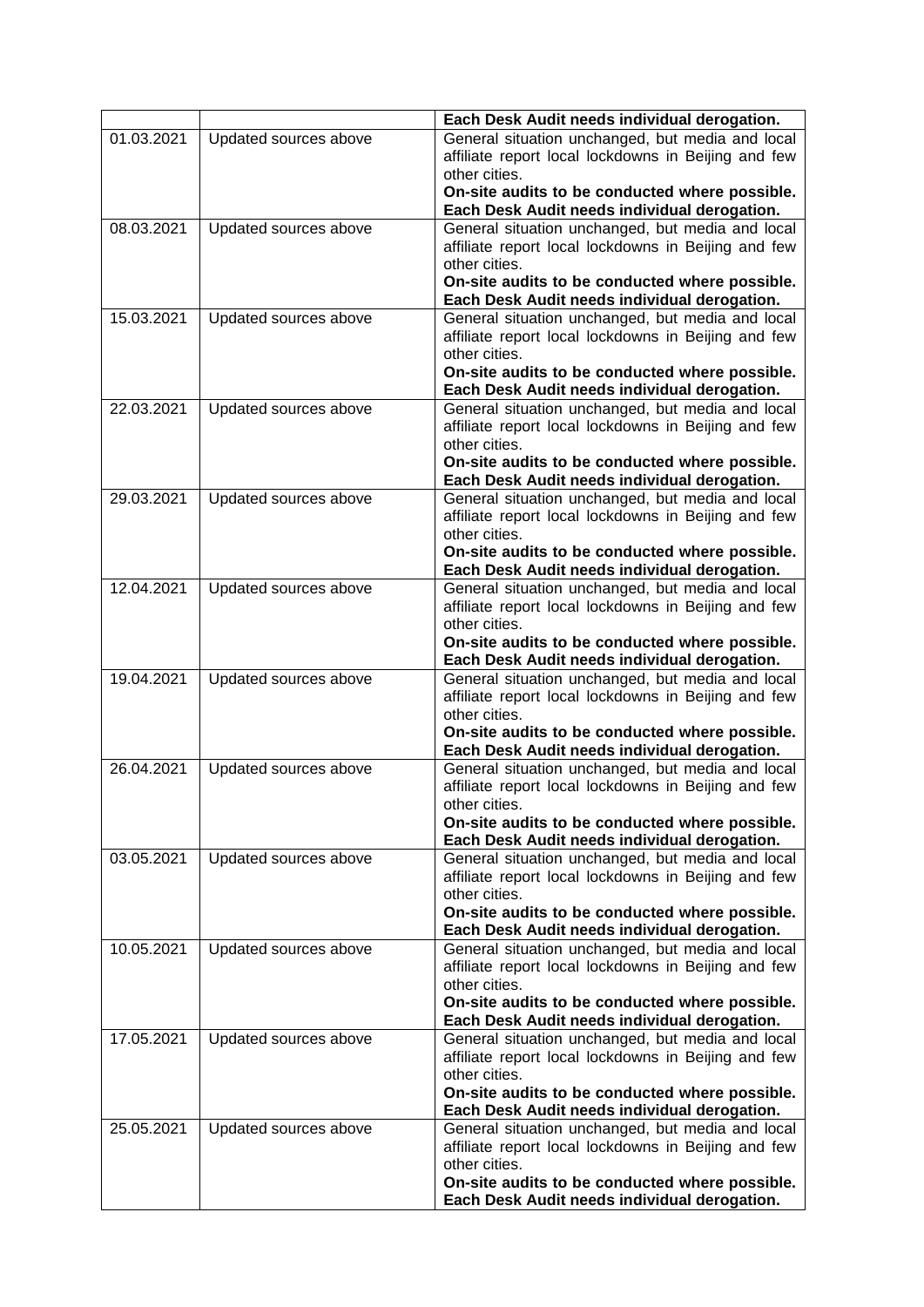| 31.05.2021 | Updated sources above | General situation unchanged, but media and local<br>affiliate report local lockdowns in Beijing and few<br>other cities.<br>On-site audits to be conducted where possible.<br>Each Desk Audit needs individual derogation. |
|------------|-----------------------|----------------------------------------------------------------------------------------------------------------------------------------------------------------------------------------------------------------------------|
| 07.06.2021 | Updated sources above | General situation unchanged, but media and local<br>affiliate report local lockdowns in Beijing and few<br>other cities.<br>On-site audits to be conducted where possible.<br>Each Desk Audit needs individual derogation. |
| 14.06.2021 | Updated sources above | General situation unchanged, but media and local<br>affiliate report local lockdowns in Beijing and few<br>other cities.<br>On-site audits to be conducted where possible.<br>Each Desk Audit needs individual derogation. |
| 21.06.2021 | Updated sources above | General situation unchanged, but media and local<br>affiliate report local lockdowns in Beijing and few<br>other cities.<br>On-site audits to be conducted where possible.<br>Each Desk Audit needs individual derogation. |
| 28.06.2021 | Updated sources above | General situation unchanged, but media and local<br>affiliate report local lockdowns in Beijing and few<br>other cities.<br>On-site audits to be conducted where possible.<br>Each Desk Audit needs individual derogation. |
| 05.07.2021 | Updated sources above | General situation unchanged, but media and local<br>affiliate report local lockdowns in Beijing and few<br>other cities.<br>On-site audits to be conducted where possible.<br>Each Desk Audit needs individual derogation. |
| 12.07.2021 | Updated sources above | General situation unchanged, but media and local<br>affiliate report local lockdowns in Beijing and few<br>other cities.<br>On-site audits to be conducted where possible.<br>Each Desk Audit needs individual derogation. |
| 19.07.2021 | Updated sources above | General situation unchanged, but media and local<br>affiliate report local lockdowns in Beijing and few<br>other cities.<br>On-site audits to be conducted where possible.<br>Each Desk Audit needs individual derogation. |
| 26.07.2021 | Updated sources above | General situation unchanged, but media and local<br>affiliate report local lockdowns in Beijing and few<br>other cities.<br>On-site audits to be conducted where possible.<br>Each Desk Audit needs individual derogation. |
| 02.08.2021 | Updated sources above | General situation unchanged, but media and local<br>affiliate report local lockdowns in Beijing and few<br>other cities.<br>On-site audits to be conducted where possible.<br>Each Desk Audit needs individual derogation. |
| 06.08.2021 | Updated sources above | General situation unchanged, but media and local<br>affiliate report rising infection cases in China.<br>On-site audits to be conducted where possible.<br>Each Desk Audit needs individual derogation.                    |
| 30.08.2021 | Updated sources above | General situation unchanged, but media and local<br>affiliate report rising infection cases in China.<br>On-site audits to be conducted where possible.<br>Each Desk Audit needs individual derogation.                    |
| 06.09.2021 | Updated sources above | General situation unchanged.<br>On-site audits to be conducted where possible.<br>Each Desk Audit needs individual derogation.                                                                                             |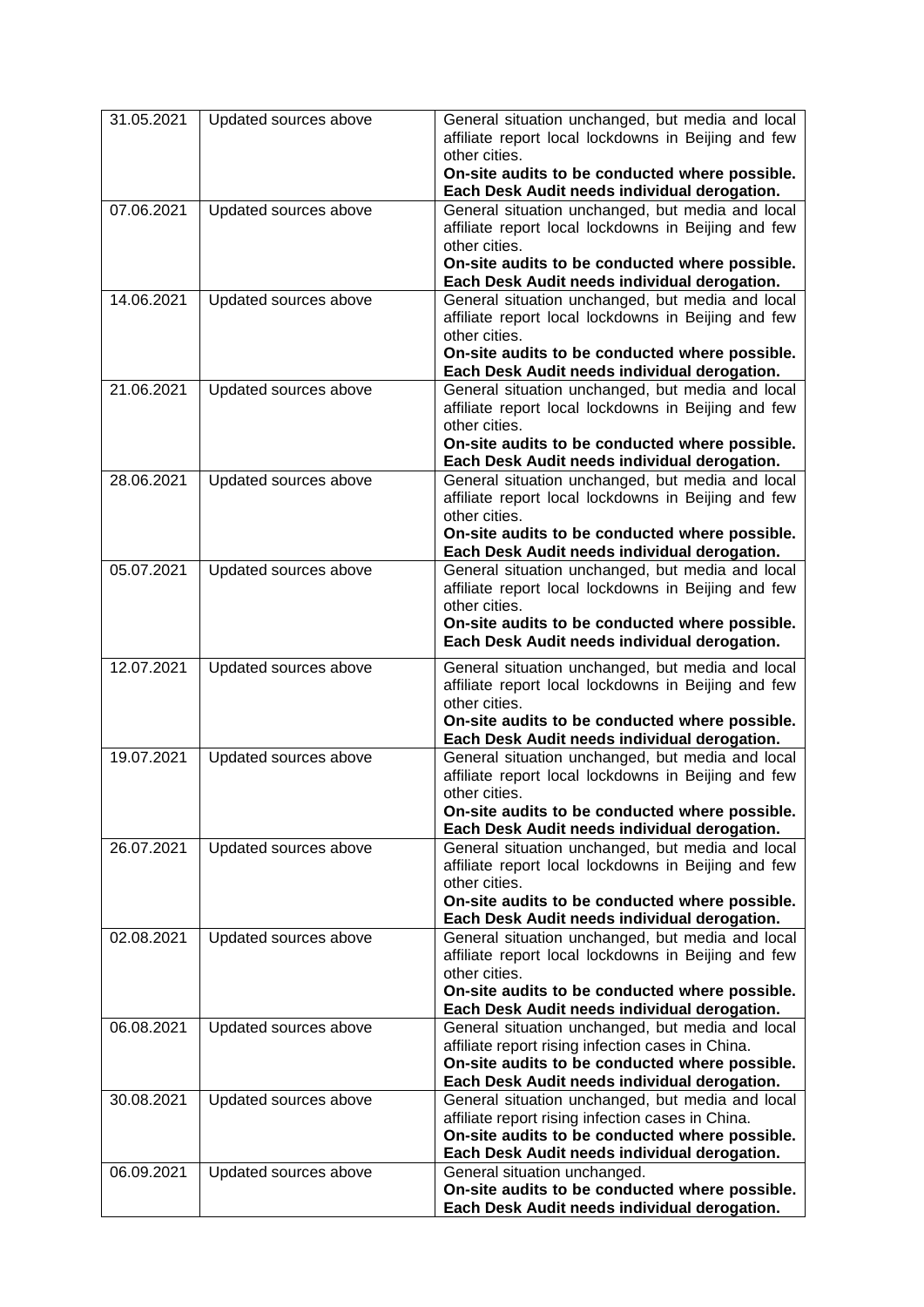| 13.09.2021 | Updated sources above | General situation unchanged.<br>On-site audits to be conducted where possible.                                                 |
|------------|-----------------------|--------------------------------------------------------------------------------------------------------------------------------|
| 21.09.2021 | Updated sources above | Each Desk Audit needs individual derogation.<br>General situation unchanged.<br>On-site audits to be conducted where possible. |
|            |                       | Each Desk Audit needs individual derogation.                                                                                   |
| 27.09.2021 | Updated sources above | General situation unchanged.                                                                                                   |
|            |                       | On-site audits to be conducted where possible.                                                                                 |
|            |                       | Each Desk Audit needs individual derogation.                                                                                   |
| 04.10.2021 | Updated sources above | General situation unchanged.                                                                                                   |
|            |                       | On-site audits to be conducted where possible.<br>Each Desk Audit needs individual derogation.                                 |
| 11.10.2021 | Updated sources above | General situation unchanged.                                                                                                   |
|            |                       | On-site audits to be conducted where possible.                                                                                 |
|            |                       | Each Desk Audit needs individual derogation.                                                                                   |
| 18.10.2021 | Updated sources above | General situation unchanged.                                                                                                   |
|            |                       | On-site audits to be conducted where possible.                                                                                 |
|            |                       | Each Desk Audit needs individual derogation.                                                                                   |
| 25.10.2021 | Updated sources above | General situation unchanged.                                                                                                   |
|            |                       | On-site audits to be conducted where possible.<br>Each Desk Audit needs individual derogation.                                 |
| 01.11.2021 | Updated sources above | General situation unchanged.                                                                                                   |
|            |                       | On-site audits to be conducted where possible.                                                                                 |
|            |                       | Each Desk Audit needs individual derogation.                                                                                   |
| 08.11.2021 | Updated sources above | General situation unchanged.                                                                                                   |
|            |                       | On-site audits to be conducted where possible.                                                                                 |
|            |                       | Each Desk Audit needs individual derogation.                                                                                   |
| 15.11.2021 | Updated sources above | General situation unchanged.                                                                                                   |
|            |                       | On-site audits to be conducted where possible.                                                                                 |
|            |                       | Each Desk Audit needs individual derogation.                                                                                   |
| 22.11.2021 | Updated sources above | General situation unchanged.                                                                                                   |
|            |                       | On-site audits to be conducted where possible.                                                                                 |
|            |                       | Each Desk Audit needs individual derogation.                                                                                   |
| 29.11.2021 | Updated sources above | General situation unchanged.                                                                                                   |
|            |                       | On-site audits to be conducted where possible.                                                                                 |
|            |                       | Each Desk Audit needs individual derogation.                                                                                   |
| 06.12.2021 | Updated sources above | General situation unchanged.                                                                                                   |
|            |                       | On-site audits to be conducted where possible.                                                                                 |
|            |                       | Each Desk Audit needs individual derogation.                                                                                   |
| 13.12.2021 | Updated sources above | General situation unchanged.                                                                                                   |
|            |                       | On-site audits to be conducted where possible.                                                                                 |
|            |                       | Each Desk Audit needs individual derogation.                                                                                   |
| 20.12.2021 | Updated sources above | General situation unchanged.                                                                                                   |
|            |                       | On-site audits to be conducted where possible.                                                                                 |
|            |                       | Each Desk Audit needs individual derogation.                                                                                   |
| 03.01.2022 | Updated sources above | General situation unchanged.                                                                                                   |
|            |                       | On-site audits to be conducted where possible.<br>Each Desk Audit needs individual derogation.                                 |
| 10.01.2022 | Updated sources above | General situation unchanged.                                                                                                   |
|            |                       | On-site audits to be conducted where possible.                                                                                 |
|            |                       | Each Desk Audit needs individual derogation.                                                                                   |
| 17.01.2022 | Updated sources above | General situation unchanged.                                                                                                   |
|            |                       | On-site audits to be conducted where possible.                                                                                 |
|            |                       | Each Desk Audit needs individual derogation.                                                                                   |
| 26.01.2022 | Updated sources above | General situation unchanged.                                                                                                   |
|            |                       | On-site audits to be conducted where possible.                                                                                 |
|            |                       | Each Desk Audit needs individual derogation.                                                                                   |
| 31.01.2022 | Updated sources above | General situation unchanged.                                                                                                   |
|            |                       | On-site audits to be conducted where possible.                                                                                 |
|            |                       | Each Desk Audit needs individual derogation.                                                                                   |
| 14.02.2022 | Updated sources above | General situation unchanged.                                                                                                   |
|            |                       |                                                                                                                                |